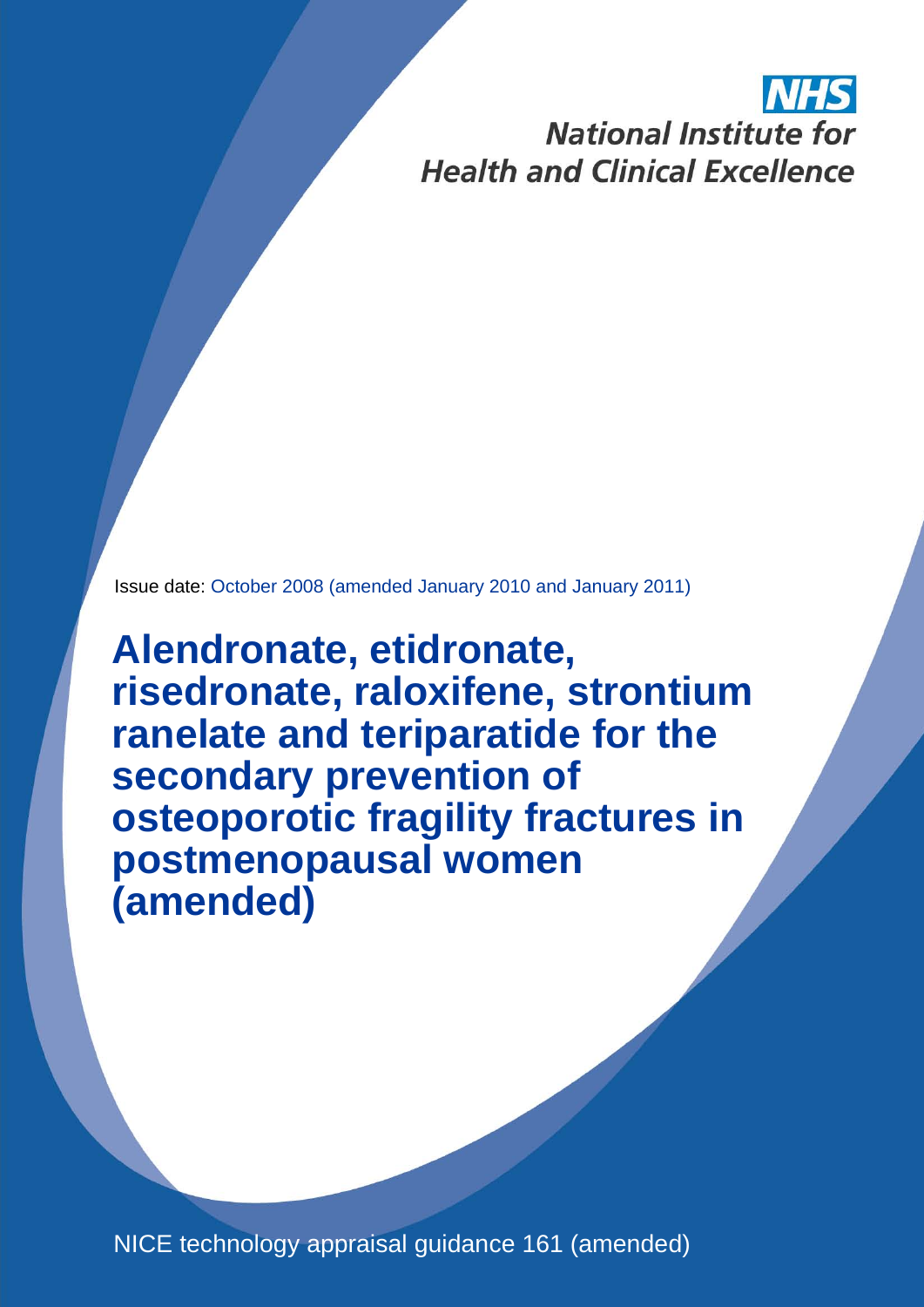**NICE technology appraisal guidance 161 (amended) Alendronate, etidronate, risedronate, raloxifene, strontium ranelate and teriparatide for the secondary prevention of osteoporotic fragility fractures in postmenopausal women (amended)**

# **Ordering information**

You can download the following documents from [www.nice.org.uk/guidance/TA161](http://www.nice.org.uk/guidance/TA161)

- The NICE guidance (this document).
- A quick reference guide the recommendations.
- 'Understanding NICE guidance' a summary for patients and carers.
- Details of all the evidence that was looked at and other background information.

For printed copies of the quick reference guide or 'Understanding NICE guidance', phone NICE publications on 0845 003 7783 or email publications@nice.org.uk and quote:

- N1725 (quick reference quide)
- N1726 ('Understanding NICE guidance').

This guidance represents the view of NICE, which was arrived at after careful consideration of the evidence available. Healthcare professionals are expected to take it fully into account when exercising their clinical judgement. However, the guidance does not override the individual responsibility of healthcare professionals to make decisions appropriate to the circumstances of the individual patient, in consultation with the patient and/or guardian or carer.

Implementation of this guidance is the responsibility of local commissioners and/or providers. Commissioners and providers are reminded that it is their responsibility to implement the guidance, in their local context, in light of their duties to avoid unlawful discrimination and to have regard to promoting equality of opportunity. Nothing in this guidance should be interpreted in a way which would be inconsistent with compliance with those duties.

## **National Institute for Health and Clinical Excellence**

MidCity Place 71 High Holborn London WC1V 6NA

[www.nice.org.uk](http://www.nice.org.uk/)

© National Institute for Health and Clinical Excellence, 2011. All rights reserved. This material may be freely reproduced for educational and not-for-profit purposes. No reproduction by or for commercial organisations, or for commercial purposes, is allowed without the express written permission of NICE.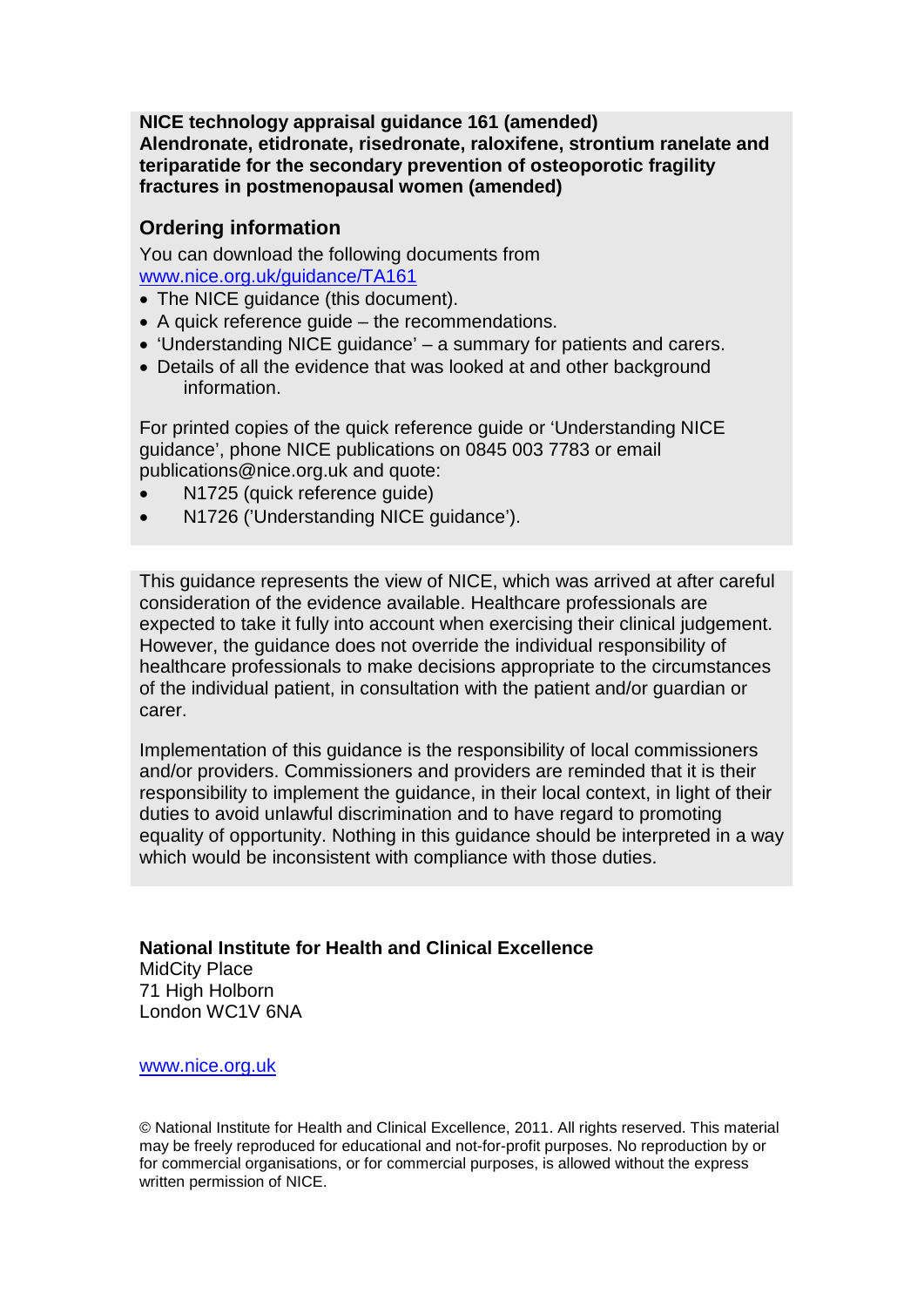# **Contents**

| 1                                                                      | Guidance                             | $\overline{4}$ |  |  |  |
|------------------------------------------------------------------------|--------------------------------------|----------------|--|--|--|
| $\overline{2}$                                                         | Clinical need and practice           | 8              |  |  |  |
| 3                                                                      | The technologies                     | 11             |  |  |  |
| 4                                                                      | Evidence and interpretation          | 15             |  |  |  |
| 5                                                                      | Implementation                       | 84             |  |  |  |
| 6                                                                      | Recommendations for further research | 85             |  |  |  |
| 7 <sup>1</sup>                                                         | <b>Related NICE guidance</b>         | 85             |  |  |  |
| 8                                                                      | Review of guidance                   | 86             |  |  |  |
| Appendix A: Appraisal Committee members, guideline representatives and |                                      |                |  |  |  |
|                                                                        | NICE project team<br>87              |                |  |  |  |
| 96<br>Appendix B: Sources of evidence considered by the Committee      |                                      |                |  |  |  |



NHS Evidence has accredited the process used by the Centre for Health Technology Evaluation at NICE to produce guidance. Accreditation is valid for 3 years from April 2010 and is applicable to guidance produced using the processes described in NICE's 'Guide to the multiple technology appraisal process' (2009). More information on accreditation can be viewed at www.evidence.nhs.uk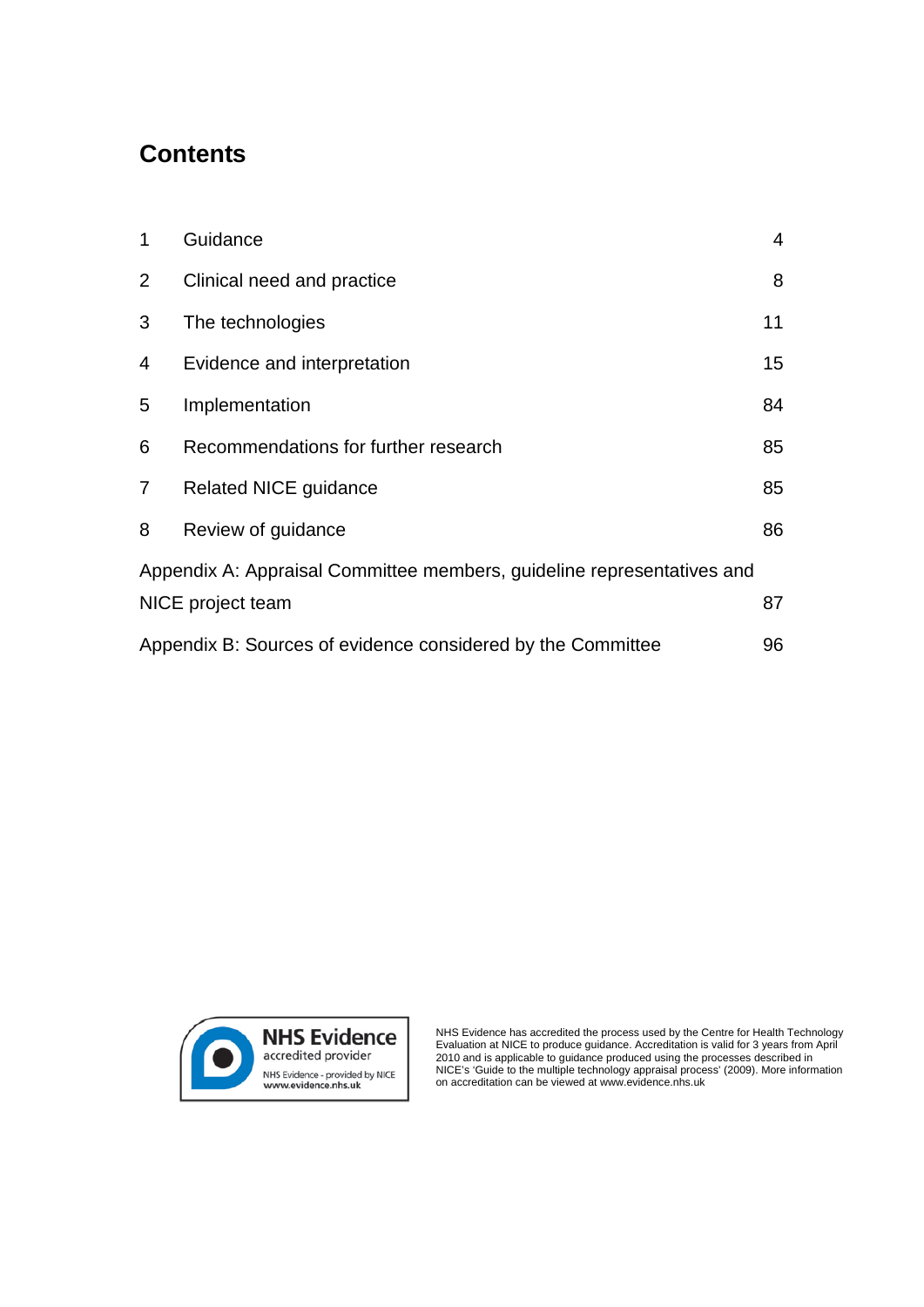# **1 Guidance**

This guidance relates only to treatments for the secondary prevention of fragility fractures in postmenopausal women who have osteoporosis and have sustained a clinically apparent osteoporotic fragility fracture. Osteoporosis is defined by a T-score<sup>[1](#page-3-0)</sup> of −2.5 standard deviations (SD) or below on dual-energy X-ray absorptiometry (DXA) scanning. However, the diagnosis may be assumed in women aged 75 years or older if the responsible clinician considers a DXA scan to be clinically inappropriate or unfeasible.

This guidance assumes that women who receive treatment have an adequate calcium intake and are vitamin D replete. Unless clinicians are confident that women who receive treatment meet these criteria, calcium and/or vitamin D supplementation should be considered.

This guidance does **not** cover the following:

- The use of alendronate, etidronate, risedronate, raloxifene, strontium ranelate or teriparatide for the secondary prevention of osteoporotic fragility fractures in women with normal bone mineral density (BMD) or osteopenia (that is, women with a T-score between −1 and −2.5 SD below peak BMD).
- The use of these drugs for the secondary prevention of osteoporotic fragility fractures in women who are on long-term systemic corticosteroid treatment.
- 1.1 Alendronate is recommended as a treatment option for the secondary prevention of osteoporotic fragility fractures in postmenopausal women who are confirmed to have osteoporosis

<span id="page-3-0"></span> $1$  T-score relates to the measurement of bone mineral density (BMD) using central (hip and/or spine) DXA scanning, and is expressed as the number of standard deviations (SD) from peak BMD.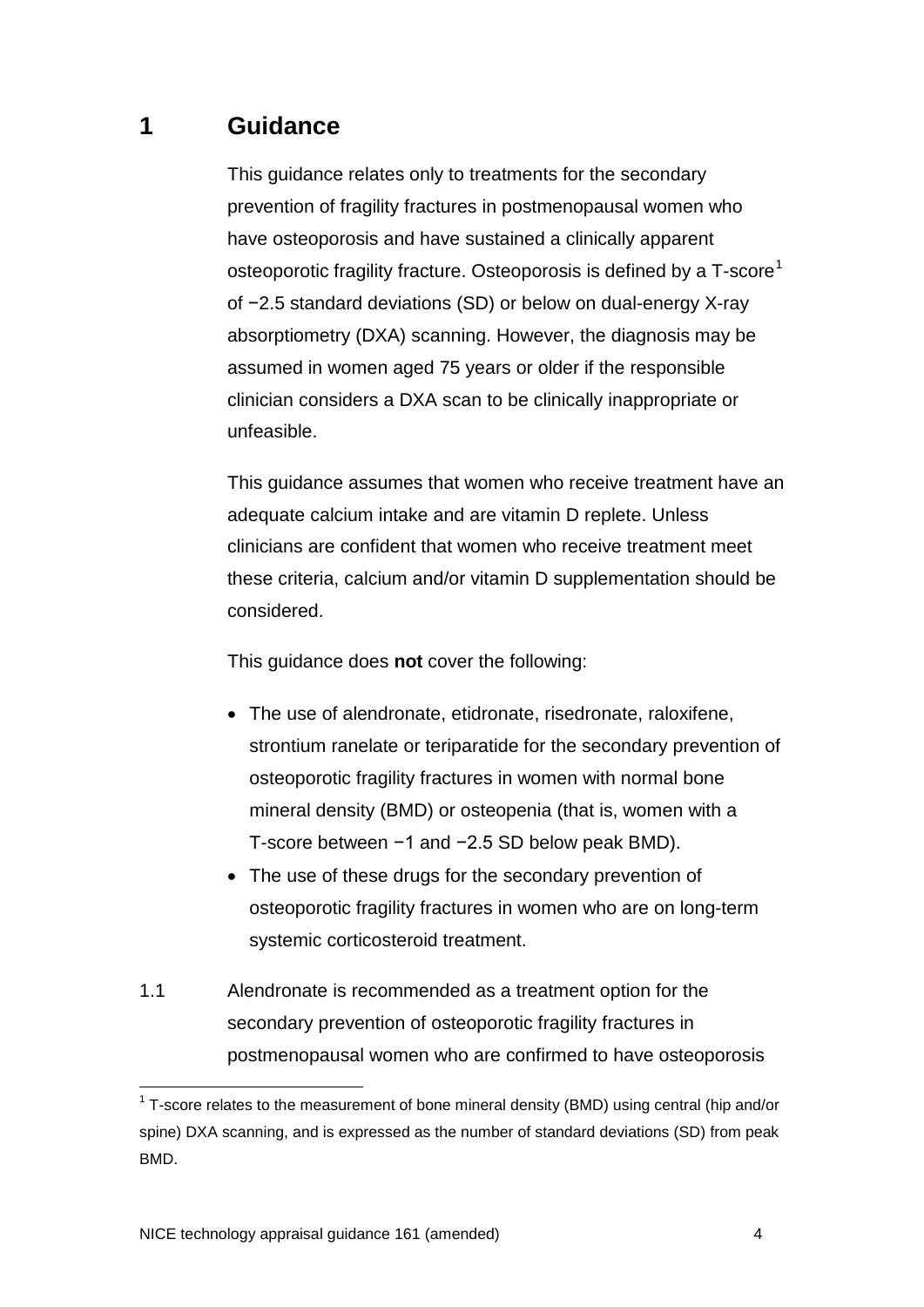(that is, a T-score of −2.5 SD or below). In women aged 75 years or older, a DXA scan may not be required if the responsible clinician considers it to be clinically inappropriate or unfeasible. When the decision has been made to initiate treatment with alendronate, the preparation prescribed should be chosen on the basis of the lowest acquisition cost available.

- 1.2 Risedronate and etidronate are recommended as alternative treatment options for the secondary prevention of osteoporotic fragility fractures in postmenopausal women:
	- who are unable to comply with the special instructions for the administration of alendronate, or have a contraindication to or are intolerant of alendronate (as defined in section 1.6) **and**
	- who also have a combination of T-score, age and number of independent clinical risk factors for fracture (see section 1.5) as indicated in the following table.

|             | Number of independent clinical risk factors for<br>fracture (section 1.5) |        |        |  |
|-------------|---------------------------------------------------------------------------|--------|--------|--|
| Age (years) | n                                                                         | 1      | 2      |  |
| $50 - 54$   | $\overline{\phantom{a}}$ a                                                | $-3.0$ | $-2.5$ |  |
| $55 - 59$   | $-3.0$                                                                    | $-3.0$ | $-2.5$ |  |
| $60 - 64$   | $-3.0$                                                                    | $-3.0$ | $-2.5$ |  |
| $65 - 69$   | $-3.0$                                                                    | $-2.5$ | $-2.5$ |  |
| 70 or older | $-2.5$                                                                    | $-2.5$ | $-2.5$ |  |

**T-scores (SD) at (or below) which risedronate or etidronate is recommended when alendronate cannot be taken**

<sup>a</sup> Treatment with risedronate or etidronate is not recommended

If a woman aged 75 years or older has not previously had her BMD measured, a DXA scan may not be required if the responsible clinician considers it to be clinically inappropriate or unfeasible.

In deciding between risedronate and etidronate, clinicians and patients need to balance the overall proven effectiveness profile of the drugs against their tolerability and adverse effects in individual patients.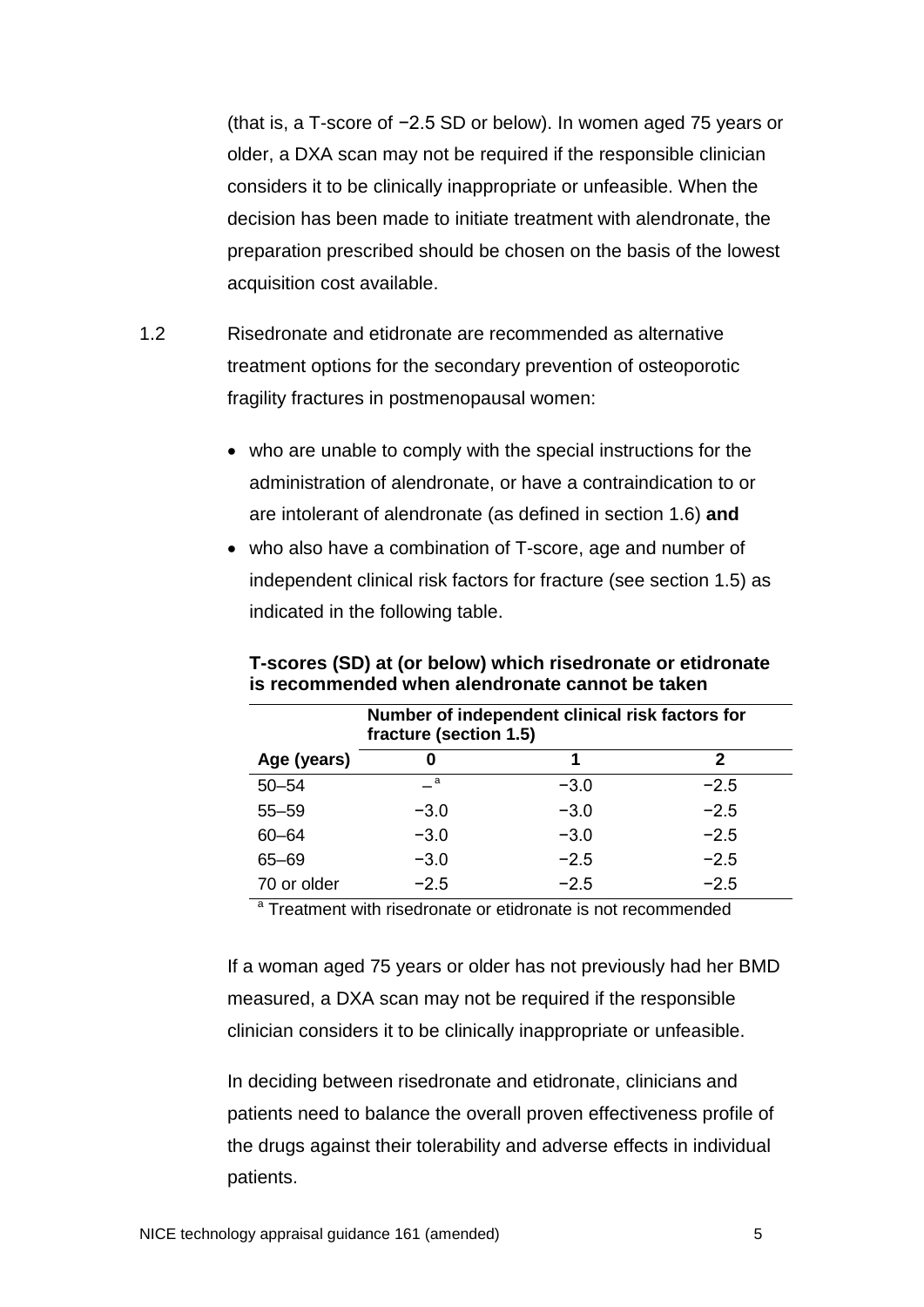- 1.3 Strontium ranelate and raloxifene are recommended as alternative treatment options for the secondary prevention of osteoporotic fragility fractures in postmenopausal women:
	- who are unable to comply with the special instructions for the administration of alendronate and either risedronate or etidronate, or have a contraindication to or are intolerant of alendronate and either risedronate or etidronate (as defined in section 1.6) **and**
	- who also have a combination of T-score, age and number of independent clinical risk factors for fracture (see section 1.5) as indicated in the following table.

|               | Number of independent clinical risk factors for<br>fracture (section 1.5) |        |        |  |  |
|---------------|---------------------------------------------------------------------------|--------|--------|--|--|
| Age (years) 0 |                                                                           | 1      | 2      |  |  |
| $50 - 54$     | a a                                                                       | $-3.5$ | $-3.5$ |  |  |
| $55 - 59$     | $-4.0$                                                                    | $-3.5$ | $-3.5$ |  |  |
| $60 - 64$     | $-4.0$                                                                    | $-3.5$ | $-3.5$ |  |  |
| $65 - 69$     | $-4.0$                                                                    | $-3.5$ | $-3.0$ |  |  |
| $70 - 74$     | $-3.0$                                                                    | $-3.0$ | $-2.5$ |  |  |
| 75 or older   | $-3.0$                                                                    | $-2.5$ | $-2.5$ |  |  |

## **T-scores (SD) at (or below) which strontium ranelate or raloxifene is recommended when alendronate and either risedronate or etidronate cannot be taken**

<sup>a</sup> Treatment with raloxifene or strontium ranelate is not recommended

If a woman aged 75 years or older who has one or more independent clinical risk factors for fracture or indicators of low BMD has not previously had her BMD measured, a DXA scan may not be required if the responsible clinician considers it to be clinically inappropriate or unfeasible.

For the purposes of this guidance, indicators of low BMD are low body mass index (defined as less than 22 kg/m $^2$ ), medical conditions such as ankylosing spondylitis, Crohn's disease,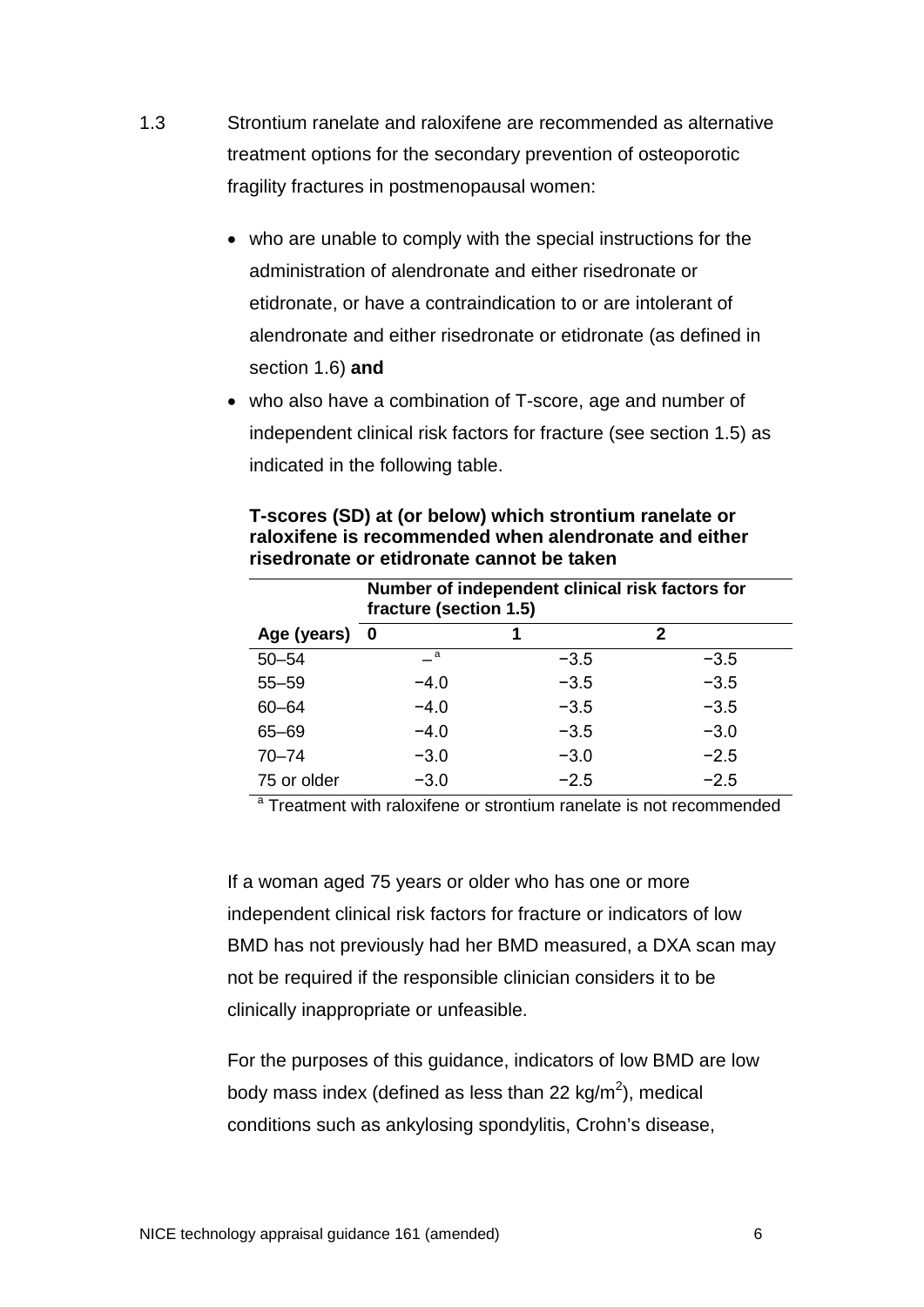conditions that result in prolonged immobility, and untreated premature menopause<sup>[2](#page-6-0)</sup>.

In deciding between strontium ranelate and raloxifene, clinicians and patients need to balance the overall proven effectiveness profile of these drugs against their tolerability and other effects in individual patients.

- 1.4 Teriparatide is recommended as an alternative treatment option for the secondary prevention of osteoporotic fragility fractures in postmenopausal women:
	- who are unable to take alendronate and either risedronate or etidronate, or have a contraindication to or are intolerant of alendronate and either risedronate or etidronate (as defined in section 1.6), **or** who have a contraindication to, or are intolerant of strontium ranelate (as defined in section 1.7), **or** who have had an unsatisfactory response (as defined in section 1.8) to treatment with alendronate, risedronate or etidronate **and**
	- who are 65 years or older and have a T-score of –4.0 SD or below, or a T-score of –3.5 SD or below plus more than two fractures, **or** who are aged 55–64 years and have a T-score of –4 SD or below plus more than two fractures.
- 1.5 For the purposes of this guidance, independent clinical risk factors for fracture are parental history of hip fracture, alcohol intake of 4 or more units per day, and rheumatoid arthritis.
- 1.6 For the purposes of this guidance, intolerance of alendronate, risedronate or etidronate is defined as persistent upper gastrointestinal disturbance that is sufficiently severe to warrant discontinuation of treatment, and that occurs even though the instructions for administration have been followed correctly.

<span id="page-6-0"></span> $2$  Rheumatoid arthritis is also a medical condition indicative of low BMD.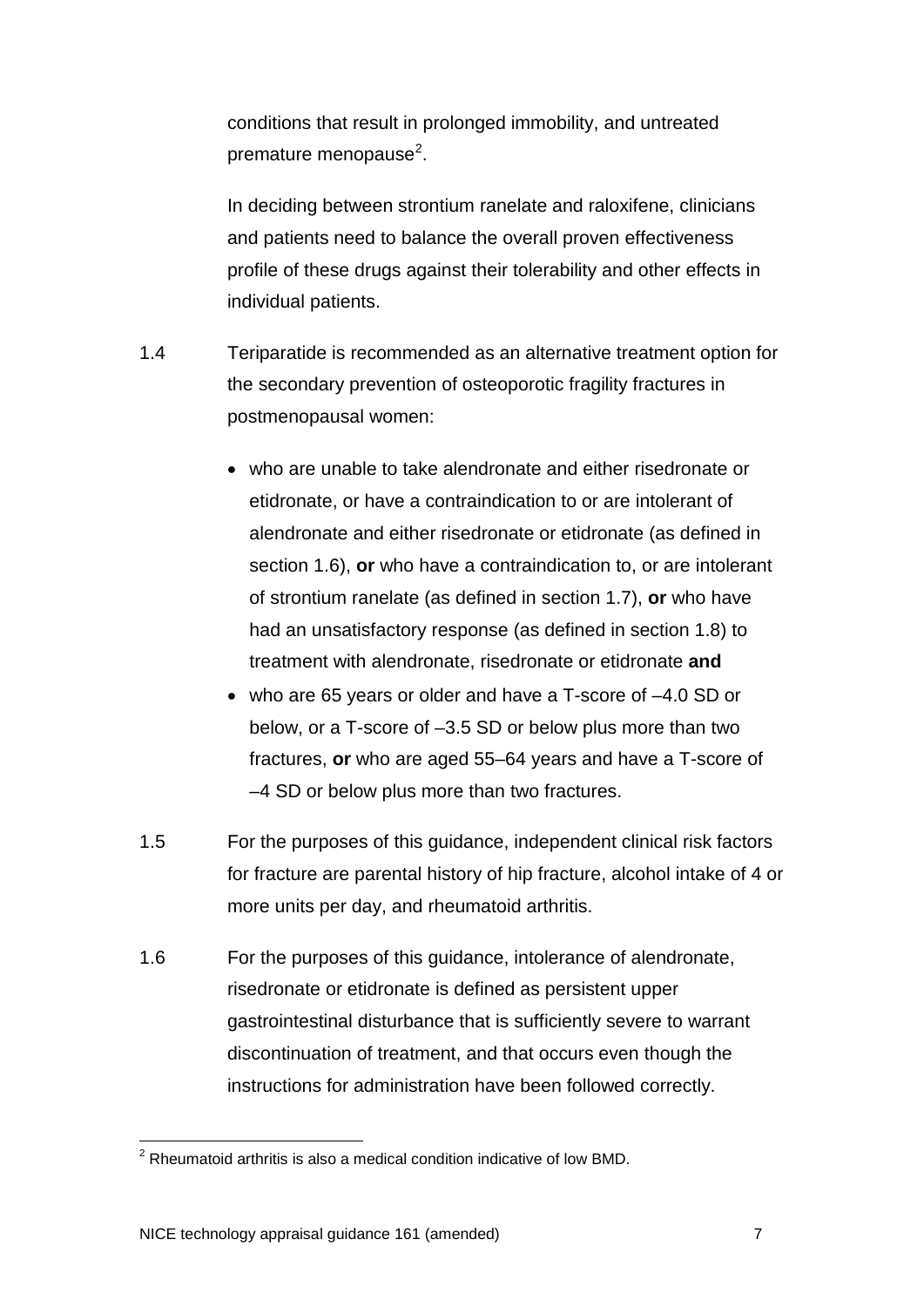- 1.7 For the purposes of this guidance, intolerance of strontium ranelate is defined as persistent nausea or diarrhoea, either of which warrants discontinuation of treatment.
- 1.8 For the purposes of this guidance, an unsatisfactory response is defined as occurring when a woman has another fragility fracture despite adhering fully to treatment for 1 year and there is evidence of a decline in BMD below her pre-treatment baseline.
- 1.9 Women who are currently receiving treatment with one of the drugs covered by this guidance, but for whom treatment would not have been recommended according to sections 1.1 to 1.4, should have the option to continue treatment until they and their clinicians consider it appropriate to stop.

# **2 Clinical need and practice**

- 2.1 Osteoporosis is a progressive, systemic skeletal disorder characterised by low bone mass and micro-architectural deterioration of bone tissue, with a consequent increase in bone fragility and susceptibility to fracture.
- 2.2 Bone formation exceeds bone resorption in youth, but by the third decade of life there is a gradual loss of bone mass. Osteoporosis is therefore usually an age-related disease. It can affect both sexes, but women are at greater risk because the decrease in oestrogen production after the menopause accelerates bone loss to a variable degree.
- <span id="page-7-0"></span>2.3 The World Health Organization (WHO) has established diagnostic criteria for osteoporosis based on the measurement of BMD, expressed as the T-score, which is the number of SD below the mean BMD of young adults at their peak bone mass:
	- normal BMD: T-score of −1 SD or above
	- osteopenia: T-score of between −1 and −2.5 SD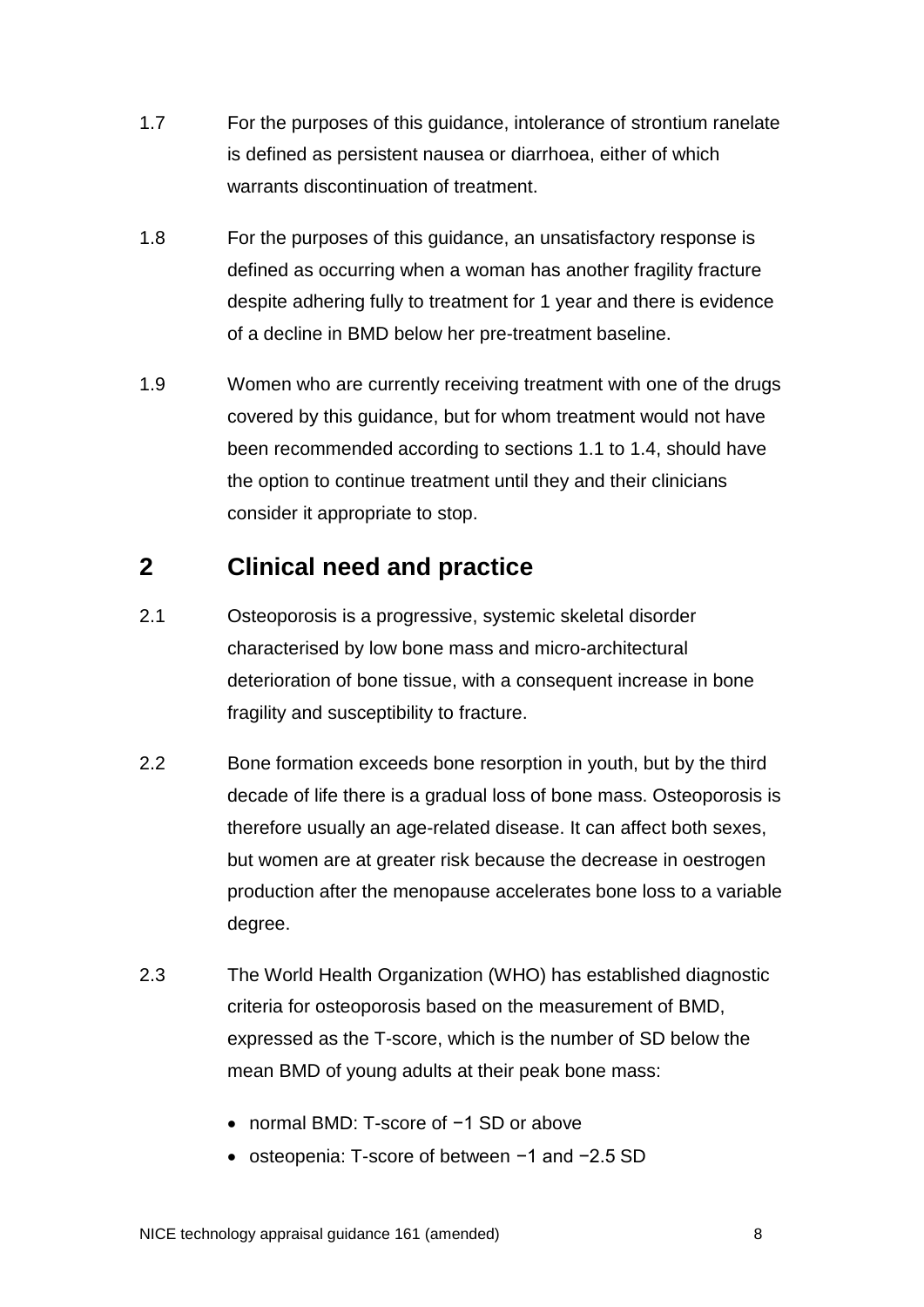- osteoporosis: T-score of −2.5 SD or below
- established (severe) osteoporosis: T-score of −2.5 SD or below with one or more associated fractures.
- 2.4 T-score measurements vary depending on the site and method of investigation. Measurement of BMD using central (hip and/or spine) DXA scanning can estimate fracture risk.
- 2.5 It is estimated that more than 2 million women have osteoporosis (that is, have a T-score of −2.5 SD or below) in England and Wales. Osteoporosis is most common in older white women. After the menopause, the prevalence of osteoporosis increases markedly with age, from approximately 2% at 50 years rising to more than 25% at 80 years.
- 2.6 Fragility fracture is the clinically apparent and relevant outcome in osteoporosis (referred to as 'osteoporotic fragility fracture' in the following text). It is often referred to as a low-trauma fracture; that is, a fracture sustained as the result of a force equivalent to the force of a fall from a height equal to, or less than, that of an ordinary chair. In the absence of fracture, osteoporosis is asymptomatic and often remains undiagnosed. Osteoporotic fragility fractures occur most commonly in the vertebrae, hip and wrist, and are associated with substantial disability, pain and reduced quality of life.
- 2.7 In women aged over 50 years, the lifetime risk of a vertebral fracture is estimated to be one in three, and that of hip fracture one in five. Postmenopausal women with an initial fracture are at substantially greater risk of subsequent fractures. For instance, a woman with a vertebral fracture has an increased relative risk (RR) of 4.4 for a further vertebral fracture, 2.3 for a hip fracture, and 1.4 for a wrist fracture.
- 2.8 It is estimated that annually there are 180,000 osteoporosis-related symptomatic fractures in England and Wales. Of these, 70,000 are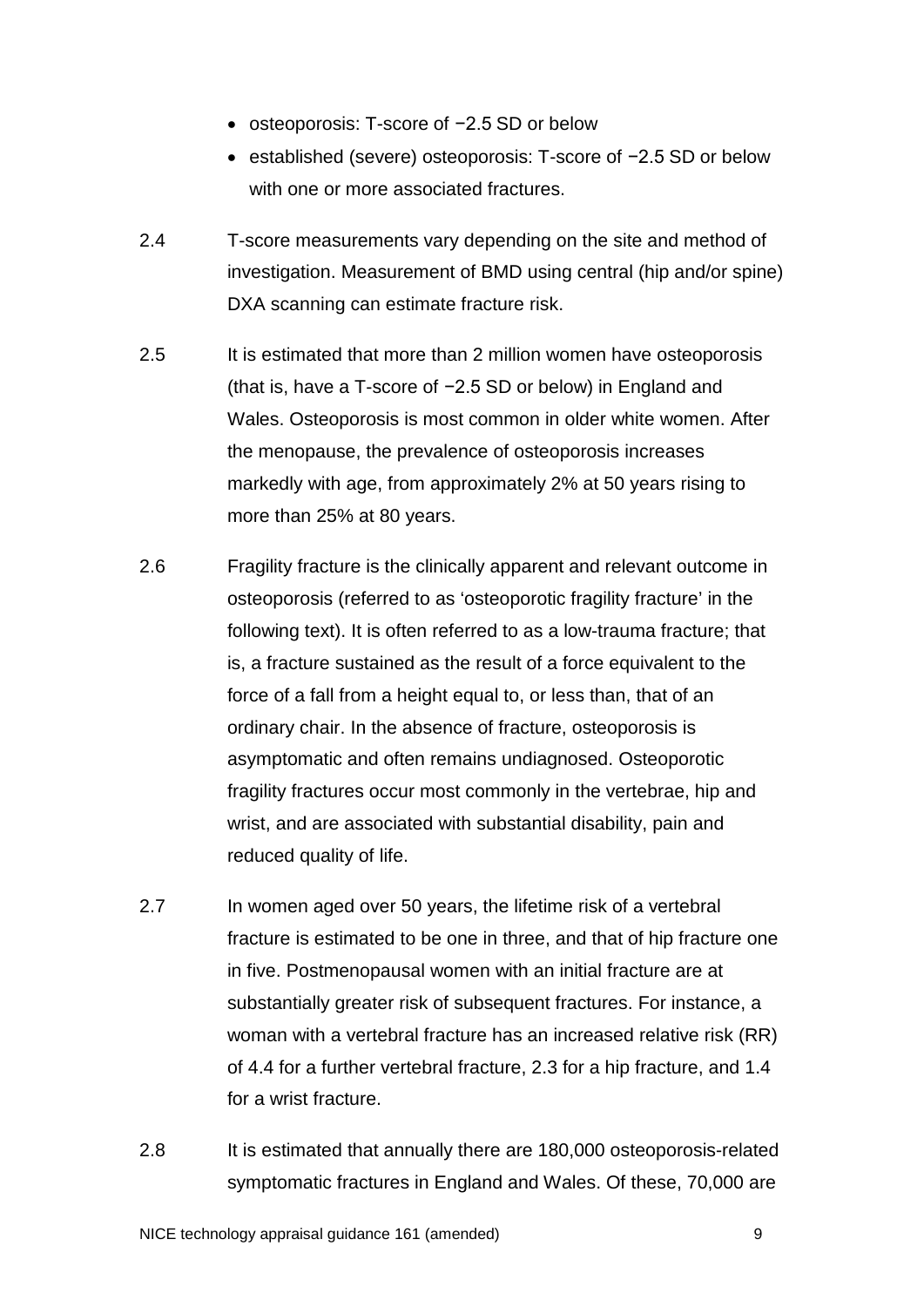hip fractures, 25,000 are clinical vertebral fractures, and 41,000 are wrist fractures.

- 2.9 After a hip fracture, a high proportion of women are permanently unable to walk independently or to perform other activities of daily living and, consequently, many are unable to live independently. Hip fractures are also associated with increased mortality; estimates of the relative mortality risk vary from 2 to greater than 10 in the 12 months following hip fracture. However, it is unclear to what extent this can be attributed to fracture alone as opposed to pre-existing comorbidity.
- 2.10 Vertebral fractures can be associated with curvature of the spine and loss of height and can result in pain, breathing difficulties, gastrointestinal problems and difficulties in performing activities of daily living. It is thought that the majority of vertebral fractures (50–70%) do not come to clinical attention. Vertebral fractures are also associated with increased mortality; UK-specific data indicate a 4.4-fold increase in mortality related to vertebral fracture. However, as with hip fractures, it is unclear to what extent this may be due to comorbidities.
- 2.11 In addition to increasing age and low BMD, other clinical factors have been associated with increased fracture risk. Some of these clinical risk factors are at least partly independent of BMD, and include parental history of hip fracture, alcohol intake of 4 or more units per day, long-term systemic use of corticosteroids (which is not covered in this guidance), and rheumatoid arthritis.
- 2.12 Factors that are known to be indicators of low BMD include low body mass index (BMI) (defined as less than 22 kg/m<sup>2</sup>), and medical conditions such as ankylosing spondylitis, Crohn's disease, conditions that result in prolonged immobility, and untreated premature menopause.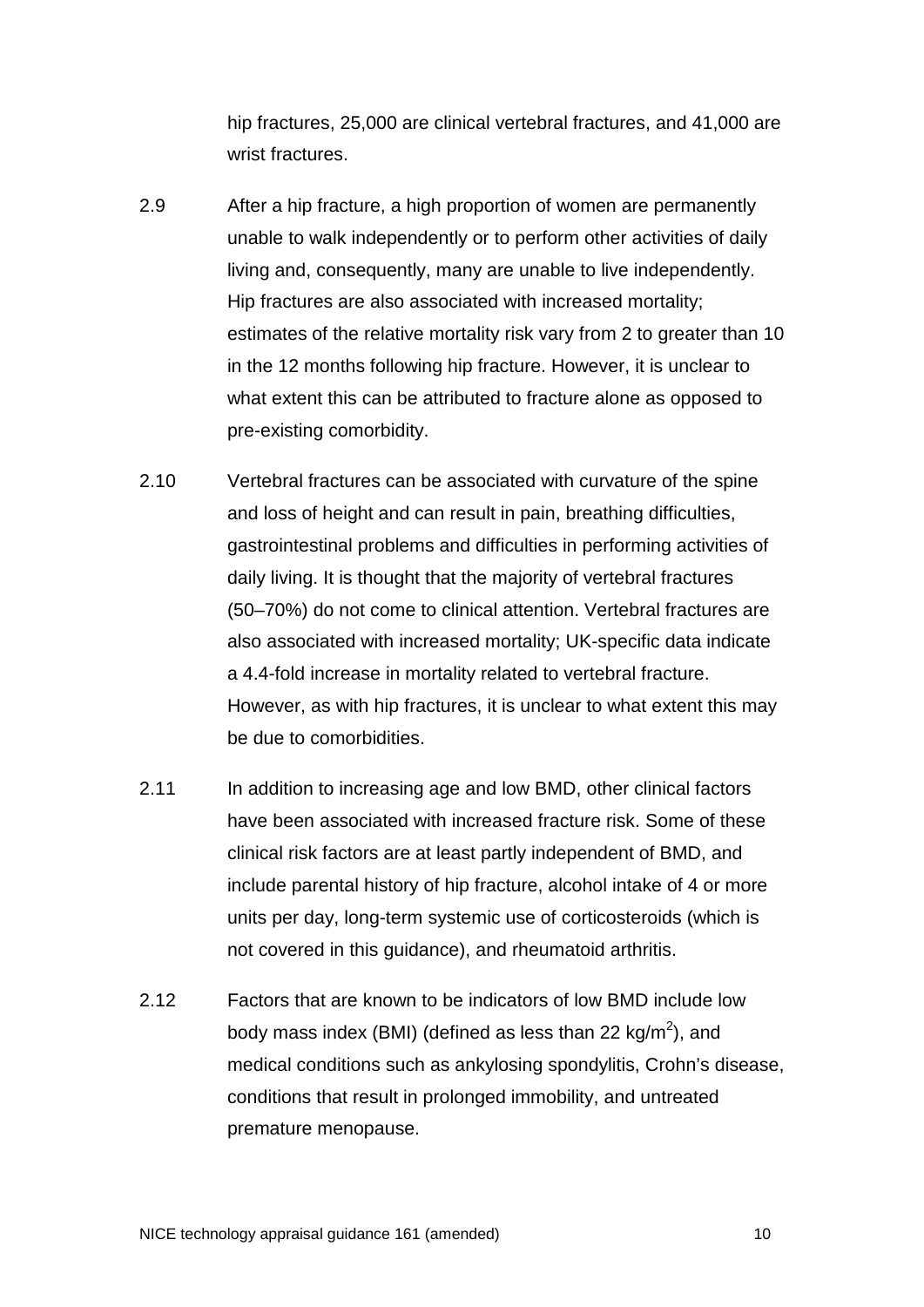# **3 The technologies**

# **Bisphosphonates: alendronate, etidronate and risedronate**

- 3.1 The bisphosphonates alendronate, etidronate and risedronate are inhibitors of bone resorption and increase BMD by altering osteoclast activation and function.
- 3.2 Alendronate is an oral bisphosphonate that has a UK marketing authorisation as a once-weekly preparation (70 mg) for the treatment of postmenopausal osteoporosis. It also has a marketing authorisation at a daily dose of 10 mg for the treatment of osteoporosis in postmenopausal women to prevent fractures. Non-proprietary alendronate (Teva UK) costs £4.12 for four 70 mg tablets and £8.30 for twenty-eight 10 mg tablets (excluding VAT; NHS Drug Tariff, 24 February 2008). At these prices the drug costs for 1 year are £53.56 for once-weekly (70 mg) tablets and £108.20 for daily (10 mg) tablets. Proprietary alendronate (Fosamax; Merck Sharp & Dohme) is priced at £22.80 for four 70 mg tablets and £23.12 for twenty-eight 10 mg tablets (excluding VAT; 'British national formulary' [BNF] edition 54). At these prices, the drug costs for 1 year are £296.40 for once-weekly (70 mg) tablets and £301.39 for daily (10 mg) tablets. Costs may vary in different settings because of negotiated procurement discounts.
- 3.3 Etidronate (Didronel; Procter & Gamble UK) is an oral bisphosphonate that has a UK marketing authorisation for the treatment of osteoporosis. The drug is administered in 90-day cycles, with each cycle consisting of etidronate (400 mg/day) for 14 days followed by calcium carbonate (1.25 g/day) for the remaining 76 days. The price per 90-day pack is £21.12 (excluding VAT; BNF 54), which equates to a yearly cost of £85.65. Costs may vary in different settings because of negotiated procurement discounts.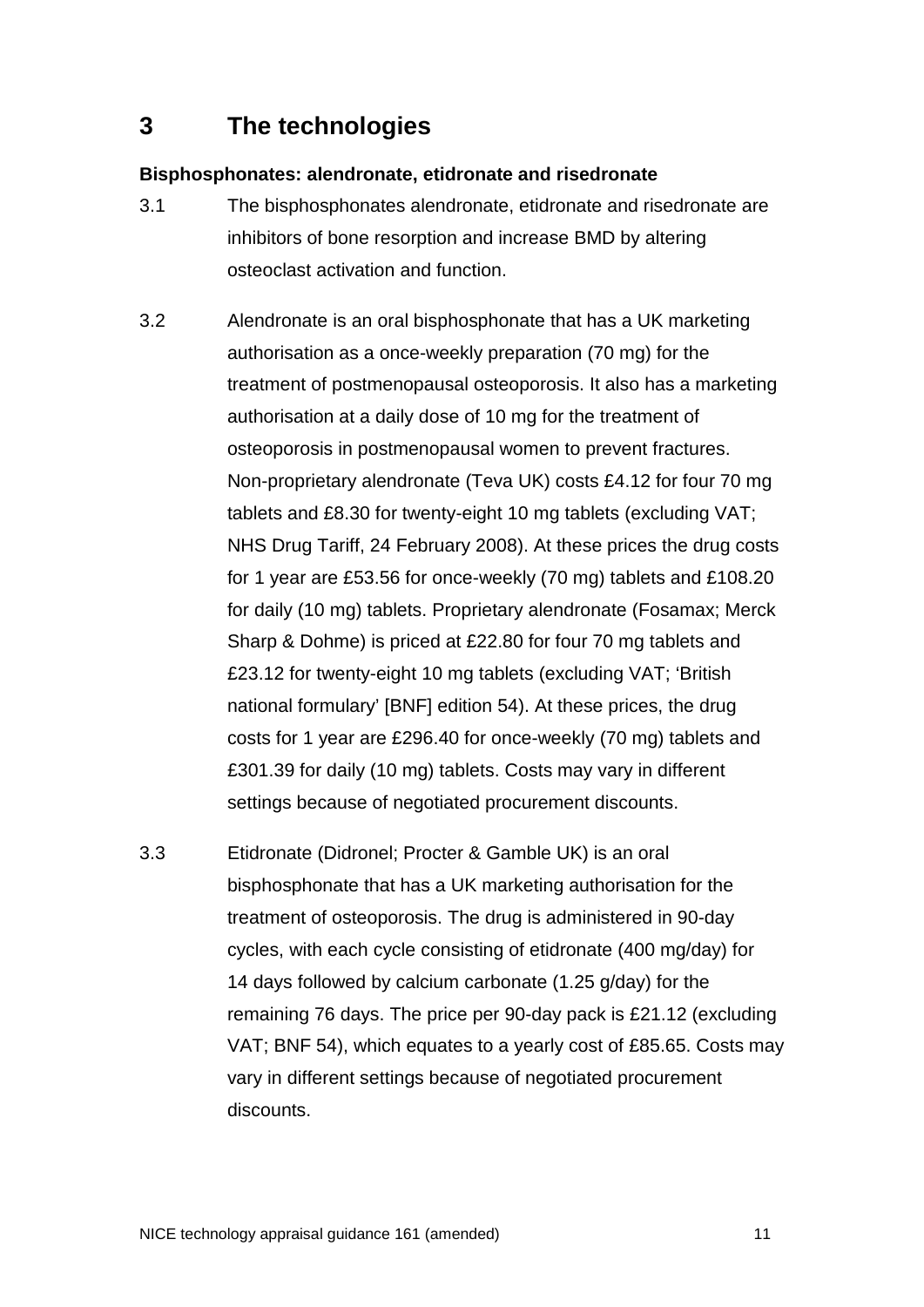- 3.4 Risedronate (Actonel; Procter & Gamble UK) is an oral bisphosphonate that has a UK marketing authorisation at a dosage of 5 mg/day or 35 mg/week for the treatment of postmenopausal osteoporosis, to reduce the risk of vertebral fractures, and for the treatment of established postmenopausal osteoporosis, to reduce the risk of hip fractures. Prices are £19.10 for twenty-eight 5 mg tablets and £20.30 for four 35 mg tablets (excluding VAT; BNF 54), which equates to yearly costs of £248.98 for the daily treatment or £264.63 for the once-weekly treatment. Costs may vary in different settings because of negotiated procurement discounts.
- 3.5 Gastrointestinal side effects are common with oral bisphosphonates. In people with oesophageal abnormalities and other factors that delay oesophageal transit or emptying, risedronate should be used cautiously and alendronate is contraindicated. For full details of side effects and contraindications, see the summaries of product characteristics.
- 3.6 Bisphosphonates have relatively complex instructions for administration. Alendronate and risedronate must be taken with 200 ml and 120 ml of water, respectively. Before and immediately after administration patients should not eat or drink, and must remain upright for stipulated time periods. Etidronate should be taken with water at the midpoint of a 4-hour fast (that is, 2 hours after and 2 hours before food, vitamins with mineral supplements such as iron, calcium supplements, laxatives containing magnesium, or antacids containing calcium or aluminium).

#### **Selective oestrogen receptor modulator: raloxifene**

3.7 Selective oestrogen receptor modulators (SERMs) are drugs with selective activity in various organ systems, acting as weak oestrogen-receptor agonists in some systems and as oestrogen antagonists in others. The aim of treatment with SERMs is to maximise the beneficial effects of oestrogen on bone and to minimise the adverse effects on the breast and endometrium.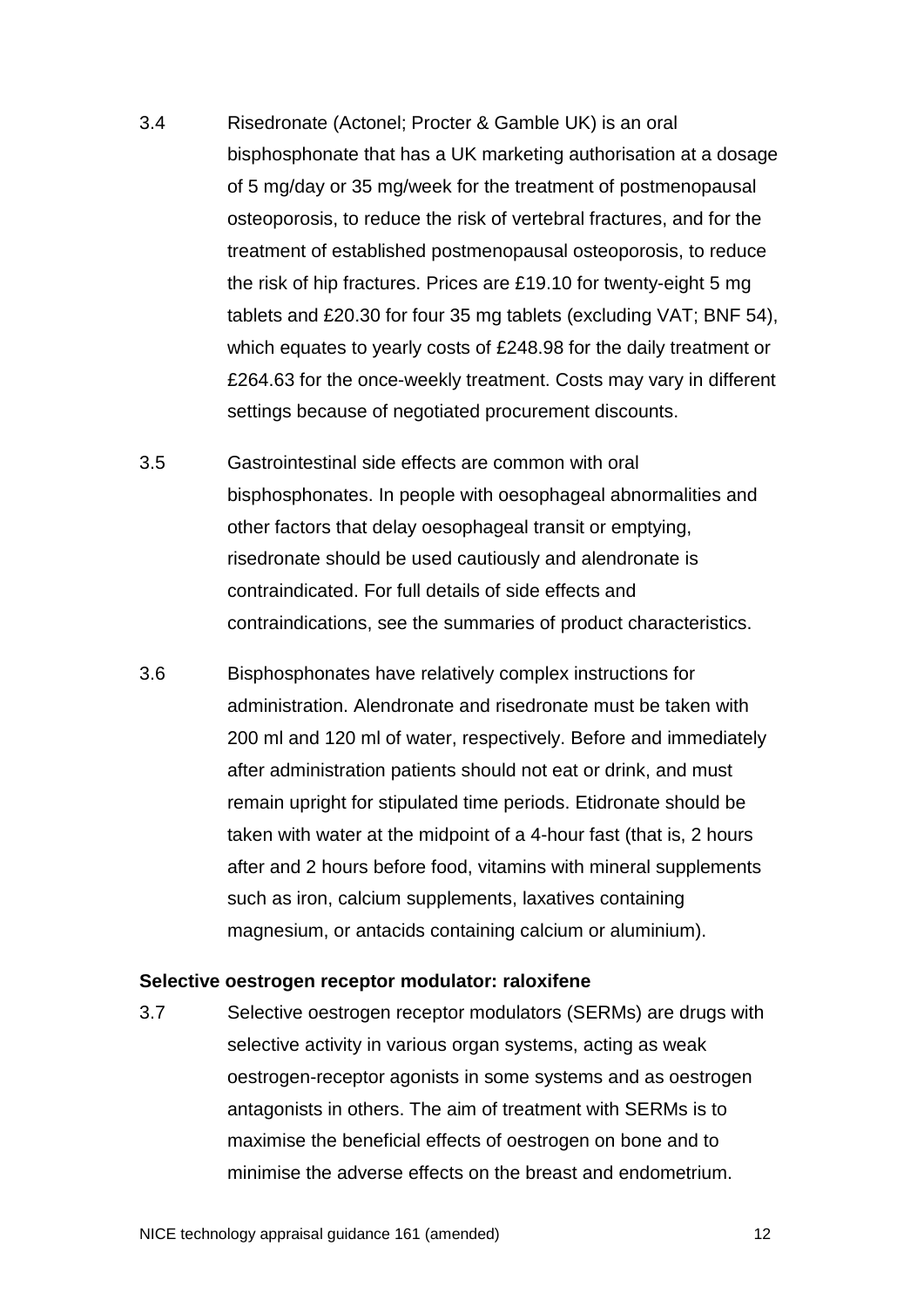- 3.8 Raloxifene (Evista; Eli Lilly) has marketing authorisation for the treatment of osteoporosis in postmenopausal women. The recommended dosage is 60 mg/day. The prices of 28- and 84-tablet packs are £17.06 and £59.59, respectively (excluding VAT; BNF 54), which equate to yearly costs of £222.39 and £258.93, respectively. Costs may vary in different settings because of negotiated procurement discounts.
- 3.9 Raloxifene is contraindicated in people with a history of venous thromboembolism (VTE), hepatic impairment, cholestasis, severe renal impairment, unexplained uterine bleeding or endometrial cancer. Raloxifene should not be co-administered with systemic oestrogens, and in patients with breast cancer it should not be used for osteoporosis treatment or prevention until treatment of the breast cancer, including adjuvant treatment, has been completed. Raloxifene is associated with an increased risk of venous thromboembolic events, particularly during the first 4 months of treatment, which is similar to the reported risk associated with hormone replacement therapy. For full details of side effects and contraindications, see the summary of product characteristics.

#### **Strontium ranelate**

3.10 Strontium ranelate (Protelos; Servier Laboratories) is a divalent strontium salt of ranelic acid (strontium is an element with properties similar to calcium). It is thought to have a dual effect on bone metabolism, increasing bone formation and decreasing bone resorption. It has a UK marketing authorisation for the treatment of postmenopausal osteoporosis to reduce the risk of vertebral and hip fractures. The recommended dose is one 2 g sachet taken daily as a suspension in water. The price of a 28-sachet pack is £25.60 (excluding VAT; BNF 54), which equates to a yearly cost of £333.71. Costs may vary in different settings because of negotiated procurement discounts.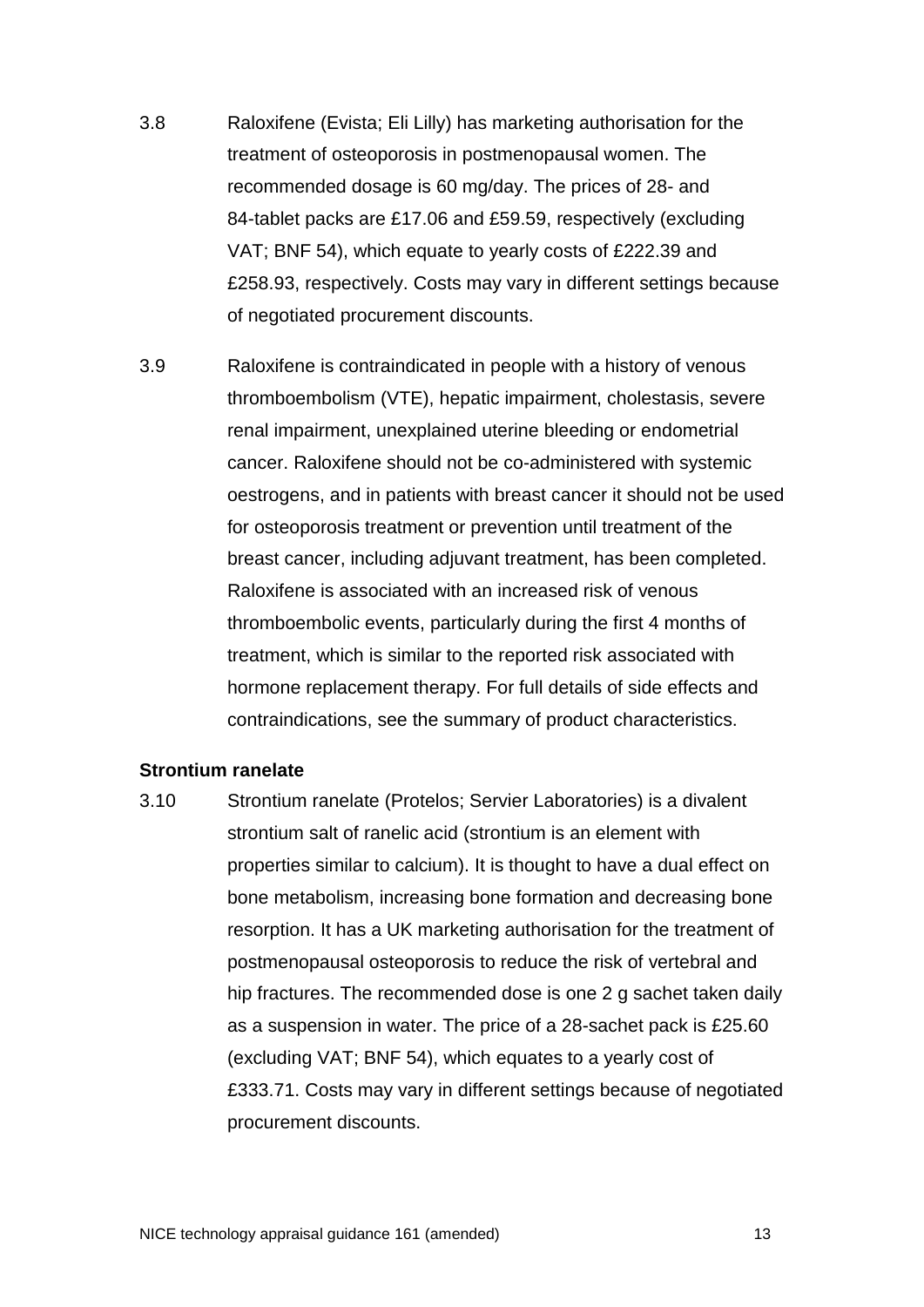- 3.11 The absorption of strontium ranelate is reduced by food, milk and products derived from milk. It should therefore be administered between meals, ideally at bedtime and preferably at least 2 hours after eating.
- 3.12 The summary of product characteristics states that strontium ranelate is not recommended in patients with severe renal impairment and that it should be used with caution in patients at increased risk of VTE. Treatment with strontium ranelate should be discontinued during treatment with oral tetracycline or quinolone antibiotics. For full details of side effects, drug interactions and contraindications, see the summary of product characteristics.

## **Parathyroid hormone: teriparatide**

- 3.13 Teriparatide (Forsteo; Eli Lilly & Company) is a recombinant fragment of human parathyroid hormone and, as an anabolic agent, it stimulates new formation of bone and increases resistance to fracture.
- 3.14 Teriparatide has a marketing authorisation in the UK for the treatment of established osteoporosis in postmenopausal women. The recommended dose is 20 micrograms administered once daily by subcutaneous injection in the thigh or abdomen. Patients taking teriparatide must receive training in the injection technique. At the time of appraisal, the maximum total duration of treatment was restricted, by the marketing authorisation, to 18 months (see the summary of product characteristics for current information). The price of a 28-day pre-filled pen is £271.88 (excluding VAT; BNF 54), which equates to a yearly cost of £3544.15.
- 3.15 Particular contraindications include pre-existing hypercalcaemia, severe renal impairment, metabolic bone diseases other than primary osteoporosis (including hyperparathyroidism and Paget's disease of bone), unexplained elevations of alkaline phosphatase, and previous radiation treatment to the skeleton. For full details of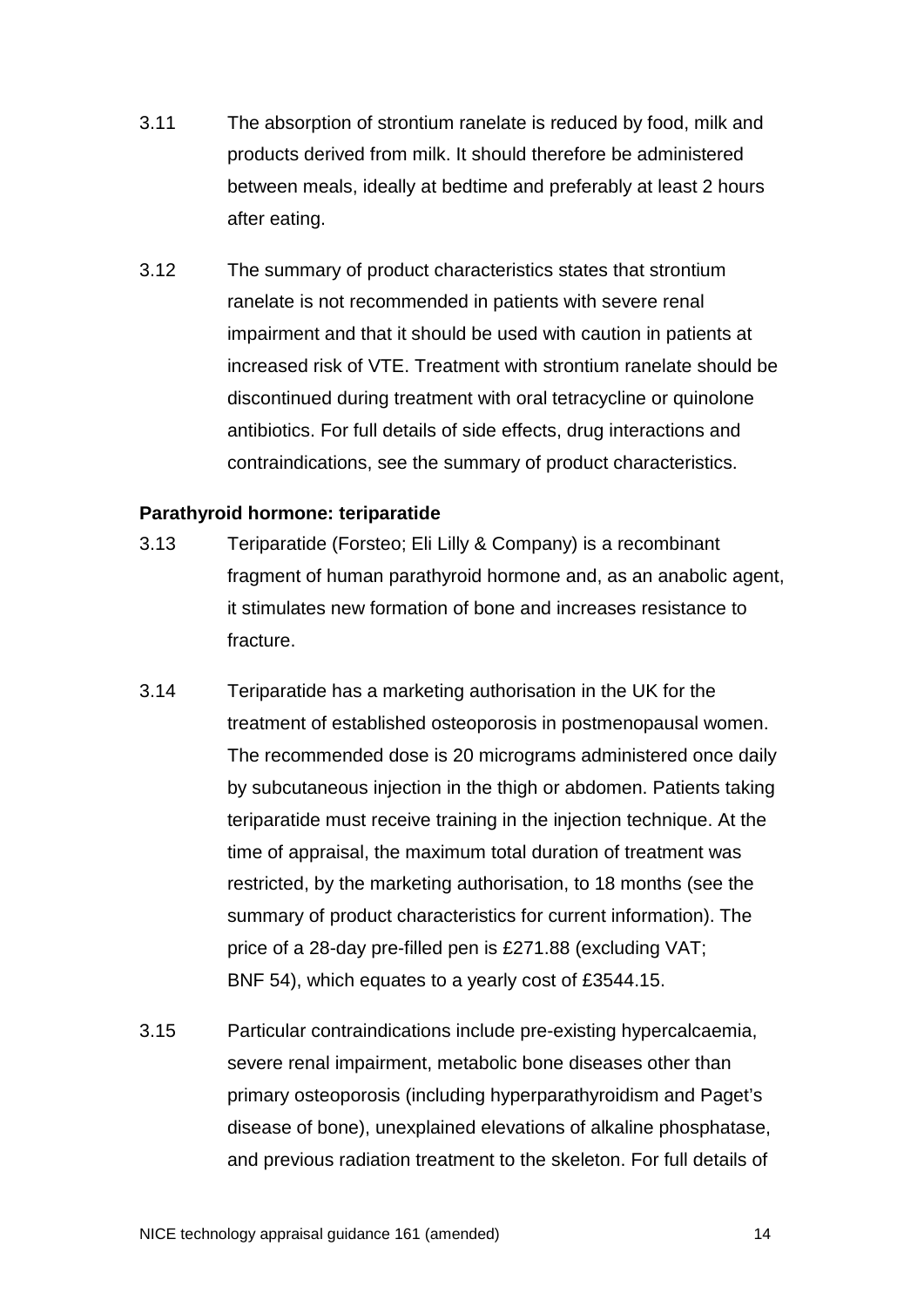side effects and contraindications, see the summary of product characteristics.

# **4 Evidence and interpretation**

The Appraisal Committee (appendix A) considered evidence from a number of sources (appendix B).

# *4.1 Clinical effectiveness*

# **Efficacy**

- 4.1.1 The Assessment Group for this appraisal (School of Health and Related Research, University of Sheffield [ScHARR]) reviewed data from published randomised controlled trials (RCTs) in postmenopausal women in which fracture or health-related quality of life was an endpoint and where one of the six drugs of interest was compared with a relevant comparator, such as no treatment, placebo or one of the other included interventions. The majority of studies used placebo or no treatment as a control. Most studies ensured that women in all trial arms had normal calcium levels (that is, normal serum concentrations) or adequate supplementation, and some studies used additional dietary supplementation with vitamin D.
- 4.1.2 For this appraisal, reductions in RR associated with treatment were pooled regardless of the baseline BMD and fracture status of the participants in the studies. It was also assumed that these reductions in RR remained constant at all ages, although little evidence was available for the effectiveness of the drugs in women aged 80 years or older.
- 4.1.3 For vertebral fractures, some studies used clinical (that is, symptomatic) fractures as their endpoint whereas others used fractures that were identified radiographically. Vertebral fractures identified radiographically, which are termed 'radiographic fractures' or 'morphometric fractures', include both symptomatic and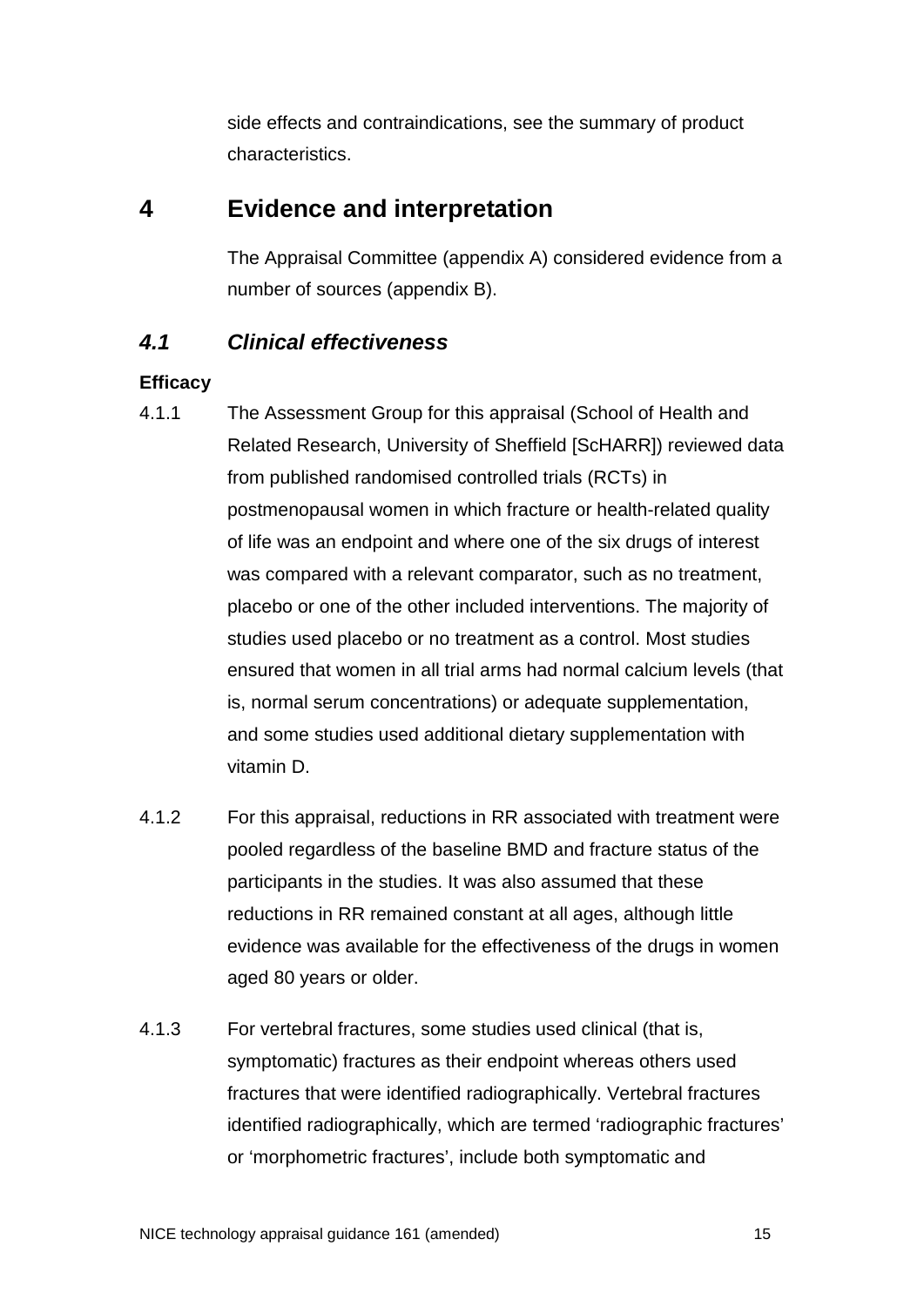asymptomatic fractures. There are different definitions of a vertebral radiographic fracture, but those definitions that require a 20% reduction in vertebral height are generally recognised as producing more reliable results than those that require a 15% reduction.

4.1.4 For non-vertebral fracture types, individual data on hip, leg, pelvis, wrist, hand, foot, rib and humerus fractures were sometimes provided, whereas some studies only presented data for all non-vertebral fractures grouped together.

#### *Alendronate*

- 4.1.5 Sixteen RCTs of alendronate in postmenopausal women were included in the assessment report: two studies in women with low or normal BMD; one in women with osteopenia; eight in women with osteopenia or osteoporosis; four in women with osteoporosis; and one in women with established osteoporosis. Overall, 15 studies compared alendronate with placebo or with no treatment. All the studies were conducted in women who had adequate levels of calcium, from either dietary intake or calcium supplementation.
- 4.1.6 Two studies, one comparing alendronate with oestrogen alone or with oestrogen and alendronate combined, and the other comparing alendronate with teriparatide, found no statistically significant differences between the groups in numbers of clinically apparent fractures of any type in women with osteoporosis. However, back pain was reported less frequently by women in the teriparatide group compared with women in the alendronate group (6% versus 19%, p = 0.012).
- 4.1.7 In addition to the 16 RCTs, a 2-year study demonstrated the equivalence of weekly and daily doses of alendronate, in terms of clinical fracture incidence and gastrointestinal adverse events. However, this study was not included in the analysis because it did not include the specified comparators.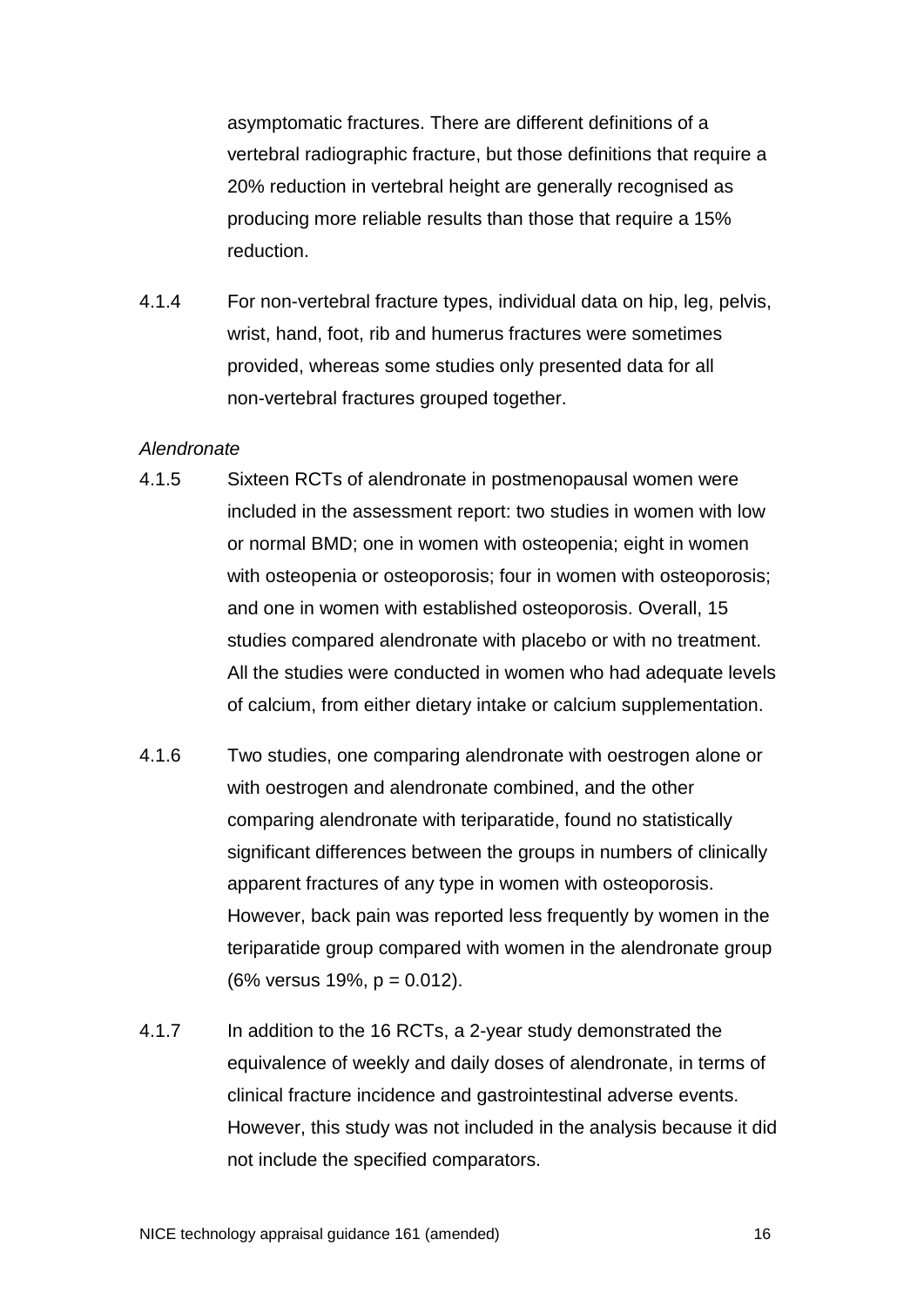- 4.1.8 The meta-analysis for alendronate relative to placebo, carried out by the Assessment Group, resulted in an RR of vertebral fracture of 0.56 (95% confidence interval [CI] 0.46 to 0.68, four RCTs, n = 7039), an RR of hip fracture of 0.62 (95% CI 0.40 to 0.98, three RCTs, n = 7455), an RR of wrist fracture of 0.67 (95% CI 0.34 to 1.31, four RCTs, n = 7931) and an RR for other non-vertebral fractures of 0.81 (95% CI 0.68 to 0.97, six RCTs,  $n = 9973$ ).
- 4.1.9 A post-hoc analysis of data from the largest study on alendronate, the 'Fracture intervention trial' (FIT) RCT (non-vertebral fracture population), suggested that alendronate may be less effective at reducing fractures in women with T-scores above (that is, better than) −2.5 SD than in women with osteoporosis. These results were not statistically significant.
- 4.1.10 Gastrointestinal adverse events, including nausea, dyspepsia, mild oesophagitis/gastritis and abdominal pain, were reported in at least one third of the participants in studies of alendronate. However, only one study found the increased frequency of these symptoms to be statistically significant relative to placebo. This is consistent with post-marketing studies that indicate that approximately one third of alendronate users experience gastrointestinal adverse events. To avoid oesophagitis, the summary of product characteristics now recommends that alendronate should be taken on rising for the day, with a full glass of water. It is possible that these instructions were not followed in all of the studies, particularly the earlier ones.
- 4.1.11 Prescription-event monitoring studies in patients for whom alendronate was prescribed ( $n = 11,916$ ) by GPs in England demonstrated a high incidence of dyspepsia, particularly in the first month of treatment. Consultations for dyspepsia ranged from 32.2 per 1000 patient-months in the first month of treatment to 10.9 per 1000 patient-months in months 2 to 6. Because these studies lacked a comparator, it is not possible to assess the extent to which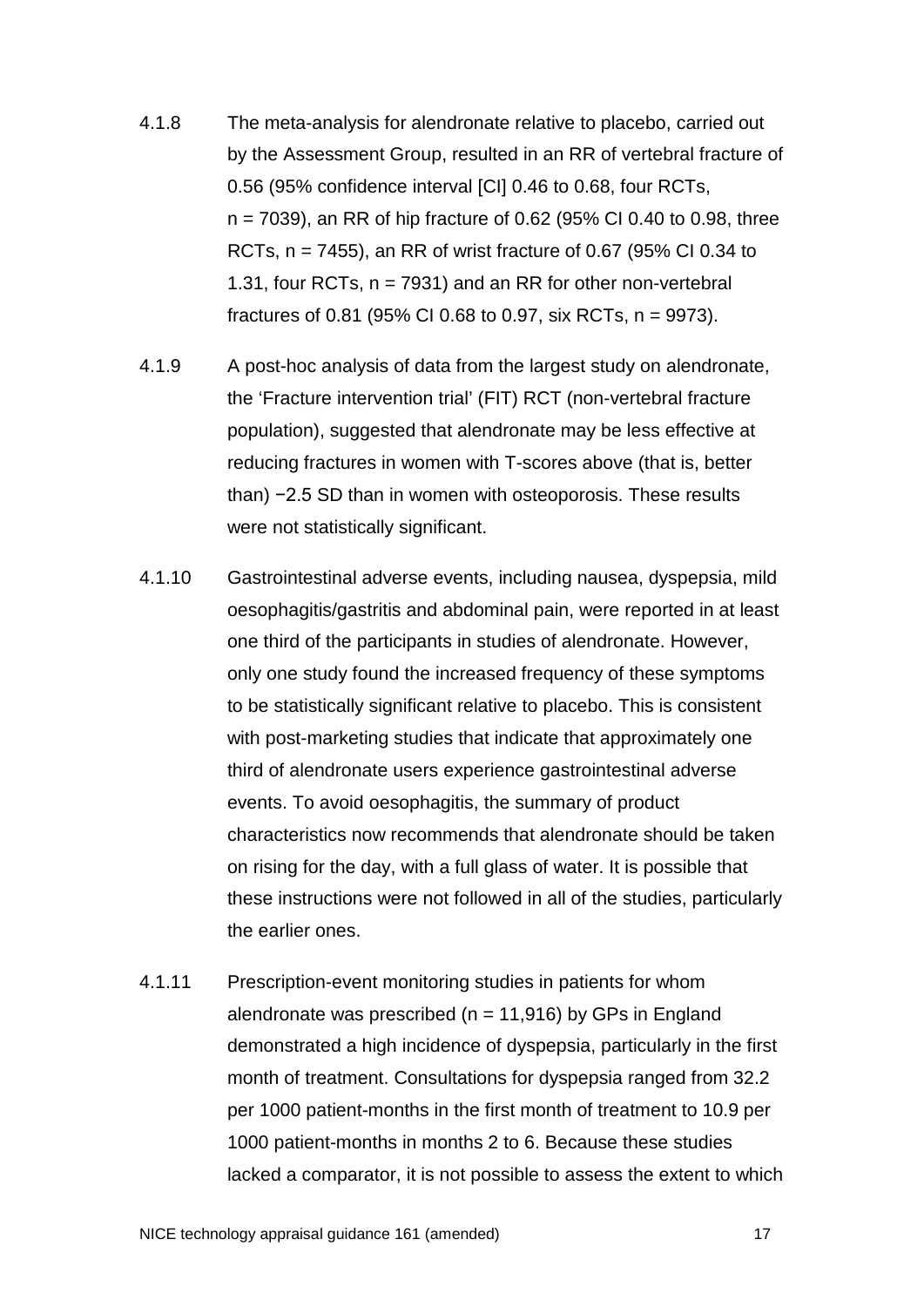these rates of upper gastrointestinal events may be above baseline levels in those not taking bisphosphonates.

4.1.12 One study reported health-related quality of life outcomes. At 12 months there were statistically significant improvements in the alendronate group compared with the control group in scores for pain, social isolation, energy level and physical ability.

#### *Etidronate*

- 4.1.13 Twelve RCTs of etidronate in postmenopausal women were reviewed: three studies in women with low-to-normal BMD; two in women with osteopenia or osteoporosis; one in women with osteoporosis; one in women with osteoporosis or established osteoporosis; and five in women with established osteoporosis. Four studies included active comparators, and eight compared etidronate with placebo or with no treatment (although in six of these, study participants in all arms received calcium, either alone or with vitamin D). Some studies did not use the exact treatment regimen that currently has a UK marketing authorisation (that is, 90-day cycles of etidronate 400 mg/day for 14 days, followed by calcium carbonate 1.25 g/day for the remaining 76 days). None of the studies reported health-related quality of life outcomes.
- 4.1.14 The meta-analysis of RCTs for etidronate relative to placebo carried out by the Assessment Group resulted in an RR of vertebral fracture of 0.40 (95% CI 0.20 to 0.83, three RCTs,  $n = 341$ ), an RR of hip fracture of 0.50 (95% CI 0.05 to 5.34, two RCTs,  $n = 180$ ), and an RR for other non-vertebral fractures of 1.04 (95% CI 0.64 to 1.69; four RCTs,  $n = 410$ ). There were no data for wrist fracture.
- 4.1.15 An observational study in a general practice setting in the UK reported on fracture rates in people with a diagnosis of osteoporosis who were receiving etidronate compared with those who were not taking a bisphosphonate. People taking etidronate had an RR of non-vertebral fracture of 0.80 (95% CI 0.70 to 0.92).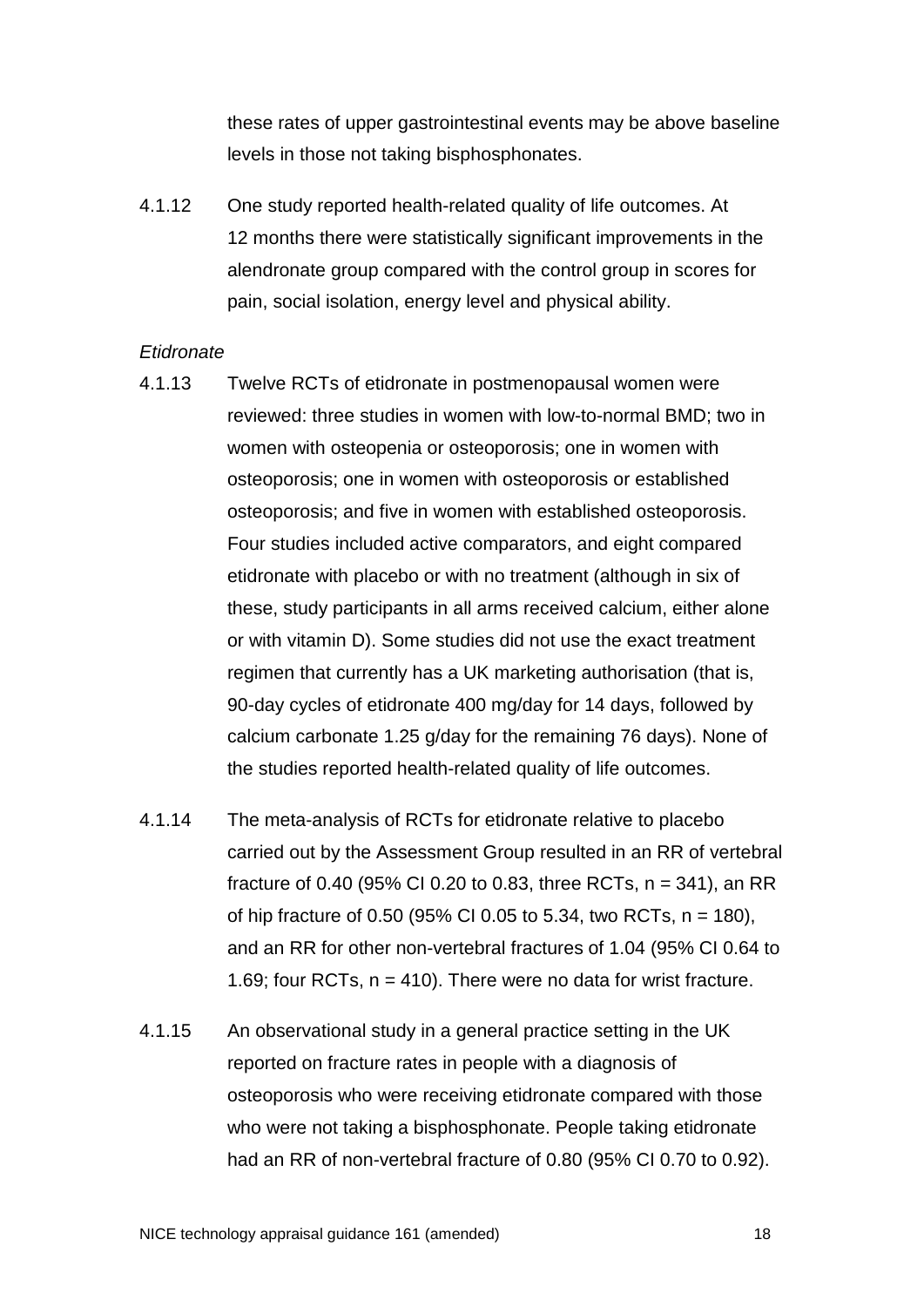The RR of hip fracture was 0.66 (95% CI 0.51 to 0.85) and that of wrist fracture was 0.81 (95% CI 0.58 to 1.14).

- 4.1.16 Higher rates of gastrointestinal adverse effects were found in the etidronate groups of four RCTs, although the differences were not always statistically significant. However, non-RCT evidence and testimonies from clinical specialists and patient experts suggested that etidronate may be associated with fewer gastrointestinal adverse effects than other bisphosphonates.
- 4.1.17 The systematic review carried out by ScHARR in 2006 identified a cohort study conducted in the UK that indicated that etidronate may be associated with a much lower rate of upper gastrointestinal adverse effects than alendronate or risedronate.

#### *Risedronate*

- 4.1.18 Seven RCTs of risedronate in postmenopausal women were reviewed: one study in women with normal BMD; one in women with osteopenia; one in women with osteopenia or osteoporosis; one in women with osteoporosis or specific risk factors for hip fracture, such as a recent fall; and three in women with established osteoporosis. All compared risedronate with placebo (although, with the exception of those in the normal BMD study, all women also received calcium) and none reported on health-related quality of life outcomes.
- 4.1.19 The meta-analysis for risedronate relative to placebo, carried out by the Assessment Group, resulted in an RR of vertebral fracture of 0.61 (95% CI 0.50 to 0.75, three RCTs, n = 2301), an RR of hip fracture of 0.74 (95% CI 0.59 to 0.93, three RCTs, n = 11,770), an RR of wrist fracture of 0.68 (95% CI 0.43 to 1.08, two RCTs, n = 2439) and an RR for other non-vertebral fractures of 0.76 (95% CI 0.64 to 0.91, five RCTs, n = 12,399).
- 4.1.20 In all of the studies, rates of gastrointestinal adverse events were similar in the risedronate and placebo groups.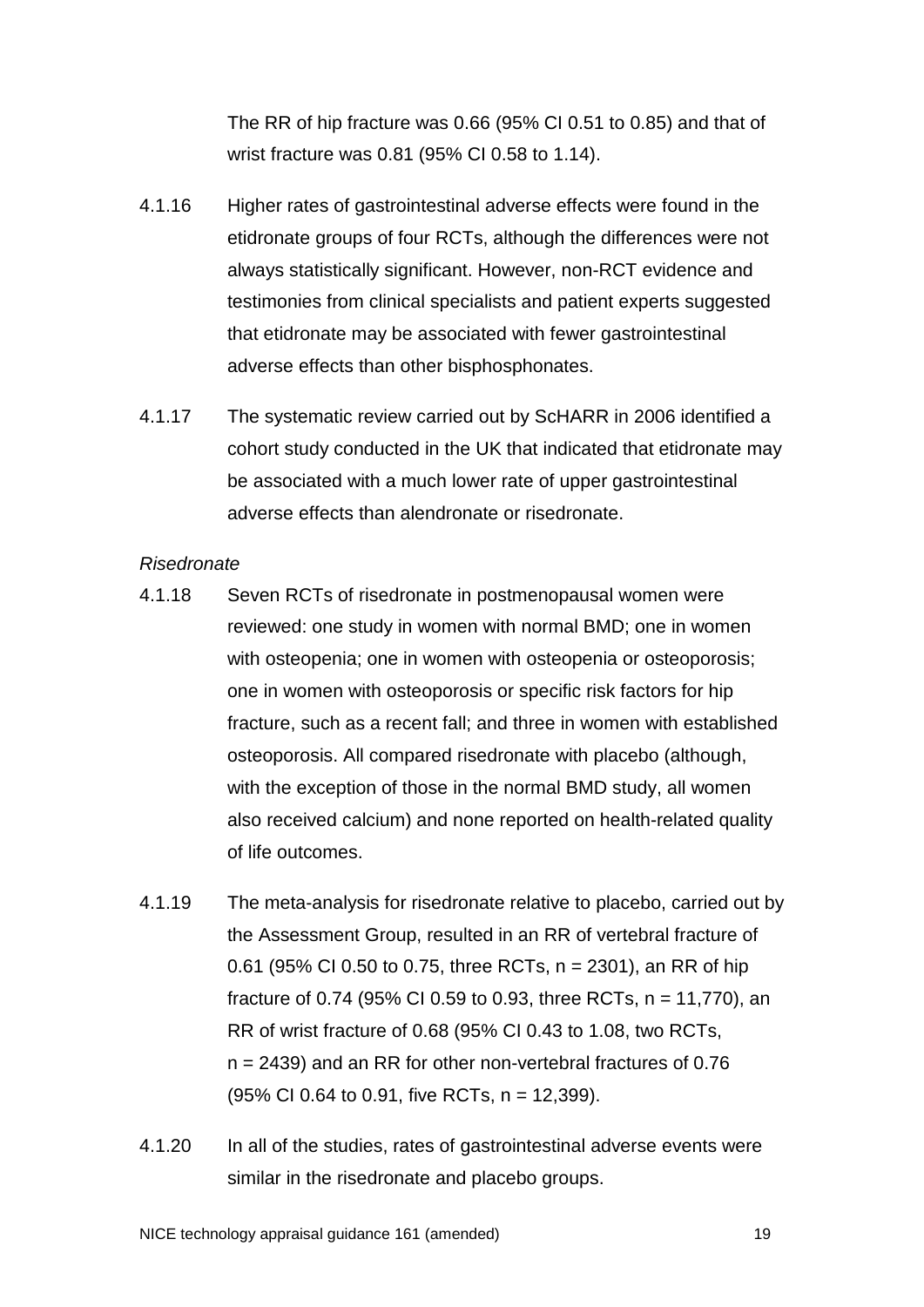4.1.21 Prescription-event monitoring studies in patients for whom risedronate was prescribed ( $n = 13,643$ ) by GPs in England suggested a high incidence of dyspepsia, particularly in the first month of treatment. Consultations for dyspepsia ranged from 26.9 per 1000 patient-months in the first month of treatment to 8.1 per 1000 patient-months in months 2 to 6.

#### *Alendronate and risedronate: meta-analysis*

4.1.22 A meta-analysis of pooled data from the alendronate and risedronate studies, carried out by ScHARR in 2006, resulted in an RR of vertebral fracture of 0.58 (95% CI 0.51 to 0.67, seven RCTs, n = 9340), an RR of hip fracture of 0.71 (95% CI 0.58 to 0.87, six RCTs, n = 19,233), an RR of wrist fracture of 0.69 (95% CI 0.45 to 1.05, six RCTs,  $n = 1037$  and an RR for other non-vertebral fractures of 0.78 (95% CI 0.69 to 0.88, 11 RCTs, n = 22,372).

# *Raloxifene*

4.1.23 Three RCTs of raloxifene in postmenopausal women were identified, but only two were included in the Assessment Group's meta-analysis: the largest study (the 'Multiple outcomes of raloxifene evaluation' [MORE] study) was carried out in women with osteoporosis, of whom 37% had a vertebral fracture at entry, and a smaller study was conducted in women with established osteoporosis. Both compared raloxifene with placebo (in both studies, women in both arms received calcium and vitamin D). Both studies examined raloxifene at dosages of 60 mg/day (the dosage specified in the UK marketing authorisation for the treatment of postmenopausal osteoporosis) and 120 mg/day. Neither reported on health-related quality of life outcomes. The mean age of women in the studies was 67–68 years. The MORE study was extended further to assess fracture, breast cancer, and cardiovascular and uterine safety outcomes. A third study examined the additive effect of raloxifene compared with placebo in women with a femoral neck T-score of −2 SD or below, with or without prior fracture, who were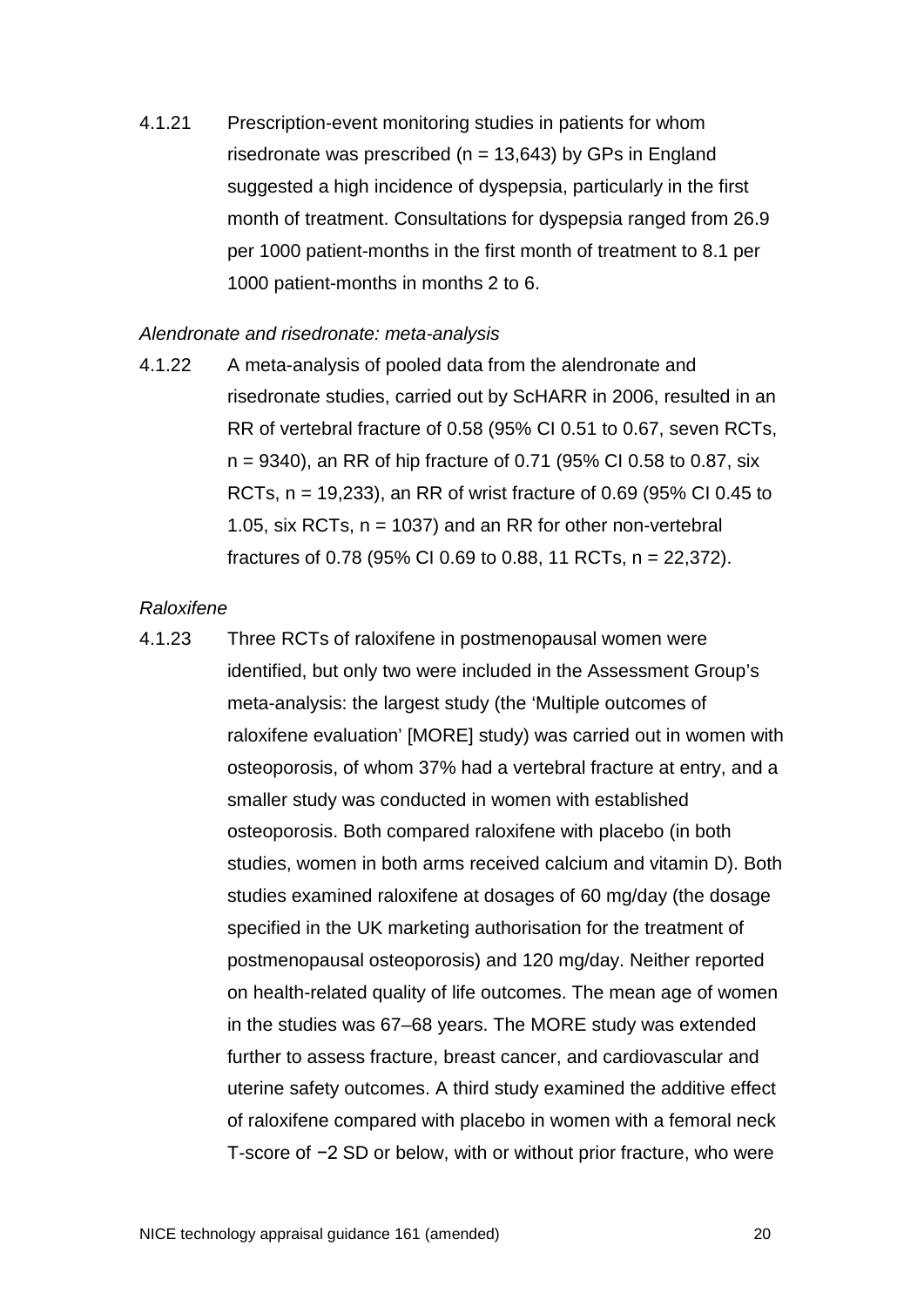also receiving fluoride, calcium and vitamin D. Because of the use of fluoride as a co-intervention, these results were not included in the Assessment Group's meta-analysis.

- 4.1.24 The meta-analysis for raloxifene relative to placebo, carried out by the Assessment Group, resulted in an RR of vertebral fracture of 0.65 (95% CI 0.53 to 0.79, one RCT, n = 4551), an RR of hip fracture of 1.13 (95% CI 0.66 to 1.96, two RCTs, n = 6971), an RR of wrist fracture of 0.89 (95% CI 0.68 to 1.15, one RCT,  $n = 6828$ ), and an RR for other non-vertebral fractures of 0.92 (95% CI 0.79 to 1.07, one RCT,  $n = 6828$ ).
- 4.1.25 The most serious adverse effect associated with raloxifene was the approximately three-fold increased risk of VTE. Statistically significantly higher incidences of hot flushes, arthralgia, dizziness, leg cramps, influenza-like symptoms, endometrial cavity fluid, peripheral oedema and worsening diabetes were also found with raloxifene compared with placebo. The impact of raloxifene on cardiovascular disease is unclear, but there is evidence that it lowers serum concentrations of fibrinogen as well as both total and low-density lipoprotein (LDL) cholesterol levels (that is, serum concentrations) without increasing high-density lipoprotein (HDL) cholesterol.
- 4.1.26 The MORE study shows that raloxifene protects against breast cancer, with the RR at 4 years for all types of breast cancer reported as 0.38 (95% CI 0.24 to 0.58), and that for invasive breast cancer as 0.28 (95% CI 0.17 to 0.46).

#### *Strontium ranelate*

4.1.27 Three RCTs of strontium ranelate in postmenopausal women were identified: one study in women with osteoporosis and two in women with osteoporosis or established osteoporosis. All three studies compared strontium ranelate with placebo, and provided calcium and vitamin D supplementation to ensure an adequate intake.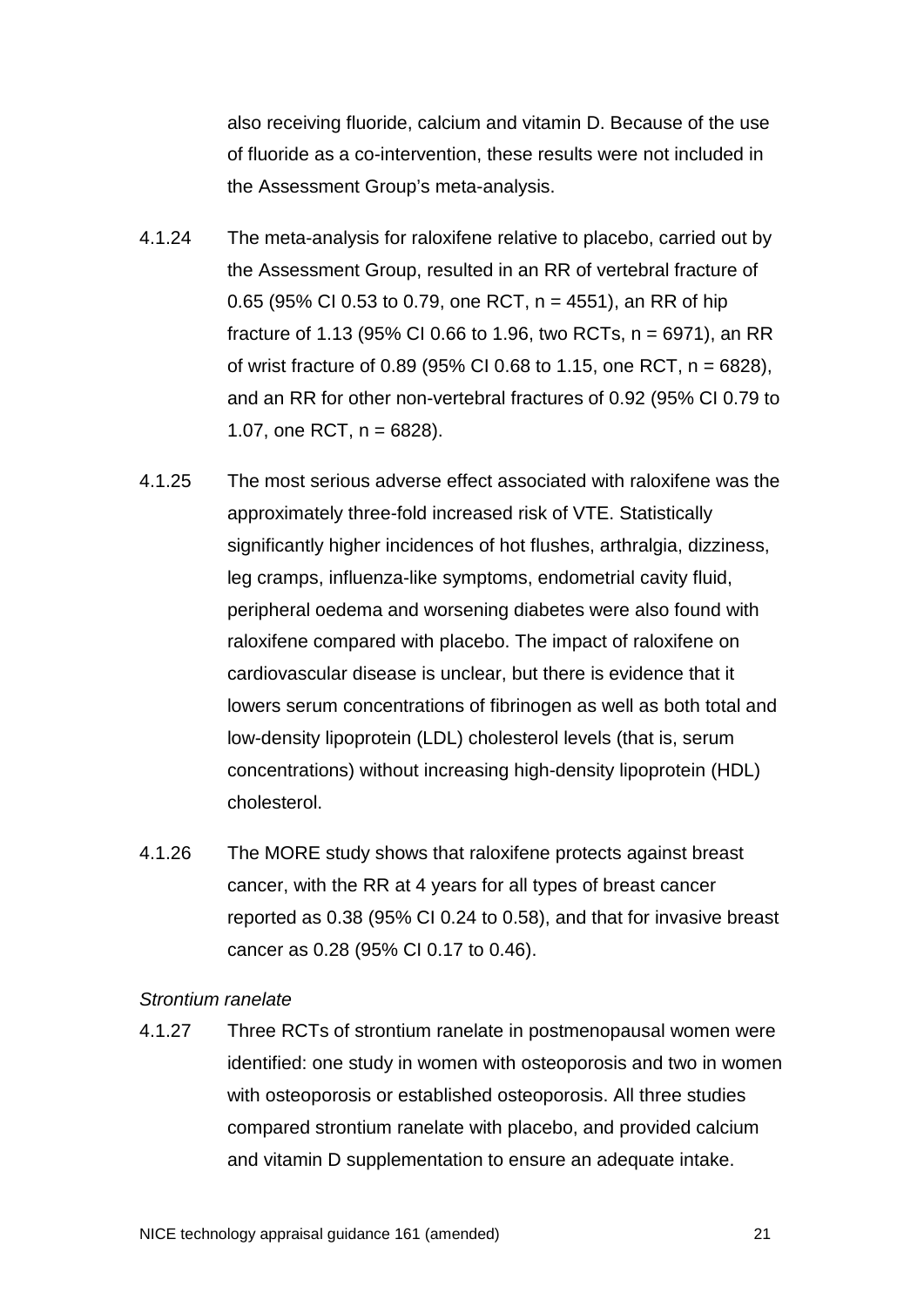- <span id="page-21-0"></span>4.1.28 The Assessment Group reported the results of a published meta-analysis that gave an RR for vertebral fracture of 0.60  $(95\% \text{ CI } 0.53 \text{ to } 0.69, \text{ two RCTs}, n = 6551)$  and an RR for all non-vertebral fractures (including wrist fracture) of 0.84 (95% CI 0.73 to 0.97, two RCTs,  $n = 6551$ ). Efficacy in reducing the rate of hip fracture was established in one study; the RR for hip fracture in the whole study population was 0.85 (95% CI 0.61 to 1.19, one RCT, n = 4932). A post-hoc subgroup analysis in women aged 74 or older with a T-score of −2.4 SD resulted in an RR for hip fracture of 0.64 (95% CI 0.412 to 0.997, one RCT,  $n = 1977$ ).
- 4.1.29 In general, strontium ranelate was not associated with an increased risk of adverse effects and for the most part adverse effects were mild and transient; nausea, diarrhoea and creatine kinase elevations were the most commonly reported. A serious adverse event associated with strontium ranelate treatment was an increased incidence  $(RR = 1.42)$  of VTE and pulmonary embolism. This finding has been investigated further with the extension of ongoing studies and by post-marketing surveillance.
- 4.1.30 One study published results on health-related quality of life outcomes. It reported that strontium ranelate had quality of life benefits compared with placebo, as assessed by the QUALIOST osteoporosis-specific questionnaire and by the general health perception score of the short form (SF)-36 general scale.

#### *Teriparatide*

4.1.31 Three RCTs of teriparatide in postmenopausal women were considered: one small study compared teriparatide with alendronate in women with osteoporosis (but was not targeted at women with fractures), and two were placebo-controlled (although study participants also received vitamin D either with calcium or with nutritional advice to ensure adequate calcium intake). The largest trial was conducted in women with established osteoporosis, and the other in women who either had established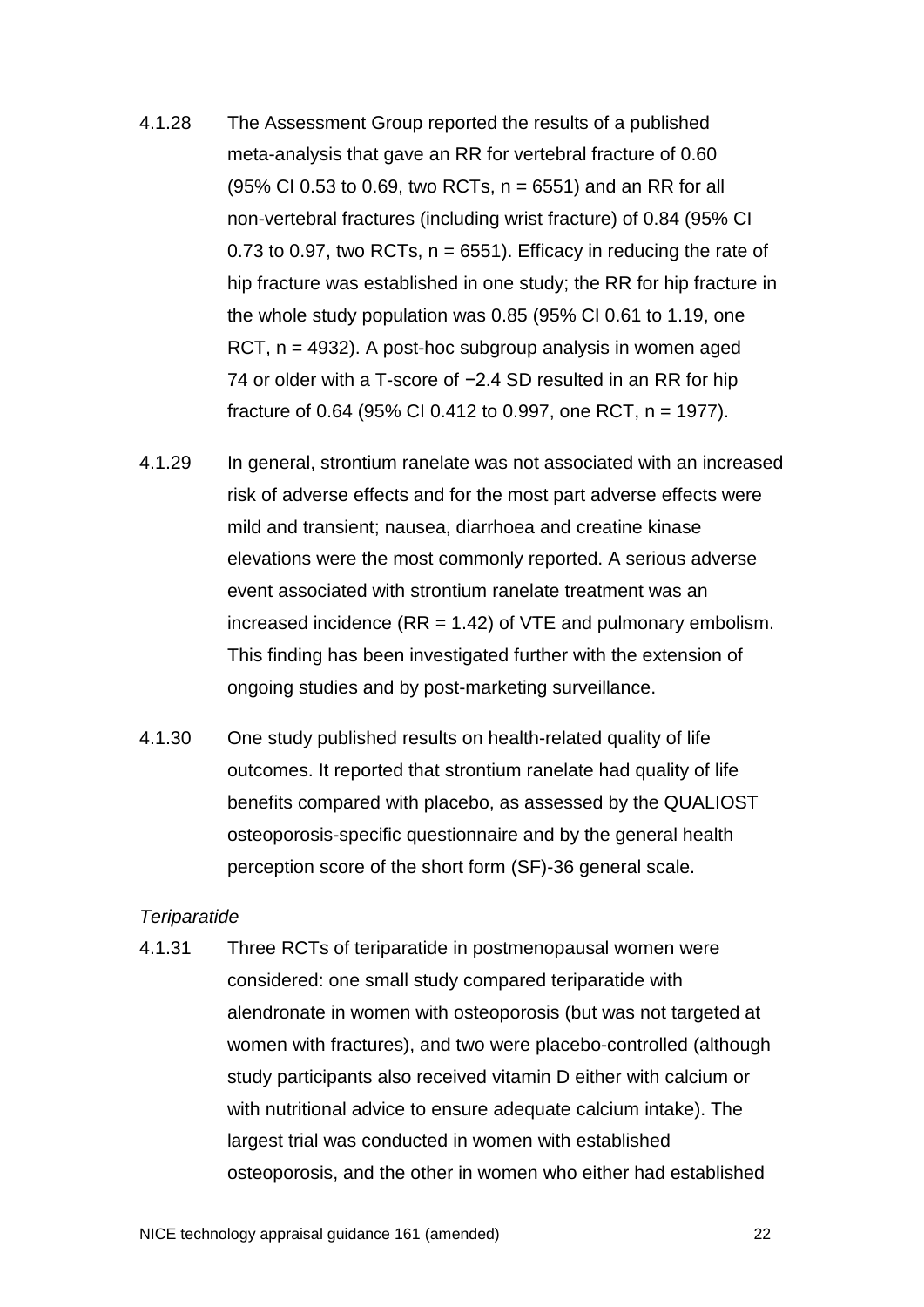osteoporosis or had osteoporosis and had been receiving hormone replacement therapy for at least 2 years.

- 4.1.32 For vertebral fractures (using a 20% reduction in vertebral height as the fracture definition) and grouped non-vertebral fractures in women with established osteoporosis, the largest placebocontrolled RCT found RRs of 0.35 (95% CI 0.22 to 0.55) and 0.65 (95% CI 0.43 to 0.98), respectively, in favour of teriparatide. When considered separately, the study did not demonstrate that teriparatide prevents hip and wrist fractures in women with established osteoporosis (RR for hip fractures 0.5; 95% CI 0.09 to 2.73; RR for wrist fractures 0.54; 95% CI 0.22 to 1.35). In this placebo-controlled trial, teriparatide reduced the incidence of new or worsened back pain reported as an adverse event.
- 4.1.33 Data from a follow-up observational study cited in the manufacturer's submission (published in abstract form or available as an unpublished manuscript only) suggest that 18 months after the end of treatment with teriparatide there was a 41% reduction in vertebral fracture risk compared with placebo ( $p = 0.004$ ). Further data from the same study 31 months after the end of treatment with teriparatide suggest that proportionally fewer women who had received teriparatide reported non-vertebral fractures compared with those who had received placebo (13.3% in the placebo group; 8.5% in the 20 micrograms/day teriparatide group; 7.3% in the 40 micrograms/day teriparatide group;  $p = 0.03$  for both treatment groups versus placebo). No information was given on vertebral fractures for the 31-month follow-up.
- 4.1.34 The study comparing 40 micrograms/day teriparatide (twice the dose specified in the marketing authorisation) with 10 mg/day alendronate found an RR of non-vertebral fracture in women with osteoporosis of 0.30 (95% CI 0.09 to 1.05). The study did not provide data on vertebral fractures. Back pain was reported less frequently in the teriparatide group (6% versus 19%,  $p = 0.012$ ).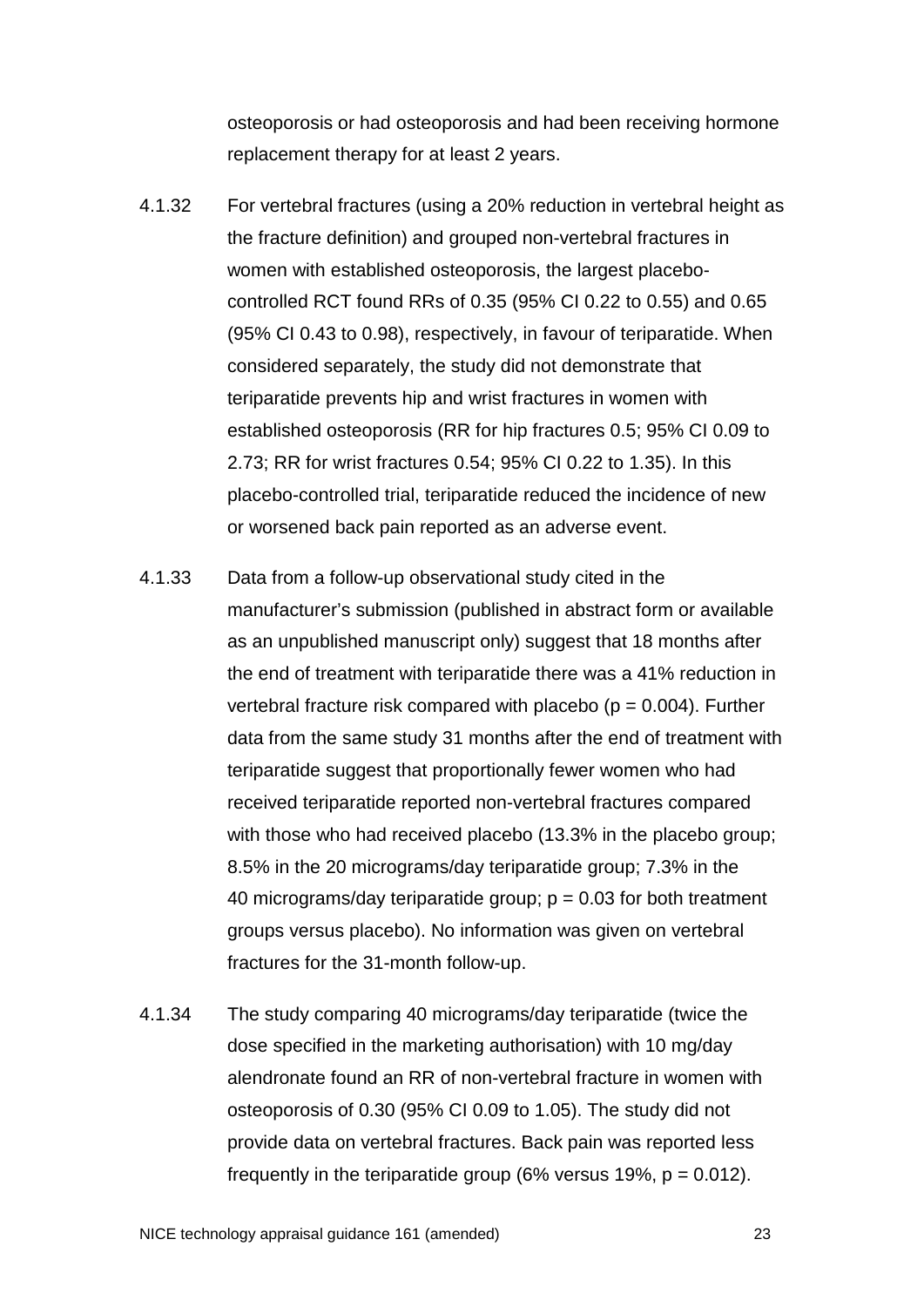4.1.35 Nausea and headaches occurred more frequently with 40 micrograms/day teriparatide in the main placebo-controlled trial. In the smaller placebo-controlled trial, a proportion of women taking teriparatide were reported to suffer mild discomfort at the injection site. A systematic review of parathyroid hormone reported that treatment in a small proportion of women was associated with hypercalcaemia.

## **Persistence and compliance**

#### *Bisphosphonates*

- 4.1.36 Data from 14 RCTs indicated that between 81% and 100% of patients persisted with bisphosphonates in the first year of treatment, with lower rates of persistence of between 51% and 89% in the third year of treatment (eight RCTs).
- 4.1.37 A prescription-event monitoring study of patients for whom alendronate was prescribed ( $n = 11,916$ ) by GPs in England indicated that 24% discontinued treatment within 1 year. In a similar study of patients for whom risedronate was prescribed ( $n = 11,742$ ) in primary care in England, 30% appeared to have discontinued treatment within 6 months. In another 12 studies reviewed, persistence at 1 year ranged from 16% to 90%.

## *Raloxifene*

4.1.38 Paid claims data from the USA suggested that only 18% of women starting raloxifene treatment continued to take their medication uninterrupted, and an investigation of a pharmacy prescription database indicated that only 44% were continuing treatment at the end of year 2.

#### *Strontium ranelate*

4.1.39 Compliance data were reported for two RCTs of strontium ranelate and were similar in the strontium ranelate and placebo arms (ranging from 83% to 93%) at up to 3 years.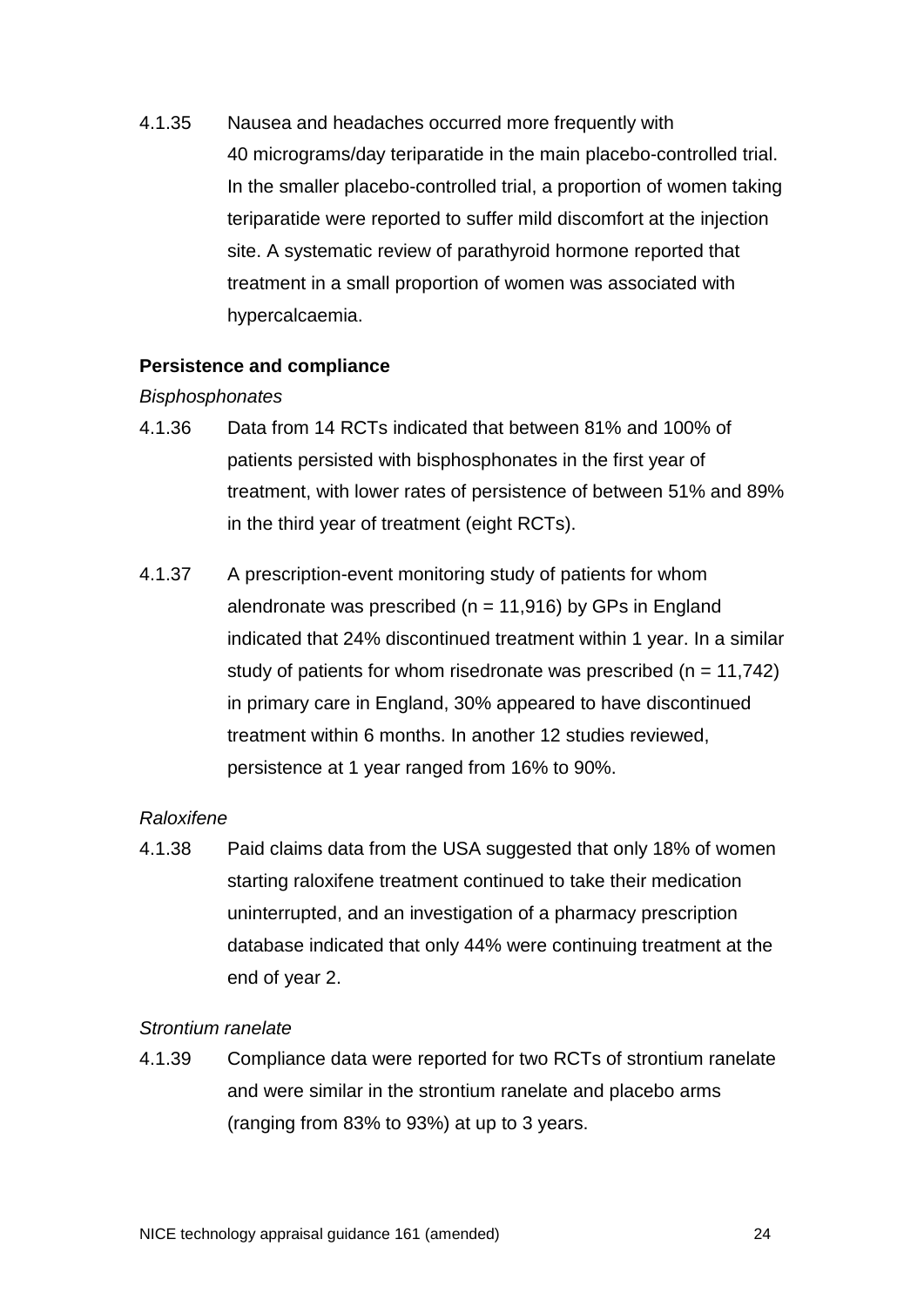# *Teriparatide*

4.1.40 The main placebo-controlled RCT reported that adherence with injections varied from 79% to 83% and that there were no statistically significant differences between the teriparatide and placebo groups. The smaller placebo-controlled trial found that, after 3 years, 78% of women receiving teriparatide completed treatment, compared with 100% on placebo.

#### **Acid-suppressive medication and fracture risk**

- 4.1.41 Two cohort and two case–control studies reported on a potential relationship between acid-suppressive medication (proton pump inhibitors or histamine H2 receptor antagonists) and fracture risk. One of the case–control studies, which used the UK General Practice Research Database (GPRD), found that 1 year or more of acid-suppressive medication was associated with an increase in fracture risk. The other case–control study reported a reduction of fracture risk associated with use of histamine H2 receptor antagonists, and that use of other acid-suppressive medication might increase fracture risk. Both studies, however, were unable to demonstrate convincingly that fracture risk was independent of underlying disease that might determine differences in fracture risk.
- 4.1.42 A prospective cohort study excluded women taking medication for fracture prevention and reported an increase in non-vertebral fracture in those taking acid-suppressive medication compared with those who were not. Findings appeared similar for users of proton pump inhibitors or histamine H2 receptor antagonists, but differences in fracture risk were not statistically significant for those using proton pump inhibitors compared with those not using acid-suppressive medication. One large retrospective cohort study using the UK GPRD compared women taking acid-suppressive medication plus bisphosphonates with those taking bisphosphonates alone. This GPRD study reported an increase in fracture risk for some fracture sites with concomitant use of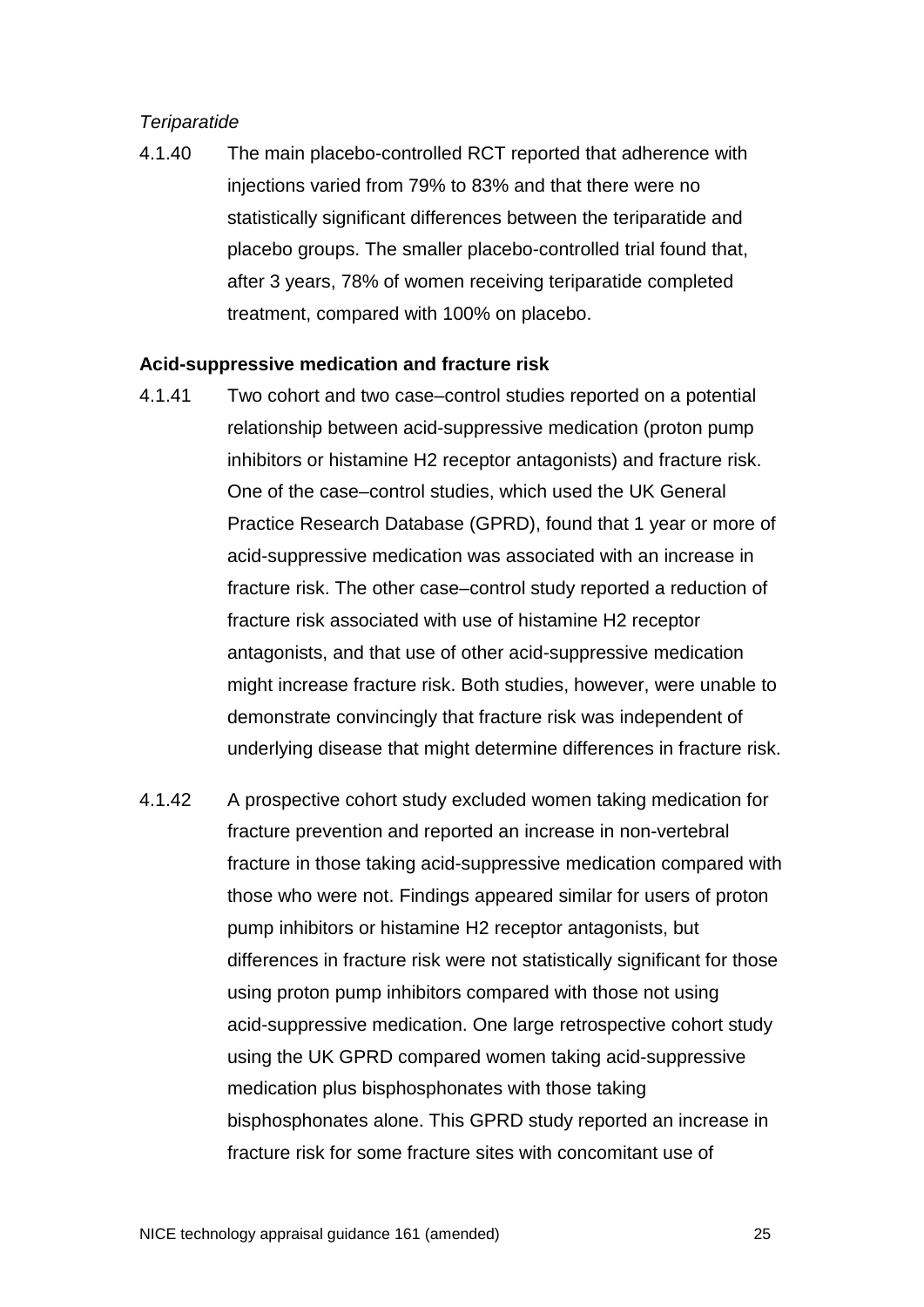acid-suppressive medication and bisphosphonates, but a reduction in risk for other fracture sites. The information on patients included in this GPRD study was incomplete and details of adjustments for confounders were not reported. The two cohort studies were not fully published, and their analysis may have been prone to confounding.

#### **Additional submission from the manufacturer of strontium ranelate**

- 4.1.43 Following the Court of Appeal Order of April 2010, NICE requested an additional submission from the manufacturer of strontium ranelate (Servier), setting out their views on the most appropriate estimate of strontium ranelate's efficacy in reducing the rate of hip fracture.
- <span id="page-25-0"></span>4.1.44 Servier explained that the pivotal phase III RCT (Treatment of Peripheral Osteoporosis Study [TROPOS]) was started before the increased regulatory emphasis on the prevention of hip fracture as a key measure of efficacy of treatments for osteoporosis (because of the significant morbidity associated with hip fracture). TROPOS had not been designed or powered to demonstrate the effect of strontium ranelate treatment on rates of hip fracture. In support of its application for regulatory approval of strontium ranelate, Servier was therefore asked by the European Medicines Agency (EMA) to investigate the efficacy of strontium ranelate in reducing the rate of hip fracture in a post-hoc subgroup analysis of TROPOS participants who met the definition of established osteoporosis (that is, a BMD T-score of −2.5 or below and one or more associated fractures). Instead of the requested subgroup, Servier provided the EMA with data for a different subgroup of trial participants whom they identified as being at high risk for hip fracture. This subgroup comprised women aged 74 or older who had a femoral T-score of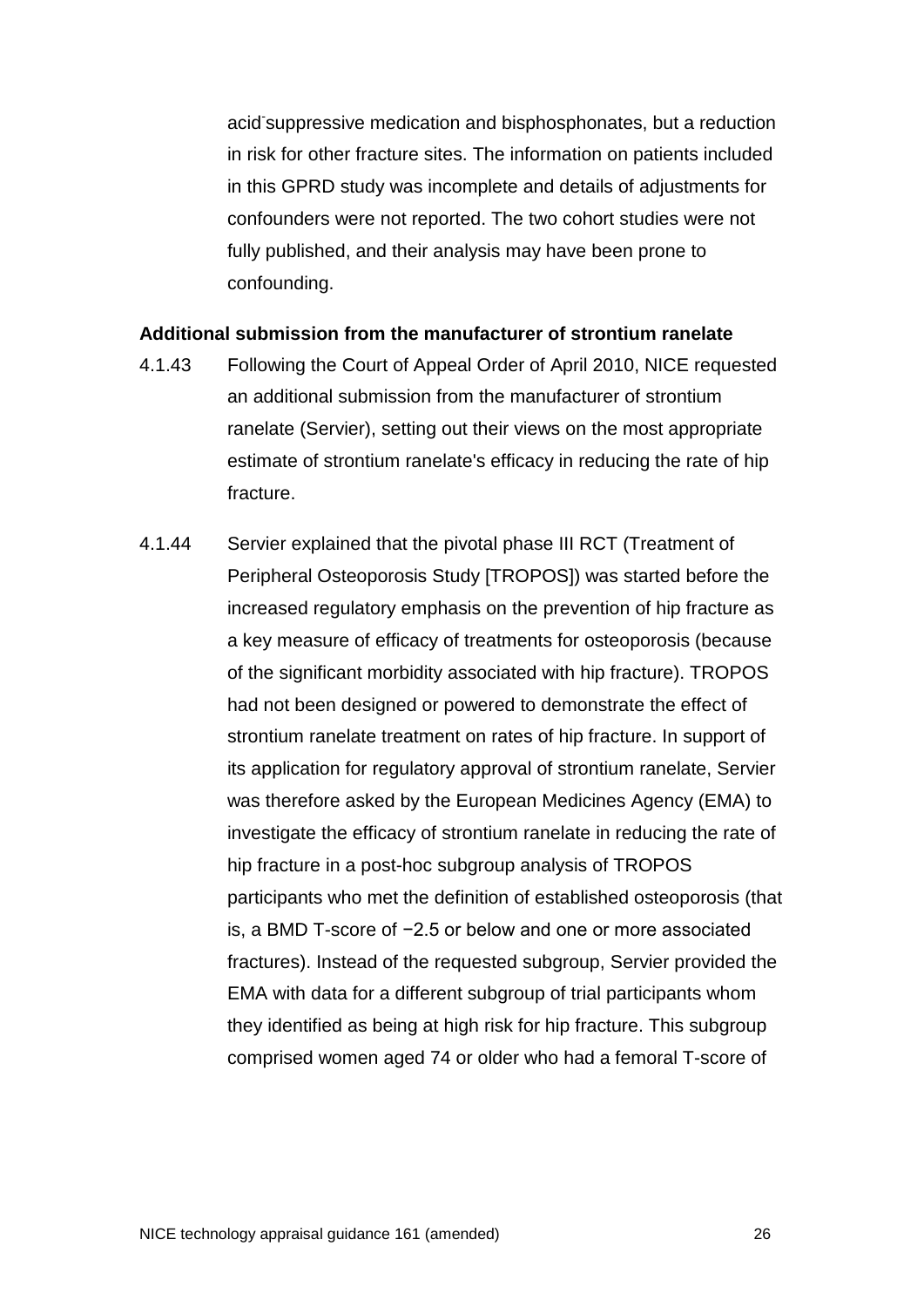−2.4 or below<sup>[3](#page-26-0)</sup>. This subgroup represented 42% of TROPOS participants and had an RR of hip fracture of 0.64 (95% CI 0.412 to 0.997).

<span id="page-26-1"></span>4.1.45 Servier described the method used to identify this high-risk subgroup. The placebo arms of two RCTs (TROPOS and another trial designed to assess the efficacy of strontium ranelate in reducing vertebral fractures, Spinal Osteoporosis Therapeutic Intervention [SOTI]) were pooled and the influence on fracture rates of three of the main risk factors for fragility fracture – age, BMD and prior fracture – was explored. Servier found that, in the pooled placebo arms of these two RCTs, prior fracture had no effect on the rate of hip fracture, so this factor was not considered further. To select an age group in which the risk of hip fracture was elevated, Servier investigated various possible age cut-offs, and identified the age at which the difference in the rate of hip fracture between women older and younger than the cut-off was greatest. This process led to the selection of an age cut-off of 74 years. Servier stated that this cut-off was consistent with epidemiological data, in particular a study by Donaldson et al. (1990), which Servier interpreted as showing a rising rate of hip fracture among women in the general population above the age of 74. The selected BMD cut-off was closely aligned to the WHO definition of osteoporosis (a T-score of −2.5 SD or below; see section [2.3\)](#page-7-0). Servier emphasised that, having identified factors related to a high risk of hip fracture by screening the pooled data from the placebo arms of two RCTs, a single post-hoc analysis of the effect of strontium ranelate in this subgroup had been performed, without the need for multiple

<span id="page-26-0"></span><sup>3</sup> T-scores were calculated according to trial-specific normative data, using a threshold of −3.0 or below, which is equivalent to a T-score of −2.4 or below when measured according to the standards subsequently adopted by the WHO. The latter classification is used throughout this guidance document.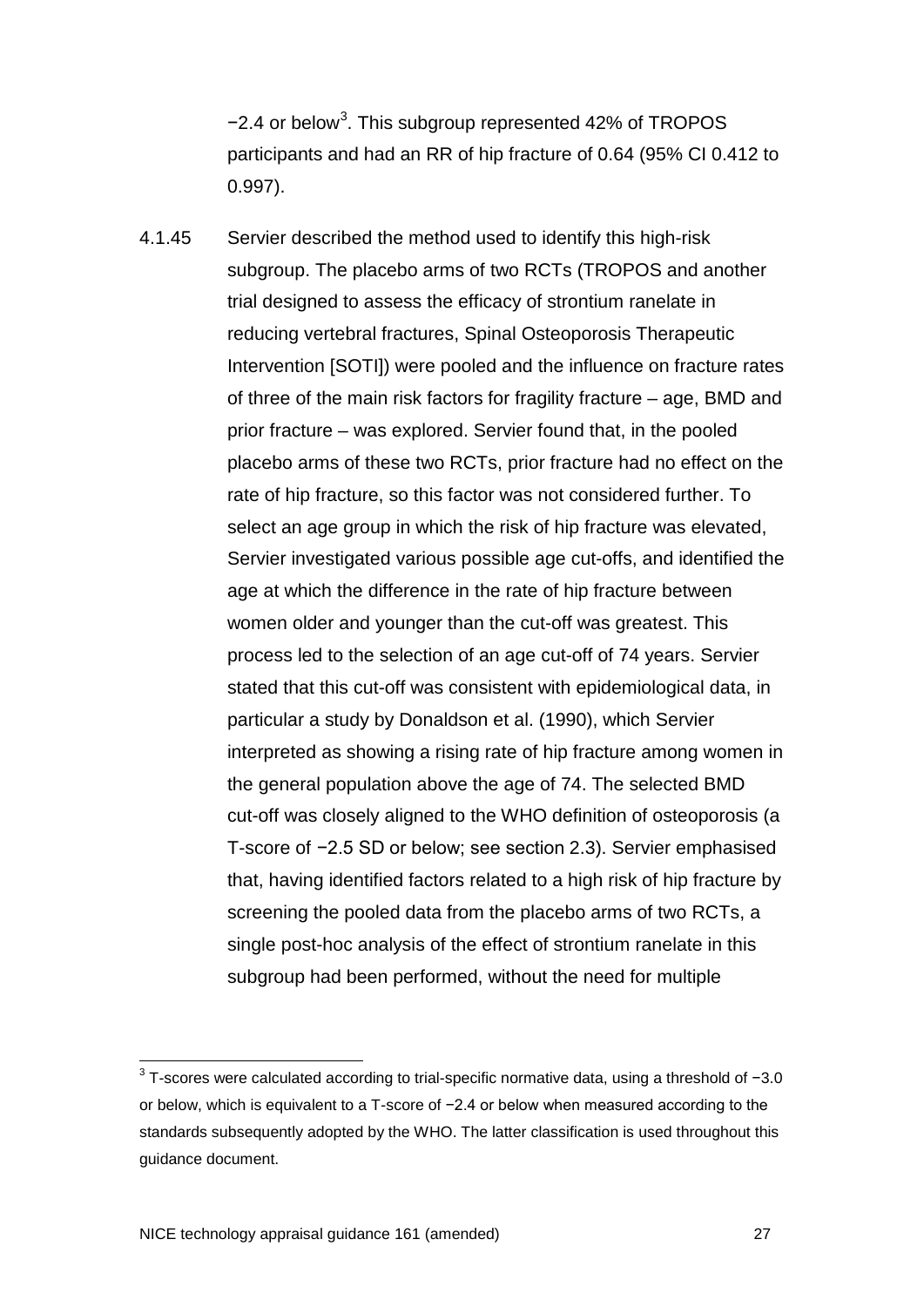exploratory analyses of fracture risk reduction adopting different criteria for the subgroup selection.

- 4.1.46 After Servier had submitted data on efficacy in its chosen subgroup to the EMA, the EMA requested further analyses to confirm the effect of strontium ranelate on the rate of hip fracture. Servier provided additional evidence, including data from longer follow-up periods and analyses of trial participants with demonstrated compliance to treatment. Servier indicated that this additional evidence supported the view that an RR of 0.64 is a valid estimate of the efficacy of strontium ranelate in reducing the rate of hip fracture.
- 4.1.47 In their additional submission to NICE following the Court of Appeal Order in April 2010, Servier also suggested a hypothesis for a possible increased effect of strontium ranelate in older women: most osteoporosis drugs work by reducing the loss of existing bone, but strontium ranelate also stimulates the creation of new bone. Because the creation of new bone is increasingly impaired as women age, Servier stated that it is possible that strontium ranelate is able to provide additional benefit to older women.
- 4.1.48 Servier argued that the RR of 0.64 derived from the post-hoc analysis of the high-risk subgroup should be used in costeffectiveness analyses to quantify the effect of strontium ranelate in reducing the rate of hip fracture because, in its view, it represents a more robust estimate of efficacy than the RR for the whole trial population. Servier stated that, unlike the analysis of the whole trial population, the subgroup analysis was suitably powered to demonstrate the effect of strontium ranelate in reducing the rate of hip fracture. Because of this, in Servier's opinion, the estimate was statistically robust.
- <span id="page-27-0"></span>4.1.49 Servier's view was that the estimate derived from the high-risk subgroup could be assumed to apply to all women taking strontium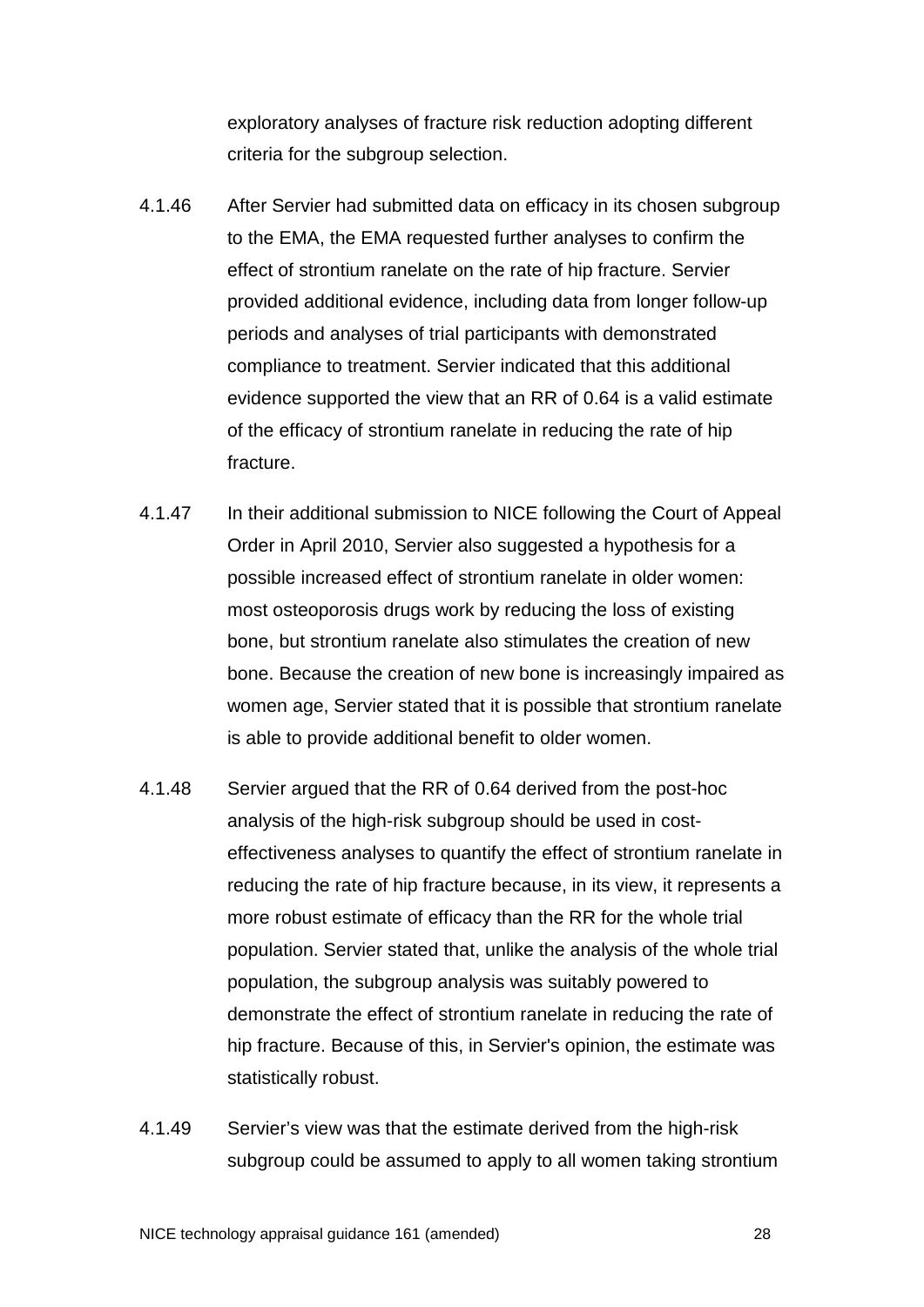ranelate, but it acknowledged issues surrounding extrapolation from the high-risk subgroup to a broader population. Servier therefore indicated that it might also be concluded that the RR of 0.64 could only be applied to a population corresponding to the high-risk subgroup.

#### **Review of Servier's additional submission by the Decision Support Unit**

- 4.1.50 The DSU was commissioned to review Servier's additional submission, and to comment on the scientific validity of the posthoc subgroup analysis provided by Servier. The DSU advised that any set of data will show some variation in response to treatment across different subgroups simply by chance. The DSU explained that, because of this, the correct statistical procedure for establishing a subgroup of trial participants with a significantly different response to treatment is via a test for interaction (that is, a formal test, using regression methods, of the hypothesis that the effect is different in one group of participants from that observed in the rest of the trial population). The DSU noted that no such test had been reported by Servier.
- <span id="page-28-0"></span>4.1.51 The DSU stated that the method used by Servier to identify the high-risk subgroup (see section [4.1.45\)](#page-26-1) was logically likely to yield an unduly large relative effect, and the DSU stated that this would lead to a biased estimate of RR. This was because the method used to identify the age cut-off to define the subgroup was 'datadependent' – that is, most of the data that were used to define the subgroup (the rate of hip fracture in the placebo arm of TROPOS) were also used to estimate the efficacy of strontium ranelate in the selected subgroup. In this way, the rate of hip fracture in the placebo group was certain to be high, relative to other potential age cut-offs, with no guarantee that this was also the case in the strontium ranelate group. Therefore, the DSU stated that the estimate of RR derived from the subgroup was likely to be artificially inflated.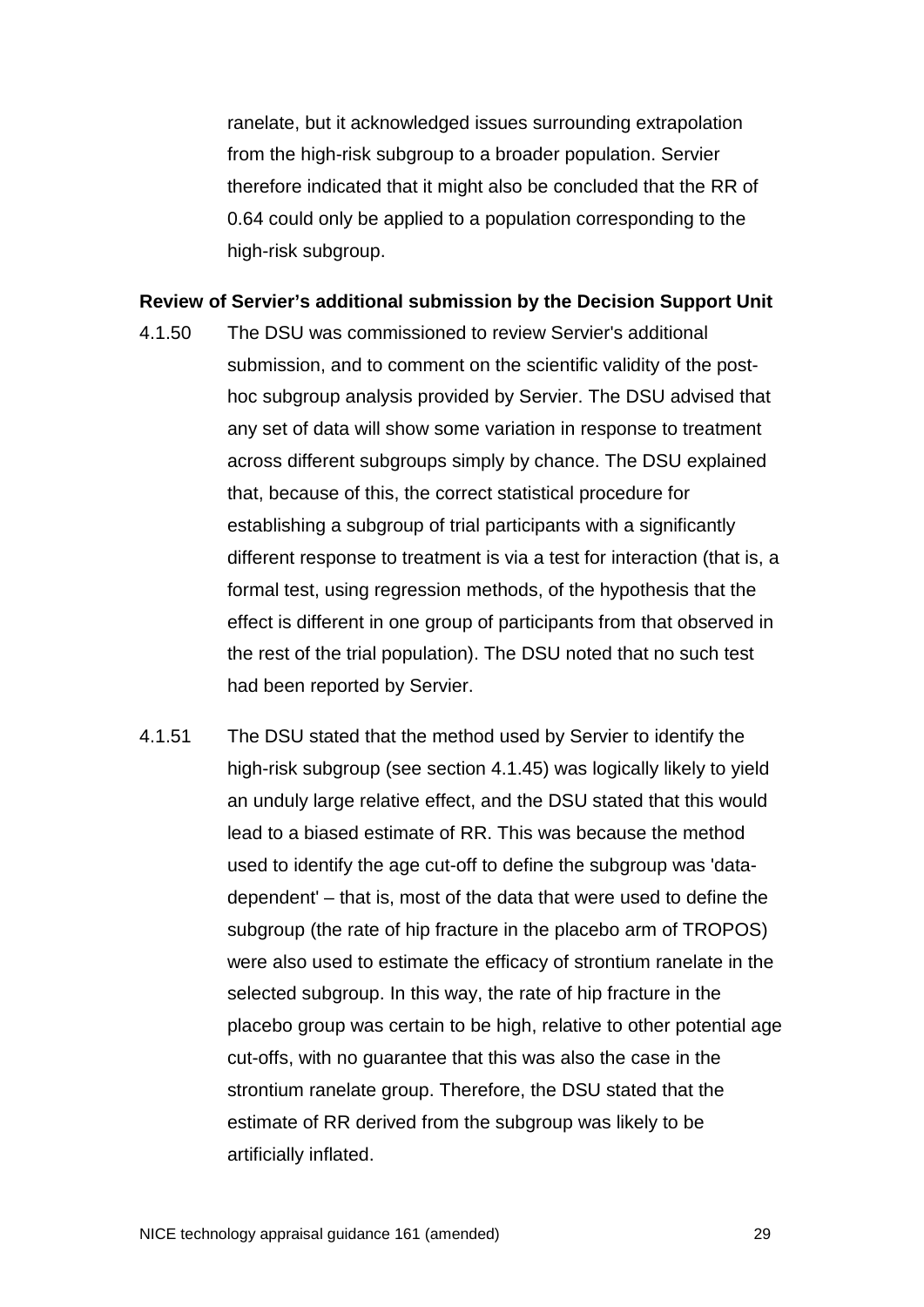- 4.1.52 The DSU also noted that, whilst Servier indicated that there were epidemiological data to support the chosen age cut-off (see section [4.1.45\)](#page-26-1), the study by Donaldson et al. (1990) suggested that the rate of hip fracture rises to a notable level after 75 years of age, not 74.
- 4.1.53 The DSU advised that Servier's argument of enhanced statistical power in the subgroup analysis was incorrect. The DSU explained that, in an analysis of RR, statistical power is dependent on the number of events (in this case, hip fractures) and that choosing a smaller group of participants will tend to reduce, rather than increase, power unless the RR is markedly greater in that subgroup. Because of this, the DSU disagreed with Servier's claim that the subgroup analysis was 'fully powered'.
- 4.1.54 The DSU was asked to comment on the most appropriate approach, from a statistical viewpoint, to the use of data from the whole trial population of TROPOS and the high-risk subgroup, in determining the relative efficacy of strontium ranelate. The DSU responded that, if the relative effect were to be applied to women in the general population, an intention-to-treat analysis of all randomised trial participants would yield the most appropriate estimate of efficacy. The DSU also commented that, if more than one trial is available, a pooled analysis of RRs from the intention-totreat data of all relevant trials would be preferable. A meta-analysis of the data from SOTI and TROPOS would have provided the most appropriate overall measure of efficacy.
- 4.1.55 The DSU also advised that even as an estimate of efficacy in the high-risk subgroup, the RR of 0.64 was likely to be too extreme because of the likelihood of selection bias arising from the way in which the subgroup had been identified (see section [4.1.51\)](#page-28-0). The DSU also emphasised that, to estimate the cost effectiveness of strontium ranelate in a particular subgroup, it would not be sufficient simply to adopt an RR of hip fracture from that group. It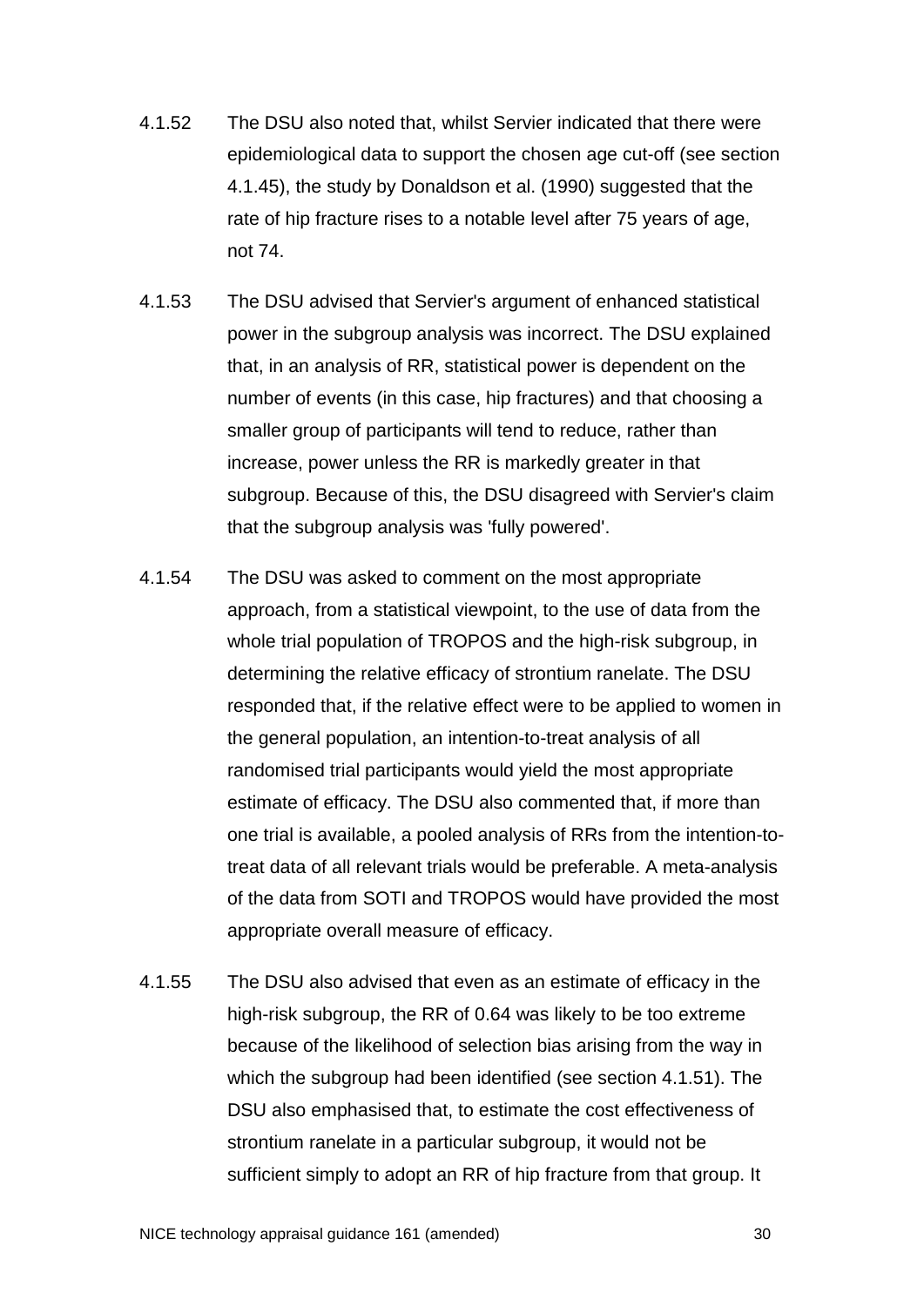would also be important to populate the rest of the economic decision model with evidence specific to the subgroup in question.

4.1.56 NICE invited Servier to respond to the DSU's report. Servier provided a document reiterating its previous views that the subgroup analysis performed to evaluate the efficacy of strontium ranelate in reducing the rate of hip fracture was based on sound scientific principles and valid statistical methods. Servier did not respond to other specific issues raised in the DSU report.

# *4.2 Cost effectiveness*

# **Manufacturers' models**

- 4.2.1 For proprietary alendronate, compared with no treatment, the manufacturer's model provided an incremental cost-effectiveness ratio (ICER) of £3135 per quality-adjusted life year (QALY) gained for 70-year-old women with a T-score below −1.6 SD. The manufacturer's results were more favourable than the results of Assessment Group's 2003 model. This could be because the manufacturer's model was not adjusted for baseline fracture prevalence, or because it used different utilities for vertebral fractures, different efficacy data, different risk groups and a longer time horizon.
- 4.2.2 For etidronate, compared with no treatment, the manufacturer's model provided an ICER of £18,634 per QALY gained for 70-yearold women with a T-score below −2.5 SD. The manufacturer's model included morphometric vertebral fractures and corticosteroid use as risk factors for further fractures. It is unclear whether the manufacturer's ICER was for women with or without a prior osteoporotic fragility fracture.
- 4.2.3 For risedronate, compared with no treatment, the manufacturer provided data from two models. The ICER derived from the manufacturer's own model was £577 per QALY gained for women aged 74 years. In the second model provided by the manufacturer,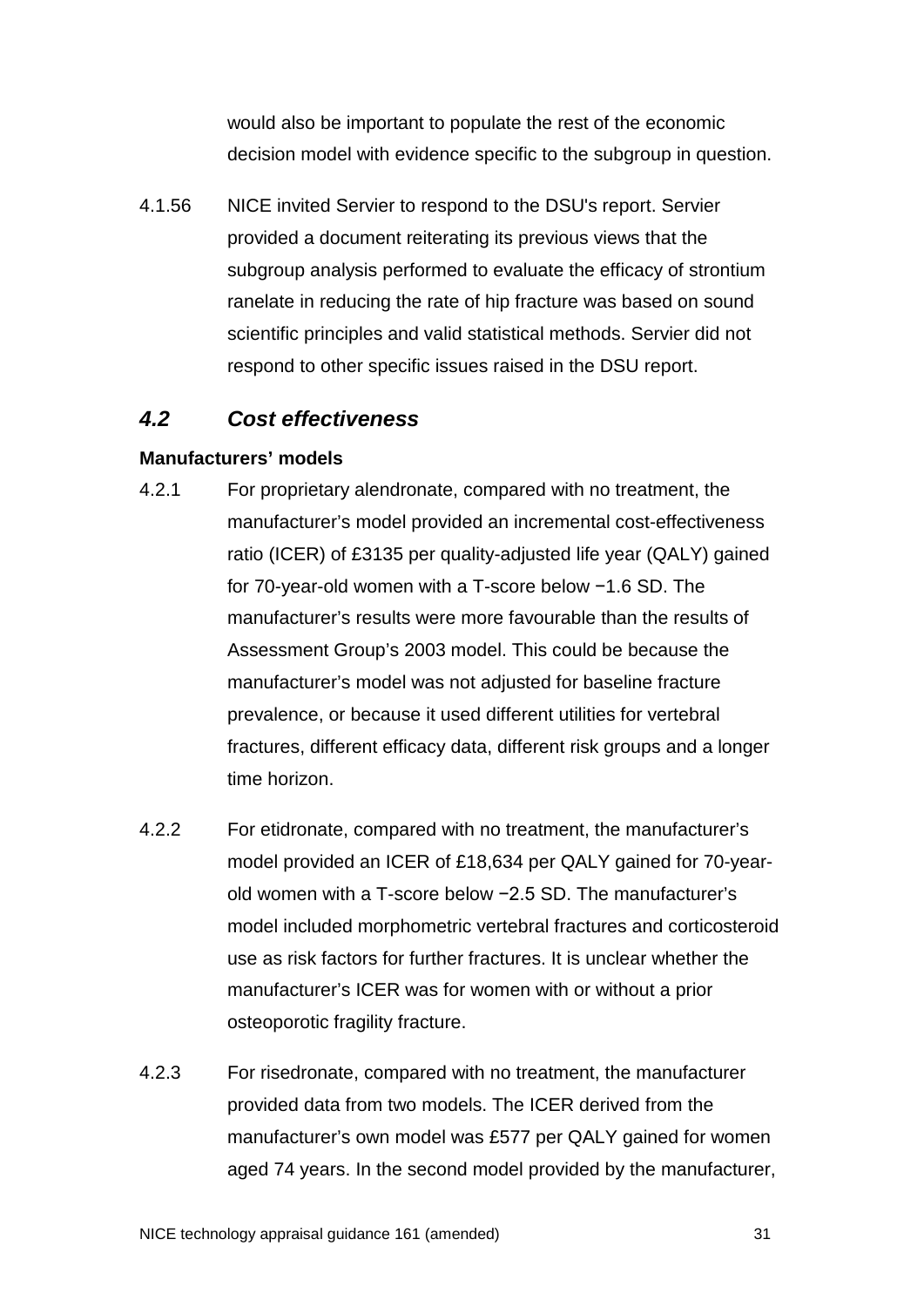which was commissioned from an external body, the ICER was higher, varying from £35,800 per QALY gained in women aged 60 years to £4800 per QALY gained in women aged 80 years, for women with a prior vertebral osteoporotic fragility fracture and a T-score of −2.5 SD. For women at slightly higher risk of fracture, the ICERs were £18,600 per QALY gained or less for all age groups. The ICER calculated using the manufacturer's own model was difficult to verify from the information given. The ICERs generated by the second model were more consistent with the figures provided by the Assessment Group's 2003 model, although they did differ somewhat. This may be because of different cost and RR inputs.

- 4.2.4 For raloxifene, compared with no treatment, the manufacturer provided data for different age groups and different risk levels. All of the analyses included the breast cancer benefits. It was not clear how the different risk levels were defined. The ICERs ranged from £12,000 to £22,000 per QALY gained, and were slightly more favourable than the Assessment Group's 2003 analysis, even when the Assessment Group included the breast cancer benefits. In the Assessment Group's 2003 model, the RR for the breast cancer effect was higher (0.38) than the RR for invasive breast cancer used in the manufacturer's model (0.28), and the breast cancer risk was adjusted for the association between low BMD and decreased risk of breast cancer. Additionally, the manufacturer's model was not adjusted for baseline fracture prevalence, and included different utilities for vertebral fractures, different efficacy data, different risk groups, and a longer time horizon than the Assessment Group's model.
- 4.2.5 For strontium ranelate, compared with no treatment, the manufacturer provided two models: one developed in-house and the other commissioned from an external body. The first model showed that, for women aged over 75 years with previous fractures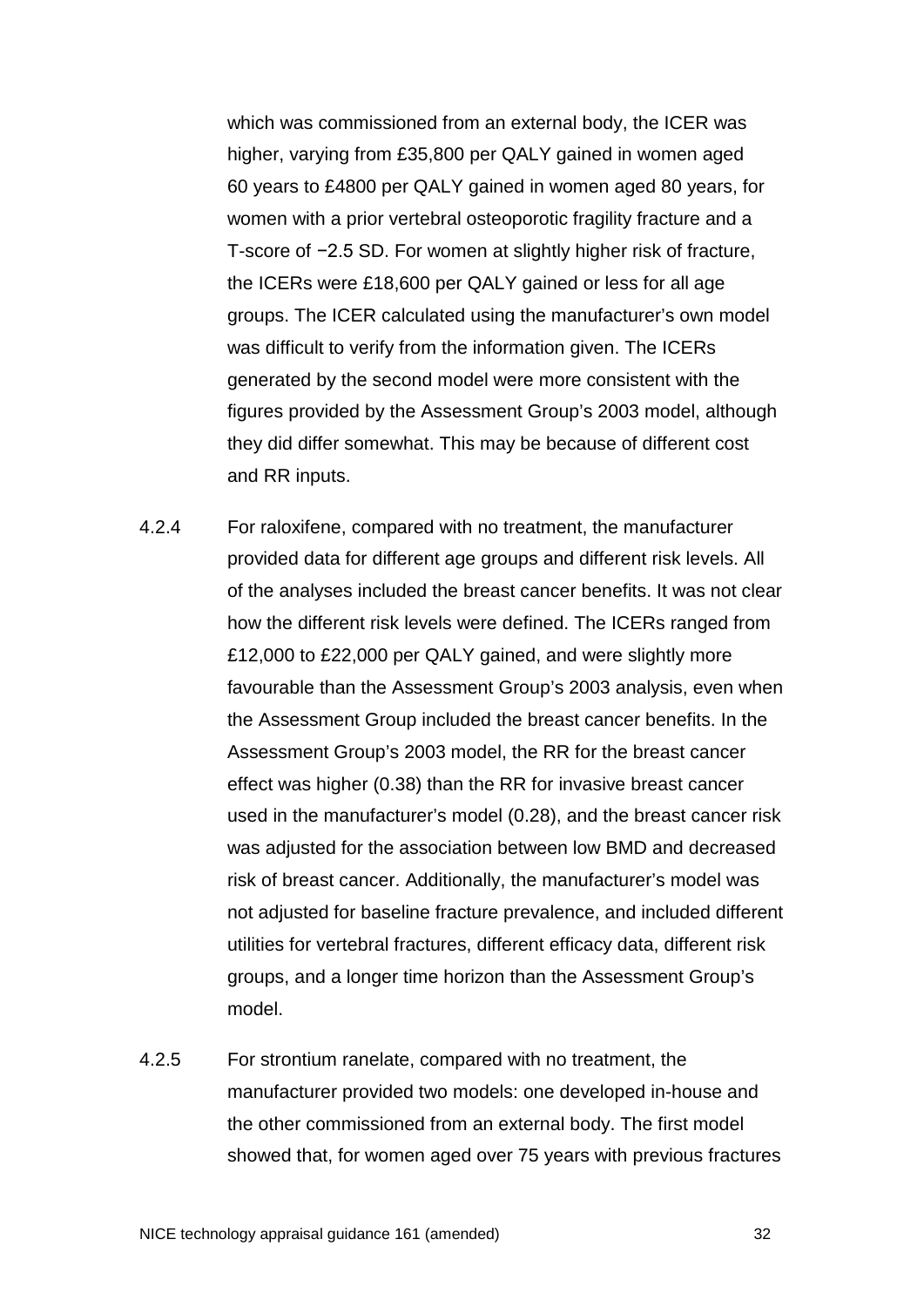and a T-score of −2.5 SD, strontium ranelate was cost-effective at a maximum acceptable incremental cost-effectiveness ratio of £30,000 per QALY gained. The results of this model were comparable with those generated by the Assessment Group's 2005 model. The second model resulted in an ICER of £6341 per QALY gained for 70-year-old women with a previous vertebral fracture and a T-score of −2.5 SD, decreasing to £5002 per QALY gained in women aged 80 years. The manufacturer's results were more favourable than the Assessment Group's 2005 results because different modelling assumptions were used. For example, fewer health-state transition possibilities were incorporated. Compared with the Assessment Group's model, the manufacturer's model used more favourable efficacy data for hip fracture from the posthoc 'high-risk' subgroup of women (see sections [4.1.28](#page-21-0) and [4.1.44](#page-25-0) to [4.1.49\)](#page-27-0), and slightly more favourable efficacy data for wrist and proximal humerus fracture. Higher hip-fracture costs were used in the manufacturer's model.

4.2.6 For teriparatide, compared with no treatment, the manufacturer provided ICERs for women aged 69 years. For women with fractures that had occurred more than 6 months previously (historical fracture), the ICER was £35,400 per QALY gained and for women with a more recent fracture the ICER was £28,863 per QALY gained. The manufacturer supplied additional economic analyses with ICERs of £18,845 and £12,106 per QALY gained for historical and recent fracture, respectively, based on changes to the assumptions of sustained efficacy for non-vertebral fractures and of the RR for specific risk groups. The manufacturer's model and the Assessment Group's 2003 model differed in a number of assumptions. The manufacturer's model was not adjusted for baseline fracture prevalence and used different utilities. The Assessment Group's 2003 model used more favourable assumptions on the duration of sustained efficacy after the end of treatment.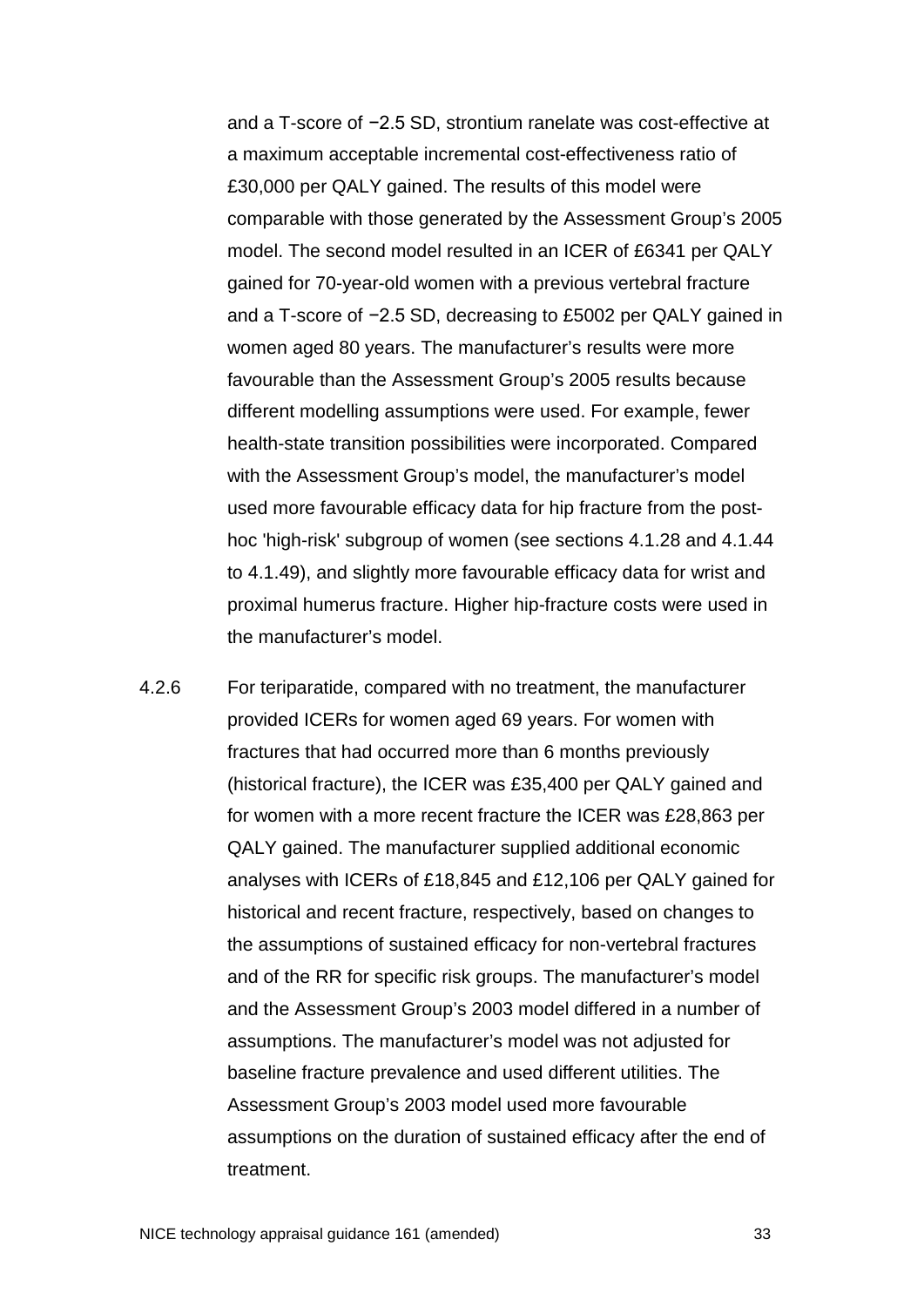#### **The Assessment Group's model**

- <span id="page-33-1"></span>4.2.7 The Assessment Group provided a cost–utility model with two components (described in detail in the 2005 Strontium Ranelate Assessment Report). As a first step, the model calculated absolute fracture risk from the epidemiological literature on a number of independent clinical risk factors. These data were prepared under the auspices of the WHO and were provided for this appraisal under an academic-in-confidence agreement. As a second step, the model applied RR reductions for fracture taken from the meta-analysis described in section 4.1.22. A single estimate of efficacy was used for alendronate and risedronate based on pooled data for these two drugs. Following advice from the original Osteoporosis Guideline Development Group<sup>[4](#page-33-0)</sup>, it was assumed that RRs remained constant across all ages, T-scores and fracture status. The most recent analyses carried out by ScHARR were based on the price of non-proprietary alendronate in February 2008 (£53.56 per year for once-weekly 70 mg tablets; £108.20 per year for daily 10 mg tablets).
- 4.2.8 All osteoporotic fragility fractures in women aged 50 years or older were included in the modelling. The RR for hip fracture was assumed to apply also to pelvis and other femoral fractures. The RR for non-vertebral fracture was assumed to apply also to proximal humerus, rib, sternum, scapula, tibia, fibula and wrist fractures. Where confidence intervals for RRs spanned unity, it was assumed that there was no effect of treatment, except in the case of strontium ranelate. In this case, an RR of 0.85 for hip fracture was used to acknowledge the effect reported in the high-risk subgroup of the study. The model used UK-specific epidemiological data on femoral neck BMD.

<span id="page-33-0"></span> $4$  The remit of the original osteoporosis guideline has since been amended; see <http://guidance.nice.org.uk/CG/Wave7/32> and [http://guidance.nice.org.uk/CG/Wave25/2.](http://guidance.nice.org.uk/CG/Wave25/2)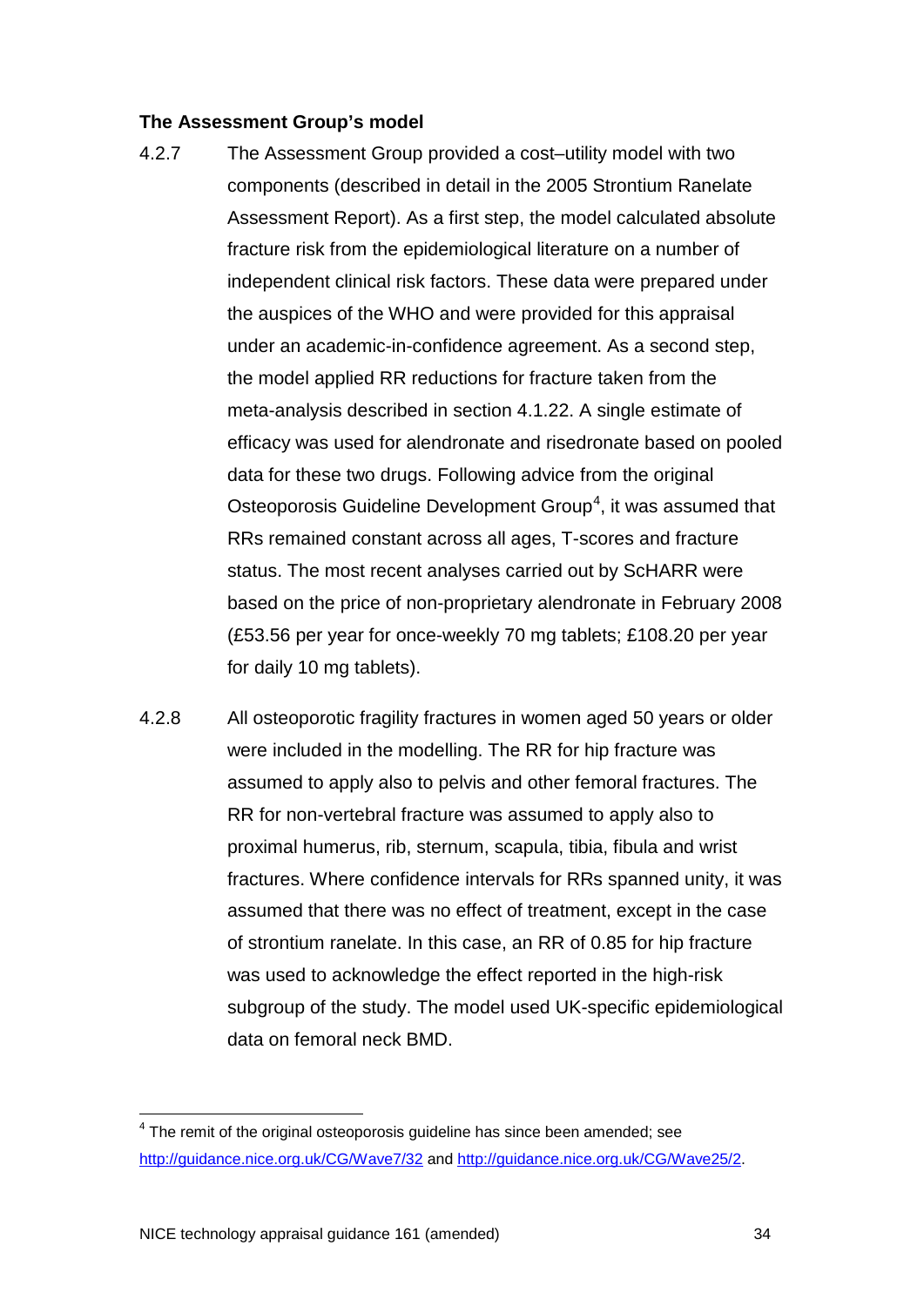- 4.2.9 The model assumed an initial utility in the year of fracture and a higher utility in subsequent years. The time horizon for predicting morbidity was 10 years, consisting of 5 years of treatment with sustained efficacy plus 5 years of linear decline to no effect. However, treatment-related decreases in mortality rate extended beyond the 10-year time horizon. For this, the life expectancy for a woman at the threshold T-score for osteoporosis was calculated from standard life tables, and any increase in mortality rate due to fracture would continue until death or an age of 110 years. In the base case, vertebral-fracture utility was assumed to be lower than hip-fracture utility, and a sensitivity analysis was carried out in which the utility for vertebral fracture was assumed to be the same as that for hip fracture. The percentage of women assumed to move from community living to a nursing home following a hip fracture increased with increasing age. An age-dependent gradient of hip-fracture risk was used, and an association between vertebral or proximal humerus fracture and increased mortality in women with osteoporosis was included. No follow-up BMD scans were included in the model; this reflects current clinical practice in the UK.
- 4.2.10 The model included an assumption about the costs and disutility associated with treatment-related side effects for all drugs, based on the findings of prescription-event monitoring studies in patients treated with alendronate. For the base case, the model assumed 50% persistence with treatment. In addition to the base case, the Assessment Group undertook a number of sensitivity analyses using alternative assumptions, including: persistence with treatment (25% or 75% at 5 years); reduction in the efficacy of the drugs at reducing the risk of fracture associated with risk factors other than age, prior fracture and low BMD to 0% or 50% (with a consequent upward adjustment of the RR for the risk factors of age, prior fracture and low BMD); disutility of vertebral fracture; updated fracture costs; and the disutility and costs of treatment-related side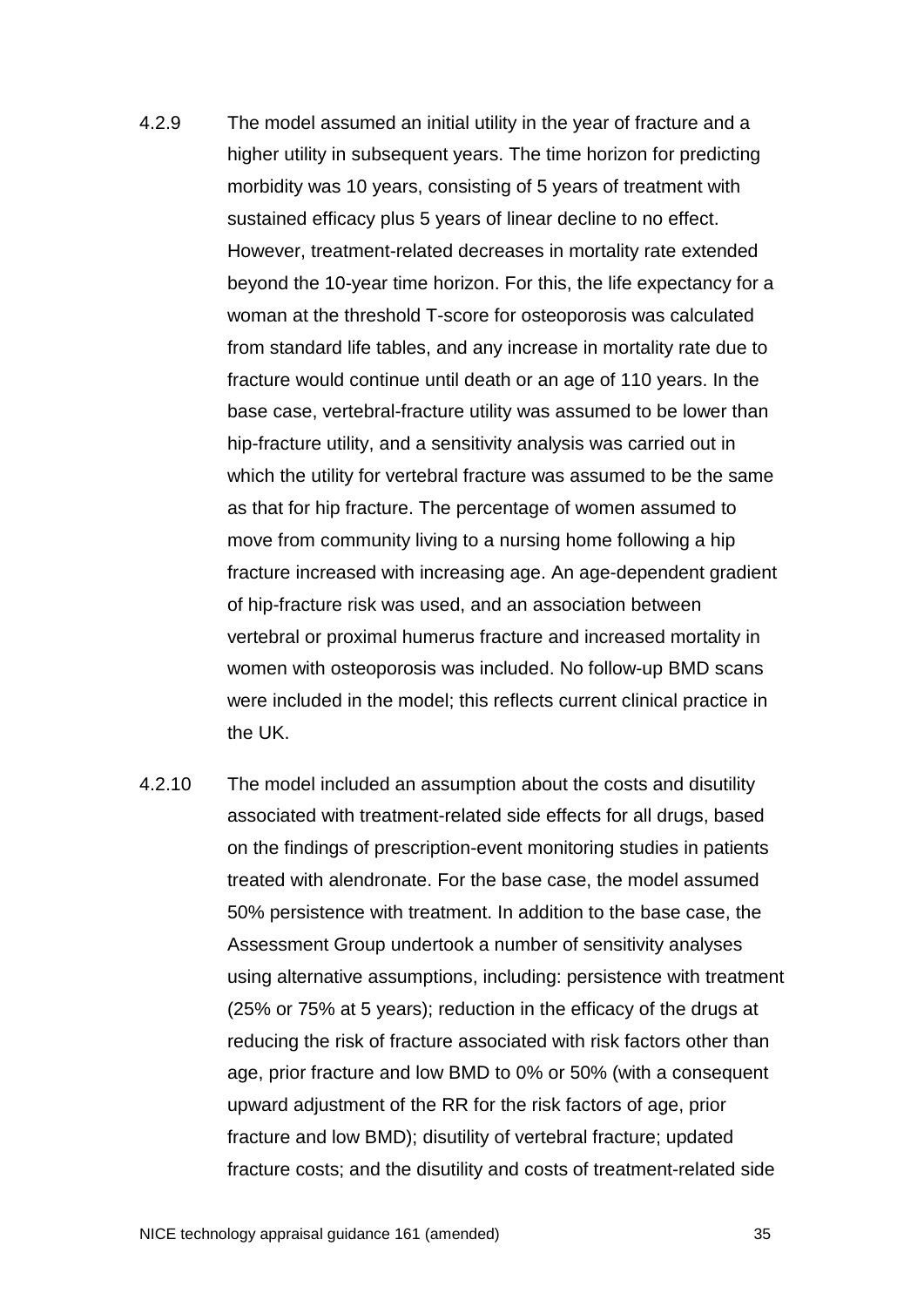effects. It was assumed that women who experience bisphosphonate-related side effects had 91% of the utility of women who do not have such side effects. In the base case analysis for all of the drugs under consideration this was applied to 2.35% of women in the first treatment month and 0.35% of women thereafter and, in sensitivity analyses for bisphosphonates, to 24% of women in the first treatment month and 3.5% of women thereafter. In the case of strontium ranelate, the effect on VTE was not included in the model. Discount rates of 6% per year for costs and 1.5% per year for health benefits were applied, in accordance with NICE methods relevant to this appraisal.

- 4.2.11 For raloxifene, 4-year follow-up data from the MORE study were used, and it was assumed that women with low BMD have a lower breast cancer risk than women with normal BMD. The cost effectiveness was modelled excluding the breast cancer benefit, the risk of VTE and the effect on cardiovascular events.
- 4.2.12 The independent clinical risk factors for fracture used in the model were based on the data prepared under the auspices of the WHO (see section [4.2.7\)](#page-33-1) and included BMI, prior fracture, previous or current use of corticosteroids, parental history of fracture, current smoking, alcohol intake of more than 2 units per day, and rheumatoid arthritis. The study provided prevalence data for the different risk factors, and risk ratios for hip fracture and osteoporotic fracture for each risk factor, including T-score and age. Using these risk ratios, absolute risk of fracture was calculated.
- 4.2.13 The estimates of cost effectiveness were generated for different levels of absolute risk derived from a large number of combinations of T-score (in bands 0.5 SD wide), age and number of independent clinical risk factors for fracture. For practical reasons relating to the number of potential combinations, single-point RRs of fracture, calculated from the log-normal efficacy distributions, were used in the model. Results were presented for population groups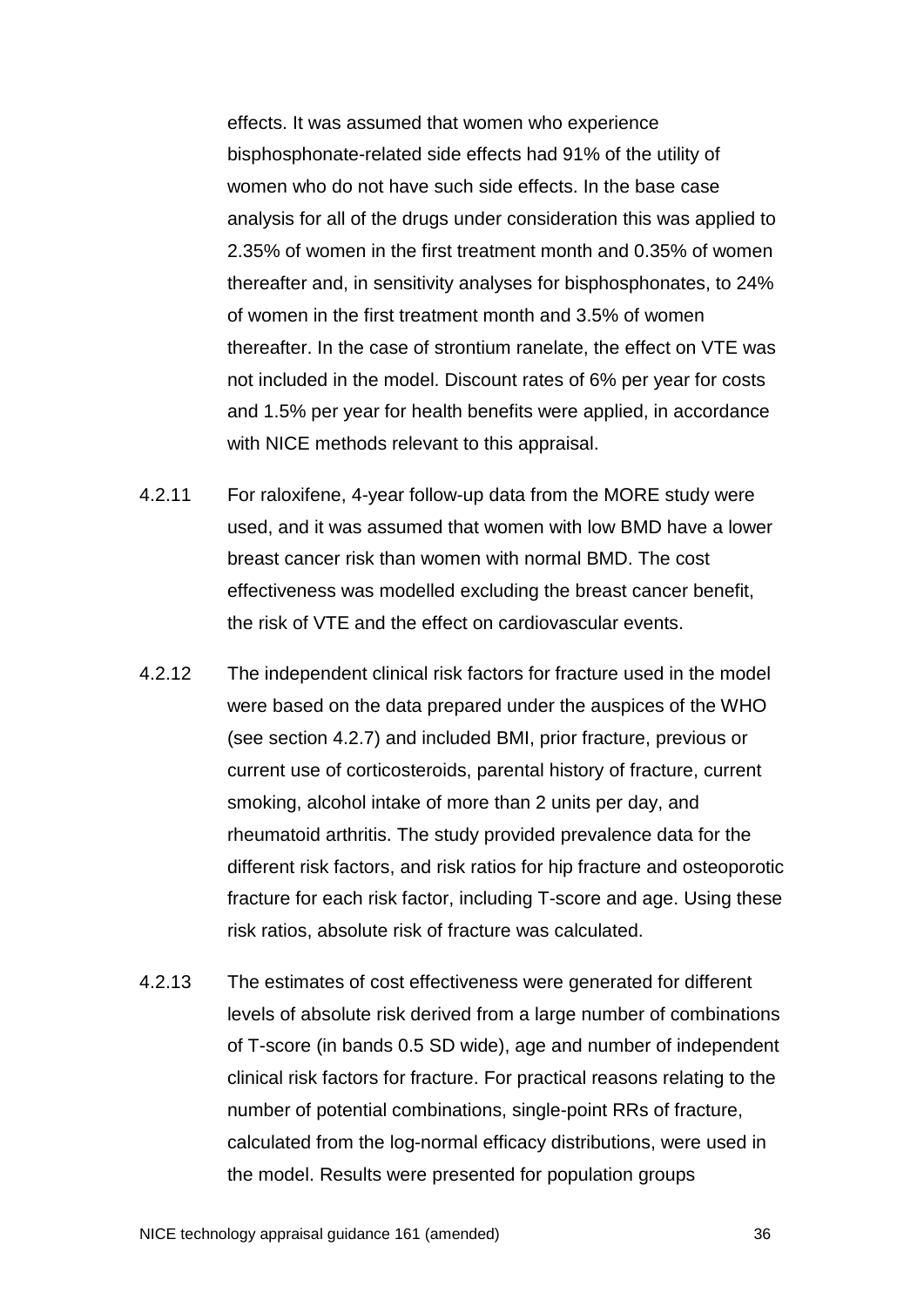categorised according to age, T-score and number of independent clinical risk factors.

- 4.2.14 Women with a fracture who present to clinicians require a DXA scan for osteoporosis to be established. Therefore, the Assessment Group also estimated the impact of DXA scanning on the cost effectiveness of the drugs. This required both a calculation of the ICER for treatment, and a calculation of the distribution of risk assessment cost over the population who would benefit from treatment. A net-benefit approach was used to do this. The net-benefit approach is analogous to the more traditional cost per QALY gained approach, but also requires a value of willingness to pay (WTP) for an additional QALY gained. For the calculation of the net benefit of an intervention, the WTP is first multiplied by the incremental QALY gained associated with the intervention, then the incremental cost associated with the intervention is subtracted. For this appraisal, the total net benefit for each age group and DXA scanning approach was calculated by subtracting the cost of DXA scanning from the net benefit of treating all women who can be treated cost effectively.
- 4.2.15 A stepped net-benefit approach was used to estimate, in reverse order, the cost effectiveness of risk assessment, DXA scanning and treatment of women with a prior fracture. Two WTP values, £20,000 or £30,000 per QALY gained, were applied in the modelling.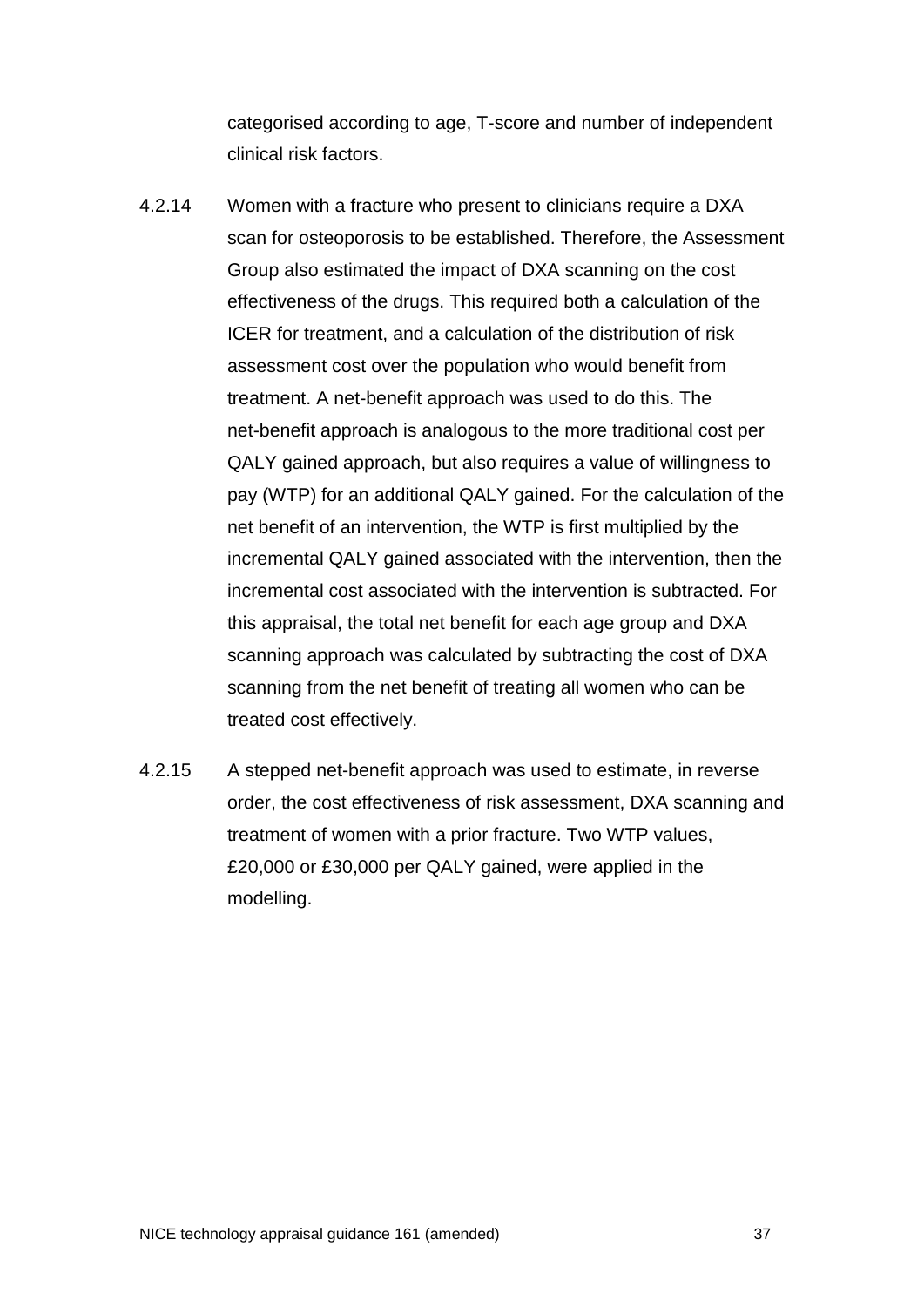• Step 1. ICERs for treatment versus no treatment were calculated for each intervention for various combinations of age, T-score and number of independent clinical risk factors for fracture (see section 4.2.12). The net benefit of treatment per woman was calculated using the following formula:

Net benefit = £30,000 (or £20,000)  $\times$  incremental QALYs – incremental costs.

For women for whom the ICER for treatment was more than £30,000 (or £20,000) per QALY gained, the net benefit was set to zero.

- Step 2. The net benefit per woman was multiplied by the number of women in the population estimated to fall within each combination of age, T-score and number of independent clinical risk factors for fracture (based on the data used to develop the algorithm prepared for the WHO). The net benefits for each group were then added together to give a total net benefit of treatment for women with no, one, two or three independent clinical risk factors within each age group.
- Step 3. The cost of DXA scanning all of the women in each age/independent clinical risk factor group was subtracted from the net benefit of treatment for that group (calculated as described in step 2). This provides the net benefit of treatment and DXA scanning for the group, assuming that the number of independent clinical risk factors is known. A positive net benefit indicates that DXA scanning of women in that age/independent clinical risk factor group and treating those groups of women in whom the ICER for treatment is £30,000 (or £20,000) or less provides an ICER for the entire strategy of less than £30,000 (or £20,000) per QALY gained.
- Step 4. When the resulting values of net benefit of treatment and scanning were negative they were set to zero. For each age group, the total net benefit of scanning and treatment was calculated by adding together the net benefits for each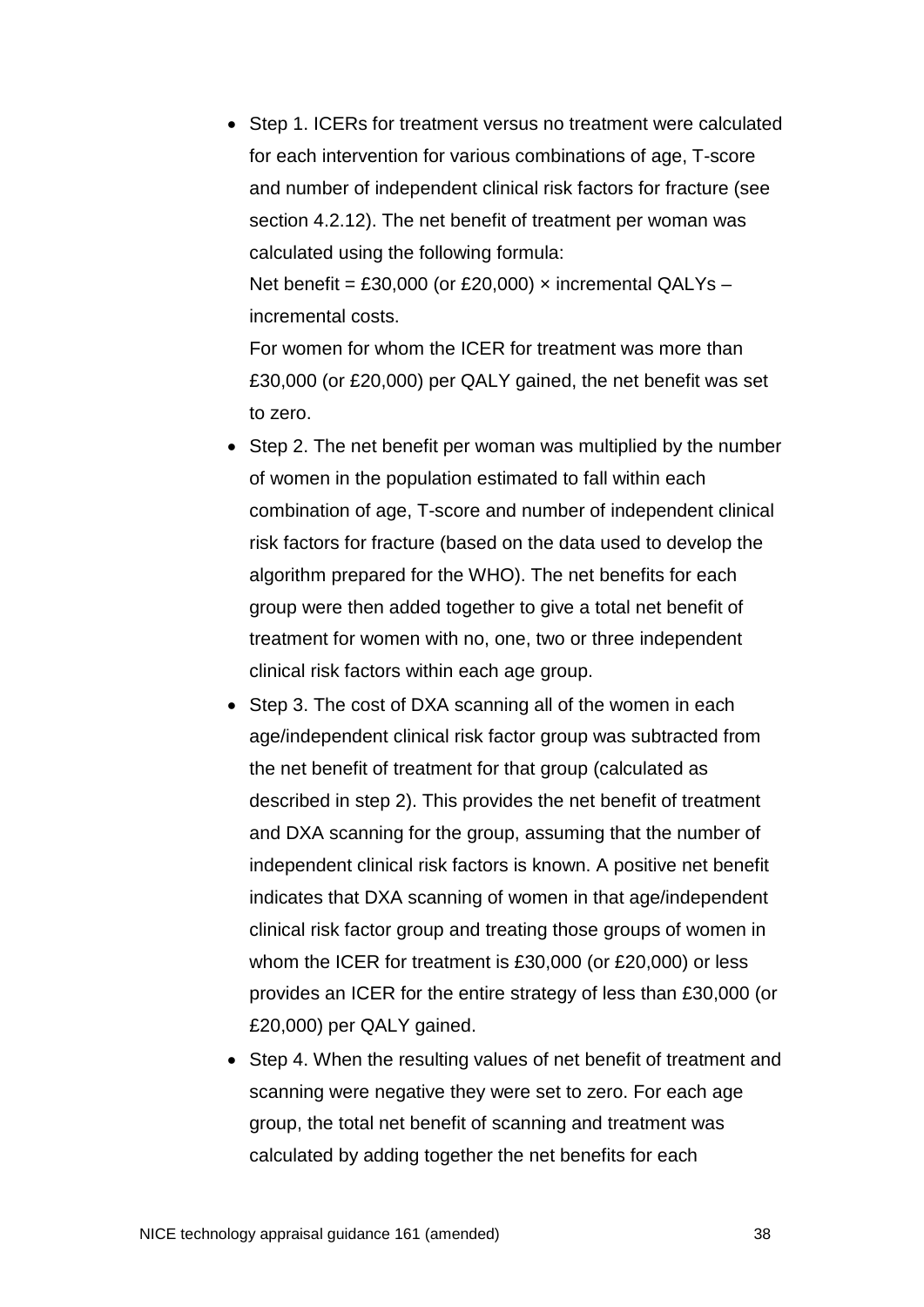age/independent clinical risk factor group. The cost of opportunistic assessment for all women in this age group was then subtracted to give the net benefit of risk assessment, scanning and treatment. A positive net benefit indicates an ICER of less than £30,000 (or £20,000) per QALY gained for risk assessment, DXA scanning and treating women (at a specific T-score related to the ICER for treatment only) of that particular group. Cost per QALY gained data were presented for each strategy.

#### *The Assessment Group's model: results for alendronate*

- 4.2.16 First, the Assessment Group calculated ICERs (cost per QALY gained for alendronate compared with no treatment) without identification costs for all combinations of age, T-score and number of independent clinical risk factors for fracture. The cost per QALY gained, compared with no treatment, became more favourable with increasing age and number of independent clinical risk factors, and decreasing T-score (that is, with increasing annual absolute risk of fracture).
- 4.2.17 Then, the Assessment Group presented the results of the economic analyses in the form of identification and treatment strategies (based on age, T-score and number of independent clinical risk factors for fracture) that resulted in an ICER of £30,000 or less (cost per QALY gained compared with no treatment). The analyses shown below included the following assumptions: persistence at 5 years set to 50%; the efficacy of bisphosphonates on fracture risks associated with factors other than age, BMD and prior fracture status set to 50% of that observed for the total population in the trials (with a consequent upward adjustment of the RR associated with age, BMD and prior fracture); costs set to health resource group values including home-help costs; utility multiplier associated with vertebral fracture set to 0.792 in the first year of fracture and 0.909 in subsequent years (as for hip fracture);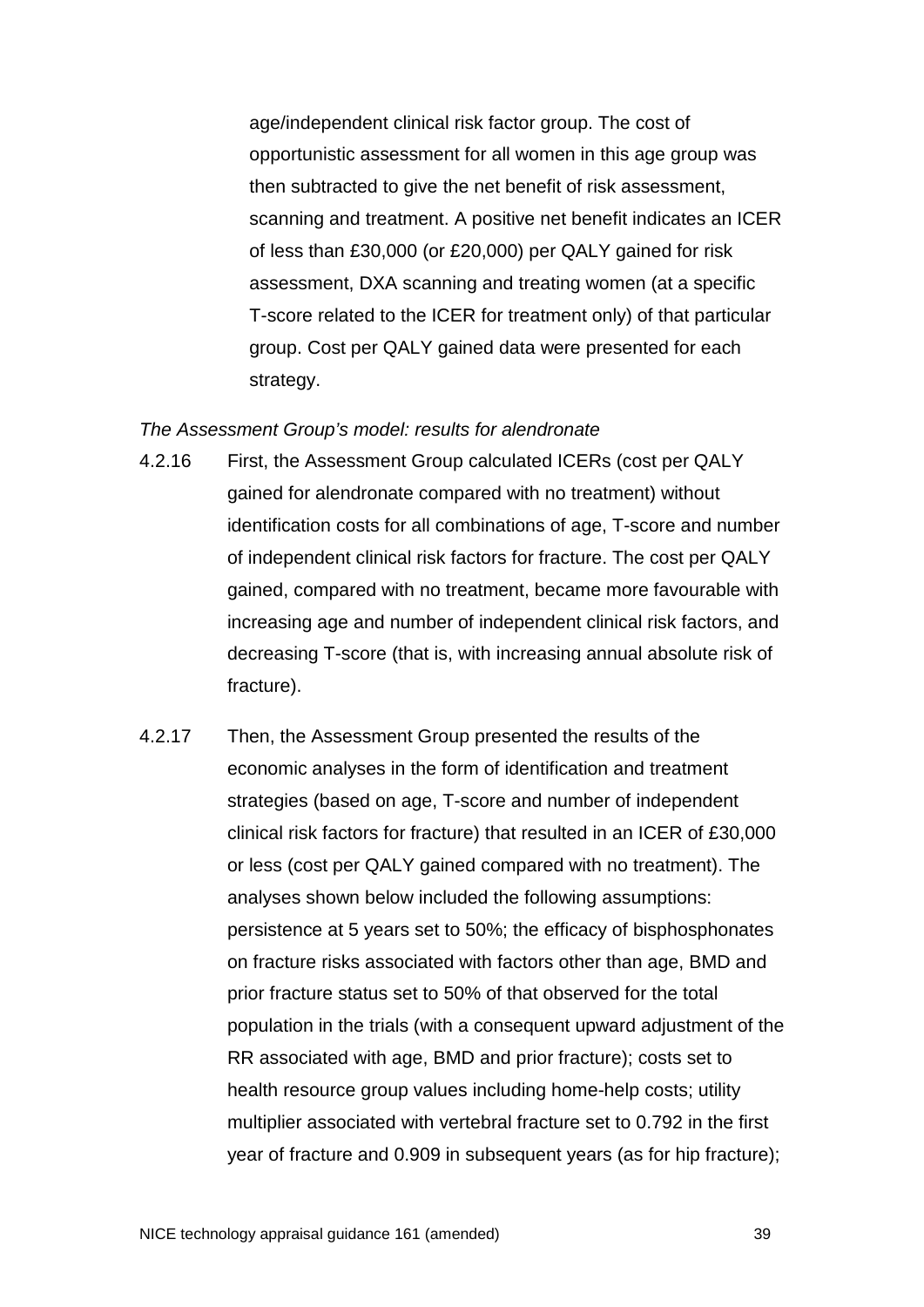costs of bisphosphonate-related gastrointestinal symptoms incurred over 5 years; utility multiplier associated with bisphosphonaterelated gastrointestinal symptoms set to 0.91 (included utility losses for non-compliant patients); and alendronate at a cost of £53.56 or £108.20 per year.

- 4.2.18 For alendronate priced at £53.56 per year (once-weekly treatment), and when assuming that 24% of women in the first treatment month and 3.5% of women thereafter experienced bisphosphonate-related side effects, the model produced the following results:
	- A strategy of risk assessment, DXA scanning and treatment with alendronate resulted in an ICER of less than £30,000 per QALY gained for all women aged 55 years or older with confirmed osteoporosis (that is, a T-score of –2.5 SD), and for postmenopausal women aged 50–54 years with confirmed osteoporosis and two independent clinical risk factors for fracture.
- 4.2.19 In a sensitivity analysis for alendronate priced at £53.56 per year (with other assumptions as in section 4.2.17 and 4.2.18), acid-suppressive medication was assumed to affect fracture risk. The data inputs for this were taken from one GPRD study (see section 4.1.41) and represent the midpoint values pooled for patients using acid-suppressive medication. This sensitivity analysis produced the following results:
	- A strategy of risk assessment, DXA scanning and treatment with alendronate in women younger than 55 years resulted in an ICER of more than £30,000 per QALY gained.
	- A strategy of risk assessment, DXA scanning and treatment with alendronate resulted in an ICER of less than £30,000 per QALY gained for all women aged 65 years or older with confirmed osteoporosis (that is, a T-score of –2.5 SD or below), for postmenopausal women aged 60–64 years with confirmed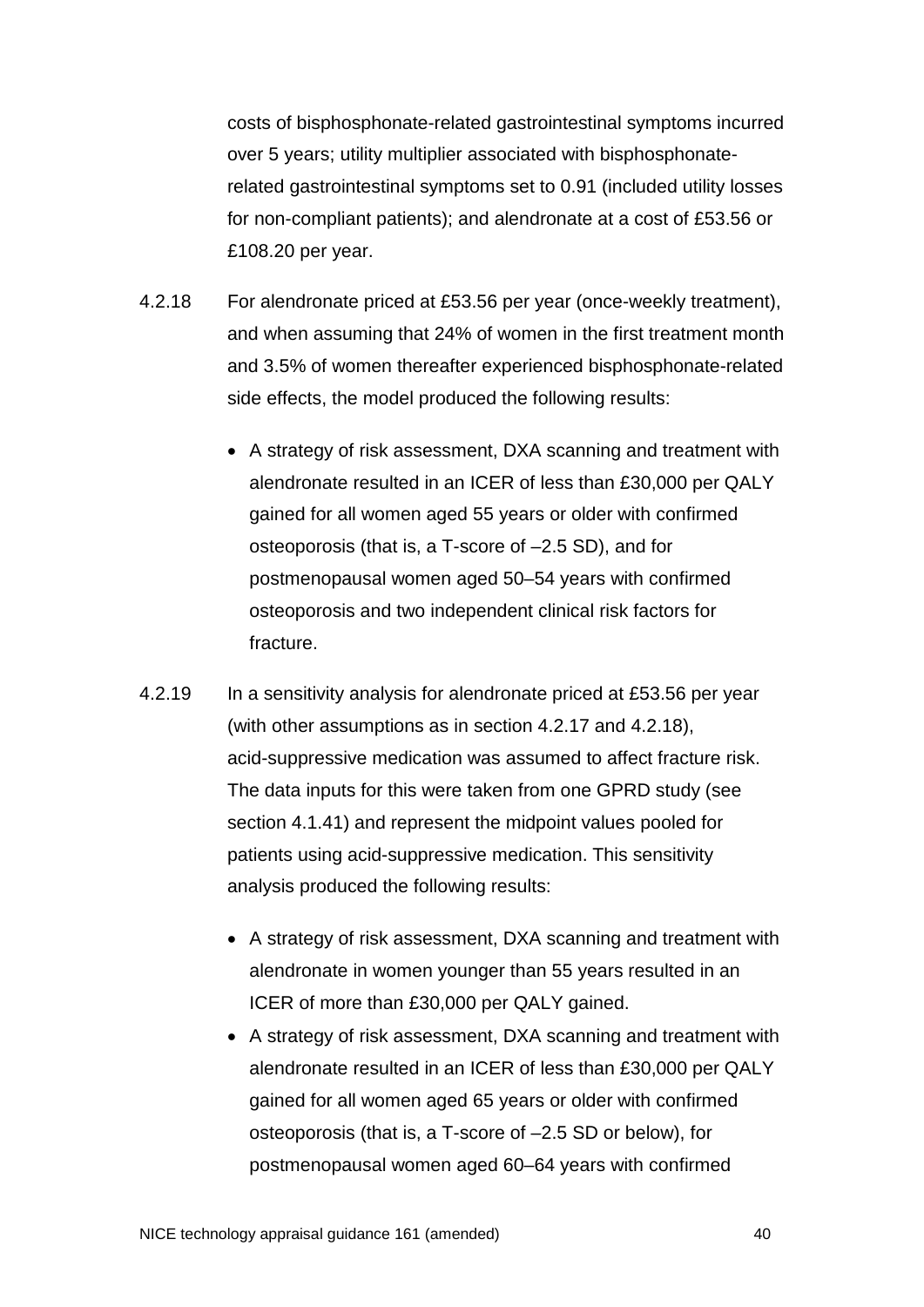osteoporosis and one independent clinical risk factor for fracture, and postmenopausal women aged 55–59 years with confirmed osteoporosis and two independent clinical risk factors for fracture.

The ICER for treatment with alendronate (but excluding identification costs) for a woman aged 60–64 years with a T-score of −2.5 SD (using the assumptions described in sections 4.2.17 and 4.2.18) was £9005 per QALY gained without acid-suppressive medication and £21,656 per QALY gained with acid-suppressive medication. If this woman had an independent clinical risk factor for fracture, the ICERs would be £3969 per QALY gained without and £12,250 per QALY gained with acid-suppressive medication.

- 4.2.20 For alendronate priced at £108.20 per year (daily treatment), and when assuming that 24% of women were experiencing bisphosphonate-related side effects in the first treatment month and 3.5% of women thereafter, the model produced the following results:
	- A strategy of risk assessment, DXA scanning and treatment with alendronate in women younger than 55 years resulted in an ICER of more than £30,000 per QALY gained.
	- A strategy of risk assessment, DXA scanning and treatment with alendronate resulted in an ICER of less than £30,000 per QALY gained for women aged 65 years or older with confirmed osteoporosis (that is a T-score of –2.5 SD or below), for postmenopausal women aged 60–64 years with confirmed osteoporosis and one independent clinical risk factor for fracture, and for postmenopausal women aged 55–59 years with confirmed osteoporosis and two independent clinical risk factors.

# *The Assessment Group's model: results for other drugs*

4.2.21 Risedronate, raloxifene and strontium ranelate were dominated by alendronate (based on the price of £53.56 per year for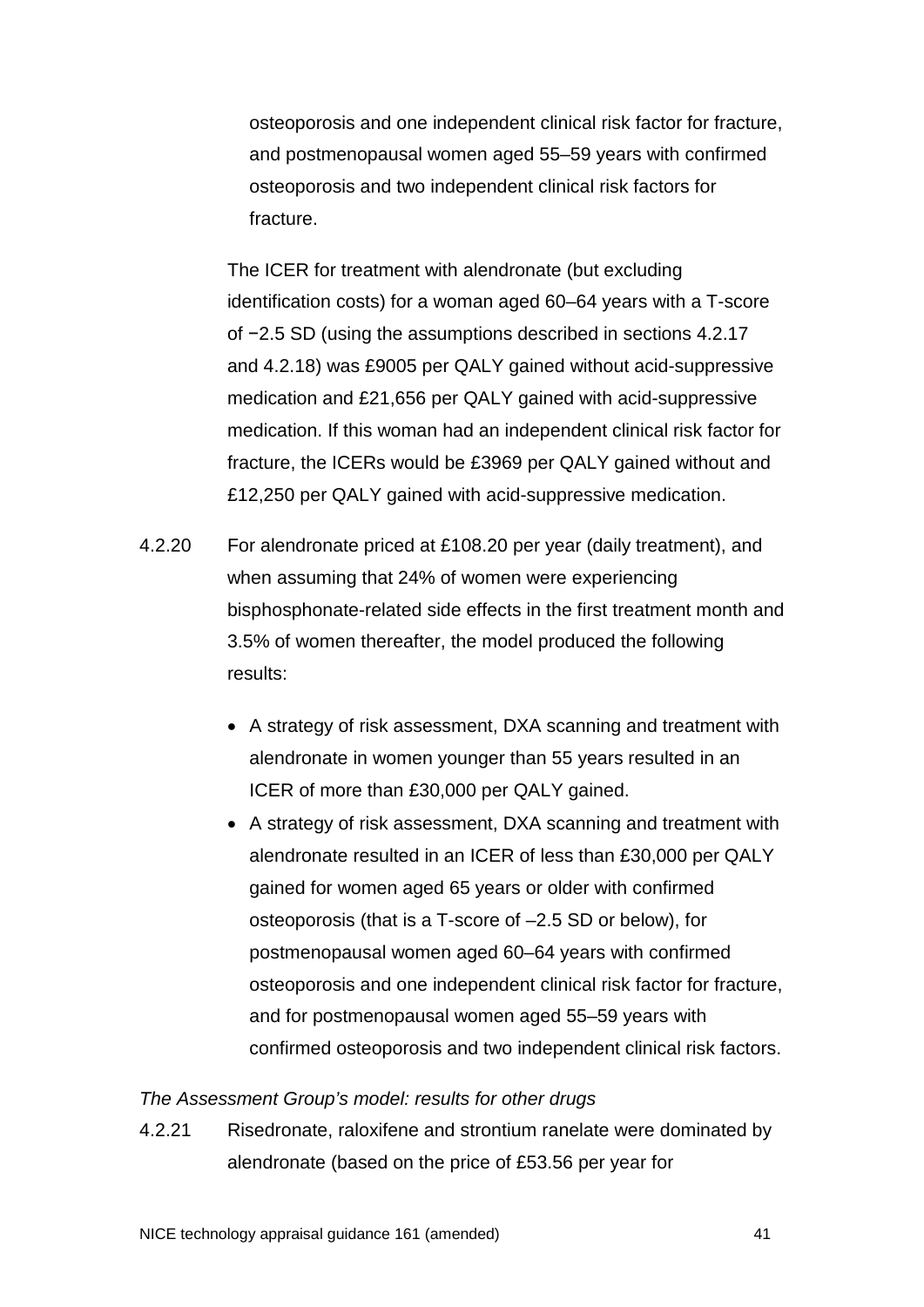alendronate); that is, these three drugs have a higher acquisition cost than alendronate, but are not more efficacious. Analyses were conducted as for alendronate (see section 4.2.17). For risedronate, base-case assumptions for bisphosphonate-related side effects were modelled; that is 2.35% of women in the first treatment month and 0.35% thereafter experienced side effects (see section 4.2.10). In addition a sensitivity analysis was performed, using the assumption that 24% of women in the first treatment month and 3.5% of women thereafter experienced bisphosphonate-related side effects. For raloxifene and strontium ranelate, base-case assumptions for side effects were used. In previous economic modelling and before the most recent price reduction for non-proprietary alendronate, etidronate's cost effectiveness was comparable to that of non-proprietary alendronate, but the calculations were based on a weaker clinical evidence base than for alendronate. Therefore the modelling for etidronate was not updated after the most recent price reduction for alendronate.

4.2.22 For risedronate, raloxifene, strontium ranelate and teriparatide, additional analyses were conducted to explore identification and treatment strategies that could be cost effective for these interventions when compared with no intervention. All results showed less favourable cost effectiveness than non-proprietary alendronate. For example, for women aged 55–59 years with an independent clinical risk factor for fracture, the ICERs (without considering costs related to risk assessment and DXA scanning) for risedronate and strontium ranelate (each compared with no treatment) were more than £40,000 and £55,000 per QALY gained, respectively. For these two groups of women, treatment with weekly non-proprietary alendronate, including risk assessment and DXA scanning costs, resulted in an ICER of less than £30,000 per QALY gained.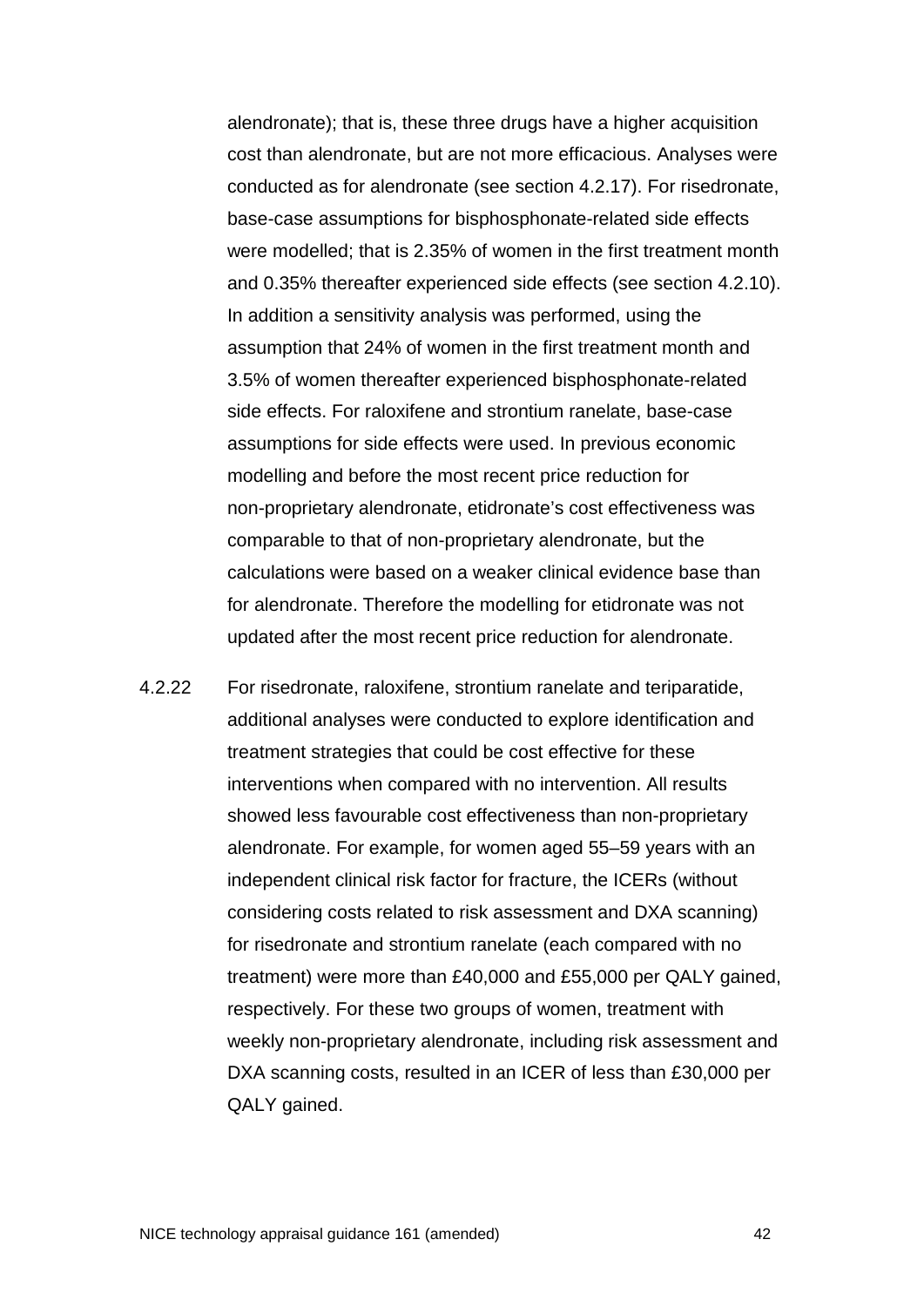*The Assessment Group's model: results for other drugs in second-line use*

- 4.2.23 Further analyses were carried out assuming second-line use; that is, costs for risk assessment or DXA scanning were excluded because BMD was assumed to be known from the first-line management.
- 4.2.24 In the economic modelling carried out for this appraisal in 2006, lower ages and higher T-scores resulted in ICERs of less than £30,000 per QALY gained for etidronate compared with risedronate; that is, etidronate was more cost effective than risedronate. Because of the concerns expressed about the weaker clinical evidence base for etidronate, the modelling for this bisphosphonate was not updated.
- 4.2.25 For risedronate in second-line use, when assuming that 2.35% of women in the first treatment month and 0.35% of women thereafter experienced bisphosphonate-related side effects, the model produced the following results:
	- Treatment with risedronate in women who have the combinations of T-score, age and number of independent clinical risk factors for fracture indicated in the table below resulted in an ICER of less than £30,000 per QALY gained. Including women aged 50–54 years with no independent clinical risk factors for fracture increased the ICER to more than £30,000 per QALY gained.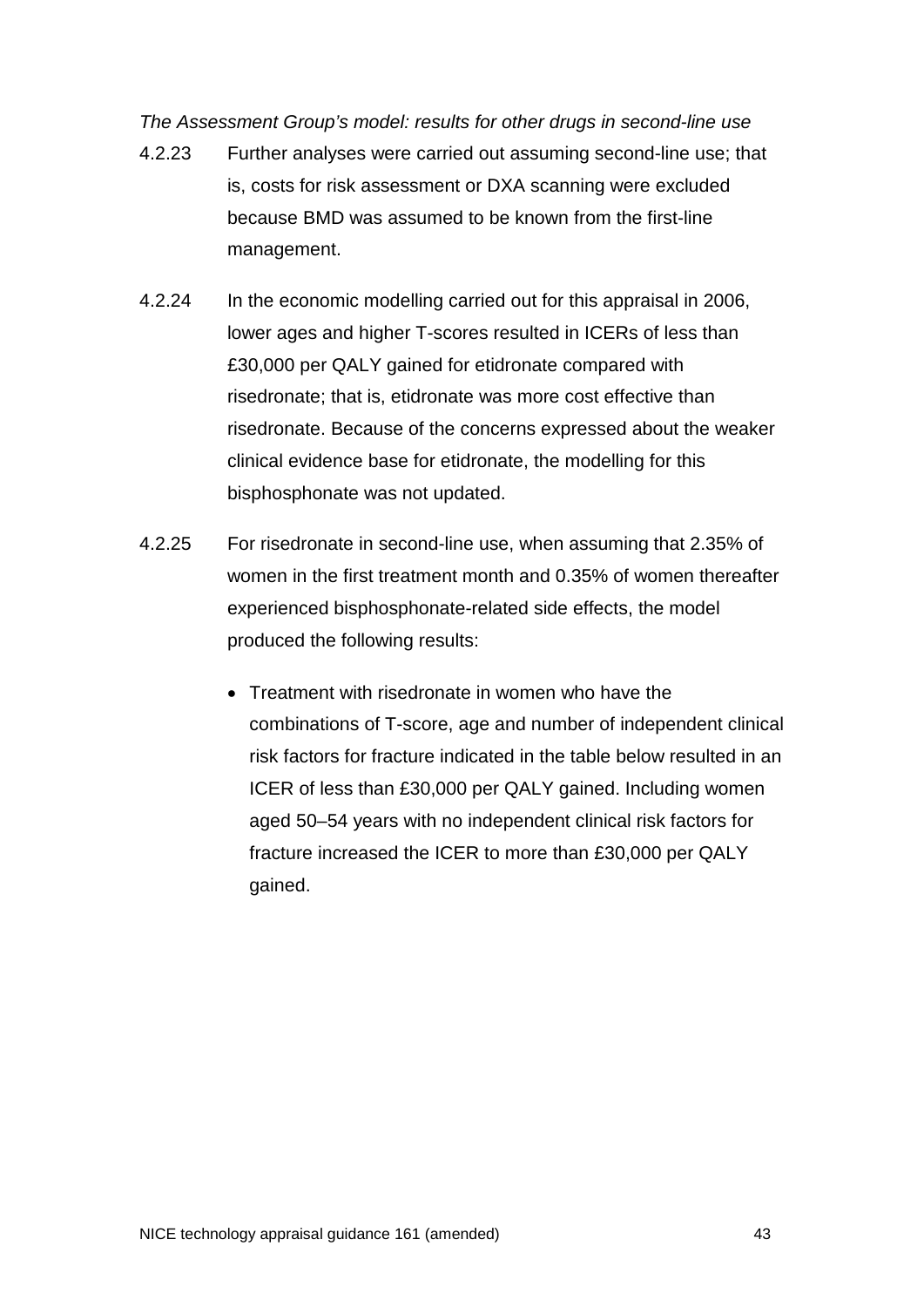|             | Number of independent clinical risk factors for<br>fracture (section 1.5) |        |            |  |  |
|-------------|---------------------------------------------------------------------------|--------|------------|--|--|
| Age (years) |                                                                           |        |            |  |  |
| $65 - 69$   | - a                                                                       | $-3.5$ | $-3.0$     |  |  |
| $70 - 74$   | $-3.5$                                                                    | $-3.0$ | $-2.5$     |  |  |
| 75 or older | $-3.0$                                                                    | $-3.0$ | $-2.0^{b}$ |  |  |

**T-scores (SD) at (or below) which risedronate in second-line use resulted in an ICER of less than £30,000 per QALY gained**

<sup>a</sup> ICER more than £20,000 per QALY gained.

 $b$  Women with osteopenia are not included in the guidance (see sections 1 and 4.3.6).

- 4.2.26 For strontium ranelate in second-line use, the model produced the following results:
	- Treatment with strontium ranelate in women who have the combinations of T-score, age and number of independent clinical risk factors for fracture indicated in the table below resulted in an ICER of less than £30,000 per QALY gained. Including women aged 50–54 years with no independent clinical risk factors for fracture increased the ICER to more than £30,000 per QALY gained.

| Number of independent clinical risk factors for<br>fracture (section 1.5) |        |        |        |  |  |
|---------------------------------------------------------------------------|--------|--------|--------|--|--|
| Age (years)                                                               |        |        |        |  |  |
| $65 - 69$                                                                 | - a    | $-4.5$ | $-4.0$ |  |  |
| $70 - 74$                                                                 | $-4.5$ | $-4.0$ | $-3.5$ |  |  |
| 75 or older                                                               | $-4.0$ | $-4.0$ | $-3.0$ |  |  |

**T-scores (SD) at (or below) which strontium ranelate in second-line use resulted in an ICER of less than £30,000 per QALY gained**

<sup>a</sup> ICER more than £20,000 per QALY gained

4.2.27 For raloxifene in second-line use, using base-case assumptions on side effects, the model produced the following results: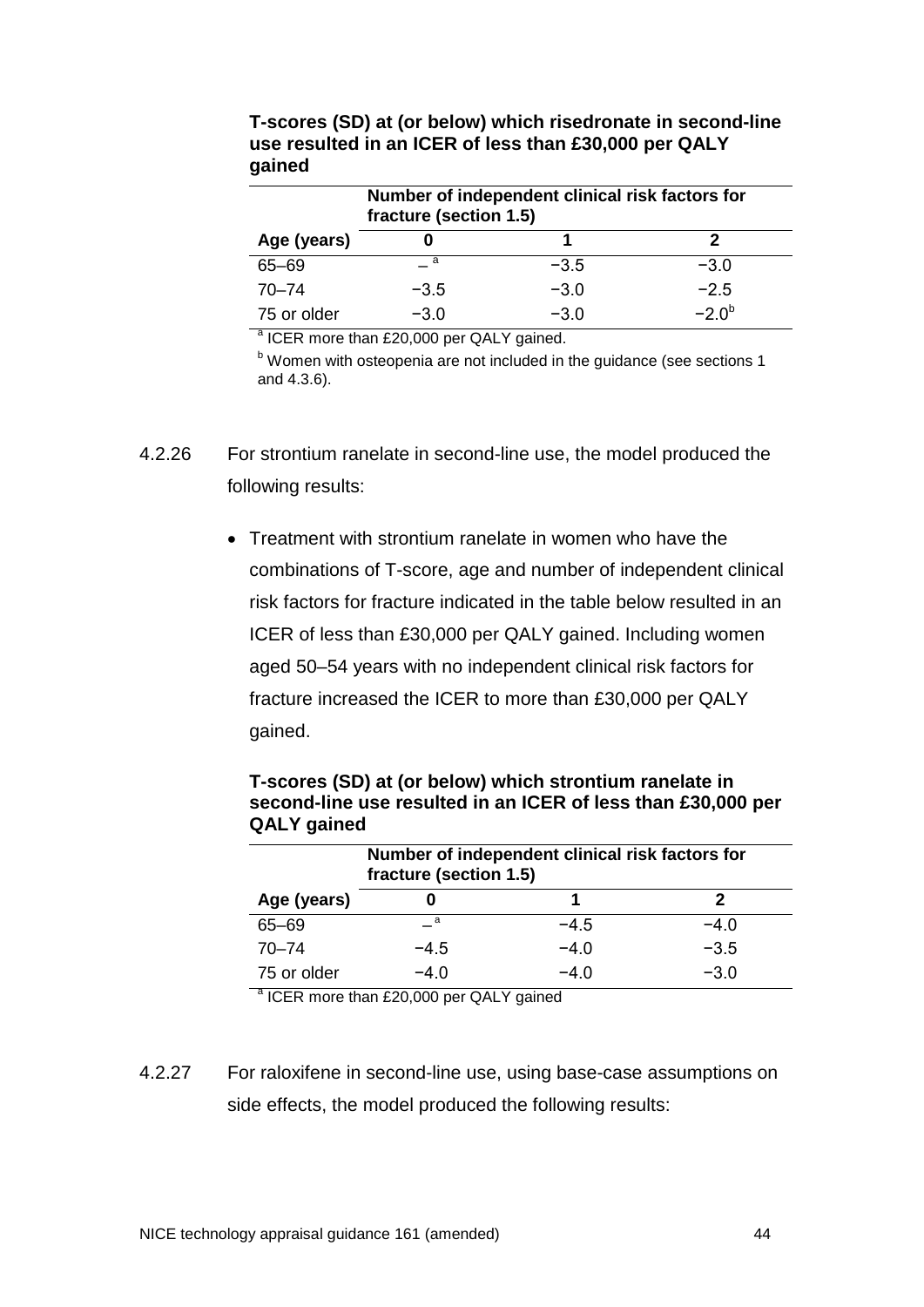- Treatment with raloxifene in women younger than 70 years resulted in an ICER of more than £30,000 per QALY gained.
- Treatment with raloxifene in women who have the combinations of T-score, age and number of independent clinical risk factors for fracture indicated in the table below resulted in an ICER of less than £30,000 per QALY gained.

| Number of independent clinical risk factors for<br>fracture (section 1.5) |        |        |        |  |  |
|---------------------------------------------------------------------------|--------|--------|--------|--|--|
| Age (years)                                                               |        |        |        |  |  |
| $70 - 74$                                                                 | $-5.0$ | $-4.5$ | $-4.0$ |  |  |
| 75 or older                                                               | $-4.5$ | $-4.0$ | $-3.5$ |  |  |

**T-scores (SD) at (or below) which raloxifene in second-line use resulted in an ICER of less than £30,000 per QALY gained** 

4.2.28 For teriparatide, the model produced the following results.

• Treatment with teriparatide in women who have the combinations of T-score, age and number of independent clinical risk factors for fracture indicated in the table below resulted in an ICER of less than £30,000 per QALY gained. Including women aged 50–54 years with no independent clinical risk factors for fracture would increase the ICER to more than £30,000 per QALY gained.

**T-scores (SD) at (or below) which teriparatide in second-line use resulted in an ICER of less than £30,000 per QALY gained**

|             | Number of independent clinical risk factors for<br>fracture (section 1.5) |        |        |  |
|-------------|---------------------------------------------------------------------------|--------|--------|--|
| Age (years) | 0                                                                         | 1      | 2      |  |
| $50 - 54$   | $\overline{\phantom{a}}$ a                                                | $-4.0$ | $-4.0$ |  |
| $55 - 59$   | $-4.5$                                                                    | $-4.5$ | $-4.0$ |  |
| $60 - 64$   | $-4.5$                                                                    | $-4.5$ | $-4.0$ |  |
| $65 - 69$   | $-5.0$                                                                    | $-4.5$ | $-4.5$ |  |
| $70 - 74$   | $-4.5$                                                                    | $-4.5$ | $-3.5$ |  |
| 75 or older | $-4.5$                                                                    | $-4.0$ | $-3.5$ |  |

<sup>a</sup> ICER more than £30,000 per QALY gained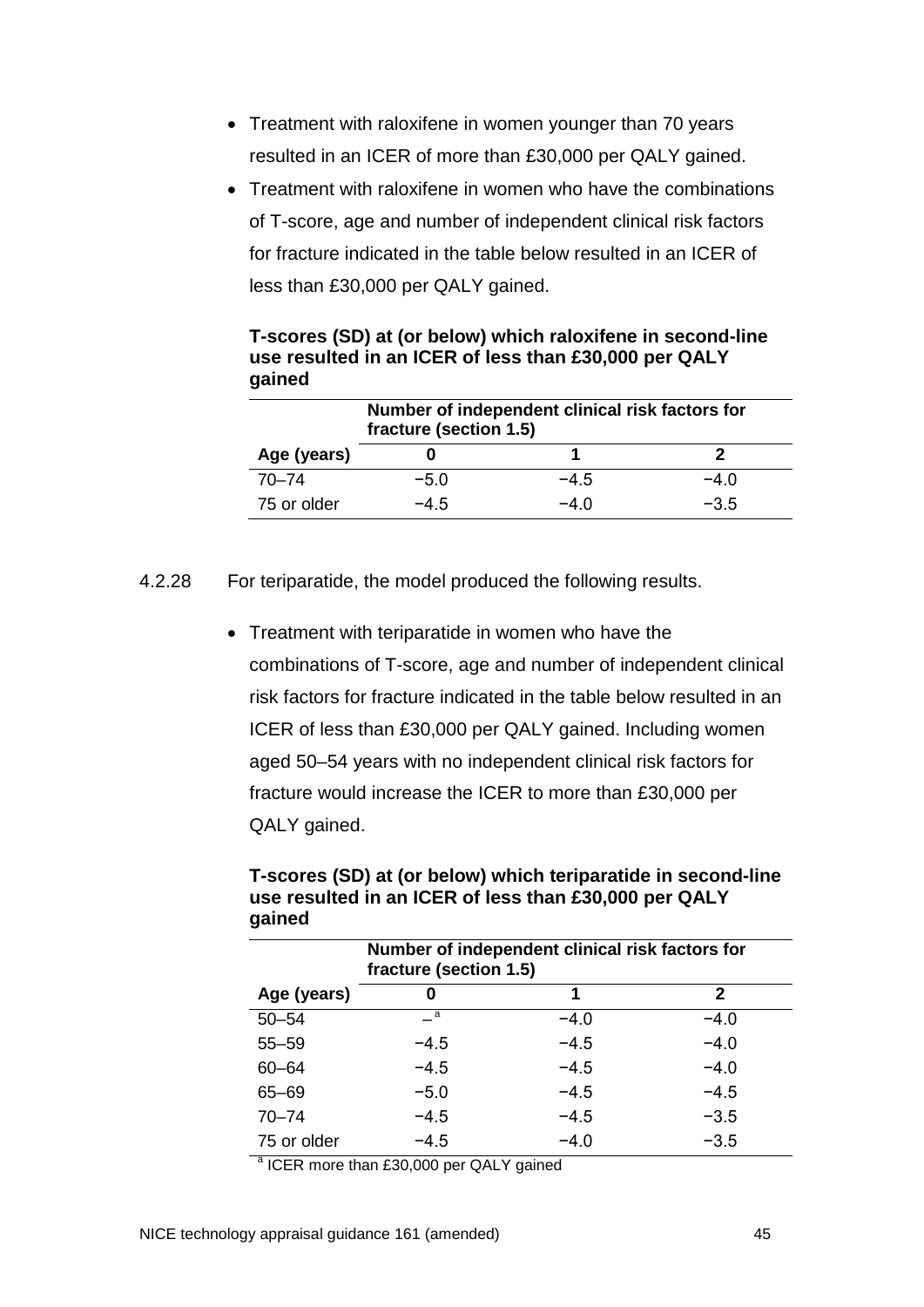4.2.29 If it was assumed that acid-suppressive medication affects fracture risk, the ICER for treatment with risedronate (compared with no treatment, but excluding identification costs) for a woman aged 70 years with a T-score of −3 SD increased from £12,273 to £17,848 per QALY gained (using base-case assumptions about side effects). The corresponding ICER for strontium ranelate was £28,026 per QALY gained compared with no treatment (using base-case assumptions about side effects). For a woman aged 70 years with a T-score of −3.5 SD and one independent clinical risk factor for fracture, the ICER for risedronate increased from £3028 to £7688 per QALY gained when acid-suppressive medication was assumed to affect fracture risk (using base-case assumptions about side effects).The corresponding ICER for strontium ranelate was £14,986 per QALY gained compared with no treatment (using base-case assumptions about side effects).

# **Consultee comments on the Assessment Group's economic model**

- 4.2.30 Following the outcome of the judicial review and the court ruling of March 2009, NICE was able to offer the Assessment Group's executable economic model for consultation. Consultees and commentators who requested the model and returned the necessary confidentiality undertakings received a CD-ROM containing the executable version of the economic model, a document with instructions for running the model and a pro-forma for commenting on the model. Comments on the Assessment Group's model were received from Servier Laboratories (the manufacturer of strontium ranelate), the Bone Research Society (BRS), the National Osteoporosis Society (NOS) and the Society for Endocrinology. Comments received from each of these consultees are summarised in the sections below.
- 4.2.31 These four consultees expressed the view that the documentation provided with the Assessment Group's model was insufficient, that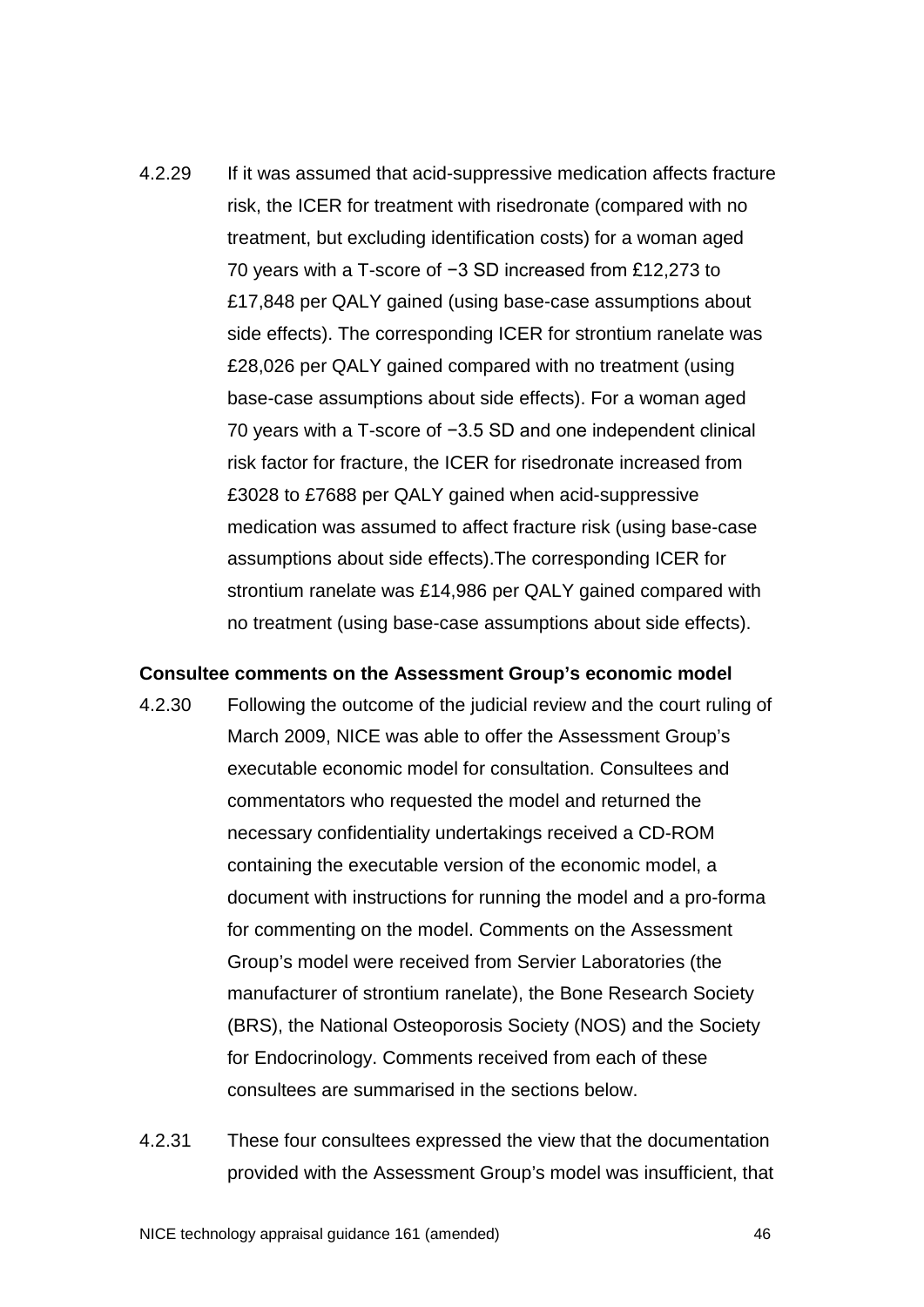the model supplied to them was incomplete and that some inputs could not be altered. They also stated that the application of the fracture risk algorithm developed under the auspices of the WHO could not be assessed. They felt that the model could not be validated and that its validity had not been demonstrated in documents made available during development of the guidance.

- 4.2.32 Servier commented that the fracture risks entered in the Assessment Group's model differed from estimates that Servier calculated using the FRAX fracture risk calculation tool (see section [4.3.48](#page-73-0) for further information about the FRAX tool). Servier commented that mortality risk associated with clinical risk factors had been omitted from the model. In Servier's opinion, these differences called into question whether the WHO fracture risk algorithm had been applied correctly in the Assessment Group's model.
- 4.2.33 Other comments questioned the use of a fixed value for BMI in the model. Consultees commented that no clear explanation was provided of the rationale for the choice of BMI value, that a range of BMI values should have been used, and that the use of a fixed BMI value resulted in underestimation of the cost effectiveness of treatment for some women at risk of fracture.
- 4.2.34 Servier commented on the selection and weighting of the independent clinical risk factors for fracture used in the Assessment Group's model. Servier, BRS and NOS suggested that the risk associated with alcohol intake was incorrect in the model and that this would have adversely affected estimation of the cost effectiveness of treatment for women at risk of fracture. They suggested that a threshold alcohol intake of 3 or more units per day, as used in the FRAX fracture risk calculation tool, should have been applied. They also stated that the Assessment Group's model and the guidance were inconsistent with each other, and that these differences resulted in the risk of fracture being underestimated in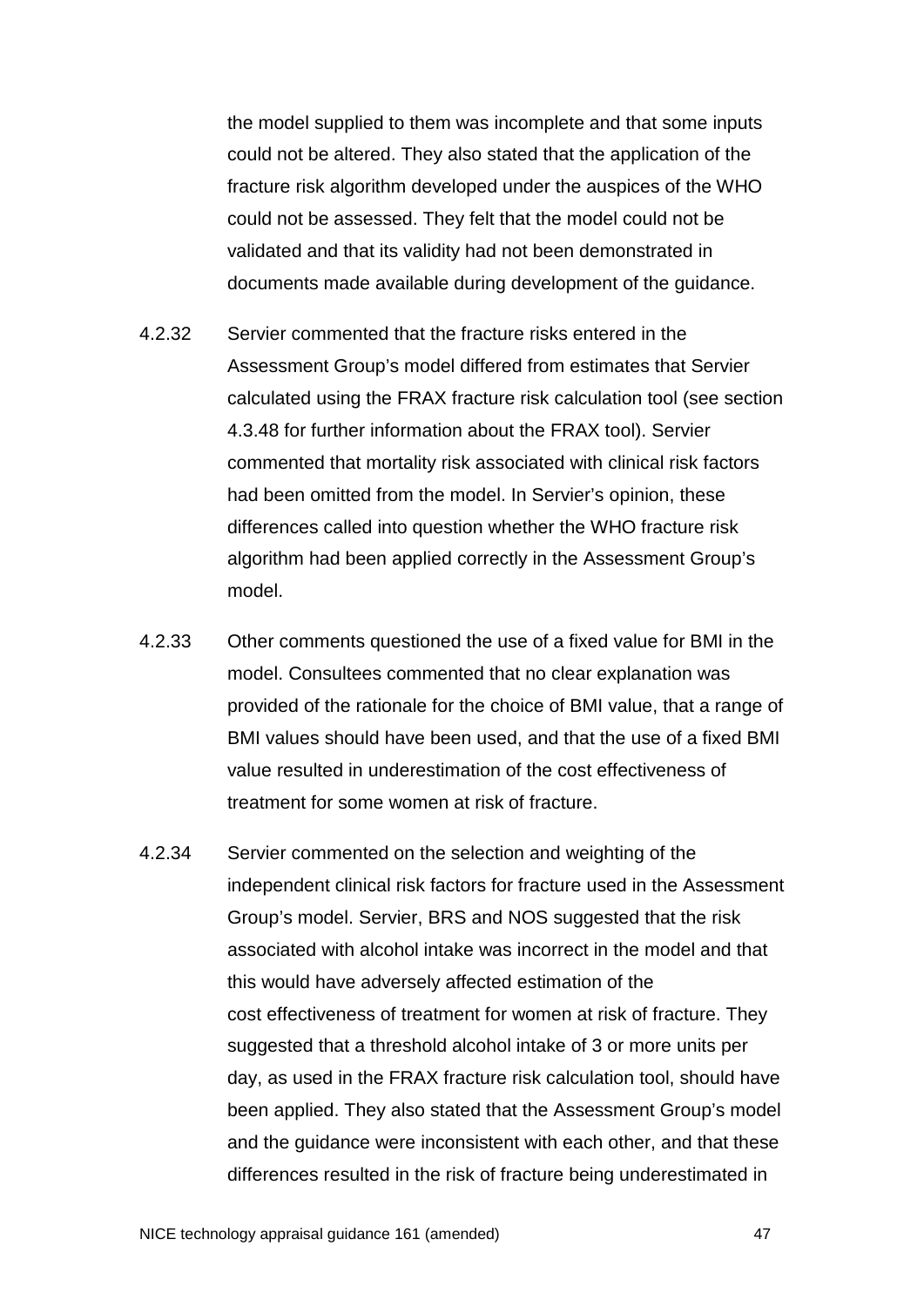the model. Servier also noted that the Assessment Group's model gave an equal weighting to each of the independent clinical risk factors for fracture. Servier suggested that this was a less precise approach than that used in the FRAX tool, which used different weightings (some higher and some lower than those in the Assessment Group's model) for each fracture risk for specific risk factors. Servier stated that the FRAX tool assesses fracture risk and cost effectiveness more accurately and 'deals more fairly' with variation between women at risk of fracture. Servier also noted that one of the risk multipliers for fracture risk included in the Assessment Group's model was not consistent with that given in the assessment report.

- 4.2.35 Servier and NOS noted that the Assessment Group's model had a time horizon limited to 10 years and criticised how mortality beyond 10 years had been taken into account in the economic evaluation. Servier expressed the view that, as a consequence of this, the model was inaccurate and underestimated the cost effectiveness of treatment for women at risk of fracture. Servier also identified two values ('wristbonusat2.5' and 'phbonusat2.5', related to QALY calculations) that were included in the model, but not described in assessment reports.
- 4.2.36 Servier commented that using the same disutility for side effects associated with strontium ranelate and bisphosphonates was not correct, as the side effects of strontium ranelate are different from those of the bisphosphonates.
- 4.2.37 BRS and NOS thought that the proportion of women with low BMD in England and Wales was substantially underestimated in the Assessment Group's model. These consultees were also concerned that although both smoking and previous or current glucocorticoid (corticosteroid) use had been included as additional independent clinical risk factors for fracture in the Assessment Group's model, they were not defined as risk factors in the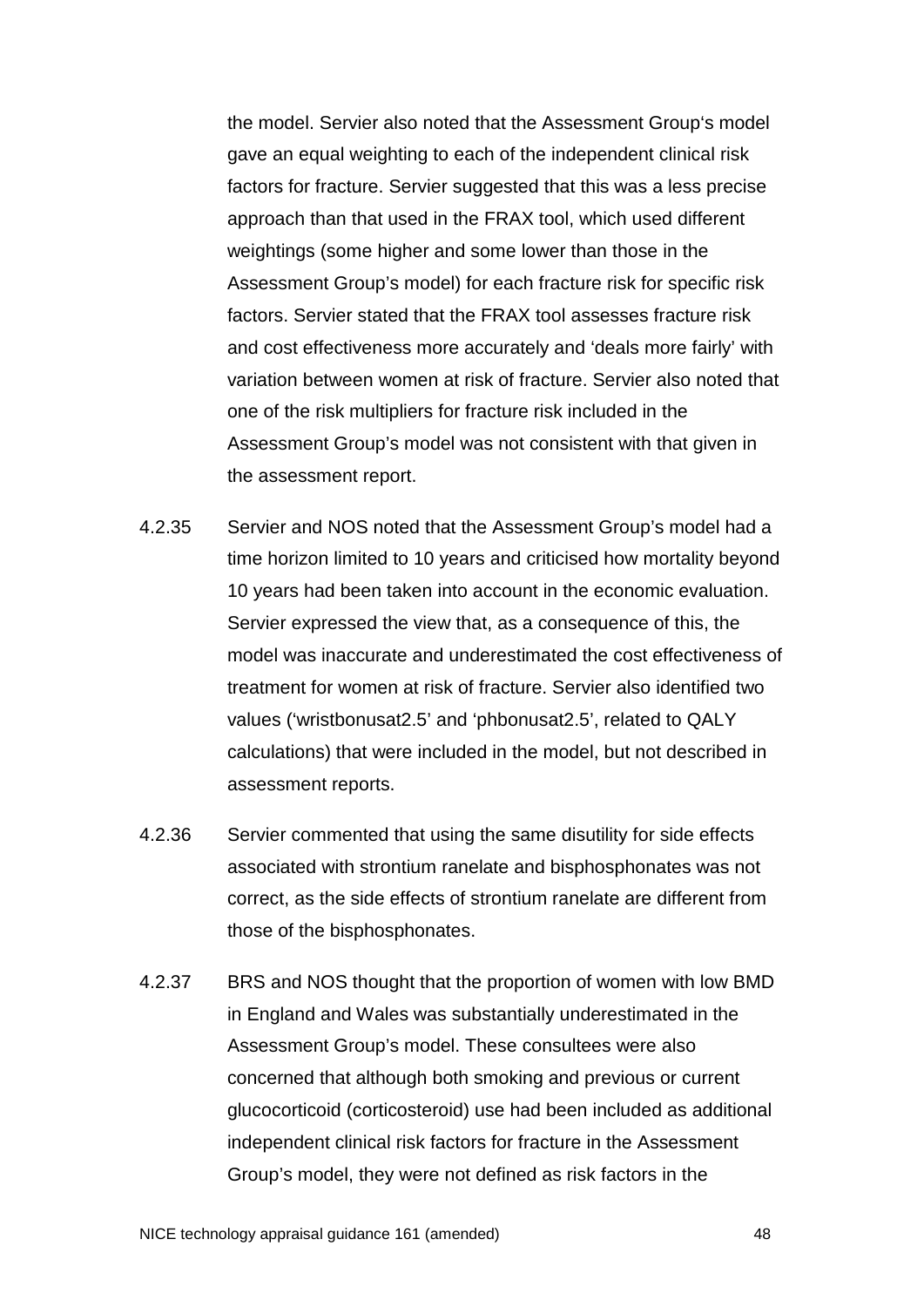recommendations (see section 1.5). In addition, both consultees thought that interactions between several clinical risk factors were not incorporated in the model, thereby reducing the cost effectiveness of treatment for women at risk of fracture, especially younger women.

- 4.2.38 All four consultees commented on elements of the Assessment Group's economic evaluation that had been considered and agreed by the Appraisal Committee before it directed the Assessment Group to develop the economic model using specific assumptions. These Committee-directed assumptions included the compliance rate, costs associated with fracture, utility values used for vertebral fracture, and the strategy for identifying women at high risk. Servier also commented on the discount rates used in the model.
- 4.2.39 Servier reported that it had prepared a 'comparative' model which was run using assumptions similar to those in the Assessment Group's model. This model was referred to in a report to support the mathematical foundation of revised analyses discussed as part of Servier's comments on the Assessment Group's model. This report was made available to the Appraisal Committee to inform its consideration of comments by Servier on the DSU report (see below and section 4.3).

# **Decision Support Unit (DSU) report on consultee comments on the Assessment Group's economic model**

- 4.2.40 The DSU was commissioned to review the comments from consultees on the Assessment Group's executable economic model and report to the Appraisal Committee. The DSU considered issues that were relevant to the economic model. Key issues were grouped under the common themes of model transparency and ability to assess its validity, methodology (approach) and model inputs.
- 4.2.41 The DSU assessed comments on the transparency and validity of the Assessment Group's model. With regard to the consultees'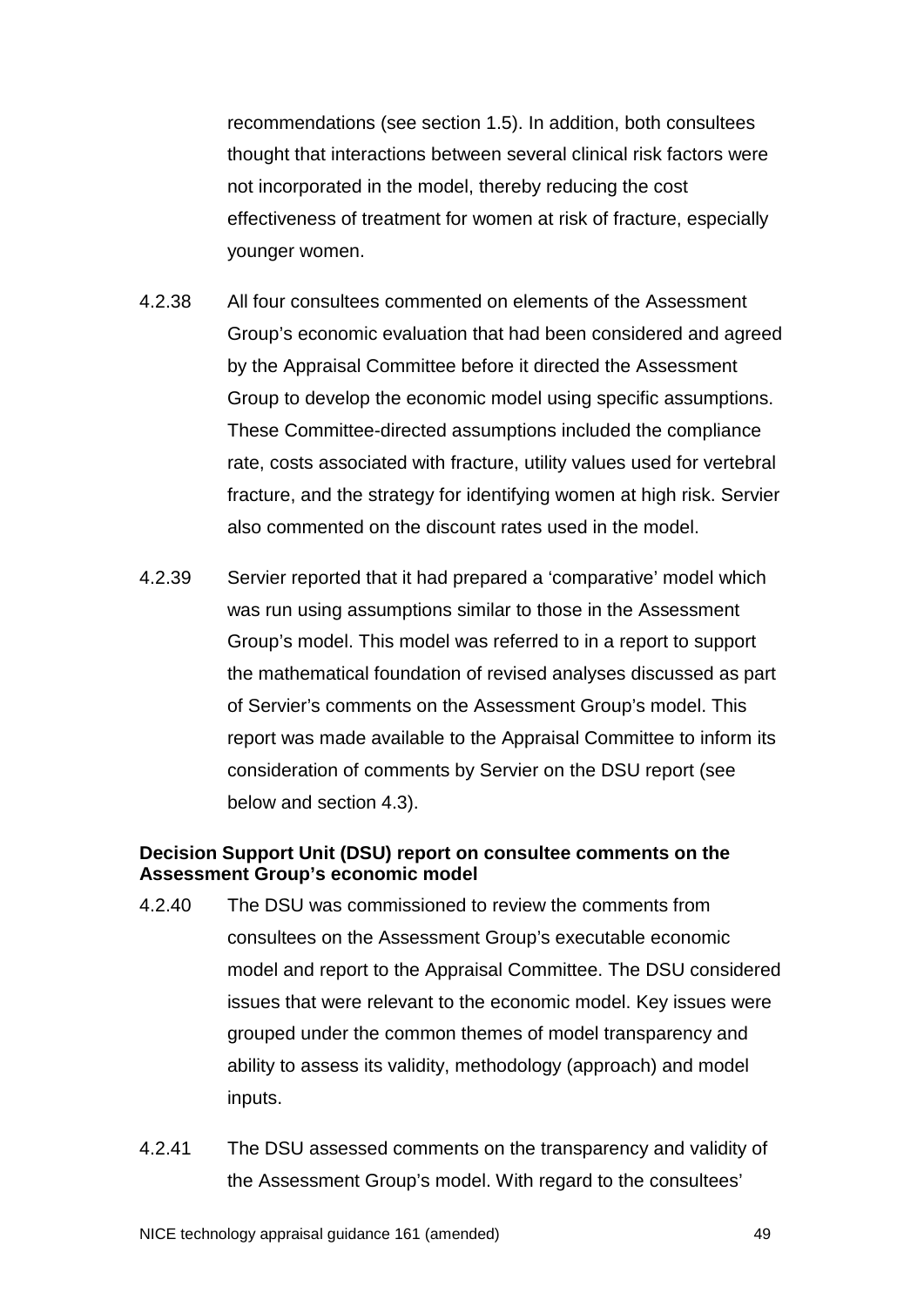observation that some model inputs were fixed and that in their view the model provided for consultation was incomplete and not fully executable, the DSU confirmed that certain inputs were intentionally fixed and the ability to alter these inputs was not a feature of the model or necessary for some parameters with minimal uncertainty that are commonly fixed in other economic models. In response to comments on the consultees' inability to assess the application of the WHO algorithm, the DSU explained that the WHO algorithm itself was not embedded within the model. The DSU confirmed that absolute fracture risks were correctly calculated using the WHO algorithm before being entered into the model. The DSU noted that documentation had been provided to consultees in the form of publicly available reports and peer-reviewed manuscripts produced by the Assessment Group, and that instructions on the operation of the Assessment Group's model were also offered to consultees and commentators.

- 4.2.42 With regard to comments on the modelling approach adopted in the Assessment Group's model, the DSU responded by confirming that alcohol consumption of more than 2 units per day was included in the model, and that the coefficients used in the model were consistent with the WHO algorithm (as supplied to the Assessment Group at the time the model was developed). The DSU also explored how the model considered corticosteroid-related fracture risk, and confirmed that corticosteroid use was included in the model and that the coefficient used for this risk factor was consistent with that calculated using the WHO algorithm. The DSU noted that the fracture risk of women using corticosteroids would have contributed to the overall fracture risk of the whole modelled population and thereby reduced the ICER associated with the treatment of all women at risk of fracture.
- 4.2.43 The DSU confirmed that each clinical risk factor for fracture was given equal weighting in the model. In response to consultee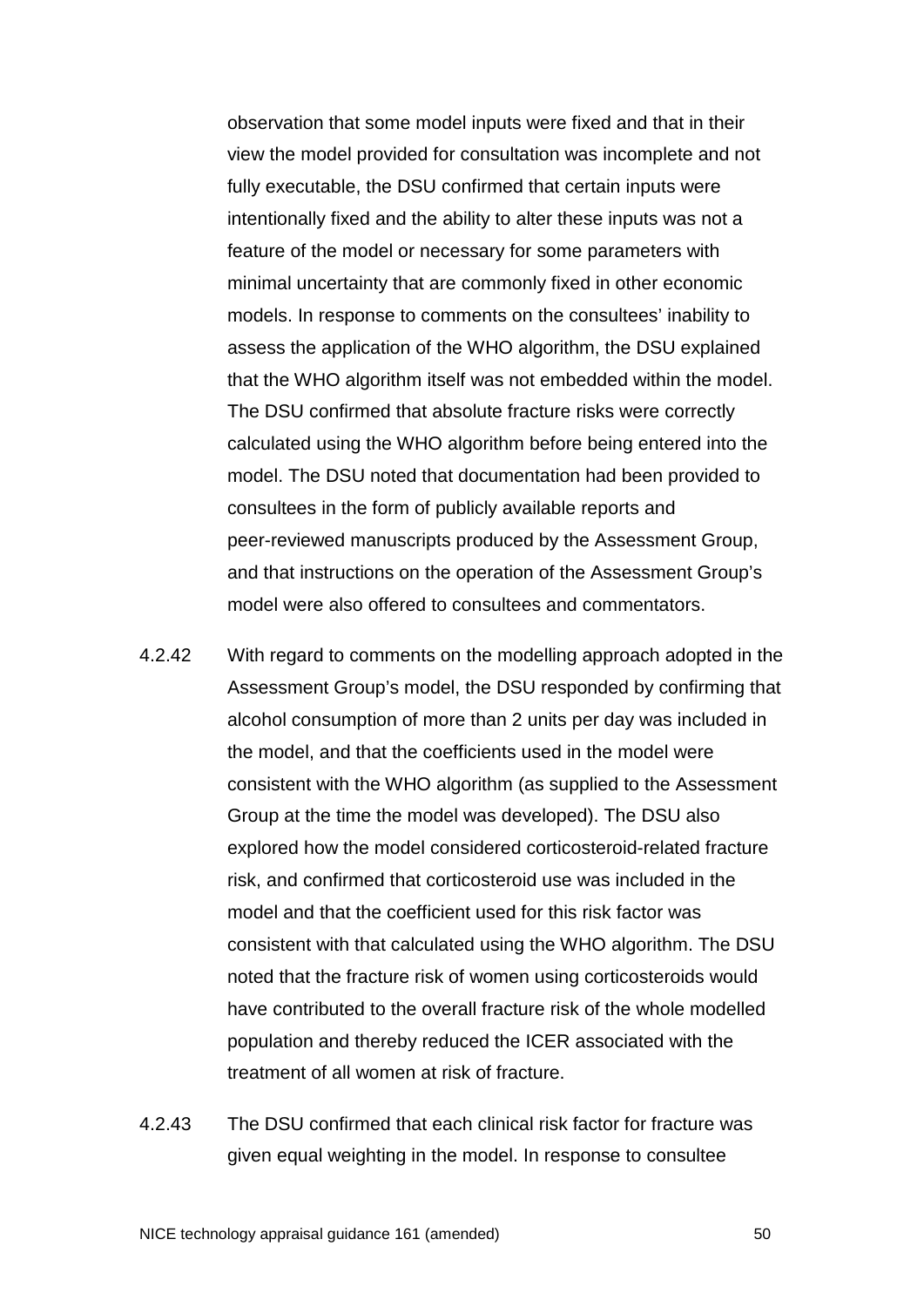comments expressing the view that this was a less precise approach than that used in the FRAX tool, the DSU noted two points. Firstly, no individual risk calculation tool was publicly available when the model was developed. Secondly, the DSU referred to the 2005 Strontium Ranelate Assessment Report, which compared suggested treatment thresholds (combinations of age, T-score and number of independent clinical risk factors for fracture) from the Assessment Group's model with treatment thresholds indicated by absolute fracture risk. The DSU suggested that the use of absolute fracture risk alone did not accurately predict cost effectiveness, and therefore would not provide a robust basis for the Committee's decision-making.

4.2.44 Consultee comments on the modelling approach also addressed the time horizon and population data used and the grouping of age in 5-year bands. The DSU confirmed that the consequences of fracture were considered beyond 10 years, and provided further explanation of the modelling approach. The DSU additionally undertook exploratory analyses of the impact of mortality after the 10-year time horizon and of incorporating mortality associated with vertebral fracture and proximal humerus fracture. They reported that the change in the results produced by the model was minimal when mortality risk beyond 10 years was doubled. The DSU also confirmed that UK epidemiological data from a study by Holt et al. were used in the Assessment Group's model, and undertook an exploratory analysis around the assumptions of the distribution of T-scores used in the model. For some age bands modelled, the T-scores did not follow a statistically normal distribution, but the DSU noted that the assumption of a normal distribution made it more likely that treatments for women at risk of fracture would be judged to be cost effective. The DSU considered a comment on the calculation of cost-effectiveness estimates averaged for the 5-year age bands implemented in the model. It disagreed with the alternative suggested by the consultee and noted that the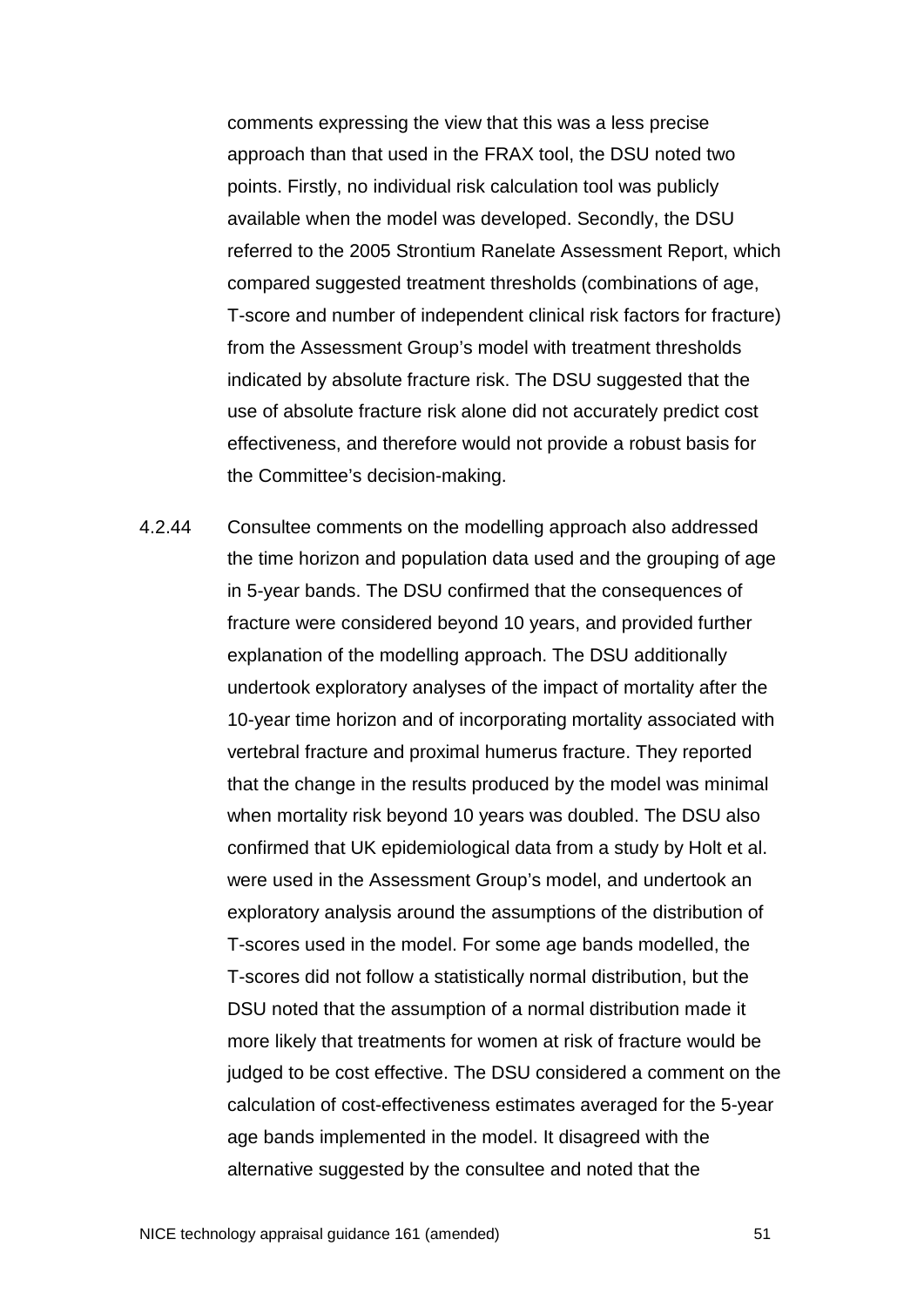Committee had considered and agreed that initial identification by age band was a workable strategy for selecting women at risk of fracture in clinical practice. It also noted that alternative strategies (which did not use age bands) may in fact be more resourceconsuming and less likely to be judged as cost effective.

- 4.2.45 The DSU reviewed consultee comments on inputs used in the Assessment Group's model. It confirmed that the WHO algorithm (as supplied) had been correctly implemented in the model to produce estimates of fracture risk for each T-score band. The DSU suggested that the differences in the estimates of fracture risk obtained using the FRAX fracture risk calculation tool and the Assessment Group's model did not necessarily suggest that the WHO algorithm had been incorrectly applied (see section [4.3.48\)](#page-73-0), and that these differences could occur for a number of reasons. For example, the use of a midpoint age to represent an age band of 5 years could lead to differences in estimates of fracture risk. The DSU confirmed that no increase in mortality associated with clinical risk factors was used in the model. The DSU suggested that inclusion of such mortality effects would be likely to increase the ICERs for women with those clinical risk factors. The DSU explained that this is because fewer QALY benefits would accrue in the model for women who die of causes related to risk factors. In response to a further comment from Servier, the DSU agreed that, for women without clinical risk factors, the inclusion of these mortality effects in the model may have the opposite effect (that is, a decrease in ICERs). Therefore the overall effect of including the increased mortality associated with clinical risk factors would be small.
- 4.2.46 The DSU also confirmed that a fixed value for BMI of 26 kg/m<sup>2</sup> was used in the Assessment Group's model. This was the mean BMI in the UK epidemiological dataset from the Holt study used in the model. In an exploratory analysis using the WHO algorithm, the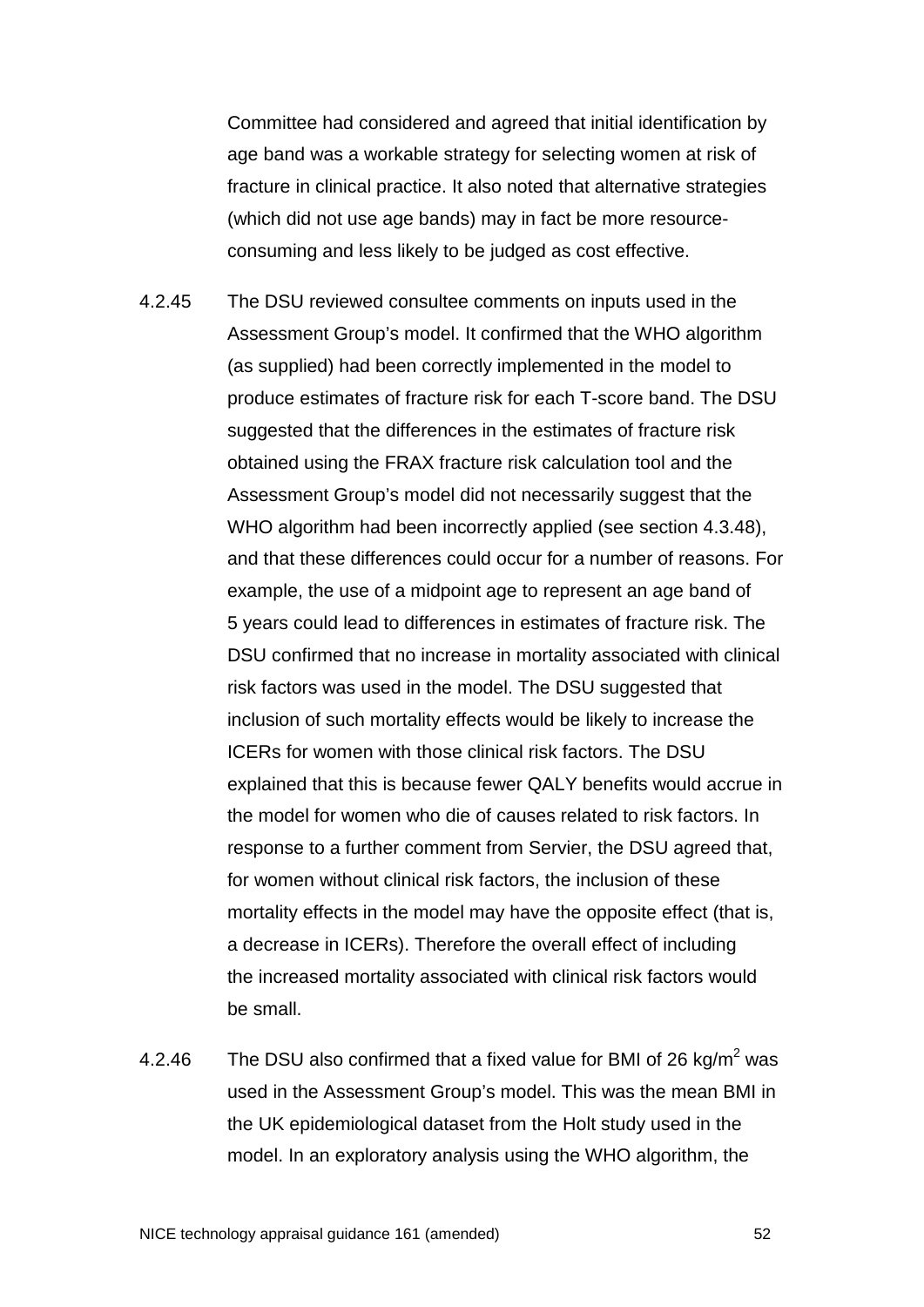DSU showed that using a BMI of 26 kg/ $m^2$  resulted in higher estimated fracture risk than a BMI of 20 or 32 kg/m<sup>2</sup> when BMD is known, and this was confirmed by the estimates supplied by one consultee. The DSU suggested that the BMI value used in the model may favour treatment of women at risk of fracture compared with alternative BMI values. The DSU also pointed out that BMI is a weak predictor of fracture when BMD is known (as specified in the identification strategy in the guidance).

- 4.2.47 The DSU investigated the risk multipliers used for fracture risk in the Assessment Group's model and the consultee comment that interactions between clinical risk factors had been omitted. It confirmed that the risk multipliers used for fracture risk had been correctly calculated from the WHO algorithm and that all interactions between risk factors had been included. The DSU also noted that the inconsistency between one of the risk multipliers for fracture risk included in the Assessment Group's model compared with the assessment report was the result of a typographical error. Accordingly there was no impact on the results of the model.
- 4.2.48 The DSU did not respond in detail to comments on assumptions in the model that had already been documented and agreed by the Appraisal Committee and which were available to consultees and commentators earlier in the development of the appraisal guidance. The DSU did, however, list these issues in its report and cited where they had been considered by the Committee or had been available for comment during development of the guidance. Features of the economic evaluation previously discussed and agreed by the Committee included the following (the sections of this document where these points are covered are given in parentheses):
	- discount rates used in model (4.2.10)
	- treatment compliance (4.2.10)
	- costs associated with fracture (4.2.17)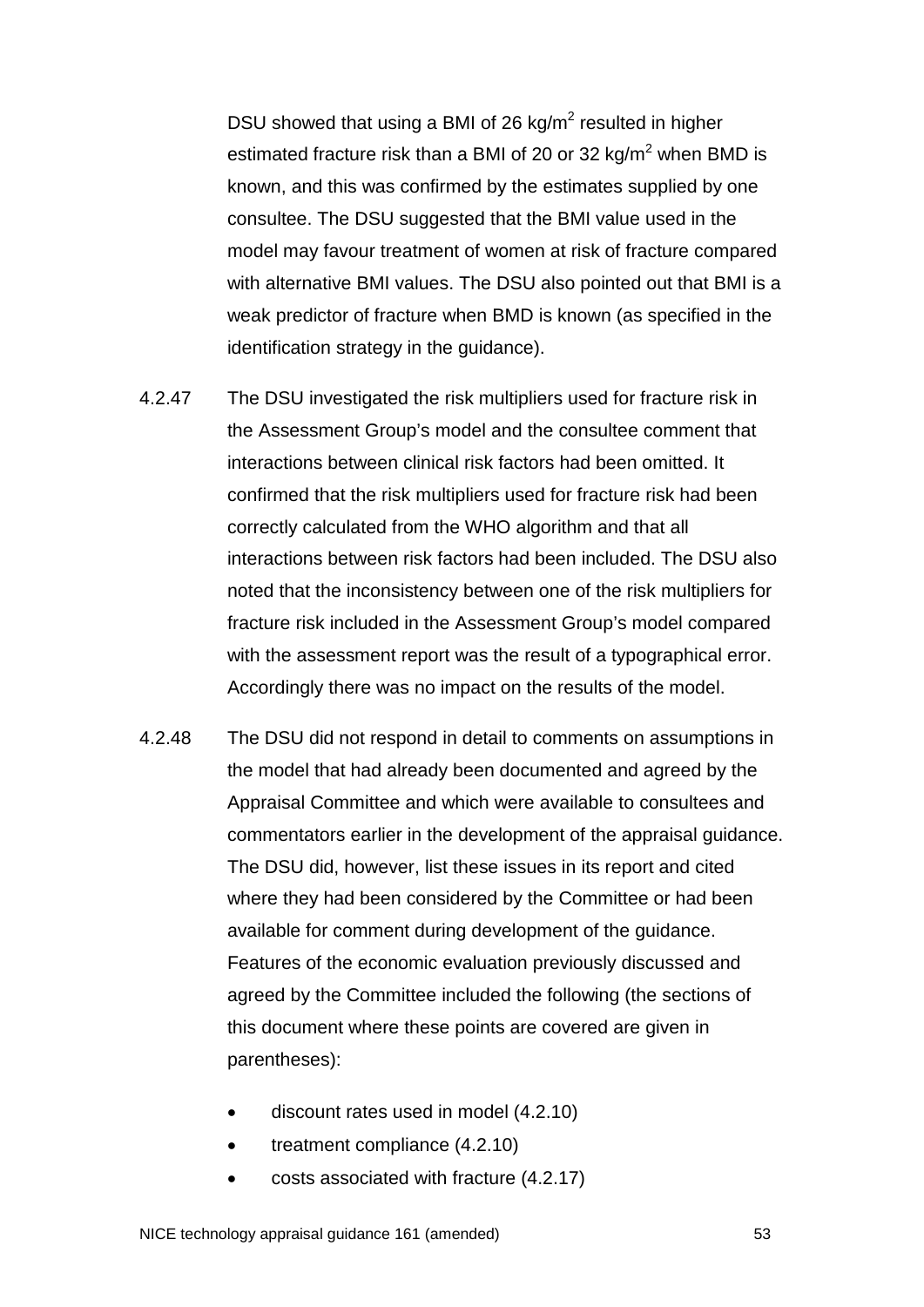- strategy for identifying women at high risk of fracture (4.2.17)
- utility values used for vertebral fracture (4.2.17 and 4.3.13)
- equal disutility for the side effects of strontium ranelate and bisphosphonates (4.2.10)
- sensitivity analyses on disutility (4.3.15).
- 4.2.49 The DSU concluded that, in its view, adequate documentation on the Assessment Group's model had been provided for consultees. It highlighted that the WHO algorithm used to generate estimates of fracture risk was not integrated within the Assessment Group's model; rather, the fracture risks derived from the algorithm were entered into the model. Comparisons with fracture risks derived using the FRAX fracture risk calculation tool were made by several consultees on the basis that the WHO algorithm supplied to the Assessment Group and the FRAX tool are assumed to be identical. The DSU could not verify these analyses without access to the FRAX algorithm. The DSU agreed that some parameters in the Assessment Group's model were fixed. These included those with minimal uncertainty, as well as those that are commonly fixed in other economic models. Sensitivity analyses conducted by the DSU suggested that none of the consultees' suggestions relating to the modelling approach would lead to significant improvements in the cost effectiveness of treatment for women at risk of fracture. The DSU concluded that, in its view, no issues raised by consultees would either affect the validity of the Assessment Group's model or raise significant doubts about the appropriateness of using the model to inform the deliberations of the Committee.

# *4.3 Consideration of the evidence*

4.3.1 The Appraisal Committee reviewed the data available on the clinical and cost effectiveness of alendronate, etidronate, risedronate, strontium ranelate, raloxifene and teriparatide, having considered evidence on the nature of osteoporosis and the value placed on the benefits of these drugs by women with the condition,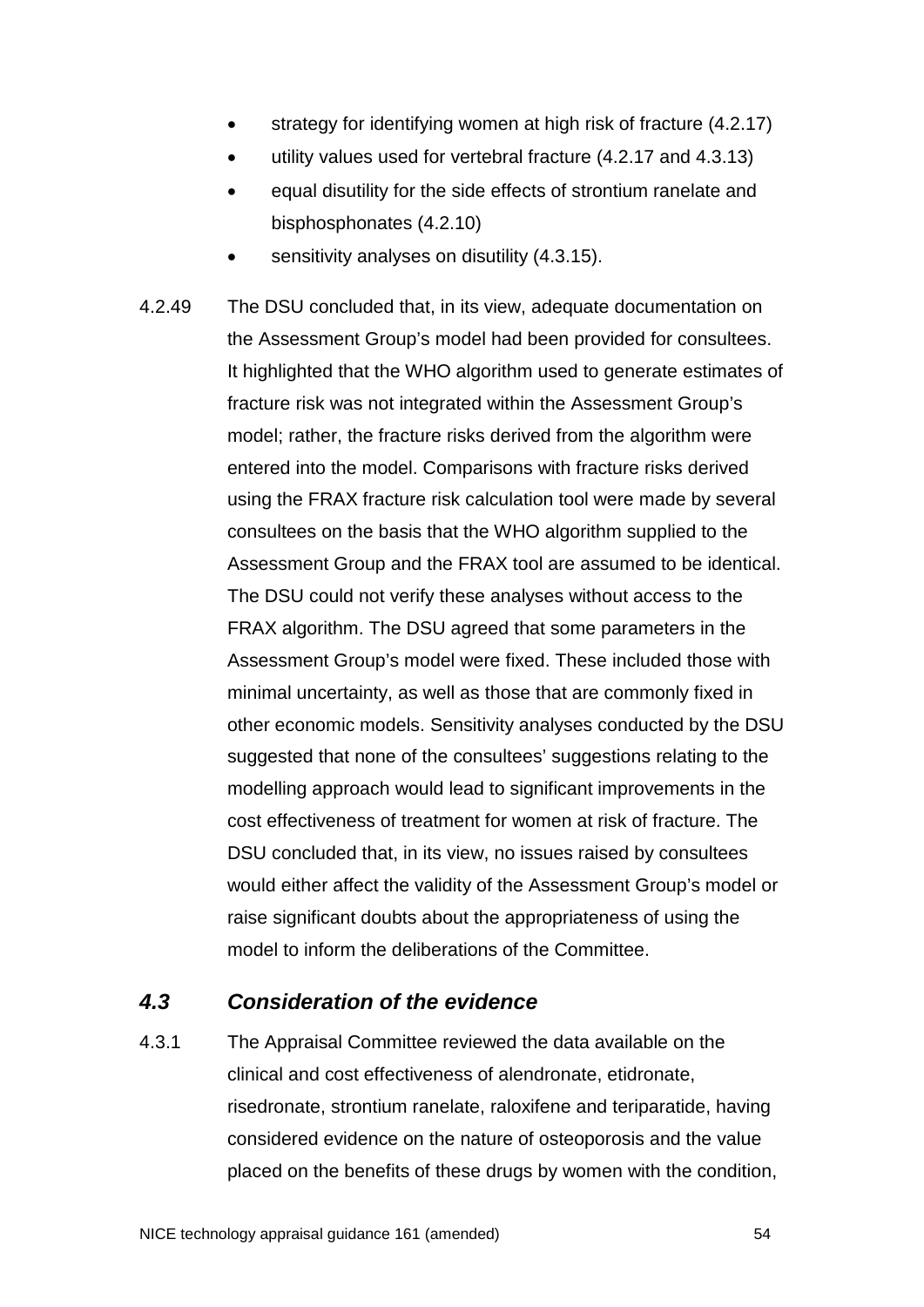those who represent them, and clinical specialists. It also considered the consultation comments received in response to the previous appraisal consultation documents, the extra analysis undertaken by ScHARR in November 2006 and February 2008, and comments received from consultees and commentators after an appeal against an earlier final appraisal determination was upheld in December 2007. Following the outcome of a judicial review and court ruling in March 2009, the Committee considered the comments received from consultees after release of the Assessment Group's executable economic model, a report by the DSU reviewing these comments, and responses from the consultees to the DSU report. It also took into account the effective use of NHS resources.

- 4.3.2 The Committee considered the extent to which NICE technology appraisal 87 should be updated in the light of the introduction of a new drug (strontium ranelate), new pricing for alendronate and etidronate, and new cost-effectiveness modelling developed as part of the technology appraisal on primary prevention.
- 4.3.3 The Committee considered the clinical effectiveness data for the bisphosphonates (alendronate, etidronate and risedronate), strontium ranelate, raloxifene and teriparatide. It noted that all these drugs have proven efficacy in reducing the incidence of vertebral fragility fractures in women with osteoporosis, but that there were differences between the drugs in the degree of certainty that treatment results in a reduction in hip fracture (considered a crucial goal in osteoporosis management). In the case of alendronate and risedronate, the Committee accepted that there was sufficiently robust evidence to suggest a reduction in hipfracture risk. The Committee noted that the available RCTs for etidronate were of insufficient size to show statistically significant reductions in hip-fracture risk, but that observational data lent support to a reduction in hip-fracture risk.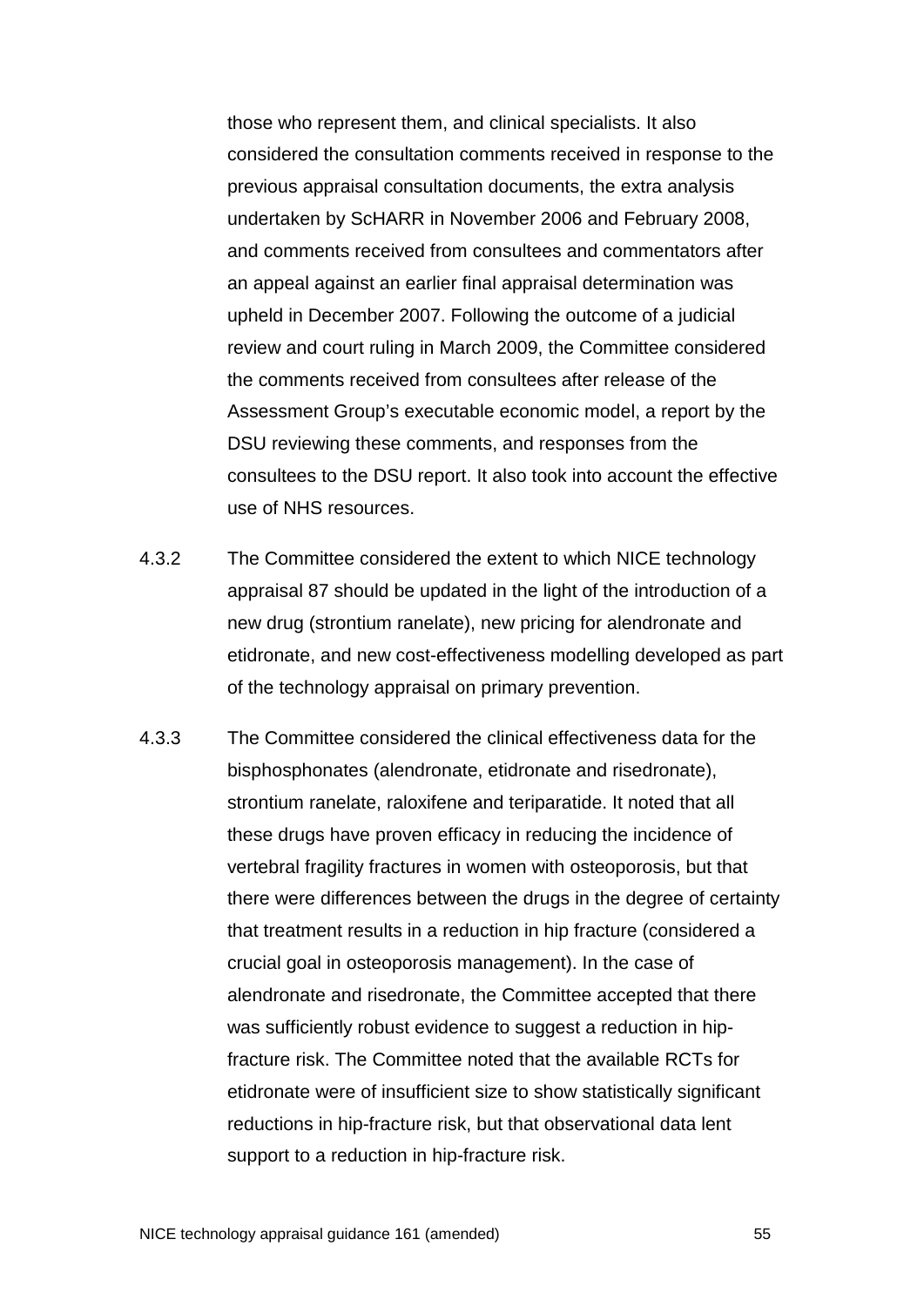- 4.3.4 The Committee noted that strontium ranelate was effective in preventing vertebral and non-vertebral fractures, and the drug resulted in a non-significant 15% reduction in hip-fracture risk. The Committee was also aware of the result of a post-hoc subgroup analysis showing a statistically significant reduction in the incidence of hip fractures in women aged 74 or older who had a T-score of −2.4 SD or below.
- 4.3.5 The Committee noted that the evidence for raloxifene showed an effect on risk of vertebral fractures, but did not show an effect on risk of hip fractures. In addition, there was evidence for a beneficial side effect of raloxifene on the incidence of breast cancer.
- 4.3.6 The Committee noted that teriparatide was effective in preventing vertebral and grouped non-vertebral fractures in women with osteoporosis who have had a fracture, compared with placebo. The Committee also considered the favourable findings for teriparatide from one head-to-head RCT of teriparatide and alendronate, and that it conferred relatively favourable back-pain relief. However, the Committee was concerned about the small size of the head-tohead study, the fact that the study was not targeted at women with fractures, and the high dose of teriparatide used. Therefore it considered that the evaluation of the overall advantages of teriparatide over bisphosphonates requires more research to establish relative clinical effectiveness.
- 4.3.7 The Committee did not consider it appropriate to make recommendations for the treatment of women on long-term corticosteroid treatment because this patient group is at greatly increased risk of fracture and therefore requires special consideration, particularly if they have had a prior fracture. The Appraisal Committee therefore felt that it would be disadvantageous for this group to be included in the current guidance.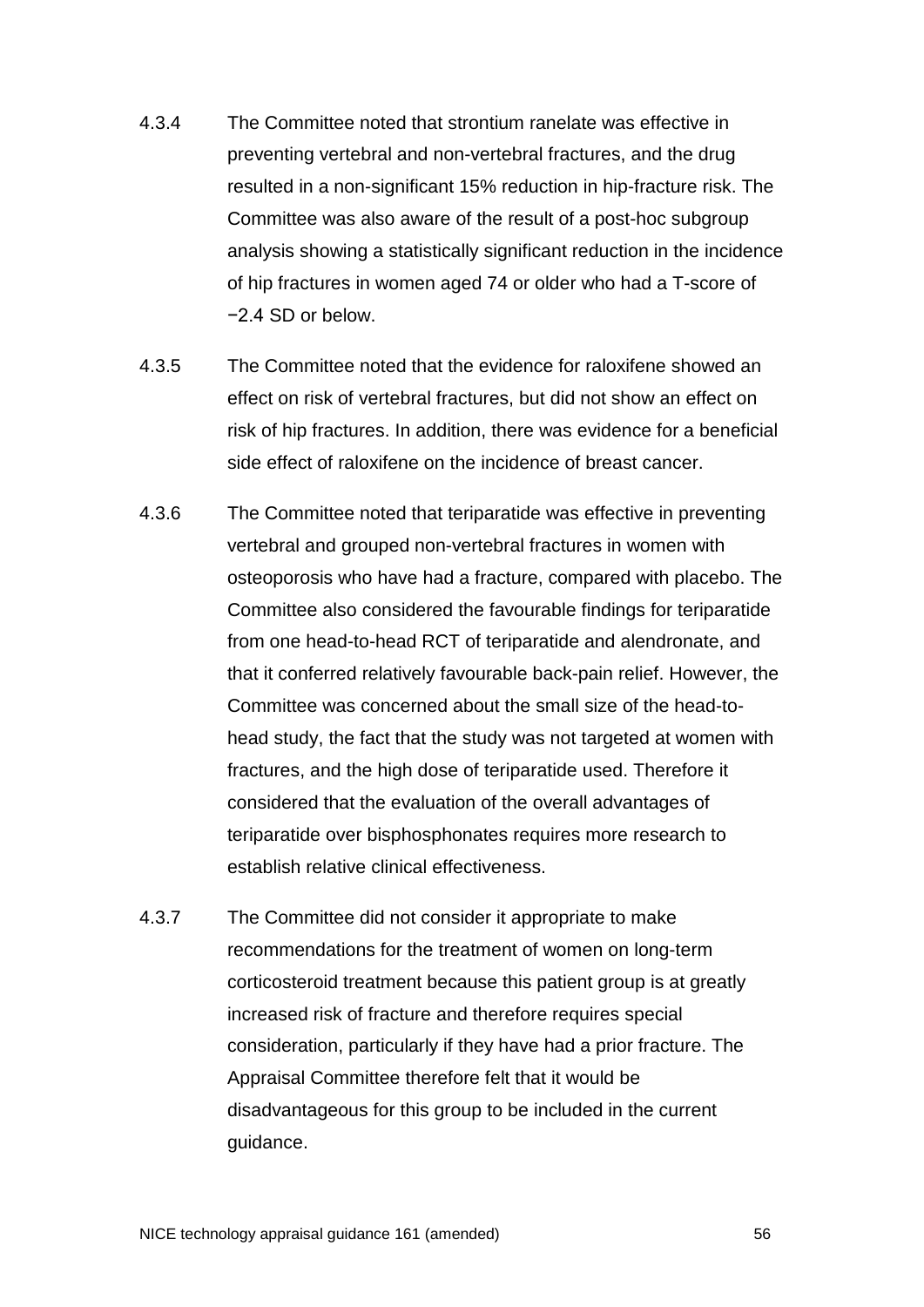- 4.3.8 Recommendations for the treatment of women with osteopenia (T-score of between –1 and –2.5 SD below peak BMD) were not made, for two reasons. Firstly, it was agreed after the scope was issued in 2002 that the outcome in this appraisal should be 'the prevention of osteoporotic fractures' and this has been understood by the Committee to be a fragility fracture experienced by women with osteoporosis, not osteopenia. Secondly, not all of the drugs under appraisal have a UK marketing authorisation for treatment of women with osteopenia.
- 4.3.9 The Committee noted that fracture risk is clearly related to age, low BMD and previous fracture. The Committee accepted that most other risk factors (see sections 2.11 and 2.12) were likely to be associated with an increased fracture risk. The Committee was concerned that there was not sufficient evidence for a proven treatment effect on fracture risk related to risk factors other than low BMD, age and prior fracture. The Committee therefore concluded that preventative drug treatment should be targeted at women whose absolute risk of fracture is driven by low BMD and age, and that the recommendations should be made on the basis of age and BMD in the form of T-scores below which treatment is recommended.

# **Cost-effectiveness modelling**

4.3.10 The Committee acknowledged the efforts of the Assessment Group to build on the model used previously, particularly in using epidemiological data and a fracture risk algorithm developed under the auspices of the WHO to calculate transition probabilities and to model the identification approaches. The Committee concluded that the Assessment Group's model was likely to give the best estimates of cost effectiveness because it used data from a wide age range (age 50–75 years or older), and was updated to use all osteoporotic fracture sites, more recent utility values, prevalence and risk-factor data, and an adjusted prevalence of fractures in the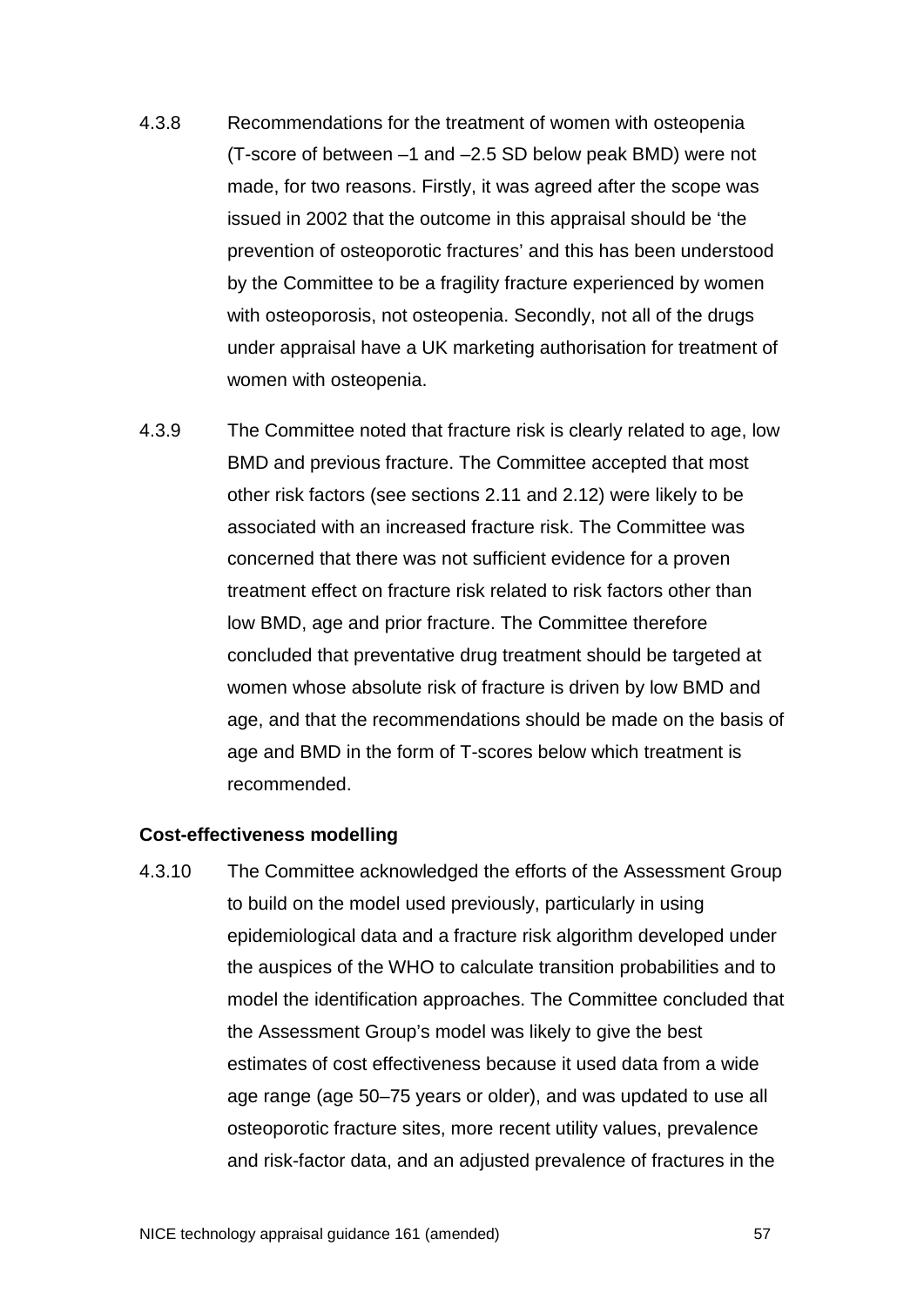average population. Although the Assessment Group's model considered a shorter time period (10 years for predicting morbidity, see section 4.2.9) than the manufacturers' models, the Committee thought that this was appropriate considering the age groups involved and the uncertainties around health effects over a longer period.

- 4.3.11 The Committee discussed the assumptions underpinning the economic modelling undertaken by the Assessment Group. It noted that the most recent modelling explored some of the uncertainties identified by the Committee surrounding the results of the previous modelling; these related to the costs and disutility associated with treatment-related side effects and to non-compliance or non-persistence with treatment in a proportion of patients. The Committee also noted the effect of the recent price reductions for non-proprietary alendronate (70 mg weekly and 10 mg daily doses) on the cost effectiveness of the drug.
- 4.3.12 The Committee considered the base-case assumptions and those used in additional analyses. The Committee noted that the costs associated with fractures used in the base-case analysis were those used in the original assessment report developed in 2003 and considered that these were likely to be outdated. The Committee agreed that costs based on health resource groups, including home-help costs, were likely to provide the most accurate reflection of the cost of fractures to the NHS and personal social services, and it decided to incorporate these costs into the base-case analysis.
- 4.3.13 The Committee considered the utility multiplier used in the base-case analysis for the first year after a vertebral fracture and noted that it was based on a hospitalised patient group and not on a typical group of patients with vertebral fractures. Consequently it was considerably lower than the utility value modelled for a hip fracture. Although the Committee acknowledged that vertebral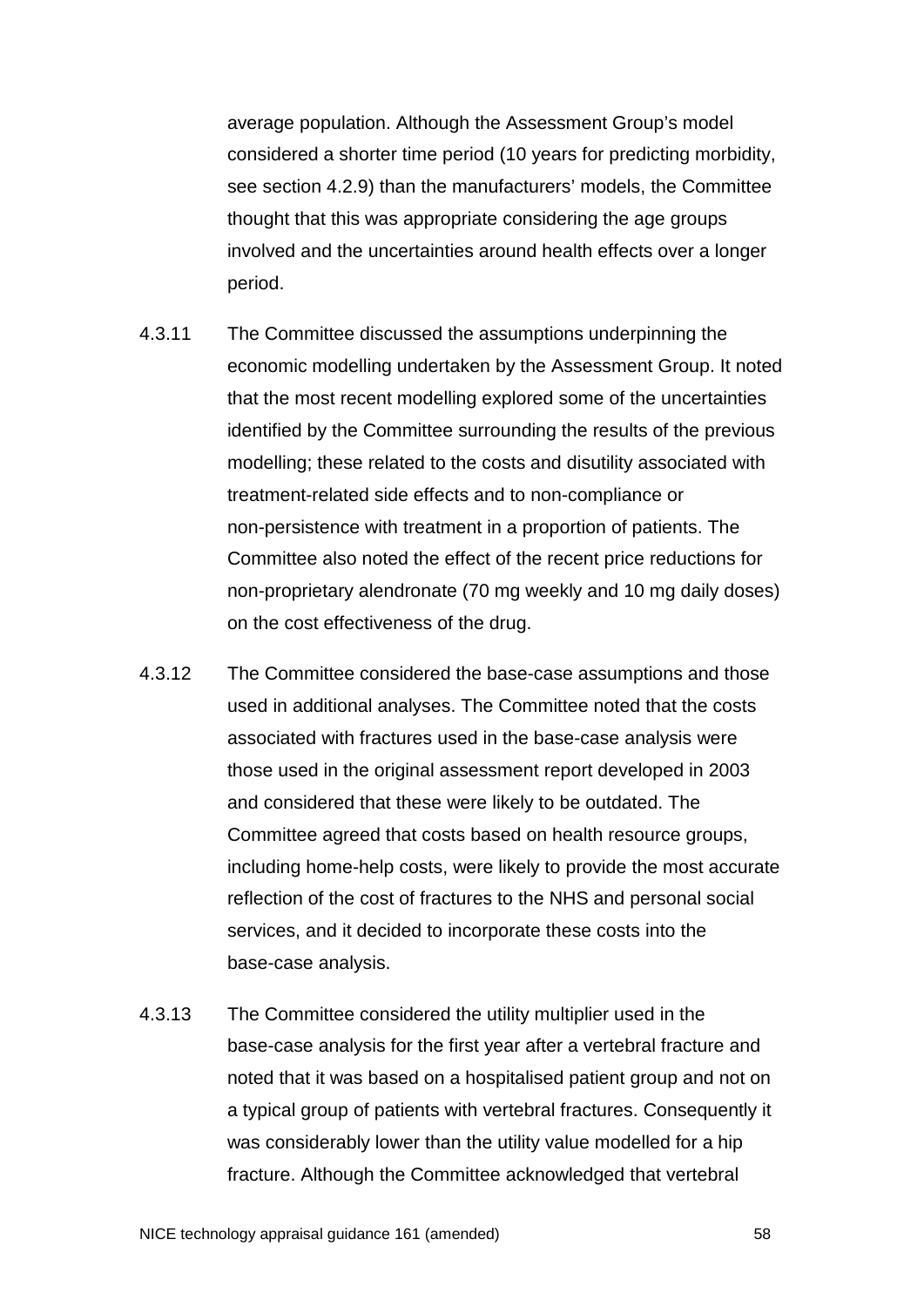fracture can lead to greatly reduced quality of life, it considered that its true value would not greatly outweigh the utility decrement associated with a hip fracture. Therefore, the Committee considered it reasonable to assume that the disutility in the first year after a vertebral fracture was equivalent to the disutility in the first year after a hip fracture and decided to include this assumption in the base-case analysis.

- 4.3.14 The Committee was not persuaded that the drugs under consideration had been unequivocally shown to reduce fracture risk that was attributable to risk factors not mediated through low BMD and age. The Committee concluded that the uncertainty surrounding the efficacy of the drugs on risk factors not mediated through low BMD and age should be factored into its decisionmaking by using an analysis that assumed 50% efficacy of the drugs on fractures associated with risk factors other than age and low BMD. Although the Committee recognised that 50% was necessarily an arbitrary figure, the use of either 0% or 100% was considered both extreme and less plausible. In the analysis accepted by the Committee, the assumption of 50% efficacy of the drugs on fracture risk associated with other risk factors was adjusted by using a correspondingly greater efficacy of the drugs on fractures associated with the key independent clinical risk factors (age, BMD and prior fracture).
- 4.3.15 The Committee considered the assumptions used in the modelling for the side effects of bisphosphonates, in which women who experience bisphosphonate-related side effects had 91% of the utility of women who did not have such side effects. In the base case, this was applied to 2.35% of patients in the first treatment month and 0.35% of patients thereafter. Taking into account the persistence data (sections 4.1.36 and 4.1.37) and the comments received from consultees and commentators that about 25–30% of women experience gastrointestinal side effects when first taking a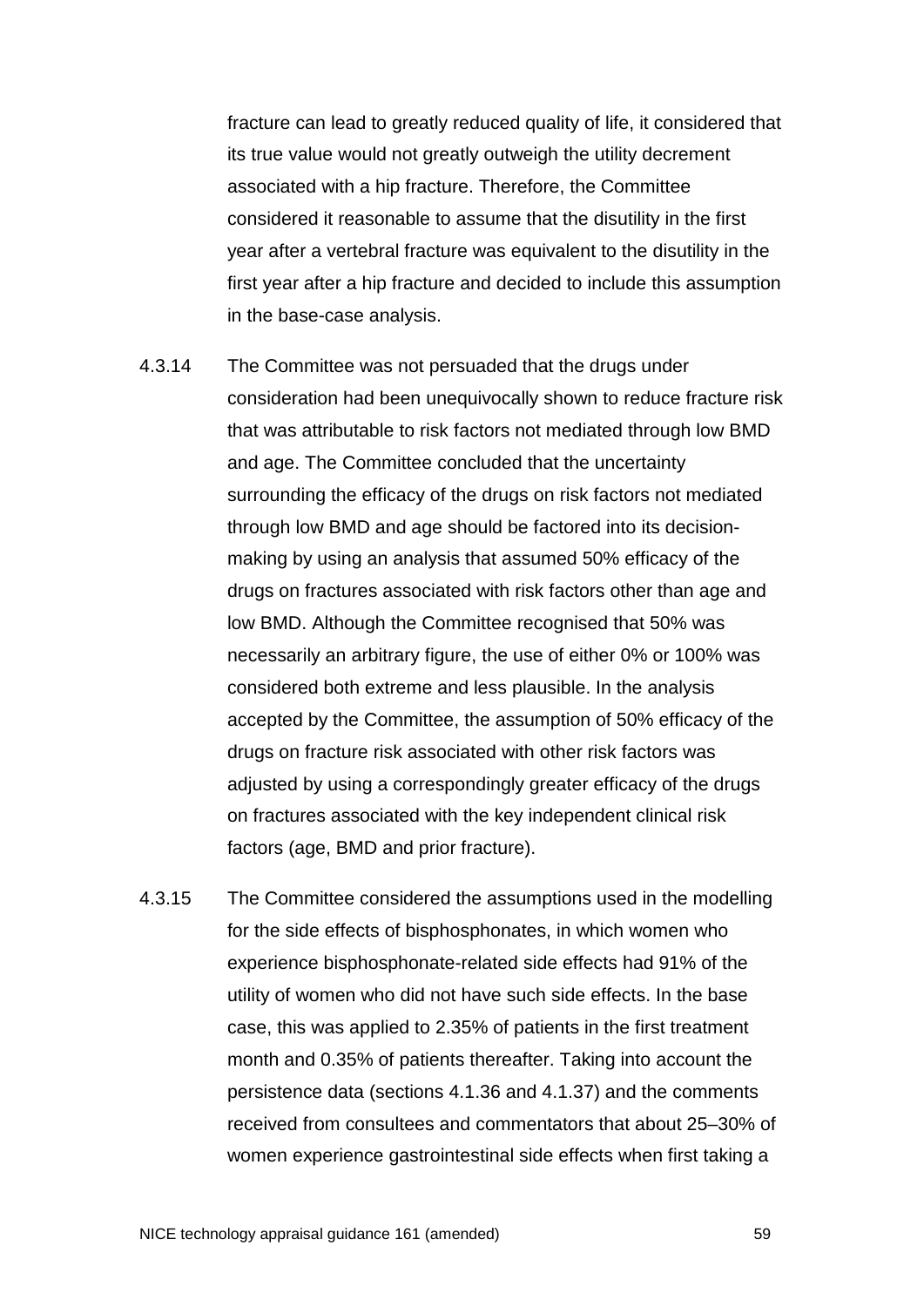bisphosphonate, the Committee agreed that it was important to consider the results of a sensitivity analysis assuming that 24% of women were experiencing bisphosphonate-related side effects in the first treatment month and 3.5% of women thereafter.

- 4.3.16 The Committee acknowledged that the modelling made assumptions necessary about the value of a QALY gained that could be considered an acceptable use of NHS resources. The Committee considered that women who have already sustained an osteoporotic fracture live with the pain and distress caused by the fracture. The Committee considered that women with an osteoporotic fracture constitute a different population from the primary prevention population and that there were some factors that justified considering a higher ICER range in line with the 'Guide to the methods of technology appraisal' (see [www.nice.org.uk\)](http://www.nice.org.uk/).
- 4.3.17 The Committee discussed a number of concerns surrounding other issues that were not represented in the model but which may have had an impact on the cost-effectiveness estimates. These included: possible long-term adverse effects of bisphosphonates on the formation of new bone; the likelihood that DXA scanning outside a clinical trial environment would not be as effective as in the clinical trials; and the possibility that the proportion of women who experience side effects may exceed the model's base-case assumptions. Finally, the Committee noted that current discount rates used by the Treasury, the Department of Health and NICE result in a cost-effectiveness calculation less favourable to the drugs than the discount rates used in the analysis considered by the Committee. Although a quantitative analysis of the uncertainties surrounding all these issues was not available, the Committee agreed that, for first-line treatment with a bisphosphonate, these uncertainties could be collectively approximated through the sensitivity analysis for side effects (see section 4.3.15). The Committee was persuaded, however, that the results of the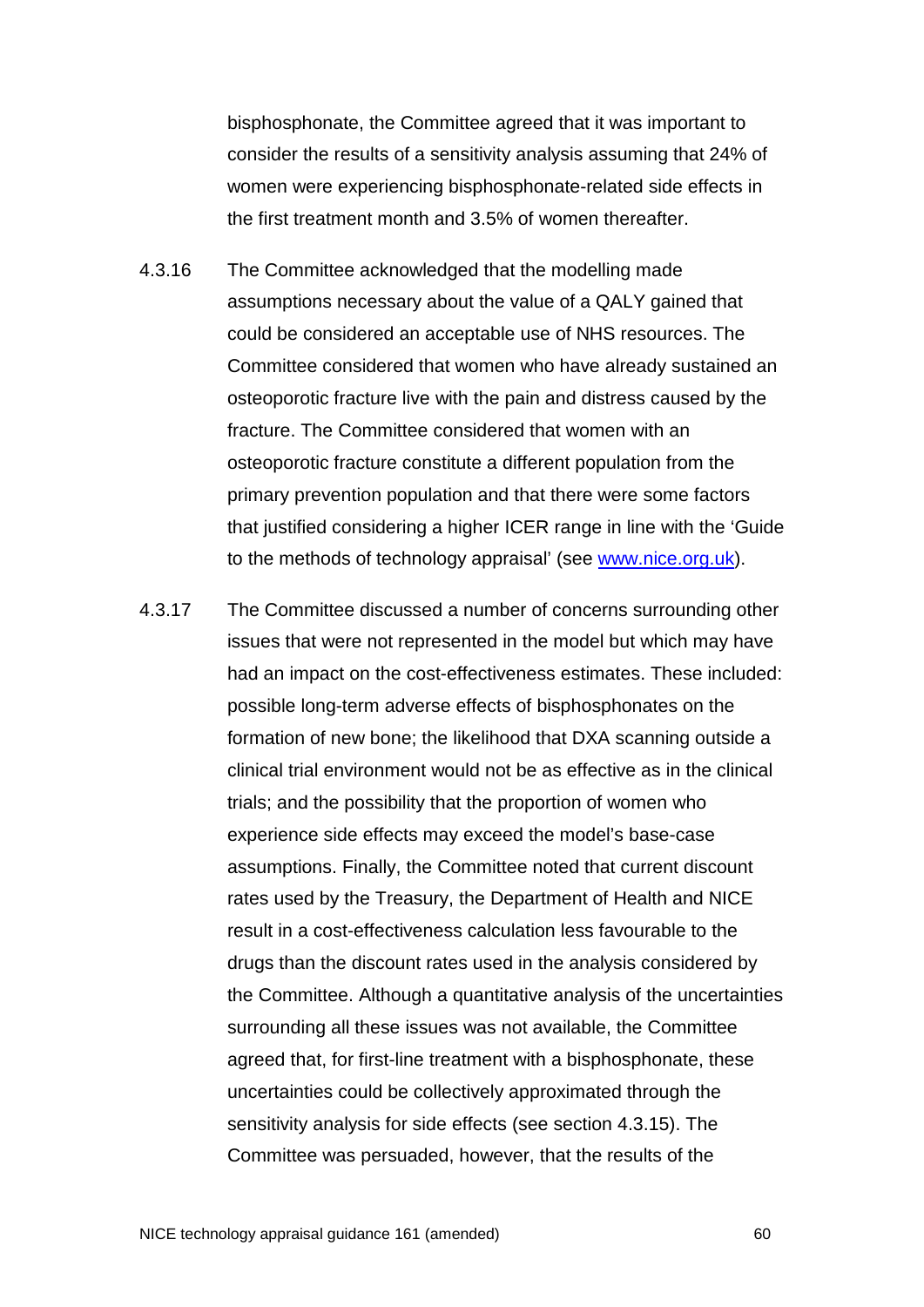sensitivity analysis need only apply to first-line treatment with a bisphosphonate, because many of the factors that led to the adoption of the sensitivity analysis did not apply for second-line treatment.

### **Alendronate**

- 4.3.18 The Committee considered the results of the economic model following the price reduction for non-proprietary alendronate, the newly included assumptions and the sensitivity analyses (see sections 4.3.9 to 4.3.15). The Committee agreed that, when considering the use of alendronate as a first-line treatment, the sensitivity analysis that captured the uncertainties in the economic model (see section 4.3.14) was the most appropriate. This led the Committee to conclude that alendronate (based on the price of £53.56 per year for once-weekly treatment) would be an appropriate use of NHS resources for secondary preventative treatment in postmenopausal women with fragility fractures and confirmed osteoporosis (that is, a T-score of –2.5 SD or below). The Committee was advised by the clinical specialists from the original Guideline Development Group for the NICE clinical guideline on osteoporosis that, in women aged 75 years or older with a prior fracture, a DXA scan may not be required if the responsible clinician considers it to be clinically inappropriate or unfeasible. This is because a very high proportion of these women would be likely to have a T-score of −2.5 SD or below.
- 4.3.19 The Committee noted that the prices of the different brands of alendronate vary greatly and concluded that alendronate should be prescribed on the basis of the lowest acquisition cost available.

# **Considerations for the other drugs under appraisal**

4.3.20 The Committee noted that risedronate, etidronate, raloxifene and strontium ranelate were dominated by alendronate (based on the price of £53.56 per year for alendronate); that is, these drugs have a higher acquisition cost than alendronate, but are not more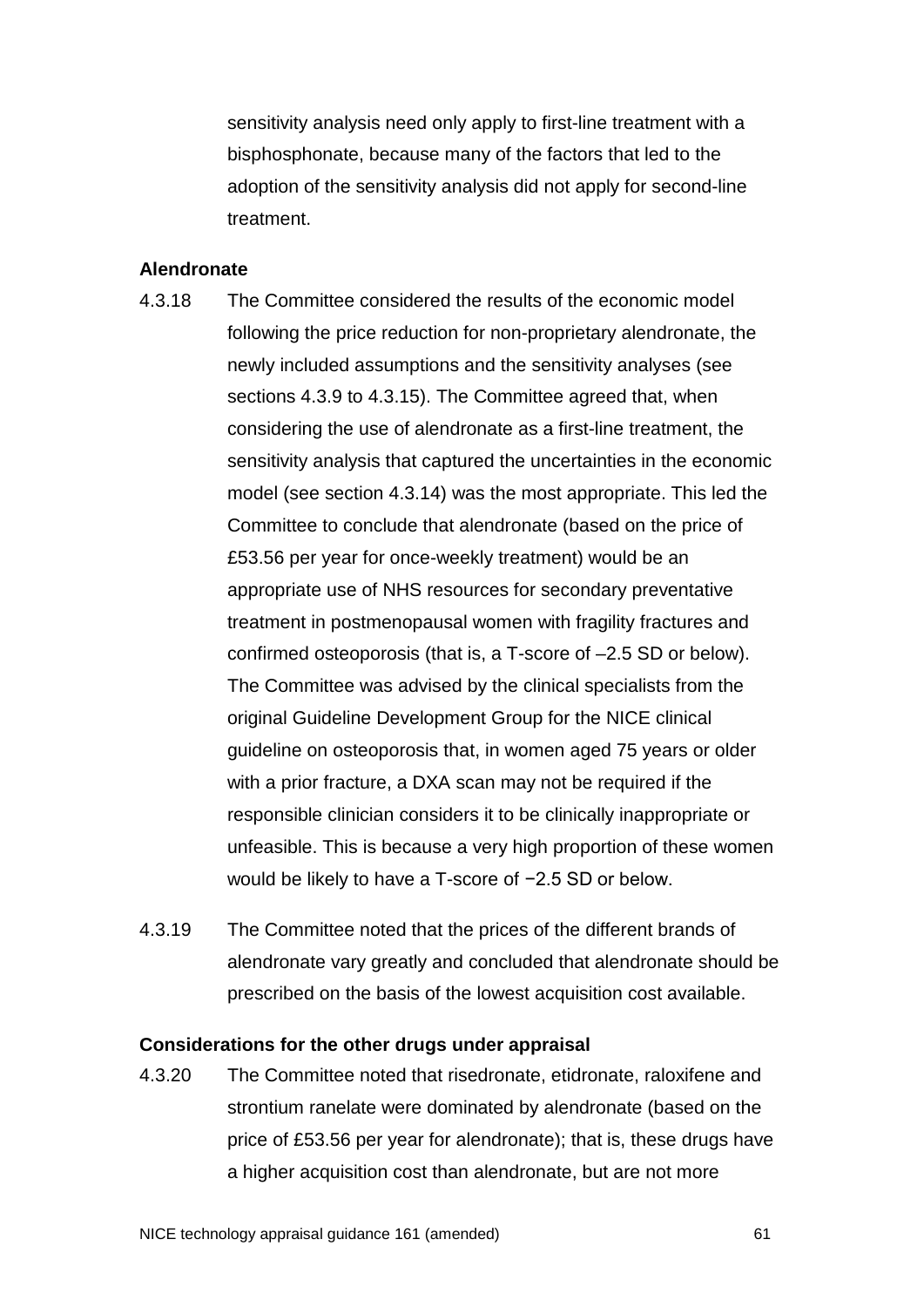efficacious. The Committee was also aware that, for women for whom weekly non-proprietary alendronate could be recommended based on cost effectiveness, the ICERs for risedronate and strontium ranelate were very high, even without inclusion of identification costs (see examples in section 4.2.22).

- 4.3.21 The Committee considered an approach where the higher costs of risedronate, strontium ranelate and teriparatide were incorporated into the analysis by combining costs based on the estimated use of alendronate, risedronate and strontium ranelate and teriparatide. However, the overall cost effectiveness of such a combined approach for fracture prevention would be less favourable than that of alendronate. As a consequence, some women who would be eligible for treatment with alendronate as recommended in section 1.1 would not be offered treatment using such a combined approach. For this reason, the Committee did not consider the combined approach to be appropriate.
- 4.3.22 The Committee considered treatment options available for a woman who is intolerant to alendronate or unable to comply with instructions for administration despite reasonable measures to support continuation of alendronate treatment. The Committee noted that all other treatment options have higher acquisition costs and/or different effectiveness profiles, which would reduce the cost effectiveness of preventive treatment if these drugs were used. The Committee observed that the identification costs associated with finding women who could be cost-effectively treated with one of the other drugs would be negligible, because they would have already undergone an assessment and had a DXA scan in order to be assessed for first-line treatment with alendronate. Therefore, it agreed that the recommendations for this situation should be based on the modelling that excluded identification costs. The Committee also agreed that, when considering second-line or subsequent treatment, the base-case assumptions for side effects could be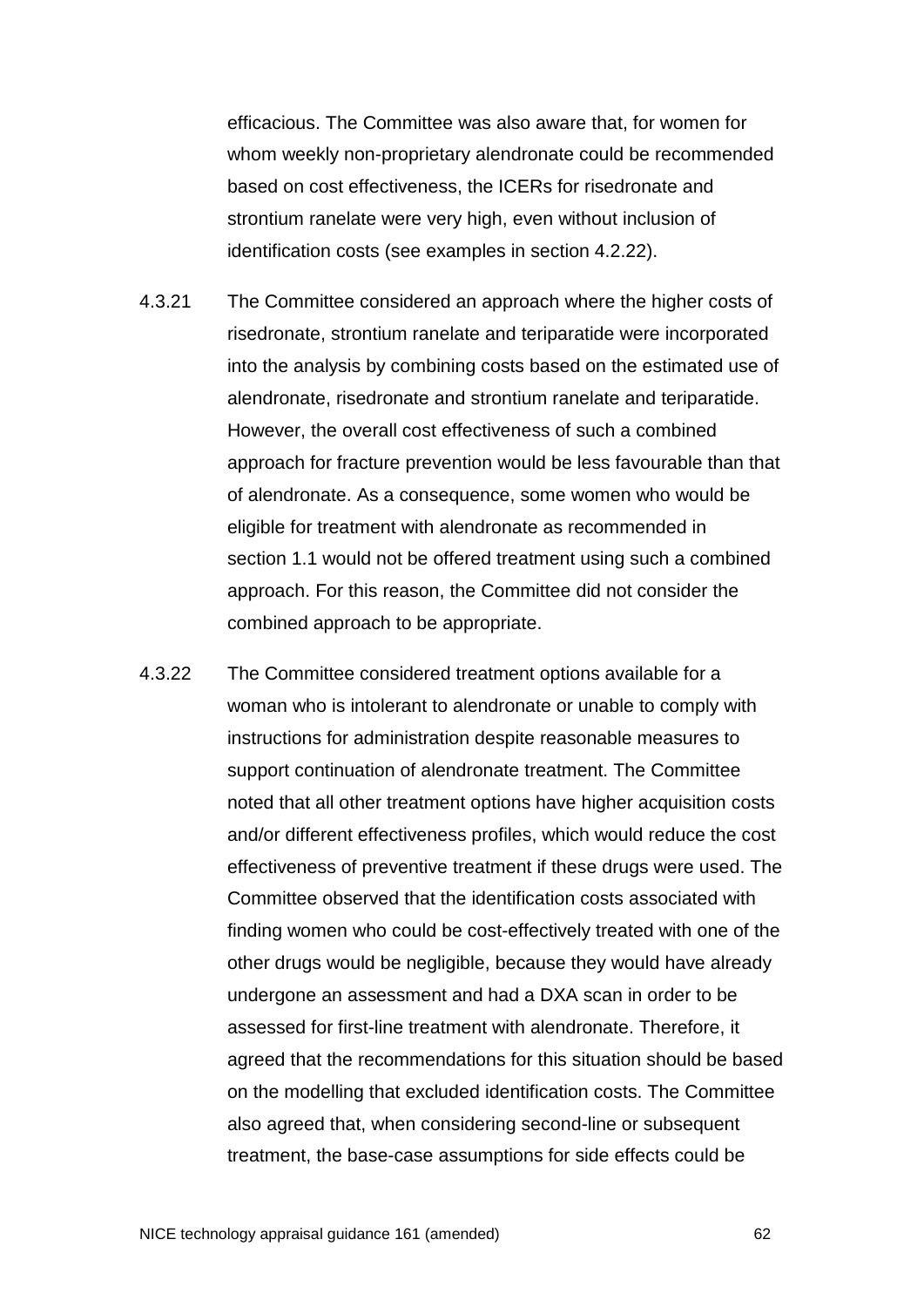applied; that is, a 0.91 utility multiplier should be applied to 2.35% of patients in the first treatment month and 0.35% of patients thereafter.

4.3.23 The Committee considered women who cannot take alendronate because of a contraindication or a disability that prevents them from complying with the instructions for administration. Because such a contraindication or disability would be known before the risk assessment, this would comprise a first-line treatment situation, where identification costs are included. Alternative drugs become cost effective at a higher age and lower BMD in a first-line treatment situation, compared with a second-line treatment situation where identification costs are not included. However, such an approach was considered inappropriate by the Committee because it would unfairly disadvantage women who cannot take alendronate because of a contraindication or a disability. Therefore the Committee concluded that women who cannot take alendronate for these reasons should have access to alternative drugs in the same way as women who cannot tolerate alendronate (that is second-line treatment, where the analysis excluded identification and assessment costs).

#### *Risedronate*

4.3.24 The Committee concluded that risedronate could be recommended for women who are unable to comply with the special instructions for the administration of alendronate, or have a contraindication to or are intolerant of alendronate, and who have a T-score of –2.5 SD or below plus a combination of age and number of independent clinical risk factors for fracture where treatment with risedronate resulted in an ICER of less than £30,000 per QALY gained without the consideration of identification costs, as outlined in section 4.2.25. The Committee agreed that in women aged 75 years or older, where the T-score needed to make treatment cost-effective was −2.5 SD or below, a DXA scan may not be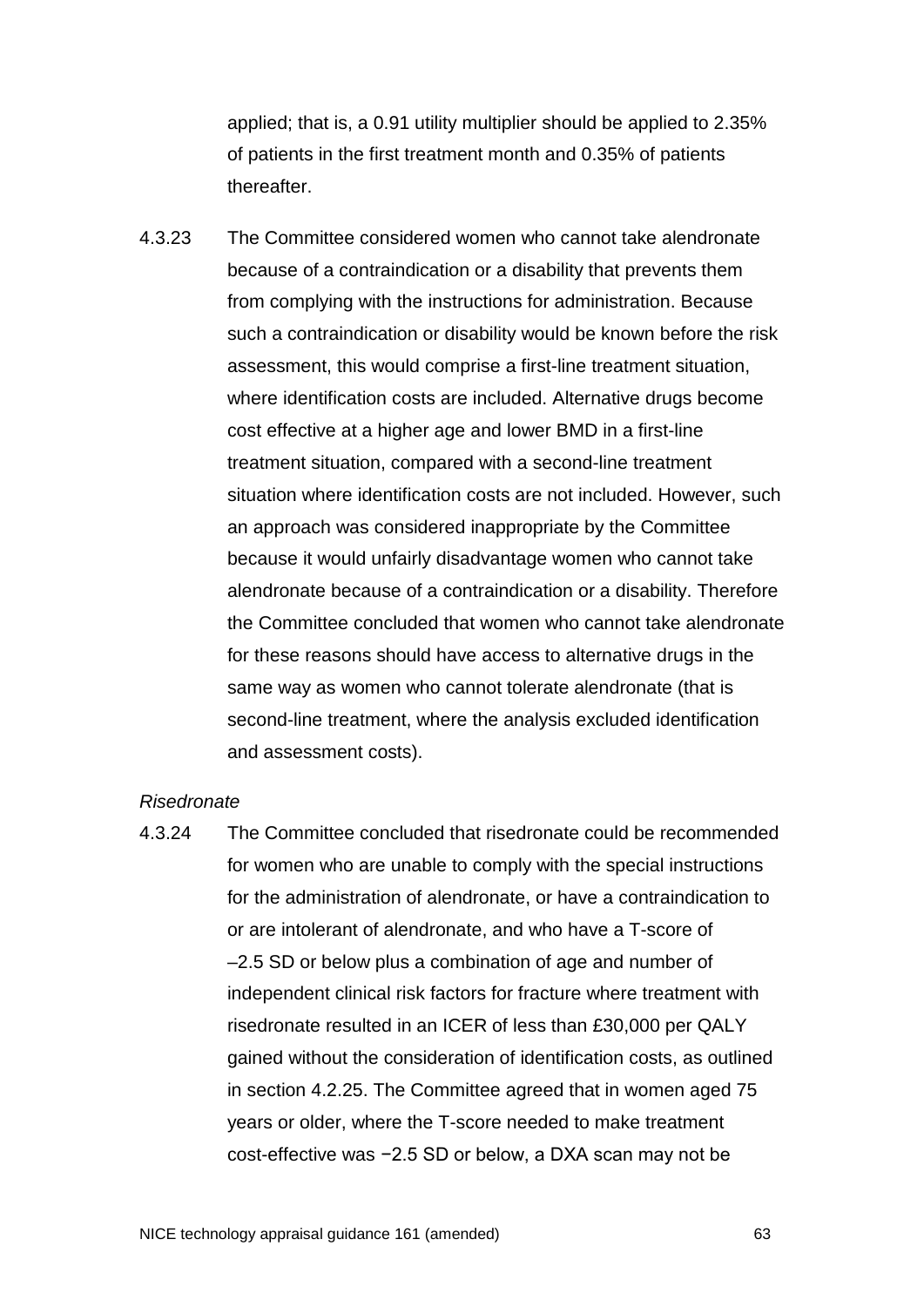required if the clinician considers it to be clinically inappropriate or unfeasible (see section 4.3.18).

4.3.25 Having reviewed the evidence on independent clinical risk factors for fractures and the views of the clinical specialists, the Committee agreed that the appropriate independent clinical risk factors indicating an increased risk of fracture were: parental history of hip fracture, alcohol intake of 4 or more units per day, and rheumatoid arthritis. The Committee noted that long-term systemic corticosteroid use is also a relevant clinical risk factor.

#### *Etidronate*

4.3.26 The Committee considered the cost effectiveness of etidronate, and noted that in previous modelling etidronate had a better cost-effectiveness profile than risedronate; since then there has been no change in the evidence base that would affect the relative position of these two drugs. In view of its concerns surrounding the clinical evidence base for etidronate, and taking into account the views of clinical specialists and consultees, the Committee decided that etidronate should not be recommended in preference to risedronate. However, the Committee agreed that guidance on the use of etidronate should be included in the recommendations, and concluded that etidronate can be recommended as an alternative treatment option for women who cannot take alendronate, as outlined for risedronate in section 4.3.24. In deciding between risedronate and etidronate, clinicians and patients need to balance the overall effectiveness profile of the drugs against their tolerability and adverse effects in individual patients.

# *Strontium ranelate*

<span id="page-63-0"></span>4.3.27 Following the Court of Appeal Order of April 2010, the Committee considered the clinical and cost effectiveness of strontium ranelate, focusing on the most appropriate estimate for the efficacy in reducing the rate of hip fracture. The Committee considered the additional submission from Servier (see sections [4.1.43](#page-25-0) to [4.1.49\)](#page-27-0),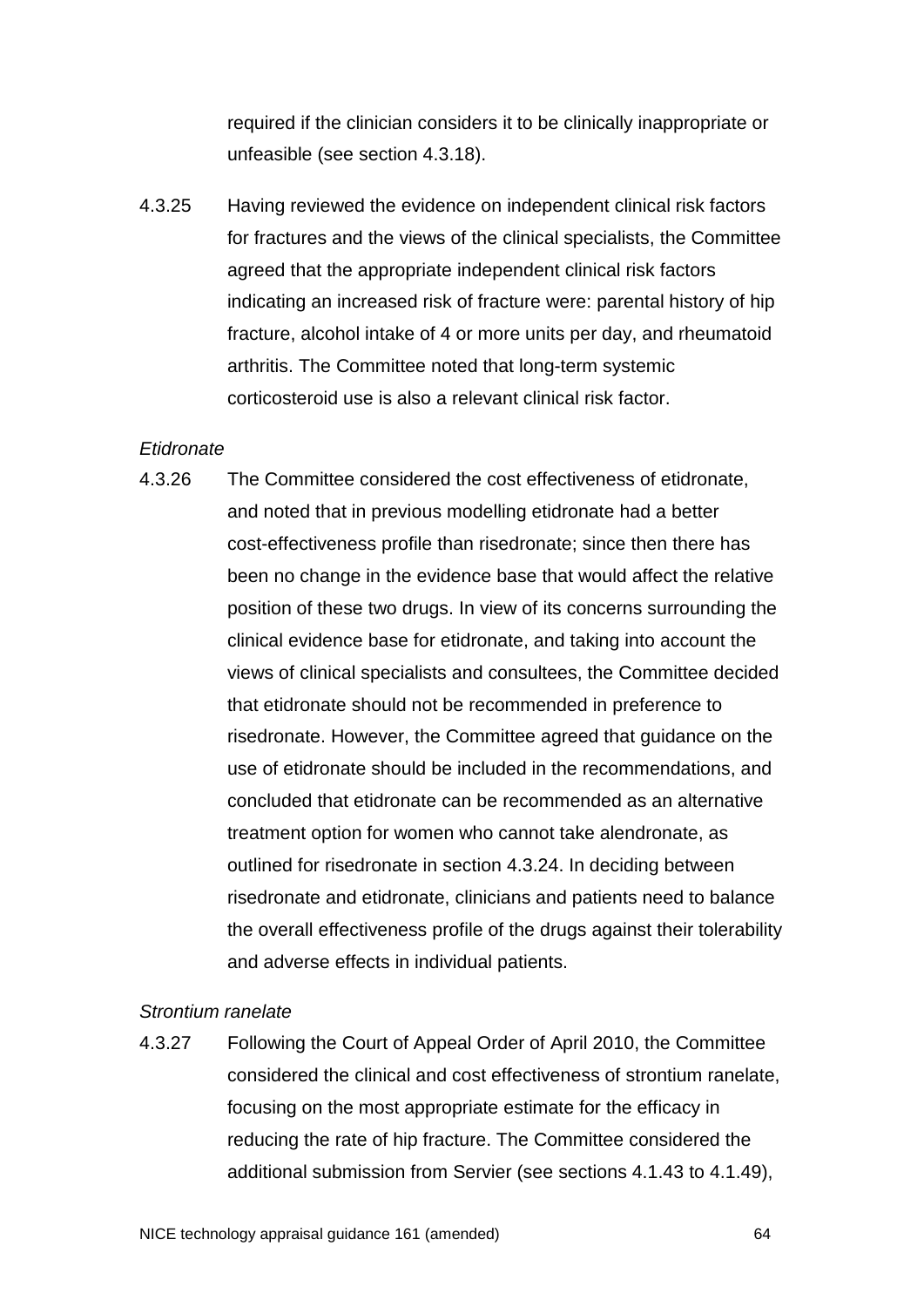a report by the DSU (see sections [4.1.50](#page-28-0) to [4.1.55\)](#page-29-0) reviewing this new submission and Servier's response to the DSU report (see section [4.1.56\)](#page-30-0). At its meeting on 20 October 2010, the Committee heard from representatives of Servier and a representative of the DSU.

- 4.3.28 The Committee first considered whether it was plausible that strontium ranelate has a greater or lesser relative benefit in any subgroup of the population for which it has a marketing authorisation (that is, whether a different RR for hip fracture could be assumed to apply to some women). The Committee was aware of the advice received from the original Osteoporosis Guideline Development Group that drugs for osteoporosis have constant RR reductions irrespective of age, BMD and prior fracture status (see section [4.2.7\)](#page-33-0).
- 4.3.29 The Committee noted the DSU's advice that the correct statistical procedure for investigating if a subgroup of trial participants has a significantly different response to treatment is a test for interaction (see section [4.1.50\)](#page-28-1). No test for interaction had been undertaken for the high-risk subgroup from TROPOS. The Committee also noted that it had not received evidence of a differential benefit, supported by a test for interaction, in any subgroup of any trial of osteoporosis drugs.
- 4.3.30 The Committee noted Servier's view that an age cut-off of 74 years was justified by the epidemiological findings of Donaldson et al. (see section [4.1.45\)](#page-26-0). It understood from the DSU that this paper suggests that the rate of hip fracture rises to a notable level after 75 years of age (see section [4.1.52\)](#page-29-1). The Committee also noted that Donaldson et al. state that the absolute risk of hip fracture increases 'steadily' with age: although women are at greater risk of hip fracture as they grow older, there is no particular age at which the risk jumps from low to high. The Committee therefore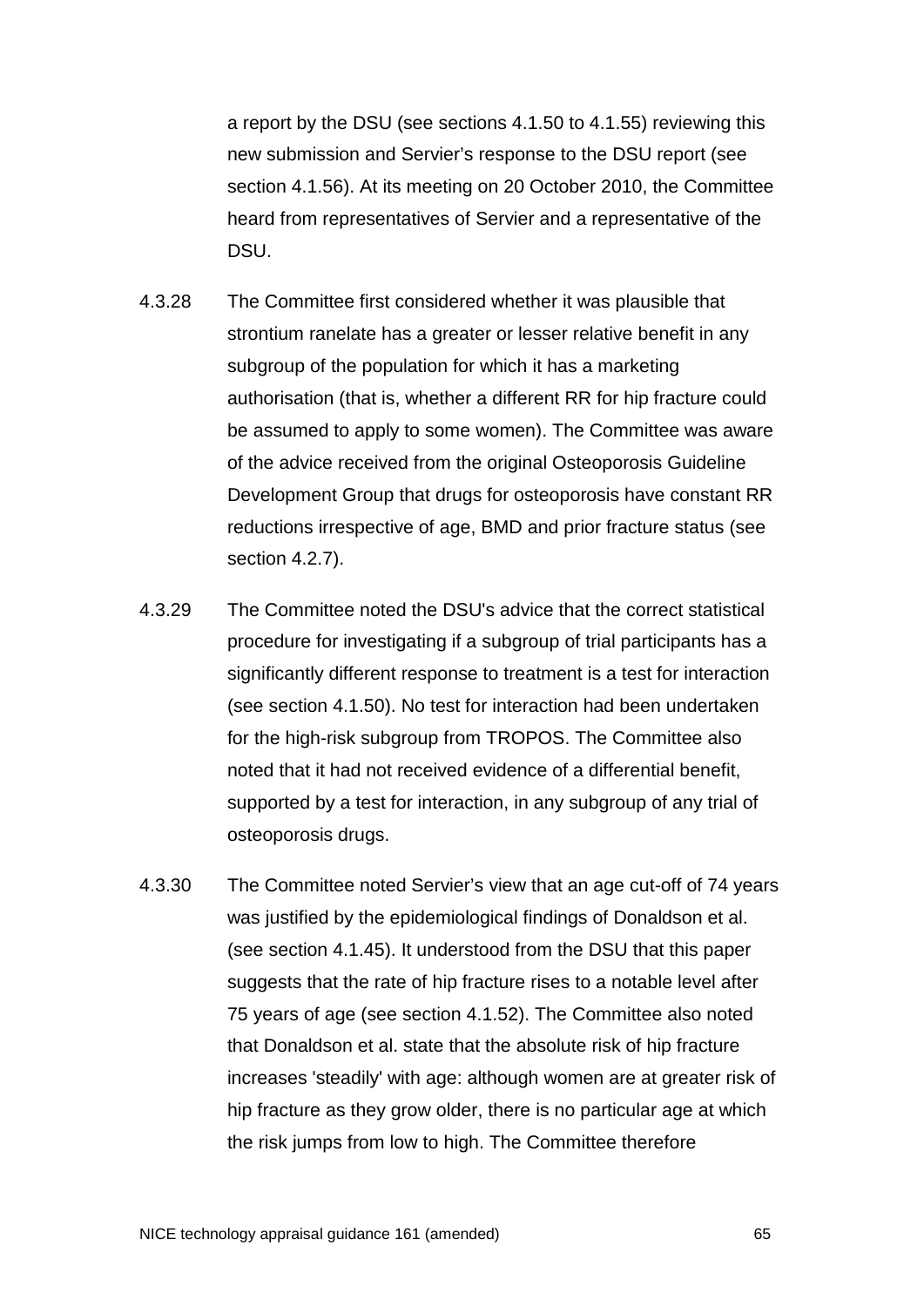concluded that Donaldson et al.'s study did not provide support for the use of a specific age cut-off of 74 years.

- 4.3.31 The Committee recognised the hypothesis advanced by Servier that there may be biological grounds for assuming an additional effect for strontium ranelate in older women (see section [4.1.47\)](#page-27-1). However, it considered that it should be possible to demonstrate any such effect by statistical and biochemical tests, and it heard from Servier's representatives that no such evidence had been collected. The Committee concluded that a hypothesis alone, without supporting evidence, was insufficient to demonstrate a differential benefit for strontium ranelate in older women.
- <span id="page-65-0"></span>4.3.32 For these reasons, the Committee concluded that it could not justify discounting previous advice that drugs for osteoporosis are assumed to have the same relative effect regardless of age, BMD and prior fracture status. Therefore, it agreed that it was most appropriate for the cost-effectiveness model to rely on a single RR to quantify the effect of strontium ranelate in preventing hip fractures in all postmenopausal women with osteoporosis. As a result, the Committee did not concur with the view that it might choose to provide a specific recommendation only for women corresponding to the high-risk subgroup analysed by Servier, based on an assumption of differential effectiveness of strontium ranelate in those women.
- 4.3.33 The Committee then considered the value that represents the most appropriate estimate of effect (RR) for strontium ranelate in preventing hip fractures. It discussed Servier's view that the best estimate of effect for the whole population would be that observed in the high-risk subgroup – an RR of 0.64 (see section [4.1.48\)](#page-27-2). The Committee emphasised that, in order to adopt this figure for the whole population, it would first need to be confident that it was a robust estimate of treatment effect. It discussed the process by which the high-risk subgroup had been selected by Servier. It noted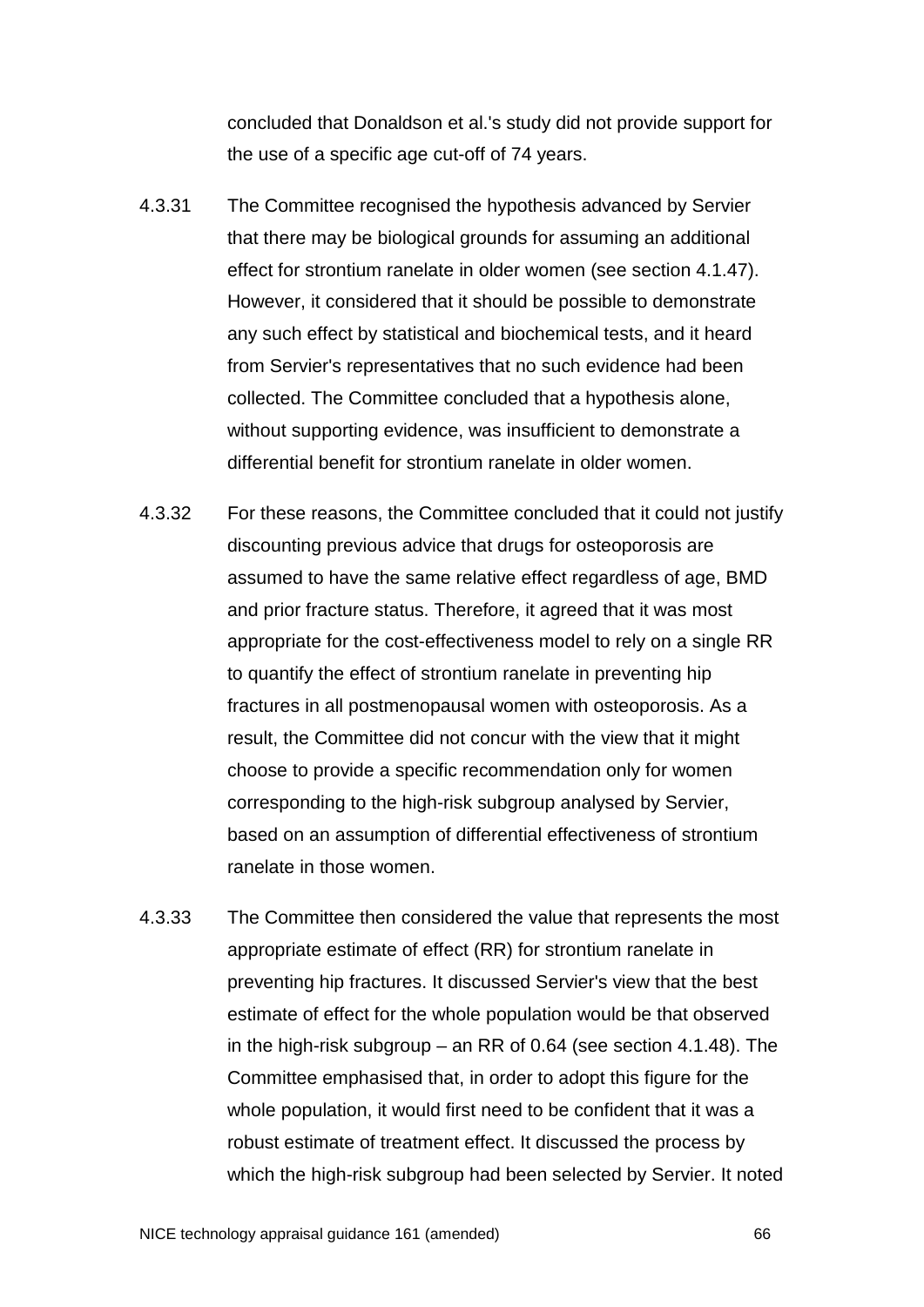that the pooled data from the placebo arms of TROPOS and SOTI had been screened to establish a subgroup at increased risk of hip fracture (see section [4.1.45\)](#page-26-0). The Committee agreed with the DSU's advice that the method used to identify the age cut-off for the subgroup was 'data-dependent' and, therefore, the RR for strontium ranelate derived from this approach was likely to be inflated (see section [4.1.51\)](#page-28-2).

4.3.34 The Committee also discussed whether it would be appropriate to use an RR derived from a subgroup of trial participants to quantify the effect of a drug in the whole population for which it has a marketing authorisation. It considered Servier's assertion that, in contrast to the whole trial population, the high-risk subgroup of TROPOS provided a statistically robust demonstration of the effect of strontium ranelate in preventing hip fractures (see section [4.1.48\)](#page-27-2). It acknowledged that TROPOS did not include enough participants to demonstrate a statistically significant benefit for strontium ranelate in preventing hip fractures and that, because of this, it would be appropriate to consider using an estimate of effect that was more precise (that is, subject to less statistical uncertainty) than that derived from the whole trial population. The Committee accepted the DSU's advice that the precision of an RR is primarily influenced by the absolute number of observed events (in this case the absolute number of fractures), which would be greatest in the whole trial population. Additionally, it noted that the size of the groups – and, therefore, the rate of events – is important, so that, in theory, it is possible that an estimate of effect from a subgroup may be more statistically precise than the estimate from the whole trial population from which the subgroup is derived. However, in the case of TROPOS, the estimates from the subgroup and the whole trial population had 95% confidence intervals of very similar width. Therefore, the Committee did not accept that the RR in the subgroup was more precise than the RR in the whole trial population. As a result, the Committee concluded that there was no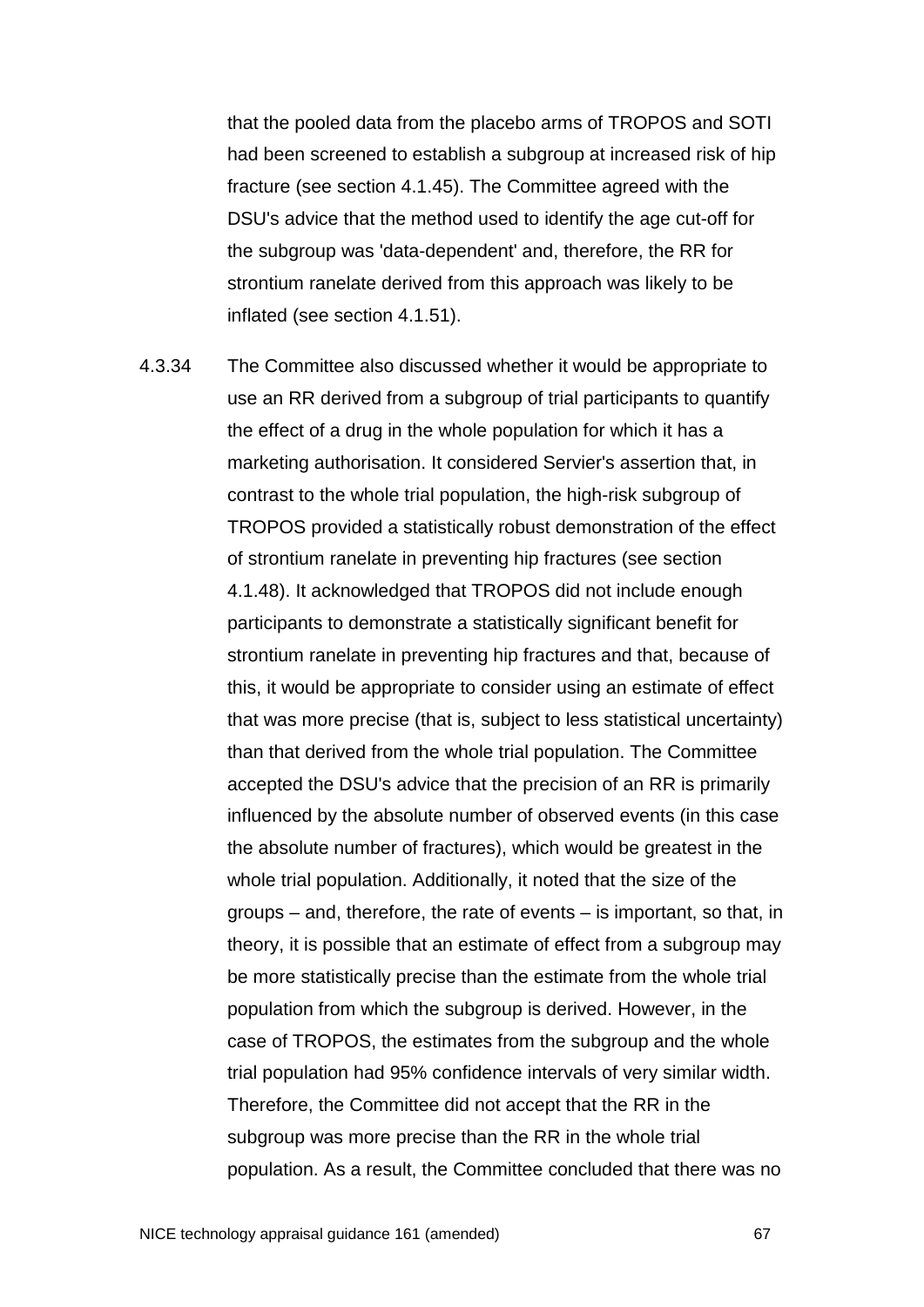reason to assume that the subgroup analysis was any more statistically robust than the analysis of the whole trial population. The Committee also noted that it is incorrect to infer that one estimate is more accurate than another just because it achieved conventional standards of statistical significance whereas the other did not.

- 4.3.35 Taking all this into account, the Committee decided that it would not be appropriate to adopt an RR of 0.64 in assessing the cost effectiveness of strontium ranelate, because the method for the subgroup selection was likely to favour strontium ranelate, and because the RR derived in this way was no more precise that the RR from the overall population.
- 4.3.36 The Committee further noted that when values derived from subgroups have been considered in NICE technology appraisals, the evidence has been used to inform specific recommendations applying only to groups of people with the same characteristics as those in the trial subgroup. The Committee reiterated its conclusion that it had not received unambiguous evidence of differential benefit from strontium ranelate in any particular group (see sections [4.3.27](#page-63-0) to [4.3.32\)](#page-65-0). The Committee was aware that, in order to make recommendations for cost-effective treatment to prevent fractures in postmenopausal women with osteoporosis, it was necessary to consider separate populations defined by age, T-score and independent clinical risk factors. However, these populations are defined because the absolute likelihood of fracture increases in the presence of these risk factors and not because of variations in the relative benefit of treatment.
- 4.3.37 The Committee next considered the possibility of adopting an RR of 1.00 to quantify the effect of strontium ranelate in reducing hip fractures. It noted that the 95% confidence interval around the RR from the whole TROPOS population spanned unity (the upper limit was greater than 1). This means that, at the 95% confidence level,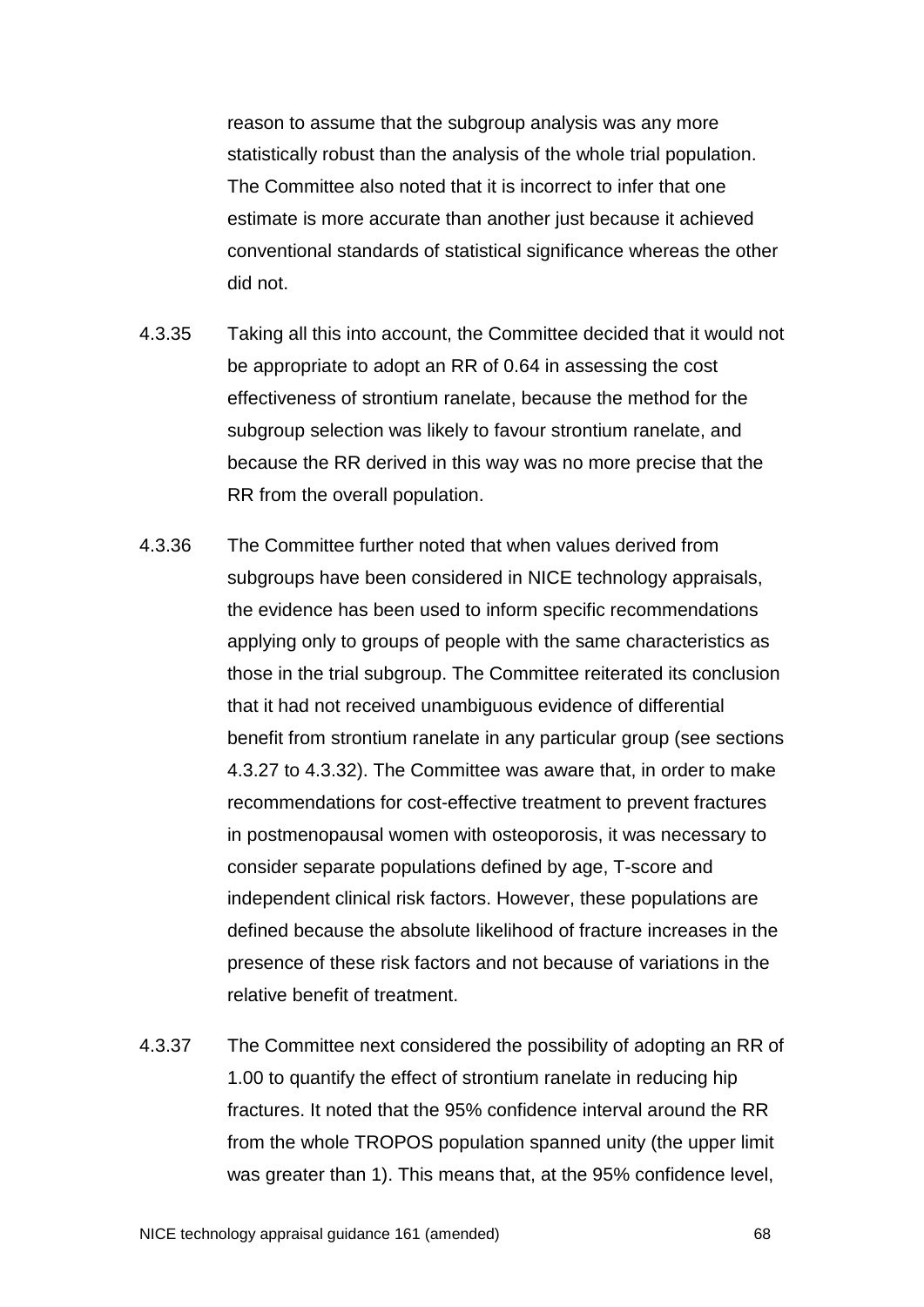the observed results could from a statistical point of view be interpreted as being consistent with strontium ranelate having no effect. The Committee noted that, when the other drugs within this appraisal had been associated with RRs with 95% confidence intervals spanning 1, the model had assumed no effect (RR = 1.00). Therefore, it might be considered consistent to apply the same logic to the estimation of the effectiveness of strontium ranelate. However, the Committee heard the DSU's advice that it is important to base cost-effectiveness analysis on the most plausible estimate for each parameter, with associated uncertainty explored in sensitivity analysis. The Committee also agreed with the DSU's view that the available evidence suggests that strontium ranelate is effective in reducing the risk of hip fracture. For these reasons, the Committee concluded that it would be inappropriate to assume that strontium ranelate has no effect on the incidence of hip fractures, and rejected the use of an RR of 1.00 in the model.

4.3.38 Finally, the Committee discussed using an effect estimate of 0.85 – the RR of hip fracture observed in the whole TROPOS population. It noted the DSU's advice that, in the absence of a robust demonstration of differential benefit in one or more subgroup of a trial, it is most appropriate to rely on an intention-to-treat analysis of the whole trial population (see section [4.1.54\)](#page-29-2). Having concluded that it had not seen evidence of a differential benefit for a specific subgroup in TROPOS, and having rejected the use of the alternative values 0.64 and 1.00 for the whole population, the Committee concluded it had no reason to depart from this principle. It therefore concluded that an RR of 0.85 represented the most appropriate estimate of effect for strontium ranelate in preventing hip fractures in postmenopausal women with osteoporosis. As a result, the Committee agreed that the Assessment Group had been correct to use an RR of 0.85 in its cost-effectiveness calculations to reflect the effect of strontium ranelate in reducing the rate of hip fractures (see section [4.2.8\)](#page-33-1).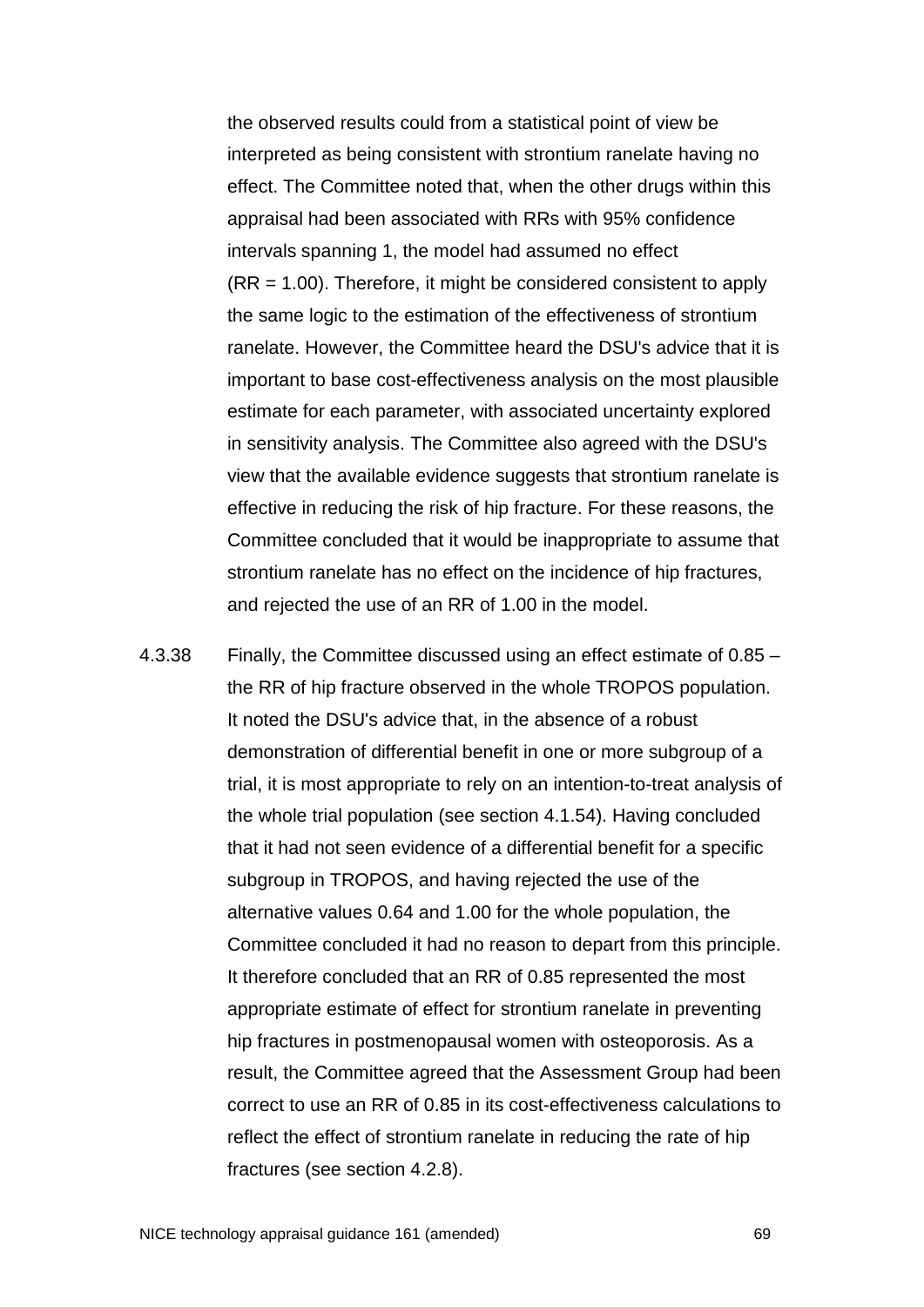- 4.3.39 The Committee concluded that strontium ranelate can be recommended for women who are unable to comply with the special instructions for the administration of alendronate and either risedronate or etidronate, or have a contraindication to or are intolerant of alendronate and either risedronate or etidronate, and who have a T-score of −2.5 SD or below plus a combination of age and number of independent clinical risk factors for fracture where treatment with strontium ranelate resulted in an ICER of less than £30,000 per QALY gained, without the consideration of identification costs, as outlined in section 4.2.26. The Committee agreed that in women aged 75 years or older, where the T-score needed to make treatment cost-effective was −2.5 SD or below, a DXA scan may not be required if the clinician considers it to be clinically inappropriate or unfeasible (see 4.3.18).
- 4.3.40 The Committee agreed a definition of alendronate, risedronate or etidronate intolerance as: persistent upper gastrointestinal disturbance that is sufficiently severe to warrant discontinuation of treatment and that occurs even though the instructions for administration have been followed correctly.

#### *Raloxifene*

- 4.3.41 The Committee discussed the reported benefits of raloxifene on breast cancer risk, and heard from the clinical specialists that the possibility of preventing vertebral fractures and breast cancer simultaneously could be attractive, particularly to younger postmenopausal women. The Committee also heard from the specialists that evidence on the effect of raloxifene in reducing cardiovascular risk is not considered to be robust and that there is some concern over the increased risk of VTE (see section 4.1.25).
- 4.3.42 The Committee noted that a higher proportion of the overall benefit associated with raloxifene was attributable to its effect on the prevention of breast cancer than to its effect on the prevention of osteoporotic fragility fractures. The Committee agreed that, in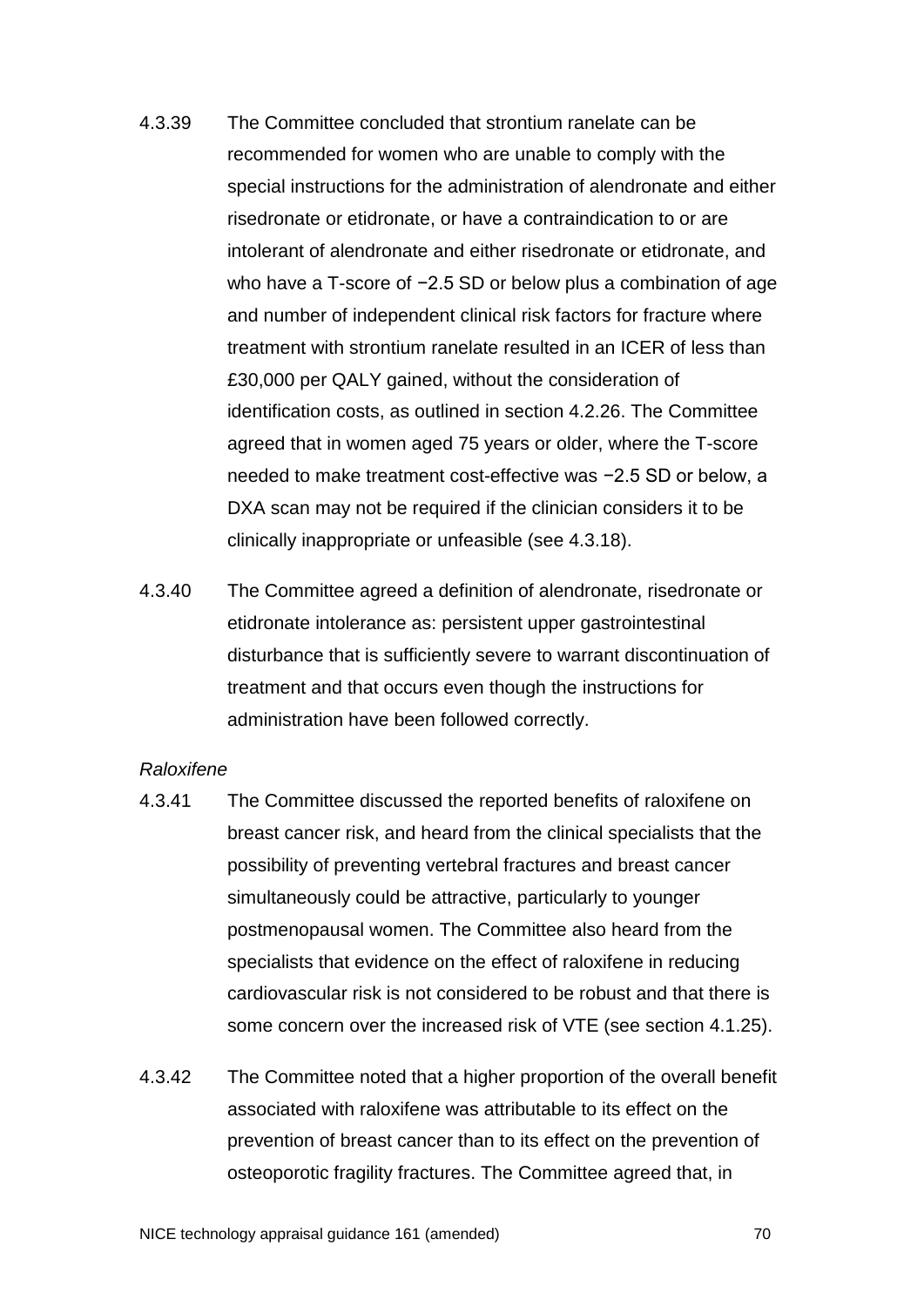principle, the side effects of using a drug should be considered; however, there were a number of reasons why the Committee considered that the breast cancer benefit should not be the sole factor in deciding whether raloxifene is a cost-effective option for treatment for the secondary prevention of osteoporotic fragility fractures, as follows:

- From the evidence presented, raloxifene was not as effective as the bisphosphonates for treating osteoporosis.
- Full assessment of raloxifene's effect on the prevention of breast cancer and its cost effectiveness in this indication would require consideration of how it compares with other drugs that could be used for breast cancer prevention.
- 4.3.43 The Committee noted that second-line treatment with raloxifene did not result in ICERs lower than £30,000 per QALY gained for women younger than 70 years, and for older women the T-scores at which ICERs were lower than £30,000 per QALY gained were very low. However, the Committee concluded that, the possible benefits in addition to fracture prevention meant that, in cases where women are unable to comply with the special instructions for the administration of alendronate and either risedronate or etidronate, or have contraindications to or are intolerant of alendronate and either risedronate or etidronate, raloxifene could be recommended for the same groups of women for whom treatment with strontium ranelate resulted in an ICER of less than £30,000 per QALY gained without the consideration of identification costs, as outlined in section [4.3.27.](#page-63-0) The Committee considered that in the younger women in these groups, raloxifene was a plausible choice. When deciding between strontium ranelate and raloxifene, clinicians and patients need to balance the overall proven effectiveness profile of these two drugs against their tolerability and other effects in individual patients.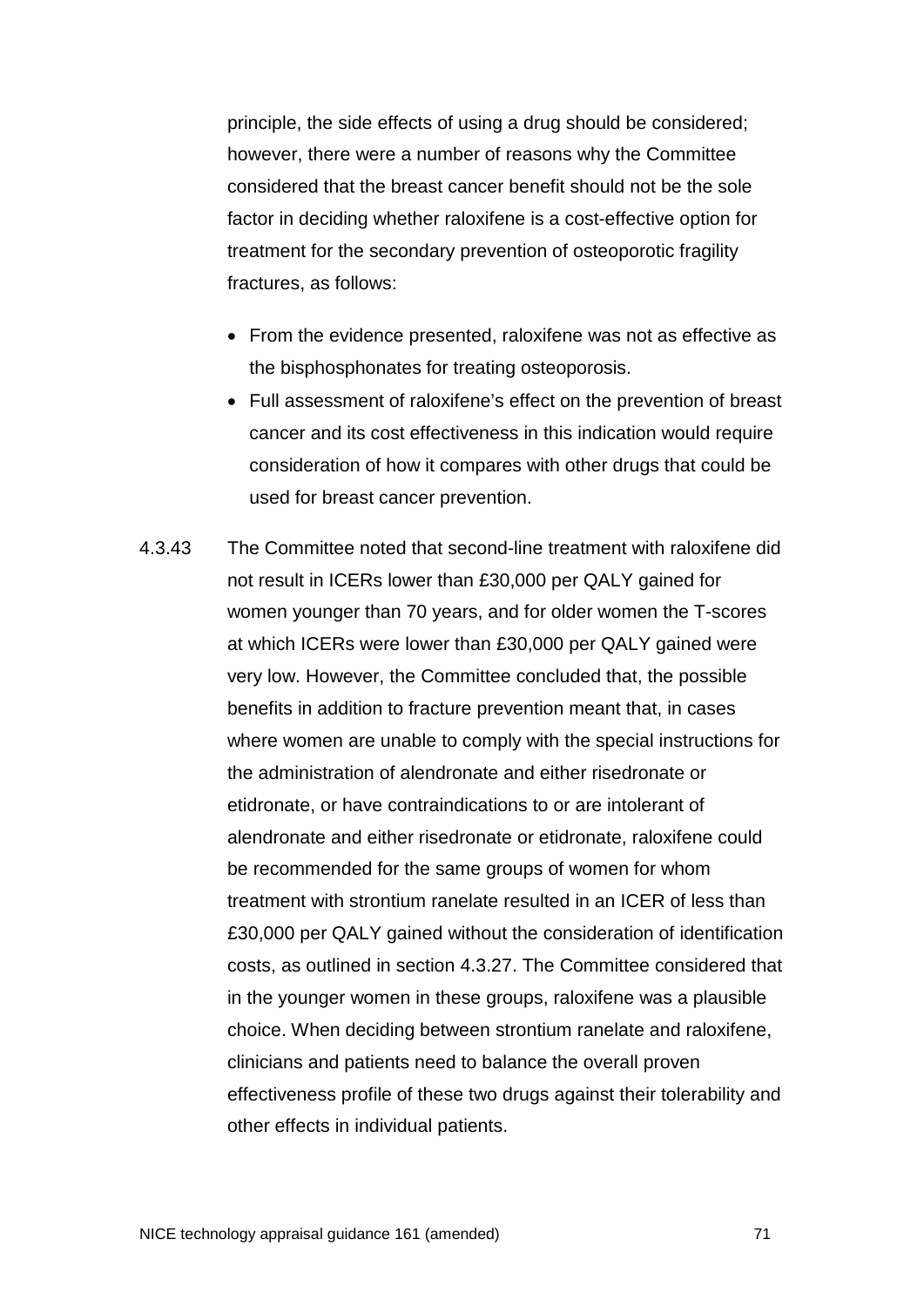# *Teriparatide*

4.3.44 The Committee noted the very high ICER for teriparatide when compared with pooled results for alendronate and risedronate in an analysis carried out by ScHARR before the latest price reduction for alendronate, and that there has been no change in the cost effectiveness evidence for teriparatide since. Noting the most recent modelling results for teriparatide, the Committee concluded that a change from the recommendations for teriparatide in NICE technology appraisal 87 for women aged 65 years and older is not warranted. Furthermore, the Committee considered that the updated modelling indicated that women aged 55–64 years who have a T score of  $-4$  SD or below and more than two fractures could be cost-effectively treated with teriparatide.

#### **Women who cannot take alendronate**

- 4.3.45 The Committee carefully considered the position of women who cannot take alendronate because of a condition which either makes alendronate contraindicated or which prevents individuals from complying with the instructions for administration for alendronate. In doing so the Committee noted that at least some women in this patient group were likely to be 'disabled' as defined by the Disability Discrimination Act 1995. The Committee was aware of its duties under that Act to avoid unlawful discrimination, to have due regard to the need to promote equality of opportunity for disabled people, and the need to take steps to take account of disabled people's disabilities, as well as its broader legal duties to ensure that its guidance is fair and reasonable.
- 4.3.46 The Committee noted that the drugs other than alendronate are cost effective only for patients at higher risk of fracture than the risk levels at which alendronate is cost effective. If these other drugs are recommended for use by patients who cannot take alendronate only when those patients meet the criteria at which these alternative drugs become cost effective, these patients will not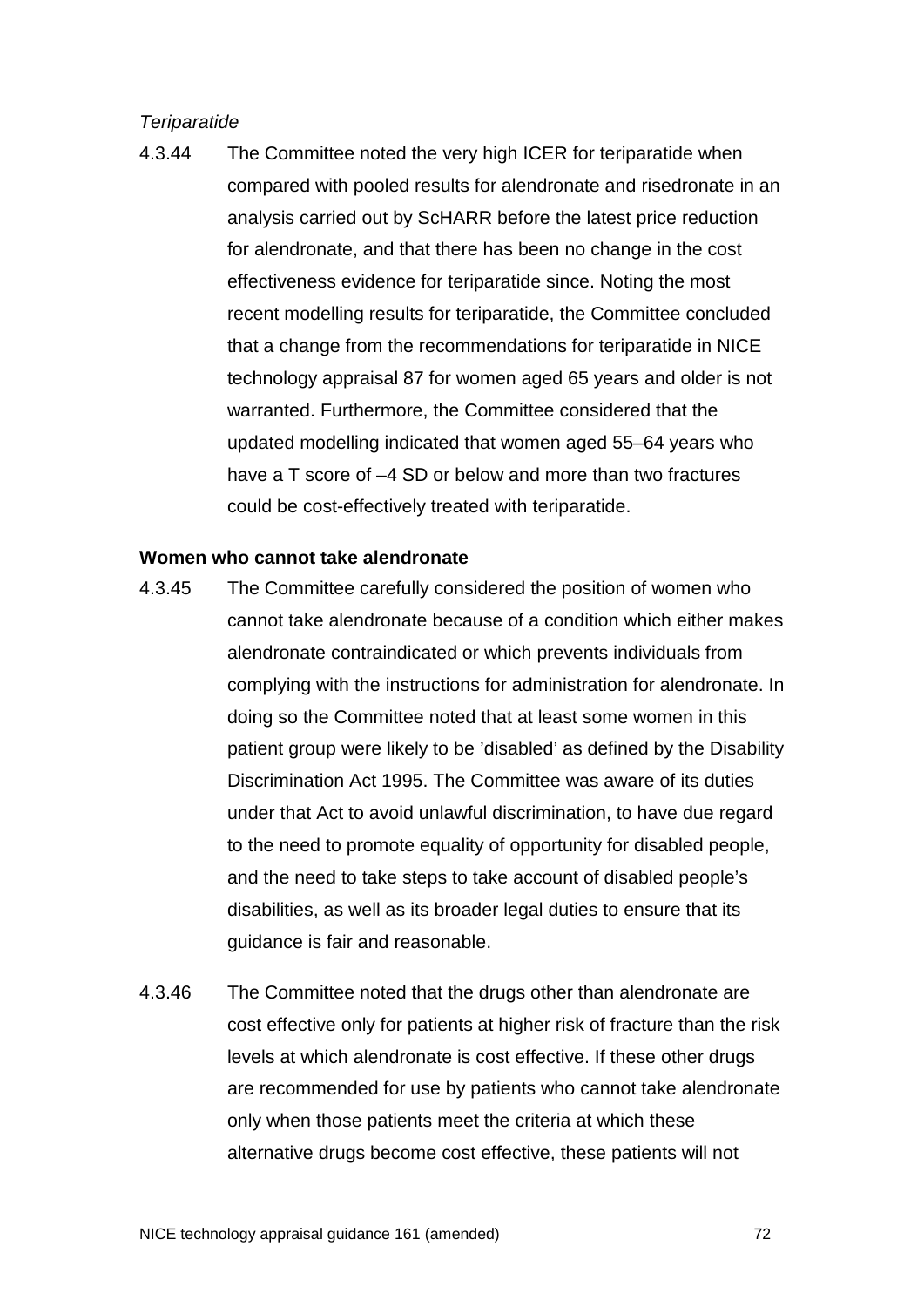receive preventative treatment unless they are at higher risk of fracture than the risk levels at which alendronate is recommended. The Committee therefore considered whether, for women who cannot receive alendronate, the other drugs should be recommended at the same risk levels as alendronate (that is using the criteria established as being cost effective for alendronate) in order to provide access to preventative treatment for all patients with the same level of risk. The Committee reviewed the ICERs for risedronate and strontium ranelate within the criteria established to be cost effective for alendronate. The Committee noted that the prices for risedronate and strontium ranelate are approximately five to six times higher than the price for non-proprietary weekly alendronate, and that the ICERs for these drugs compared with no treatment were very high. For example, the ICER for strontium ranelate for women aged 55–59 years with an independent clinical risk factor for fracture was approximately £55,000 per QALY gained (see section 4.2.22). The Committee noted that strontium ranelate would be the most likely choice to be considered for women who are unable to comply with the instructions for administration of alendronate, because the instructions for administration of alendronate and risedronate are similar. The Committee took the view that recommending drugs other than alendronate using the same criteria as alendronate for women who cannot take alendronate would not be justified in this case because of the very high ICERs for the alternative drugs. In reaching this decision the Committee had regard to the fact that the impact of refusing the more favourable recommendation is that there is no generally recommended preventative treatment for a particular group of patients who are at the lower end of fracture risk for which treatment was considered, but that the alternative drugs are recommended when these patients are at higher risk of fracture.

4.3.47 The Committee considered that it is important to maximise the number of patients who are able to take alendronate. Some women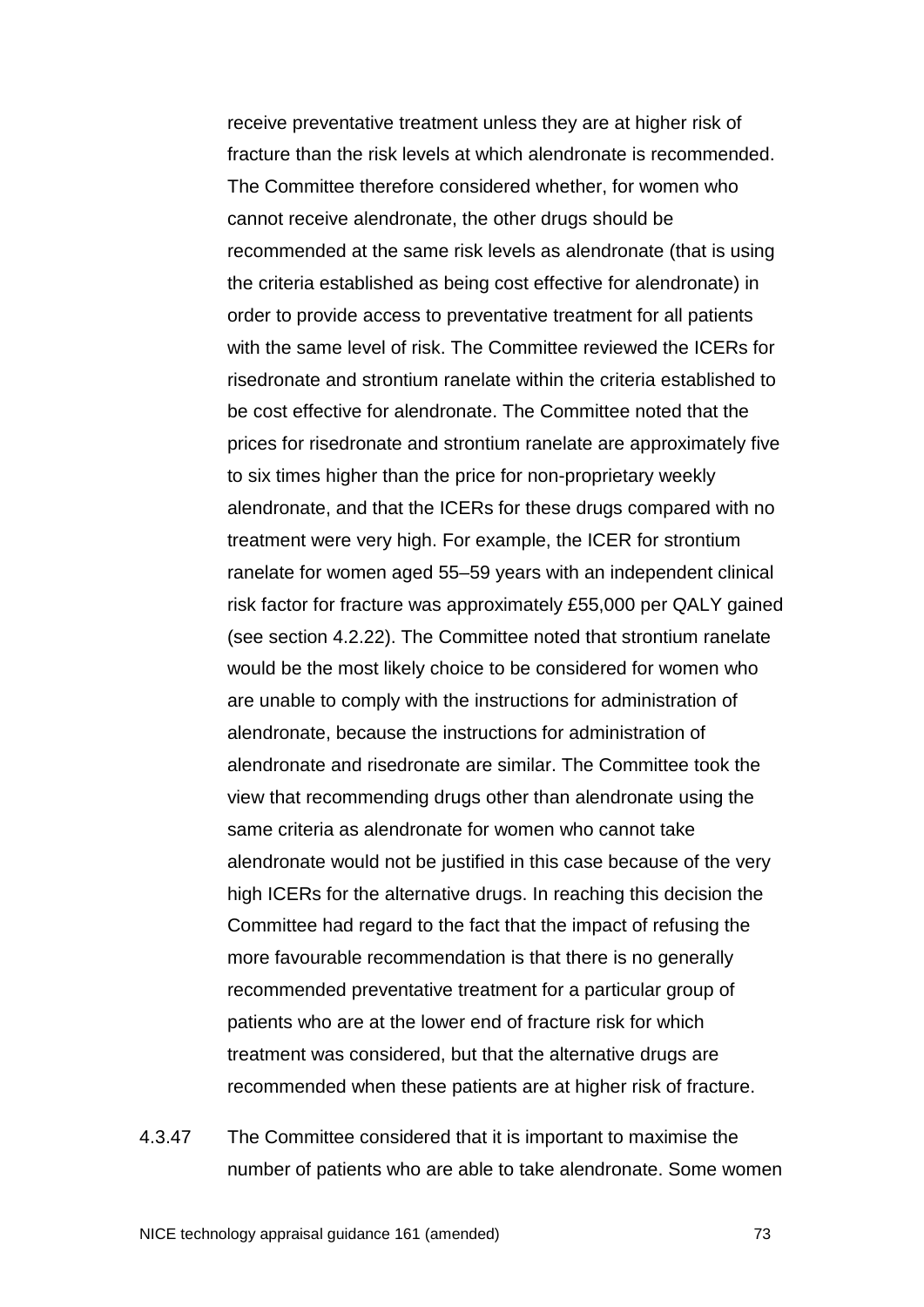will be unable to take alendronate in any circumstances because of contraindication, intolerance or inability to comply with the instructions for administration. However, some women who have a disability that makes it difficult for them to comply with the instructions for administration of alendronate would be able to receive the drug if they received assistance in taking it. The Committee concluded that all reasonable steps should be taken to provide women who have a disability that makes it difficult for them to comply with the instructions for administration of alendronate, with such practical support and assistance with administration (for example through district nurse visits or other home support services), as will enable them to take the drug.

#### **FRAX fracture risk calculation tool**

<span id="page-73-0"></span>4.3.48 The Committee was aware of the availability of the FRAX internetbased tool, which can be used to calculate a 10-year absolute risk of fracture, developed under the auspices of the WHO. This assessment tool was based on the same epidemiological data that were used in the Assessment Group's model. However, the Committee was not persuaded that recommendations about treatment should be based on absolute risk as calculated using FRAX. Firstly, the Committee did not agree that all clinical risk factors included in the WHO algorithm were appropriate (see sections 4.2.12 and 4.3.9). Secondly, the Committee was aware that absolute fracture risk is not directly related to cost effectiveness, as outlined in the strontium ranelate assessment report issued in 2005. This is because absolute fracture risk is the total for all fracture sites, but different fracture sites have different impacts on quality of life, costs and mortality. Therefore, cost effectiveness is dependent on the contribution from each fracture site to the total fracture risk. Thirdly, the Committee had agreed that treatment benefit had not been proven for fracture risk associated with all independent clinical risk factors (section 4.3.9). Therefore, the Committee concluded that using a combination of T-score, age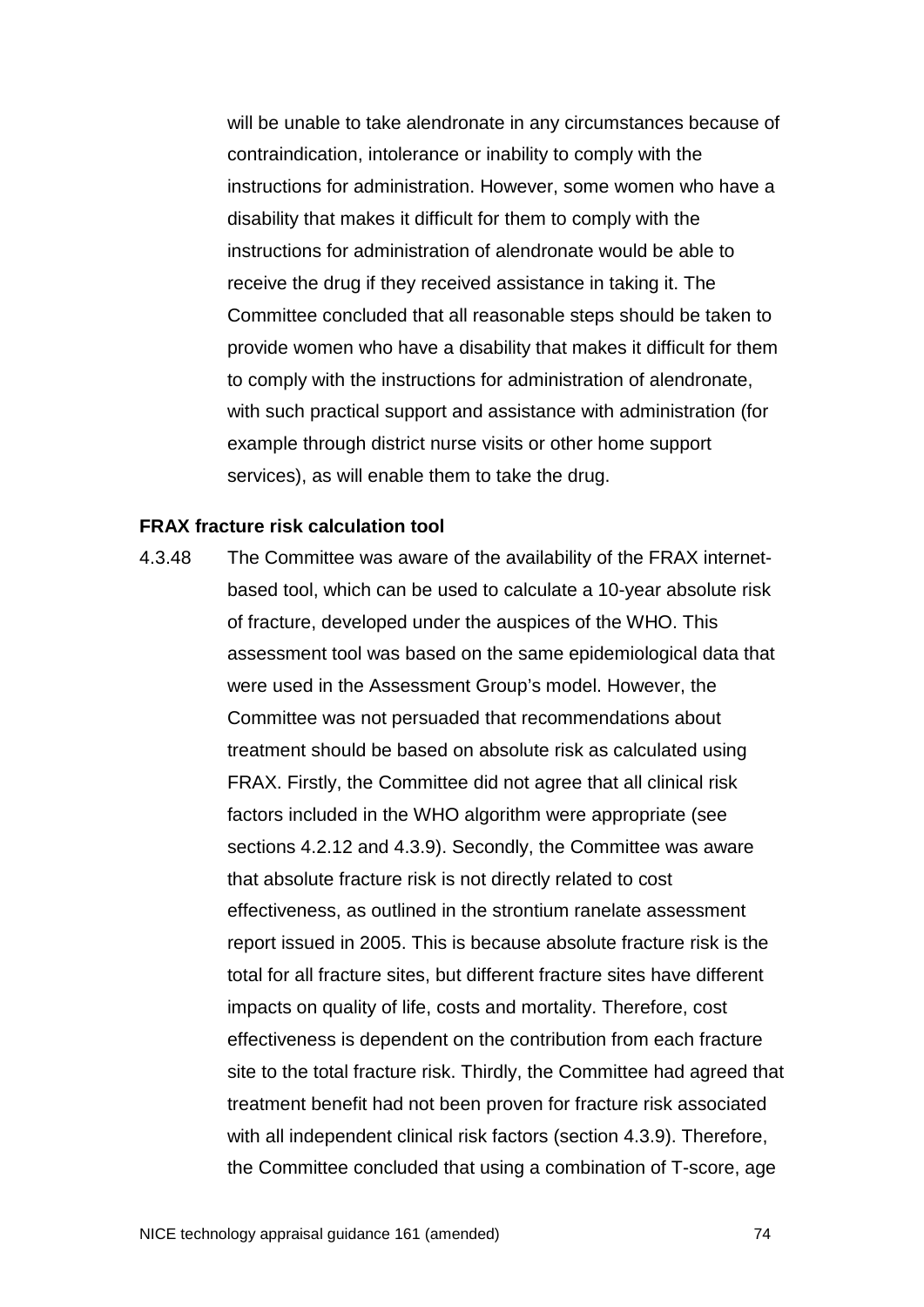and number of independent clinical risk factors for fracture is more appropriate for defining treatment recommendations in this appraisal.

#### **Evidence on use of acid suppressive medication and fracture risk**

- 4.3.49 The Committee was made aware of data indicating that acidsuppressive medication leads to a small increase in fracture risk and that co-administration of acid-suppressive medication and bisphosphonates may lead to an increased fracture risk compared with bisphosphonate administration alone. The Committee was not persuaded by this evidence; it noted that the data are observational and have not been reported in full, and are different for different fracture sites and for different acid suppressors. Furthermore, the Committee was informed, during consultation, of analyses showing that acid-suppressive medication given in addition to risedronate did not increase fracture risk. The Committee concluded that caution should be exercised when considering the evidence about co-prescription of acid-suppressive medication and bisphosphonates.
- 4.3.50 The Committee noted sensitivity analyses that included the assumption of an increase in fracture risk for women for whom acid-suppressive medications are co-prescribed (see section 4.2.19). The analysis for treatment strategies did not decrease the T-scores at which the ICERs for alendronate fell below £30,000 to the T-scores established for strategies including strontium ranelate or raloxifene. The Committee also noted that the ICERs for treatment compared with no treatment for an individual woman with a relevant combination of age and T-score were not more favourable for strontium ranelate than for risedronate even if an effect of acid-suppressive medication was assumed. The Committee considered that the evidence for this effect was not sufficiently robust. However, it concluded that the relative positions of alendronate, risedronate and strontium ranelate would remain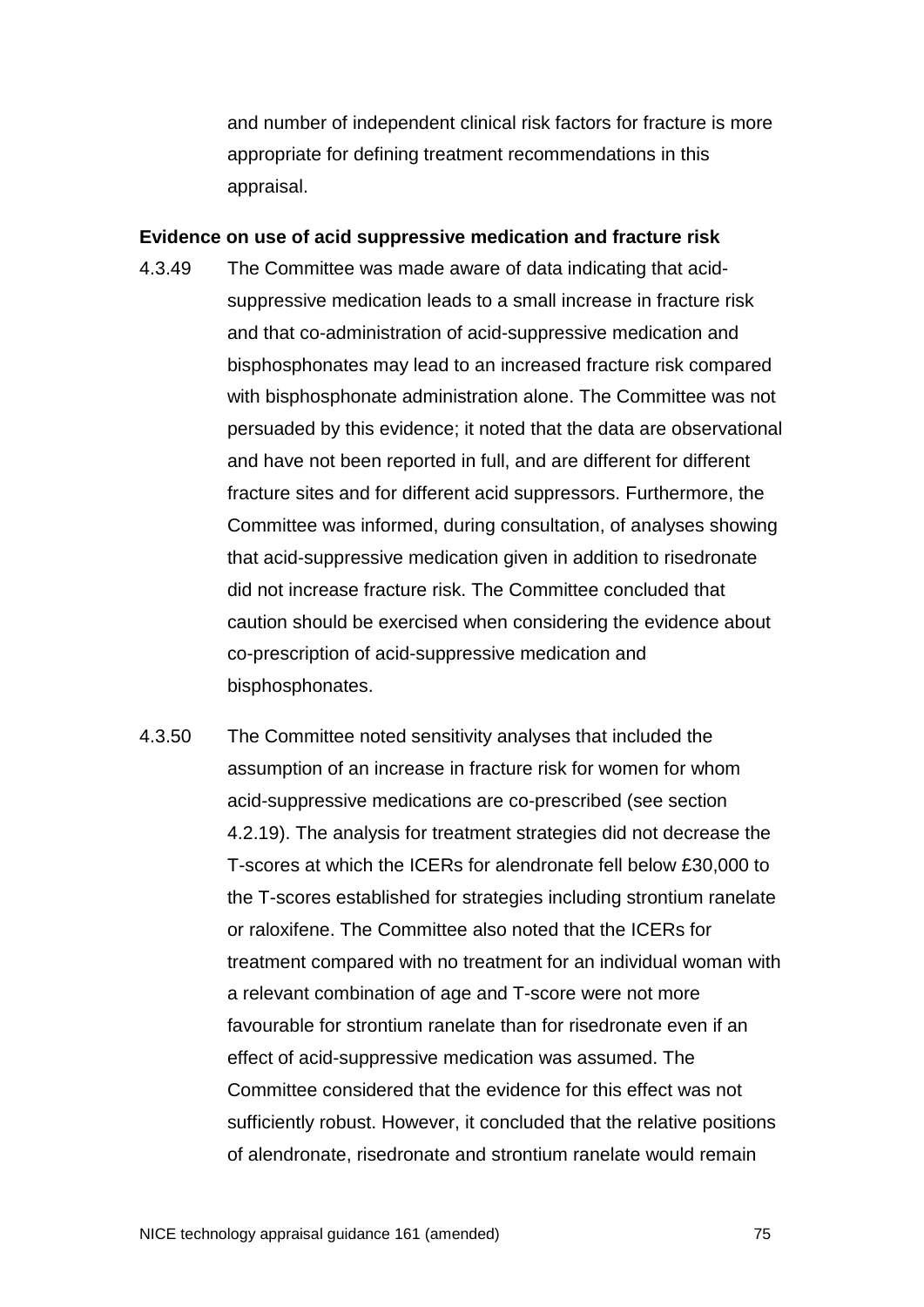unchanged even if an effect of acid-suppressive medication was assumed. The Committee therefore concluded that it was not necessary to change its recommendations (section 1) to take account of acid-suppressive medication.

#### **Calcium and vitamin D prerequisites for treatment**

<span id="page-75-0"></span>4.3.51 The Committee discussed the effect of calcium and vitamin D on the clinical effectiveness of the drugs considered. In the studies that formed the basis of this guidance, all participants were said to have adequate calcium and vitamin D levels. The Committee appreciated that the general population, particularly the elderly population, cannot be assumed to have an adequate dietary intake of calcium and vitamin D. It was also considered important to note that adequate levels (normal serum concentrations) of calcium and vitamin D are needed to ensure optimum effects of the treatments for osteoporosis. The Committee concluded that calcium and/or vitamin D supplementation should be provided unless clinicians are confident that women who receive treatment for osteoporosis have an adequate calcium intake and are vitamin D replete.

#### **Consultation on the Assessment Group's economic model**

- 4.3.52 Following the outcome of the judicial review and the court ruling of March 2009, the Appraisal Committee considered the comments received from consultees on the Assessment Group's executable economic model, a report by the DSU reviewing these comments, and responses from the consultees to the DSU report.
- 4.3.53 The Committee considered the comments from consultees that the Assessment Group's model was not sufficiently transparent, lacked adequate documentation and could not be validated. It noted the number of consultations that took place during the appraisal guidance development, that the consultation documents had included descriptions of the model, and that assumptions and parameter values used had also been provided to consultees. The Committee was aware that instructions on how to run the model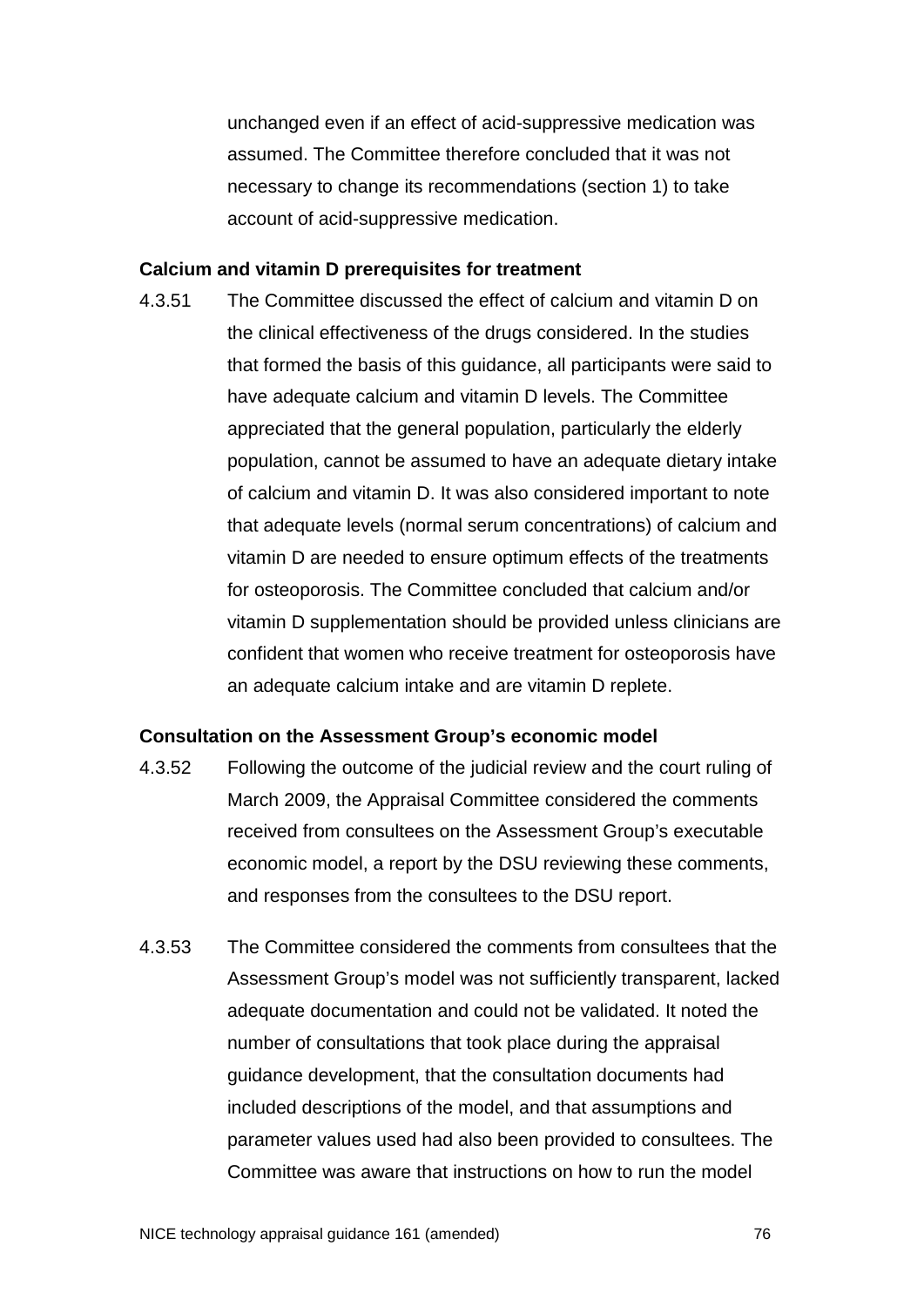were released with the model and that consultees were able to run the model with changed input parameters. The Committee was satisfied with the exploration by the DSU of the functionality and validity of the model. The Committee noted that Servier stated that it had constructed its own economic model in order to validate the Assessment Group's model and to demonstrate the mathematical rationale to support its comments. The Committee noted that the results from Servier's model were very similar to those from the Assessment Group's model when similar assumptions and parameter inputs were used. The Committee was not persuaded by the consultees' doubt about the validity of the model, particularly since differences between the results obtained using Servier's model and the Assessment Group's model were largely because of differences in the assumptions used.

4.3.54 The Committee considered the comments from consultees that some inputs in the Assessment Group's model could not be changed and that it was unclear how fracture risk was calculated. The Committee noted that some of the fixed input parameters were inputs that do not need changing (such as the discount rate and standard mortality rates). Other fixed input values, such as the BMI and issues around the time horizon, were discussed separately (see sections [4.3.57](#page-78-0) and [4.3.51](#page-75-0) respectively). The Committee concluded that it was reasonable for some inputs in the model to be fixed. The Committee noted that fracture risks were calculated by the Assessment Group using the WHO algorithm in a separate spreadsheet and then entered into the model. It understood that the WHO algorithm itself was provided to the Assessment Group in 2005 as academic in confidence and that at that time NICE did not have permission from the owner of the algorithm to release it to consultees. The Committee understood that although the WHO fracture risk algorithm itself was not embedded in the economic model, the model could not be released because the algorithm could have been back-calculated from the fracture risks entered in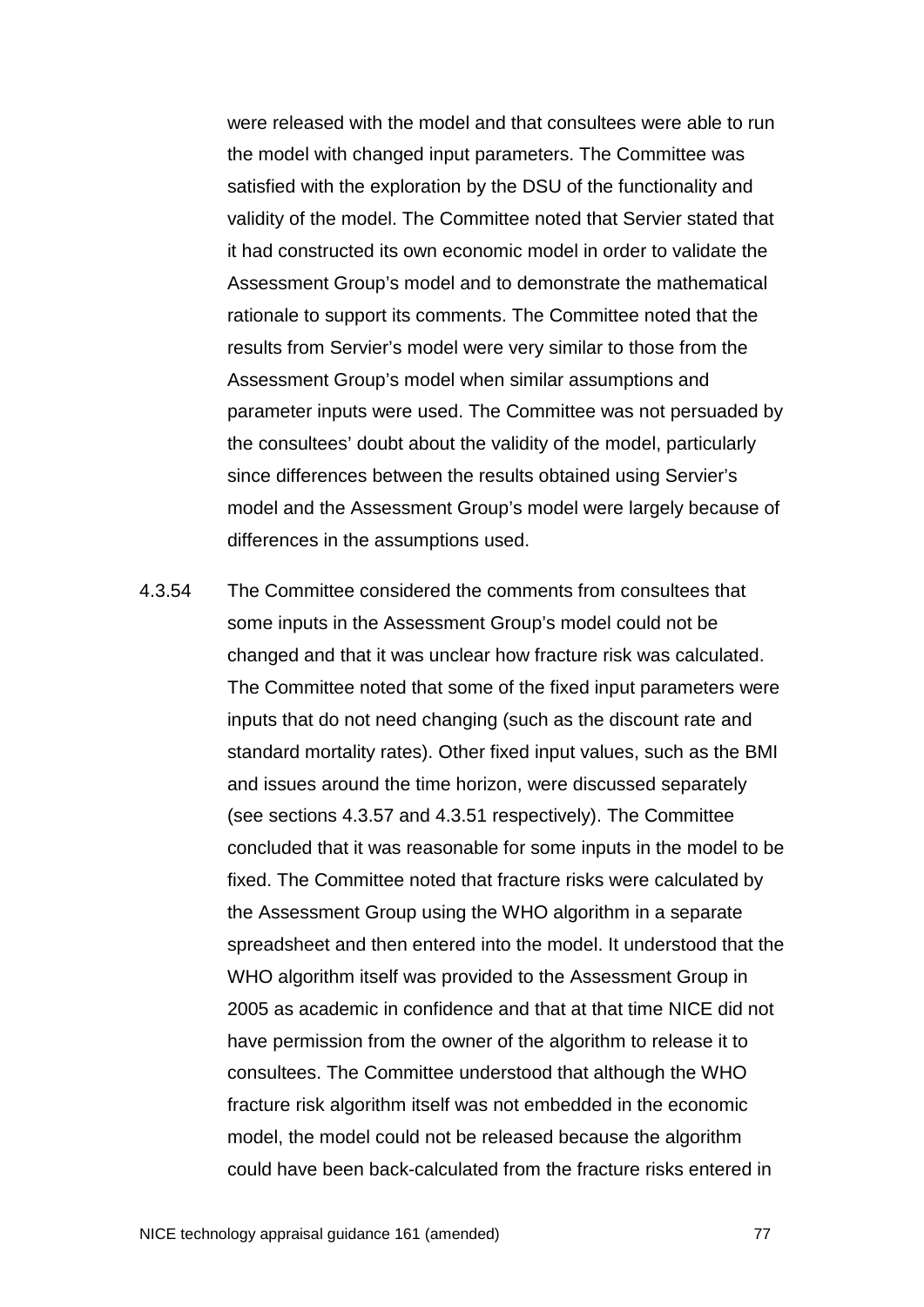the model and because the numbers of women with risk factors from the algorithm were included in the model.

- 4.3.55 The Committee considered the comments from consultees that the fracture risks entered into the model, calculated using the WHO algorithm, were different from fracture risks estimated using the FRAX tool. The Committee was aware that some differences could be because of the Assessment Group's use of midpoint ages in each 5-year age grouping. It also heard that the Assessment Group had verified the application of the WHO algorithm as provided in 2005, including all interactions between clinical risk factors, and was satisfied that the DSU had adequately assessed its application as being correct in the model. Because neither the DSU nor NICE has access to the algorithm used for the construction of the FRAX tool, the Committee was not in a position to comment further on differences between the two ways of estimating fracture risk. It concluded that differences between fracture risk estimates produced using the FRAX tool and those used in the Assessment Group's model were not in themselves a reason to doubt the correct use of the WHO algorithm within the Assessment Group's model.
- 4.3.56 The Committee considered the comments from consultees that mortality associated with clinical risk factors had been omitted from the Assessment Group's model, and noted the confirmation from the DSU that this was the case. It was persuaded that the inclusion of such additional mortality effects would increase the complexity of the model, and may increase the ICERs for the treatment of women with such clinical risk factors but decrease the ICERs for the treatment of women without such risk factors. The Committee agreed that the overall effect of including mortality associated with clinical risk factors in the model was unlikely to lead to a marked change in the overall results.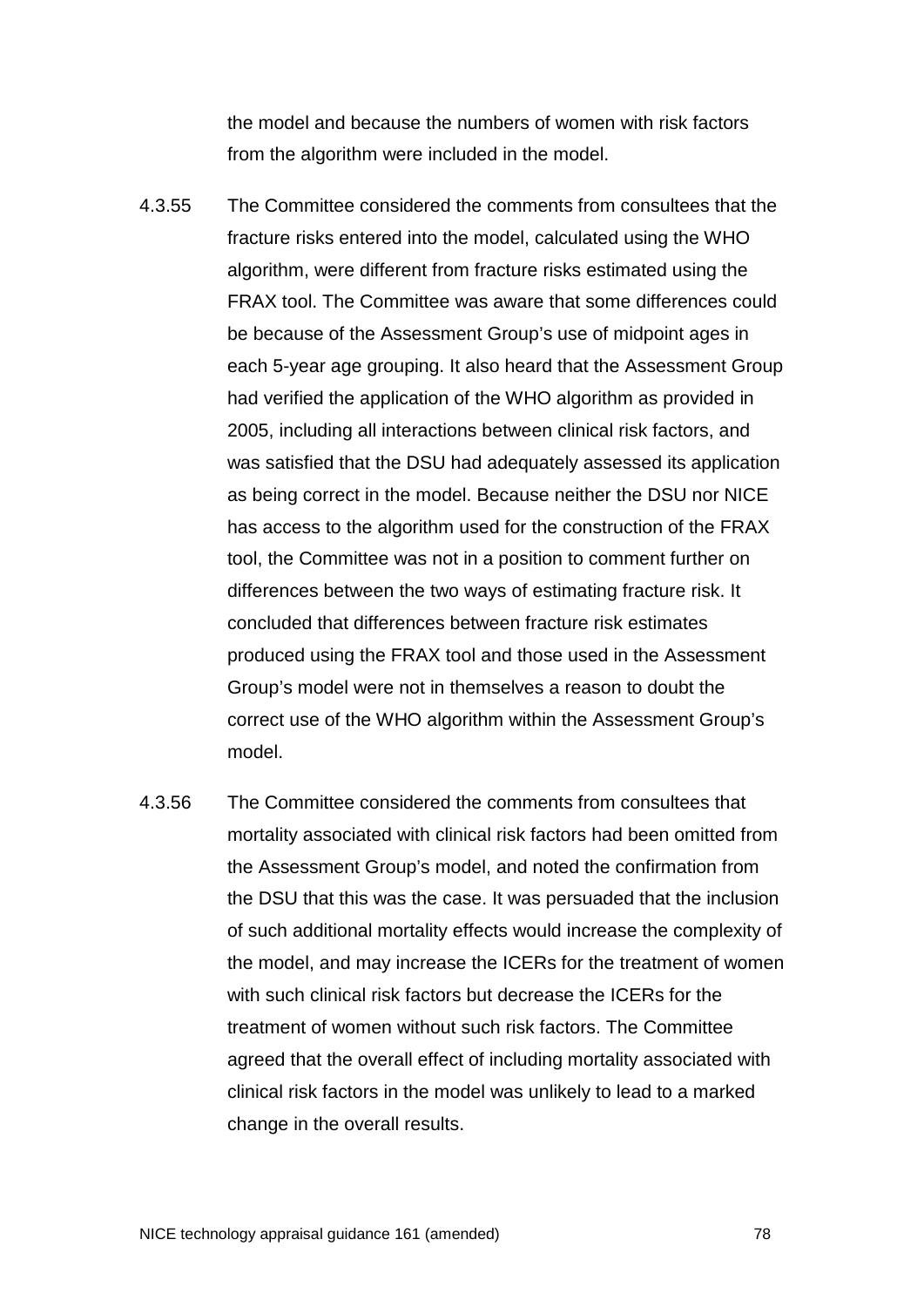- <span id="page-78-0"></span>4.3.57 The Committee reviewed the consultee comments relating to the fixed BMI value of 26 kg/ $m^2$  used in the Assessment Group's model. It noted the rationale for selecting this value (see section 4.2.46). It also noted that in the DSU's exploratory analysis using the WHO algorithm, no increase in fracture risk was identified for women with a higher or lower BMI when BMD was known. The Committee was aware of its recommendation to assess BMD in all women under the age of 75 years for whom treatment is being considered, and noted that BMI is a weak predictor of fracture when BMD is known. Therefore the Committee concluded that the use of a fixed BMI value of 26 kg/ $m^2$  did not lead to an unfavourable assessment of the cost effectiveness of the interventions.
- 4.3.58 The Committee considered comments from consultees that the fracture risk associated with alcohol consumption used in the model was incorrect. It noted that the DSU had determined that the WHO algorithm had been correctly implemented, and understood that alcohol consumption of more than 2 units per day was included as a risk factor in the model. The Committee also noted that in its recommendations it had chosen to use a higher level of alcohol consumption in the risk identification strategy, because only alcohol consumption of 4 or more units per day was identified as a statistically significant risk factor for fracture for women – the population considered in the guidance. The Committee also considered a consultee comment that stated that it was unclear whether smoking and corticosteroid use had been included in the model as risk factors. It noted that the DSU had determined that the WHO algorithm had been correctly implemented with regard to both smoking and corticosteroid use in the model. The Committee noted that the effect of smoking in women was not statistically significant when assessing risk of osteoporotic fractures taken as a whole. The Committee was therefore satisfied that risks associated with corticosteroids, smoking and alcohol consumption had been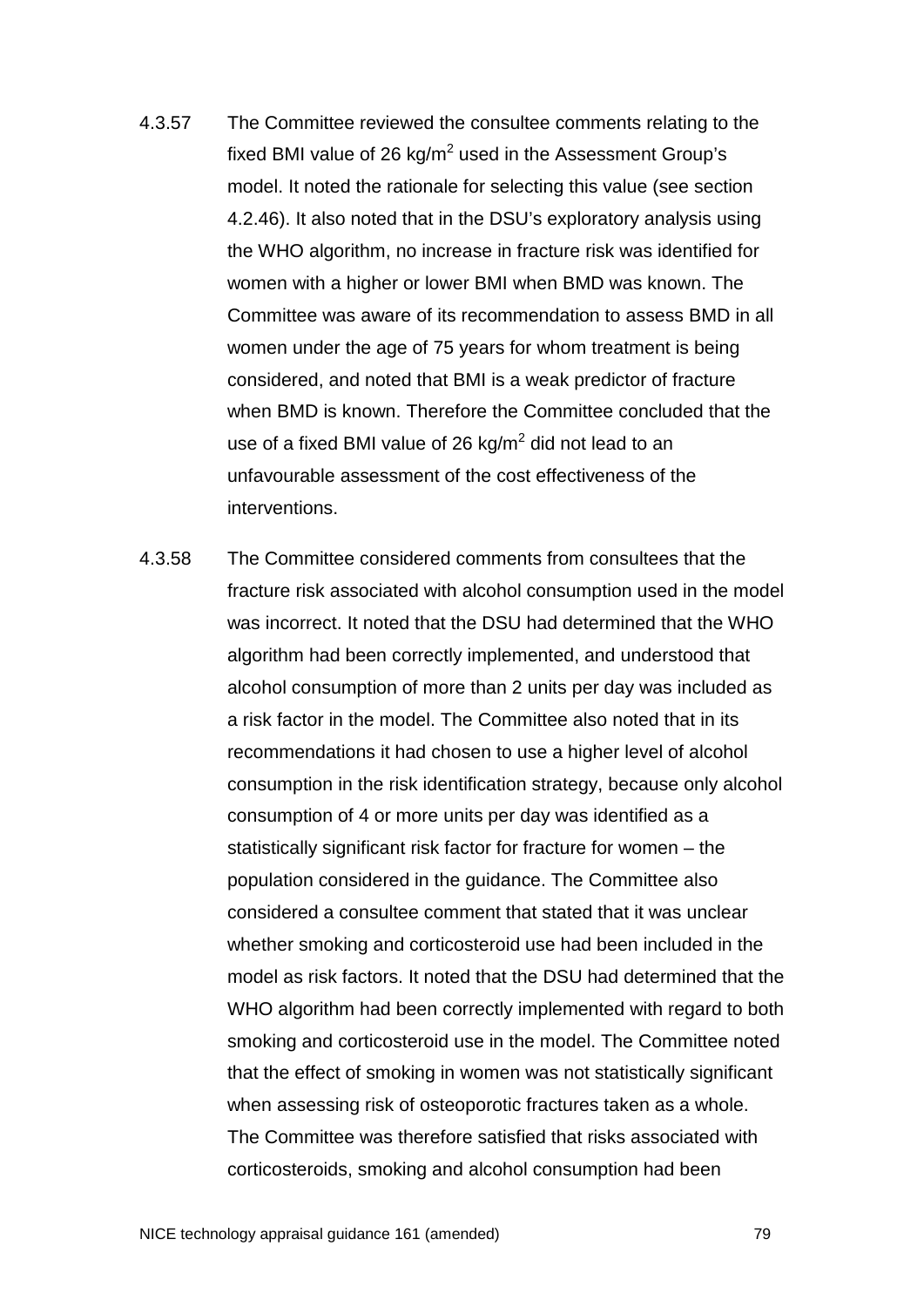faithfully applied in the Assessment Group's model, and agreed that the levels of alcohol consumption and smoking that should be used in the risk identification strategy were a matter for the Committee to consider and determine. The Committee took the view that it is not appropriate to identify women at high risk of fracture on the basis of risks that were not statistically significant (such as smoking and consumption of fewer than 4 units of alcohol per day) and that, in addition, the impact of these risk factors could arguably be approached by a strategy of smoking cessation and reducing alcohol consumption. The Committee noted comments from the consultees that the Assessment Group's model should have been amended to reflect the Committee's agreed inclusion of risk factors. However, the Committee took the pragmatic view that such amendments would have added unnecessarily to the mathematical complexity of an already complex clinical situation. It noted that women who had taken corticosteroids were included in the model and therefore contributed to the underlying fracture risk, with the effect of reducing the ICERs for the treatment of the population of women considered in the recommendations.

4.3.59 The Committee considered consultee comments that giving equal weighting to different clinical risk factors for fracture in the Assessment Group's model was inaccurate. The Committee considered the complex results presented originally in the 2005 Strontium Ranelate Assessment Report related to the inclusion of different risk factors and combinations of risk factors. The Committee noted that it had previously agreed that a clinically workable risk identification and treatment strategy should include the grouping of risk factors as the only practical way forward. At the time of the model's development, no individual risk calculation tool was available. Even if such a tool had been used in the development of the guidance, the prediction of cost effectiveness from overall absolute fracture risk alone, as suggested by consultees, would not be appropriate, for two reasons. Firstly, risk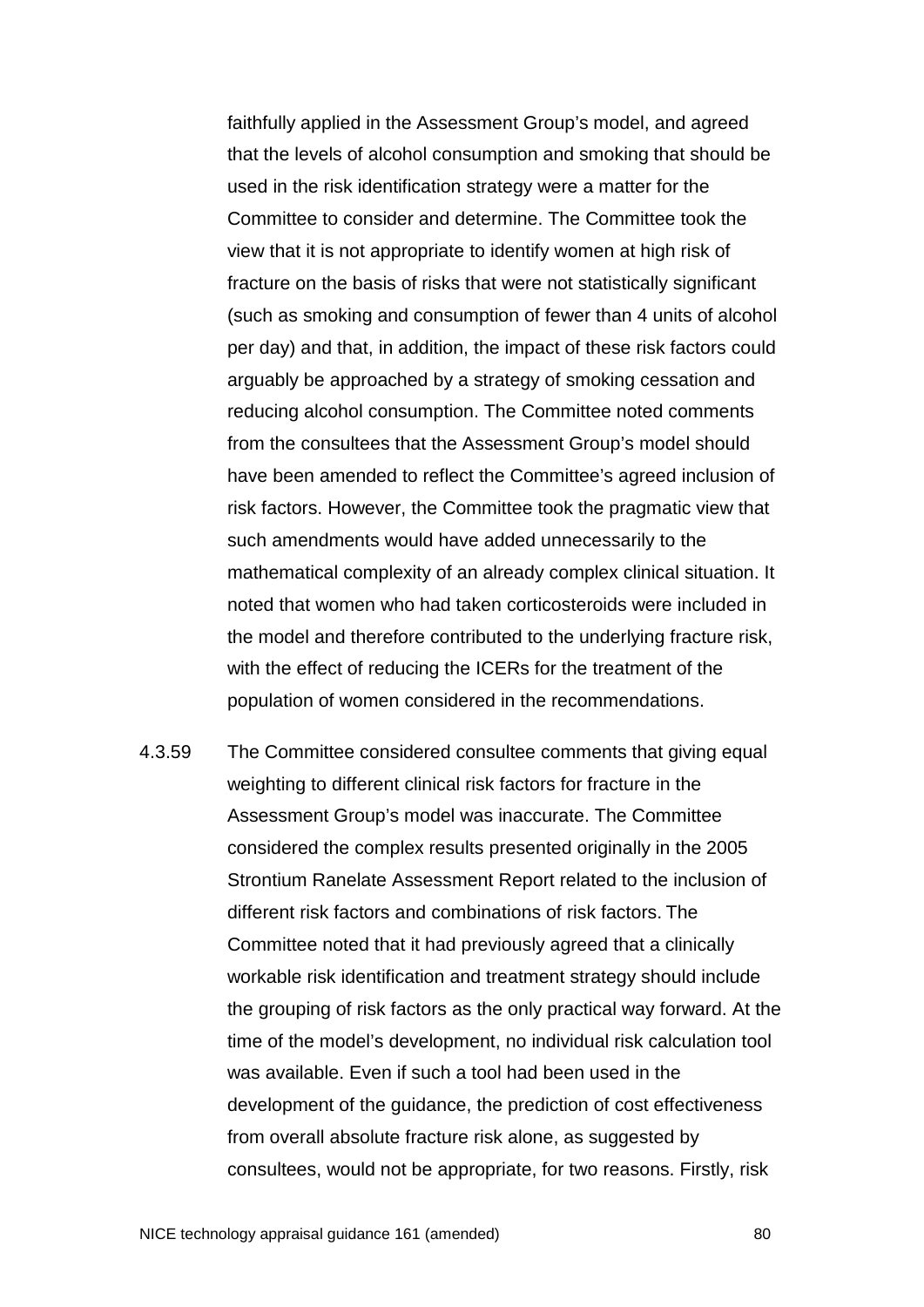factors have different effects on different fracture types, and the cost effectiveness of treatment depends on the relative contributions of each risk factor to fracture risk. Secondly, the effectiveness of the drugs in reducing fracture risk was limited to only some of the clinical risk factors (age, T-score of −2.5 SD or below and prior fracture). The Committee heard from the DSU that there was considerable uncertainty about the cost effectiveness of treating women based on absolute risk alone (see section [4.3.48\)](#page-73-0). Therefore, the Committee concluded that, when developing the guidance, simplification of the model was justified to in order to produce workable recommendations.

- 4.3.60 The Committee reviewed a comment from a consultee that the methods used to model effects beyond 10 years were not adequately described. It noted that the DSU confirmed that consequences beyond 10 years were considered in the Assessment Group's model, and an expanded description of the methods used was provided in an annex to the DSU report. The Committee also noted that the DSU carried out a sensitivity analysis in order to establish the impact of any possible underestimation of the mortality risk after the 10-year time horizon. It noted that doubling of the mortality risk led to only very small changes in the results. The Committee therefore concluded that mortality effects beyond the 10-year time horizon had been reasonably accounted for in the model and that sufficient description of these methods had been made available to consultees.
- 4.3.61 The Committee considered comments from consultees that the population data on the distribution of BMD (T-score) were not appropriate. It noted the DSU response confirming that the UK epidemiological dataset from the Holt study had been correctly implemented in the Assessment Group's model, and that the assumptions about the normality of the distributions used were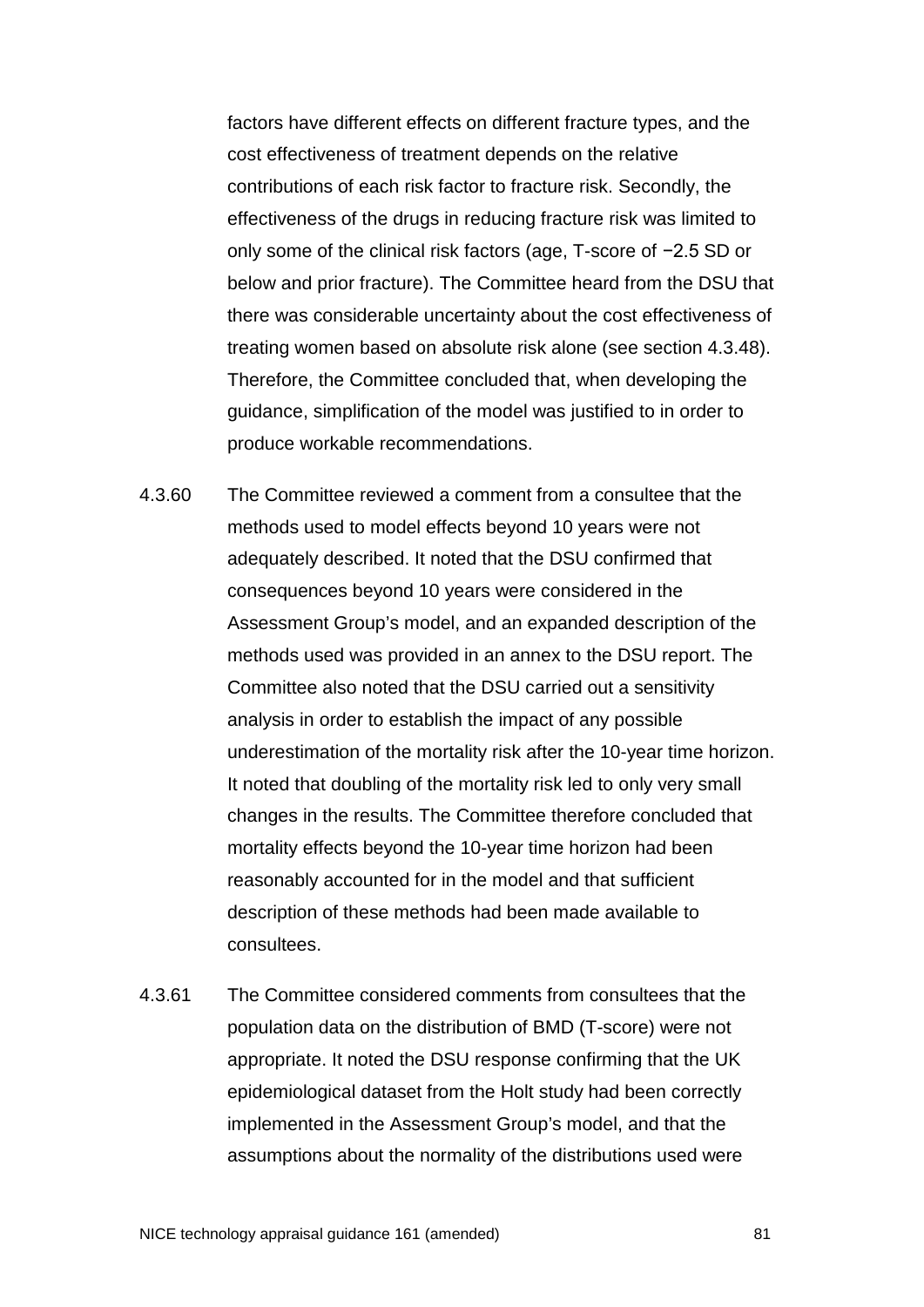likely to favour treatment for women at risk of fracture. The Committee also noted that the particular UK epidemiological dataset used in the model had been originally suggested by consultees for this appraisal. The Committee concluded that the population data had been used appropriately in the model.

- 4.3.62 The Committee considered a comment from a consultee that using a single estimate of cost effectiveness for 5-year age groupings of women at risk of fracture could exclude women from being offered treatment. It noted that this identification method was a Committee decision, and that identification strategies based on other factors could make treatments less cost effective.
- 4.3.63 The Committee reviewed comments from a consultee that the application of the same disutility for the side effects associated with strontium ranelate and bisphosphonates was not correct, as the side effects of strontium ranelate are different from those of the bisphosphonates. The Committee was aware that the side effects observed for strontium ranelate in the clinical trials did not include gastrointestinal effects, but did include an increased risk of VTE. Because the increased risk of VTE was not included in the Assessment Group's model, the Committee had agreed that it was appropriate to include a disutility equivalent to the bisphosphonate base-case side-effect disutility to take account of this adverse effect.
- 4.3.64 The Committee reviewed comments from consultees about model assumptions or inputs that the Committee had directed the Assessment Group to use. It noted that issues such as treatment compliance, discount rates, costs of fracture, utility values for vertebral fracture and side-effect profiles used in the model had been considered and agreed by the Committee and reported in the guidance. The Committee also agreed that it had considered identification strategies for women at risk of fracture and, noting the advice of clinical specialists, it had recommended that women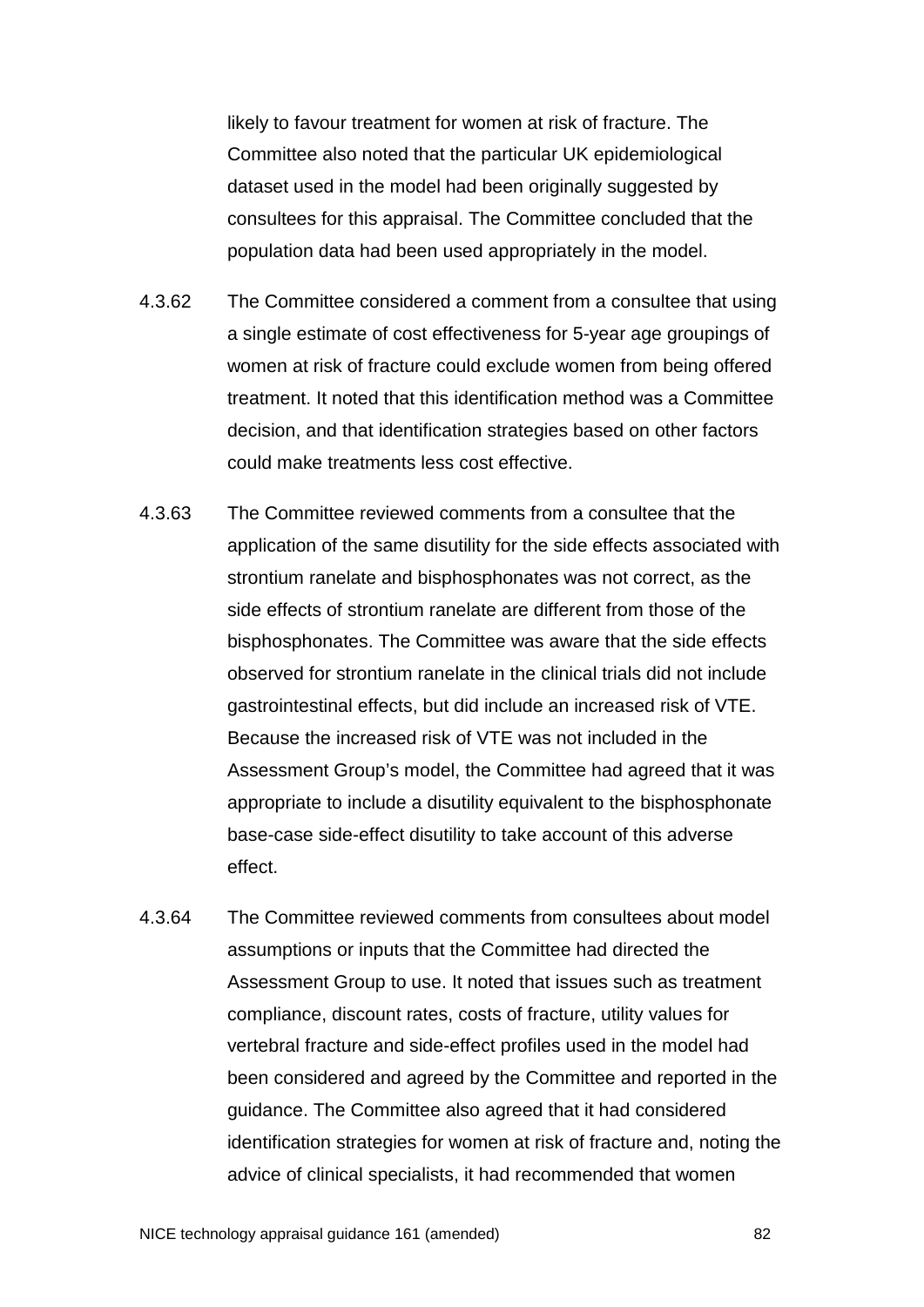should have their BMD assessed by DXA scanning, except in certain circumstances as defined in the guidance. The Committee concluded that views expressed by consultees on the choice of modelling assumptions, input parameters and risk identification strategy were not about the operation of the Assessment Group's model, but were about Committee decisions that had already been discussed during development of the guidance.

- 4.3.65 The Committee also considered the consultees' view that the FRAX tool provides a 'mechanism to compute cost-effectiveness' according to clinical risk factors and that each of the current recommendations covers a wide range of absolute risk values, depending on the individual risk factors involved. The Committee understood that the FRAX tool is not an economic model, but a tool to estimate fracture risk. The Committee acknowledged that the current set of recommendations involved necessary simplifications from the more complex algorithm used to develop the Assessment Group's model. It was also aware that a direct prediction of cost effectiveness from absolute fracture risk alone would be inappropriate (see section [4.3.48\)](#page-73-0).
- 4.3.66 The Committee concluded that the Assessment Group had provided an executable economic model and had implemented the WHO algorithm (as supplied) correctly. The Committee agreed with the DSU's comments that alterations to the modelling approach, as suggested by consultees, would not lead to significant improvements in the cost effectiveness of treatment for women at risk of fracture. The Committee confirmed that the model provided a suitable framework to allow it to make recommendations on the cost-effective use of treatment for women at risk of fracture. The Committee noted that assumptions used in the Assessment Group's model had been considered and agreed by the Committee in developing the guidance. It agreed that it would not be useful to request further analysis from the Assessment Group at this stage.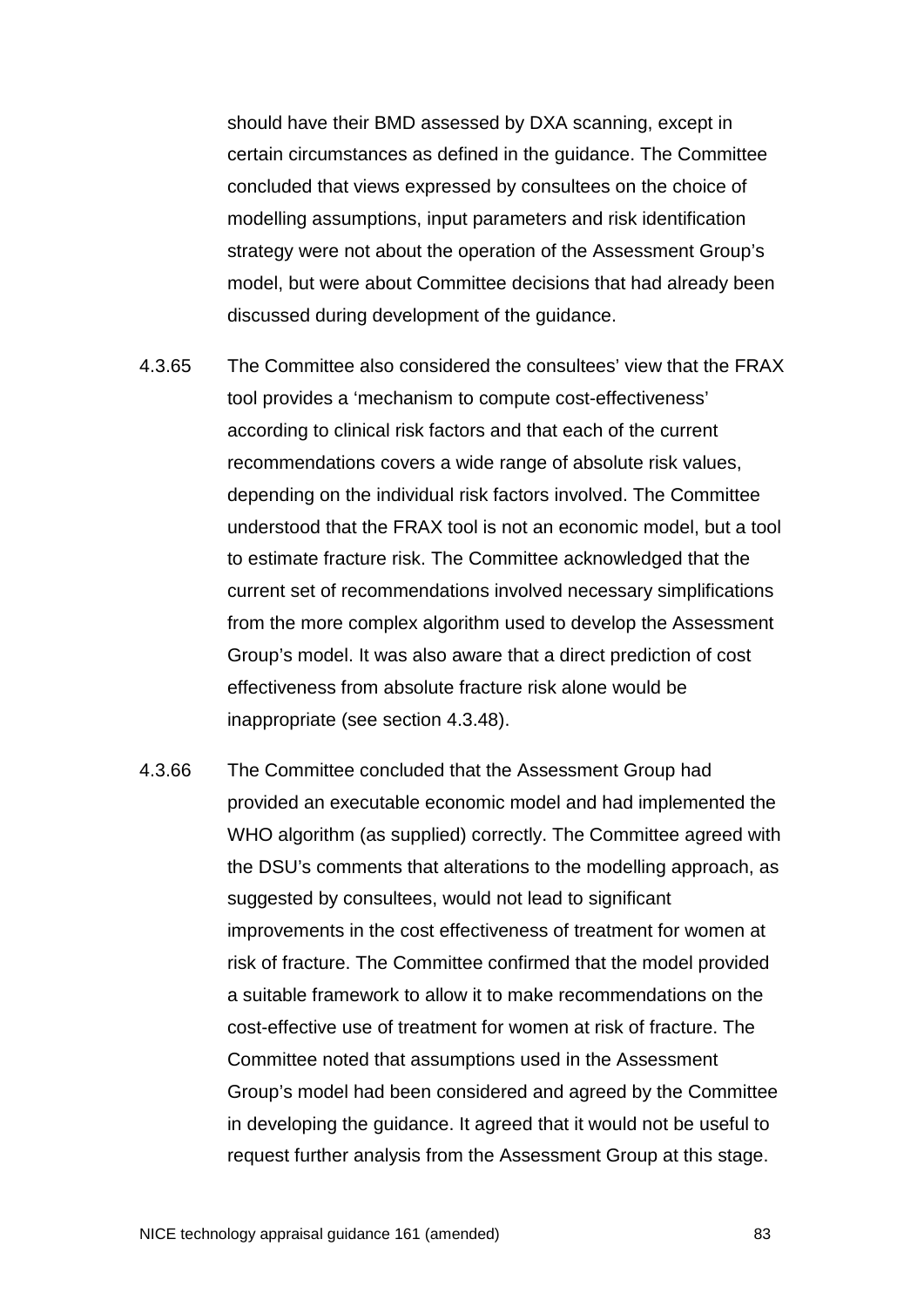The Committee further agreed that any exploration of how absolute fracture risk could be used in making treatment decisions would require a new assessment and appraisal. Therefore the Committee concluded that the recommendations based on the Assessment Group's model were appropriate, and that the recommendations should remain unchanged.

4.3.67 The Committee noted the comments from some consultees that the guidance should be reviewed soon because the price of some of the appraised drugs had changed. The Committee noted that any possible price reductions could be offset by the use of the currently applicable discount rate, and that any review should also take into consideration how NICE might assess diagnostic tools such as absolute fracture risk prediction tools.

## **5 Implementation**

- 5.1 The Secretary of State and the Welsh Assembly Minister for Health and Social Services have issued directions to the NHS on implementing NICE technology appraisal guidance. When a NICE technology appraisal recommends use of a drug or treatment, or other technology, the NHS must provide funding and resources for it within 3 months of the guidance being published. If the Department of Health issues a variation to the 3-month funding direction, details will be available on the NICE website. The NHS is not required to fund treatments that are not recommended by NICE.
- 5.2 NICE has developed tools to help organisations put this guidance into practice (listed below). These are available on our website [\(www.nice.org.uk/guidance/TA161\)](http://www.nice.org.uk/guidance/TA161).
	- Slides highlighting key messages for local discussion.
	- Costing report and costing template to estimate the savings and costs associated with implementation.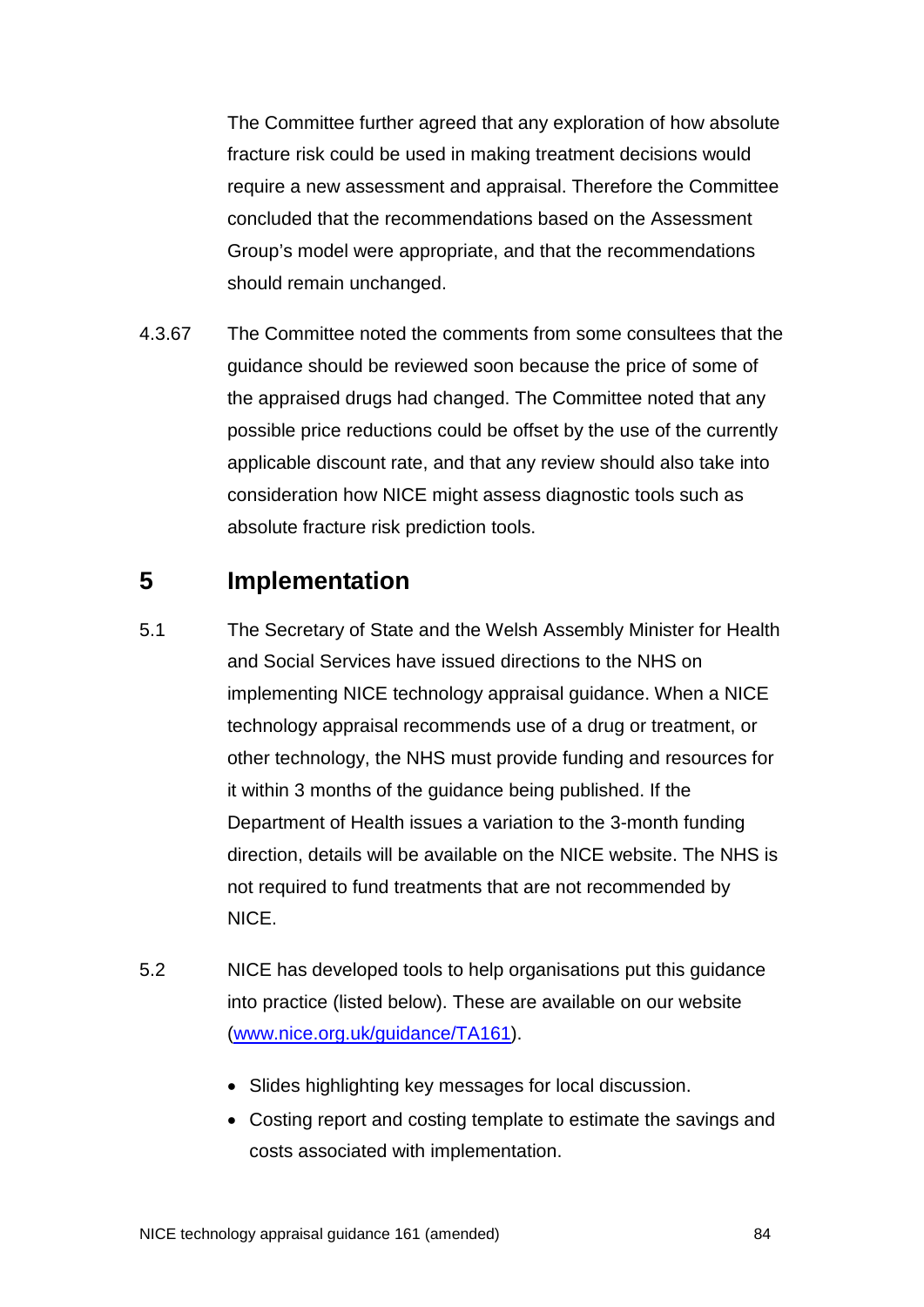• Audit support for monitoring local practice.

## **6 Recommendations for further research**

- 6.1 Given the evidence that the benefits of one of the bisphosphonates (alendronate) may continue for several years after the end of treatment, the Committee recommends that research should be carried out to define the optimal duration of treatment with individual bisphosphonates.
- 6.2 The Committee recommends research into the long-term effects of bisphosphonates on bone quality, given the inhibitory effects on bone resorption of these drugs.

# **7 Related NICE guidance**

#### **Published**

- Alendronate, etidronate, risedronate, raloxifene and strontium ranelate for the primary prevention of osteoporotic fragility fractures in postmenopausal women. NICE technology appraisal guidance 160 (2011). Available from [www.nice.org.uk/guidanceTA160](http://www.nice.org.uk/guidanceTA160)
- Denosumab for the prevention of osteoporotic fractures in postmenopausal women. NICE technology appraisal guidance 204 (2010). Available from [www.nice.org.uk/guidance/TA204](http://www.nice.org.uk/guidance/TA204)

#### **Under development**

NICE has suspended production of the previously planned clinical guideline 'Osteoporosis: assessment of fracture risk and the prevention of osteoporotic fractures in individuals at high risk'. The 16 systematic reviews of clinical effectiveness prepared for the guideline have been published as evidence reviews (see [http://guidance.nice.org.uk/CG/Wave7/32\)](http://guidance.nice.org.uk/CG/Wave7/32). Instead, a short clinical guideline on risk assessment in people with osteoporosis is now scheduled (see [http://guidance.nice.org.uk/CG/Wave25/2\)](http://guidance.nice.org.uk/CG/Wave25/2).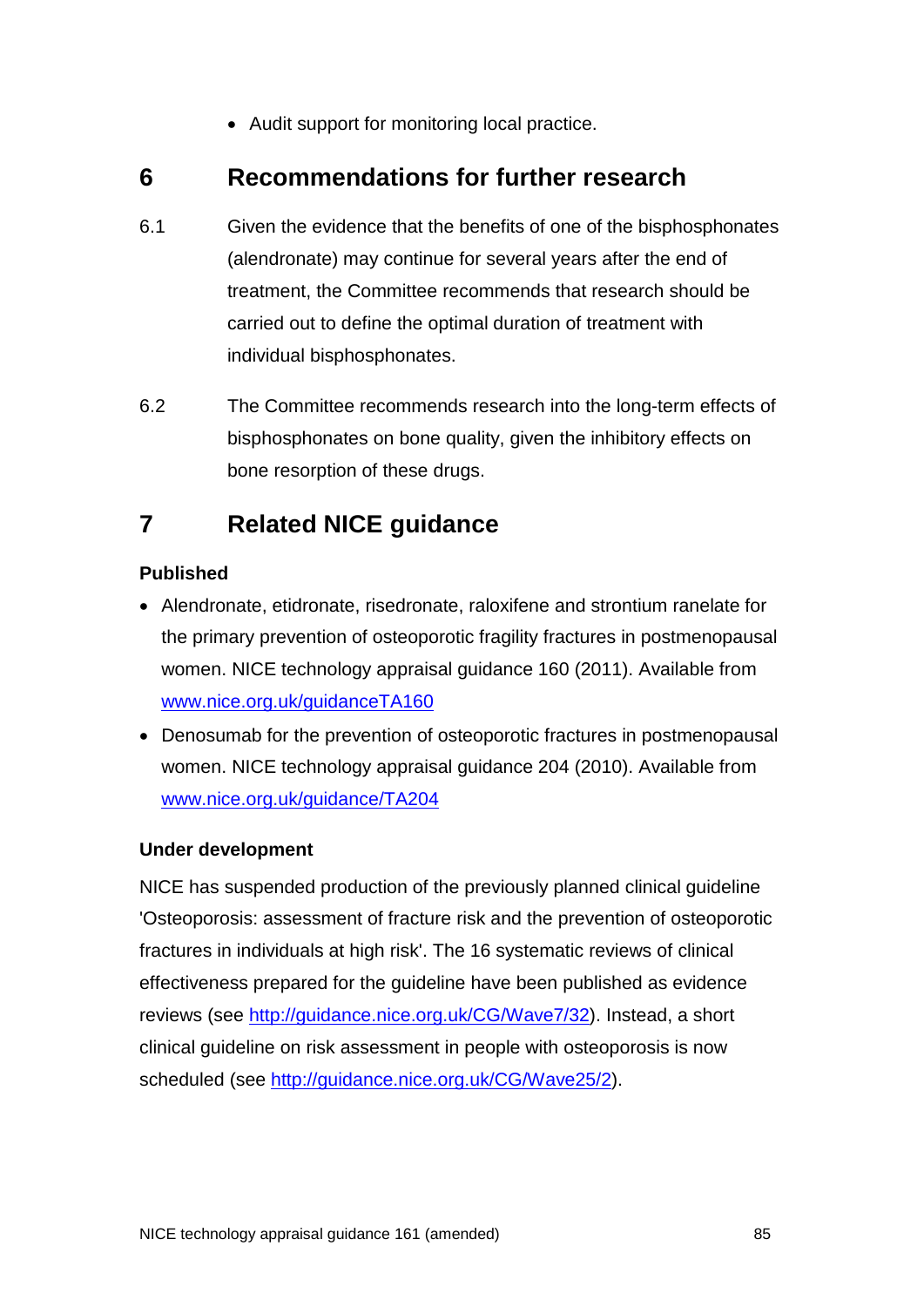# **8 Review of guidance**

8.1 The guidance on these technologies will be considered for review by the Guidance Executive as soon as the short clinical guideline on risk assessment has been published. The Guidance Executive will decide whether the technology should be reviewed based on information gathered by NICE, and in consultation with consultees and commentators.

Andrew Dillon Chief Executive January 2011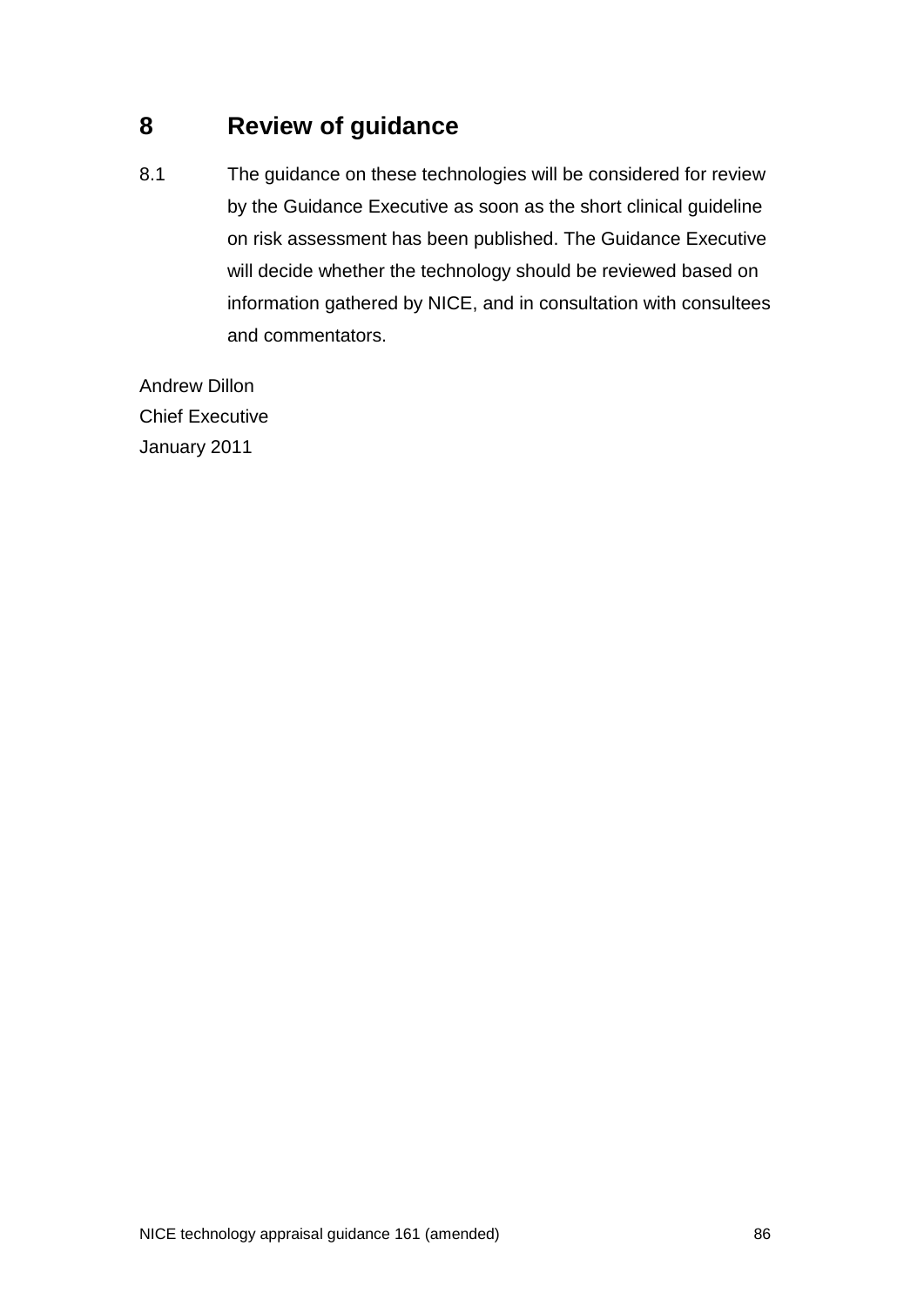# **Appendix A: Appraisal Committee members, guideline representatives and NICE project team**

## *A Appraisal Committee members*

The Appraisal Committee is one of NICE's standing advisory committees. Its members are appointed for a 3-year term. A list of the Committee members who took part in the discussions for this appraisal appears below. The period during which each Committee member contributed to the appraisal is shown in parenthesis after his or her name. The Appraisal Committee meets three times a month except in December, when there are no meetings. There are four Appraisal Committees, each with a chair and vice chair. Each Committee considers its own list of technologies, and ongoing topics are not moved between the branches.

Committee members are asked to declare any interests in the technology to be appraised. If it is considered there is a conflict of interest, the member is excluded from participating further in that appraisal.

The minutes of each Appraisal Committee meeting, which include the names of the members who attended and their declarations of interests, are posted on the NICE website.

**Dr Jane Adam (Chair, 2010, for sections [1.3](#page-5-0) and [4.3.27](#page-63-0) to [4.3.38](#page-68-0) only)** Department of Diagnostic Radiology, St George's Hospital, London

**Dr Amanda Adler (2009)** Consultant Physician, Addenbrooke's Hospital

**Professor Keith Abrams (2006–2009)** Professor of Medical Statistics, University of Leicester

**Ms Julie Acred (2004–2005)** Chief Executive, Derby Hospitals NHS Foundation Trust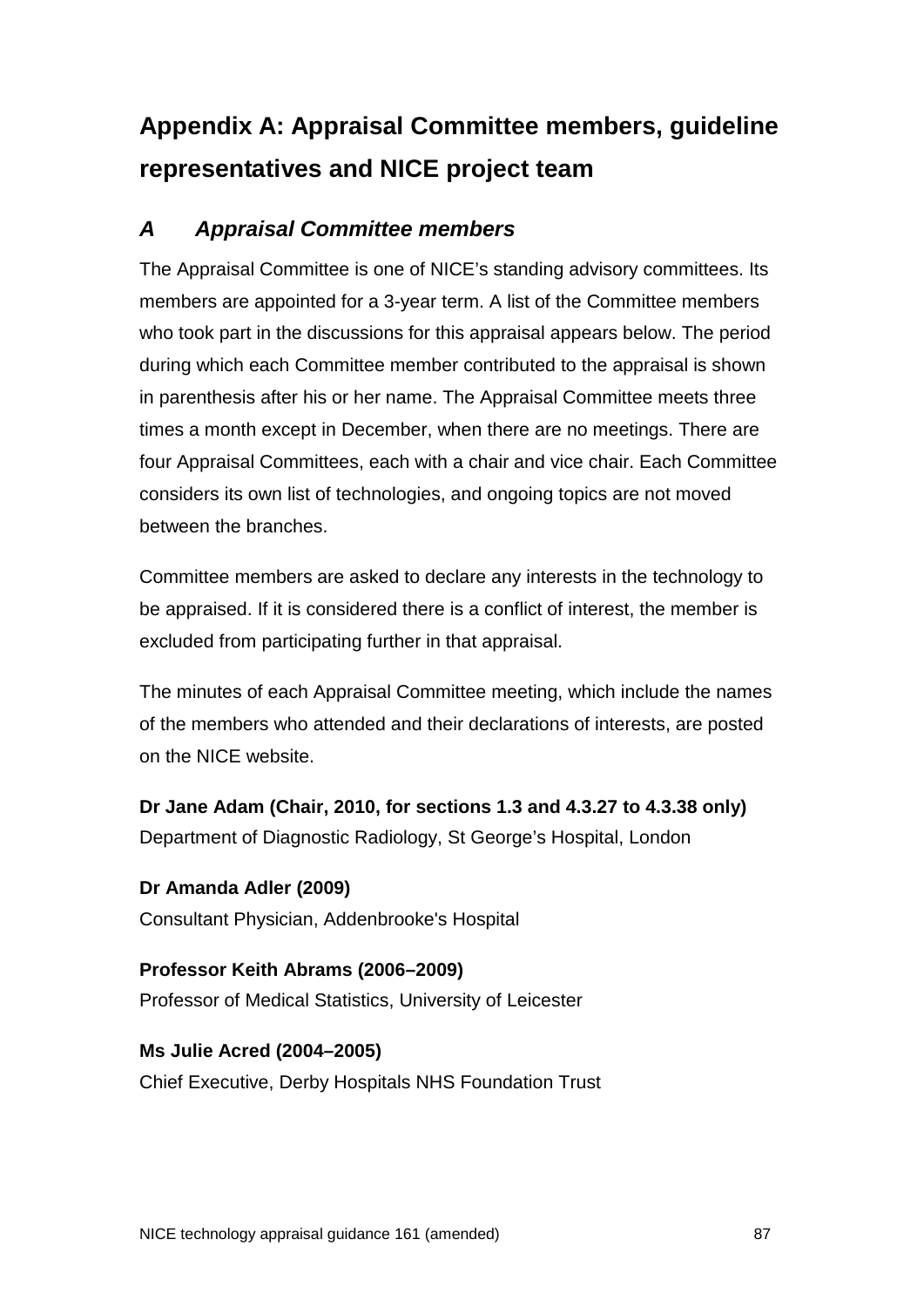# **Professor A E Ades (2010, for sections [1.3](#page-5-0) and [4.3.27](#page-63-0) to [4.3.38](#page-68-0) only)**

Professor of Public Health Science, Department of Community Based Medicine, University of Bristol

## **Dr Ray Armstrong (2008)**

Consultant Rheumatologist, Southampton General Hospital

## **Dr Jeff Aronson (2006–2009)**

Reader in Clinical Pharmacology, University Department of Primary Health Care, University of Oxford

## **Dr Darren Ashcroft (2004–2008)**

Senior Clinical Lecturer, School of Pharmacy and Pharmaceutical Sciences, University of Manchester

## **Professor David Barnett (2004–2008)**

Professor of Clinical Pharmacology, University of Leicester

## **Dr Peter Barry (2004–2009)**

Consultant in Paediatric Intensive Care, Leicester Royal Infirmary

## **Dr Michael Boscoe (2009)**

Consultant Cardiothoracic Anaesthetist, Royal Brompton and Harefield NHS Foundation Trust

## **Professor Stirling Bryan (2006–2008)**

Head, Department of Health Economics, University of Birmingham

## **Mr Brian Buckley (2004–2006)**

Vice Chairman, InContact

## **Professor John Cairns (2006–2009)**

Public Health and Policy, London School of Hygiene and Tropical Medicine

## **Professor David Chadwick (2005–2006)**

Professor of Neurology, Walton Centre for Neurology and Neurosurgery

## **Dr Peter I Clark (2004–2006)**

Honorary Chairman, Association of Cancer Physicians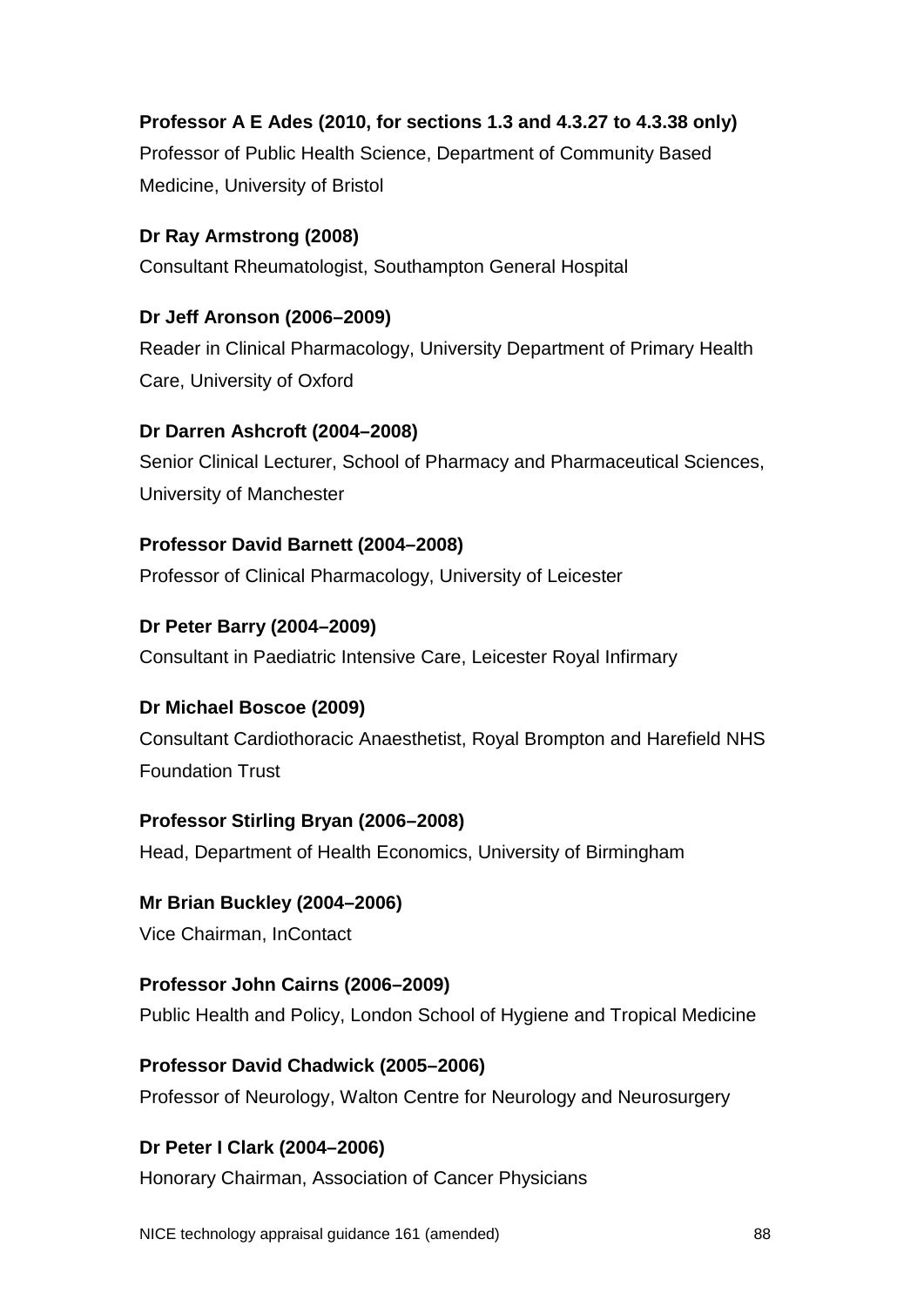**Ms Donna Covey (2004–2005)** 

Chief Executive, Asthma UK

**Dr Mike Davies (2004–2008)**  Consultant Physician, University Department of Medicine and Metabolism, Manchester Royal Infirmary

**Mr Richard Devereaux-Phillips (2004–2006)**  Public Affairs Manager, Medtronic Ltd

**Professor Jack Dowie (2004–2009)**  Health Economist, London School of Hygiene and Tropical Medicine

**Dr Fiona Duncan (2010, for sections [1.3](#page-5-0) and [4.3.27](#page-63-0) to [4.3.38](#page-68-0) only)** Clinical Nurse Specialist, Anaesthetic Department, Blackpool Victoria Hospital, Blackpool

**Mr Christopher Earl (2010, for sections [1.3](#page-5-0) and [4.3.27](#page-63-0) to [4.3.38](#page-68-0) only)** Surgical Care Practitioner, Renal Transplant Unit, Manchester Royal Infirmary

**Dr Paul Ewings (2010, for sections [1.3](#page-5-0) and [4.3.27](#page-63-0) to [4.3.38](#page-68-0) only)** Statistician, Taunton and Somerset NHS Trust, Taunton

**Lynn Field (2006–2008)**  Nurse Director, Pan Birmingham Cancer Network

**Professor Gary A Ford (2004–2005)**  Professor of Pharmacology of Old Age/Consultant Physician, Royal Victoria Infirmary, Newcastle upon Tyne

**Professor Christopher Fowler (2006–2008)** Professor of Surgical Education, Barts and The London School of Medicine and Dentistry, Queen Mary, University of London

**Dr Fergus Gleeson (2004–2009)**  Consultant Radiologist, Churchill Hospital, Oxford

**Ms Sally Gooch (2004–2009)**  Independent Nursing and Healthcare Consultant

NICE technology appraisal guidance 161 (amended) 89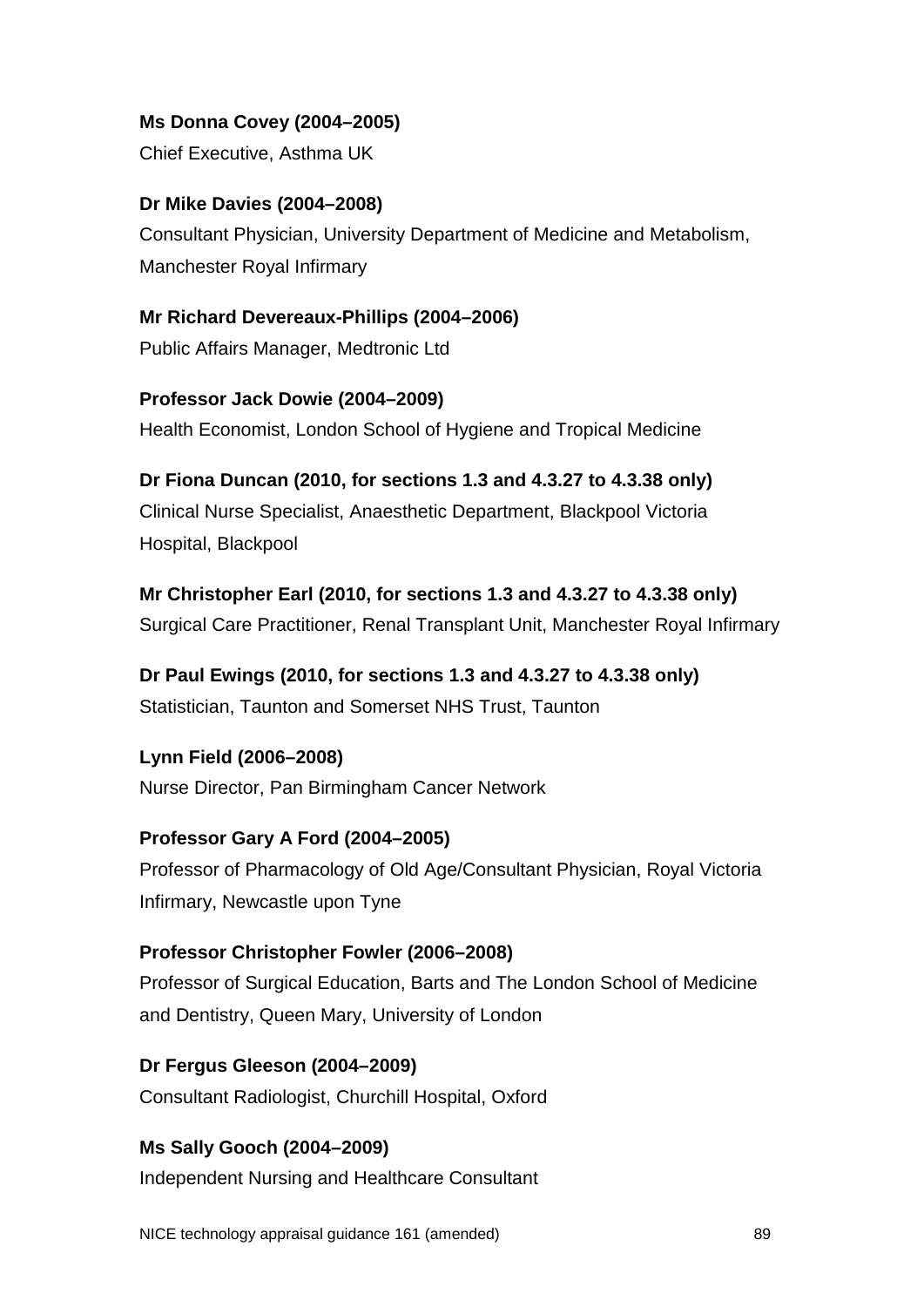## **Mr John Goulston (2010, for sections [1.3](#page-5-0) and [4.3.27](#page-63-0) to [4.3.38](#page-68-0) only)**

Chief Executive, Barking, Havering and Redbridge Hospitals NHS Trust

**Mr Adrian Griffin (2010, for sections [1.3](#page-5-0) and [4.3.27](#page-63-0) to [4.3.38](#page-68-0) only)**  VP Strategic Affairs, LifeScan, Johnson & Johnson

**Professor Trisha Greenhalgh (2004–2005)**  Professor of Primary Health Care, University College London

**Mrs Barbara Greggains (2006–2008)**  Lay member

**Mrs Eleanor Grey (2009)** Lay member

#### **Mr Sanjay Gupta (2005–2008)**

Former Service Manager in Stroke, Gastroenterology, Diabetes and Endocrinology, Basildon and Thurrock University Hospitals Foundation NHS **Trust** 

**Ms Linda Hands (2004–2005)**  Consultant Vascular Surgeon, John Radcliffe Hospital, Oxford

**Dr Peter Heywood (2010, for sections [1.3](#page-5-0) and [4.3.27](#page-63-0) to [4.3.38](#page-68-0) only)**

Consultant Neurologist, Frenchay Hospital, Bristol

**Professor Philip Home (2005–2006 and 2010)** 

Professor of Diabetes Medicine, University of Newcastle upon Tyne

**Dr Neil Iosson (2009)** General Practitioner

**Dr Peter Jackson (2005–2006)**  Clinical Pharmacologist, University of Sheffield

**Professor Peter Jones (2004–2006)** 

Professor of Statistics and Dean, Faculty of Natural Science, Keele University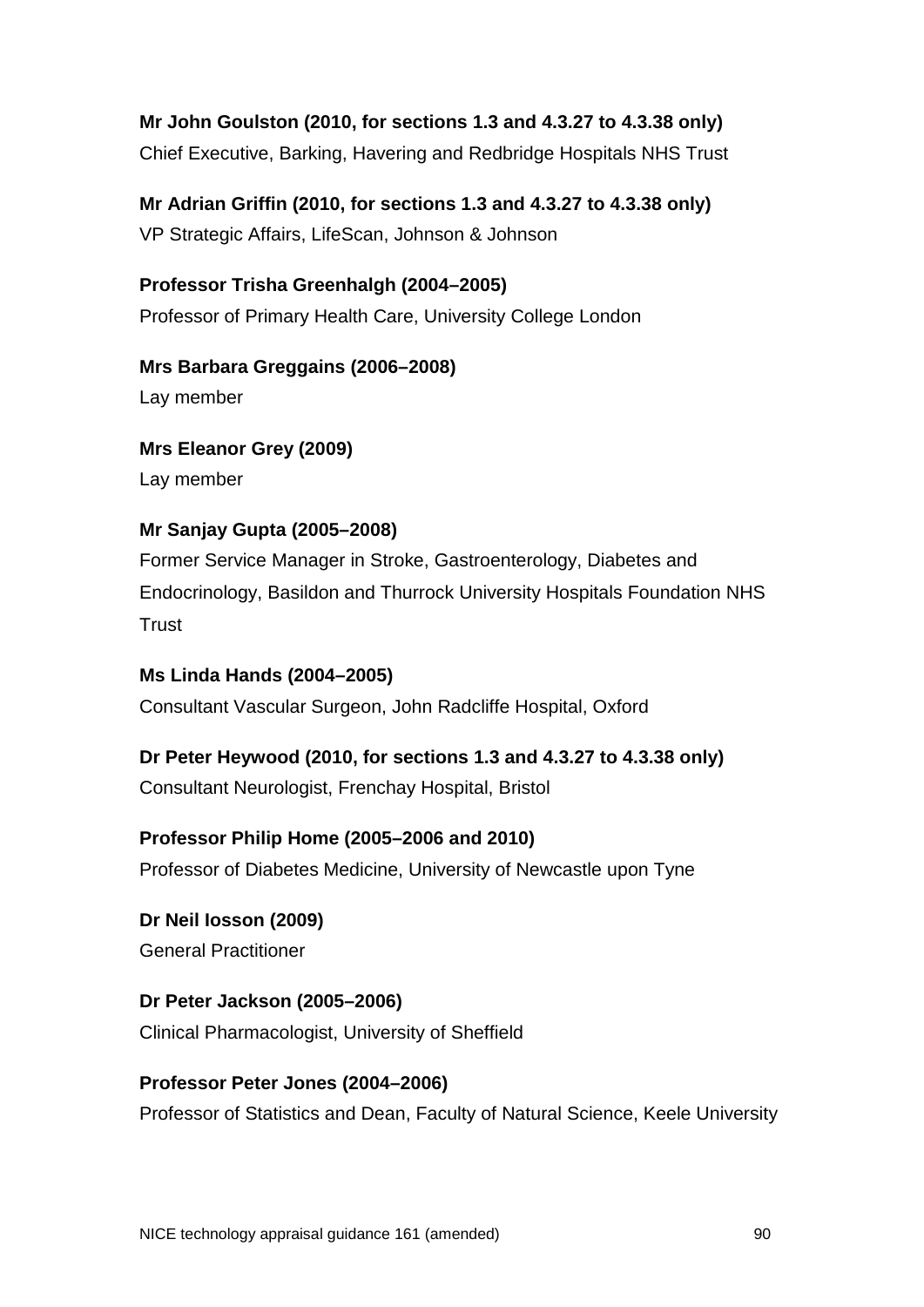#### **Professor Robert Kerwin (2004–2005)**

Professor of Psychiatry and Clinical Pharmacology, Institute of Psychiatry, London

**Dr Mike Laker (2005–2007)**  Medical Director, Newcastle Hospitals NHS Trust

**Ms Joy Leavesley (2004)**  Senior Clinical Governance Manager, Whittington Hospital

**Dr Ruth Lesirge (2004)**  Lay member

**Dr Ian Lewin (2010, for sections [1.3](#page-5-0) and [4.3.27](#page-63-0) to [4.3.38](#page-68-0) only)** Consultant Endocrinologist, North Devon District Hospital

**Ms Rachel Lewis (2004–2006)**  Nurse Adviser to the Department of Health

**Mr Terence Lewis (2006–2009)**  Lay member

**Dr George Levvy (2005–2006)** 

Lay member

**Dr Louise Longworth (2010, for sections [1.3](#page-5-0) and [4.3.27](#page-63-0) to [4.3.38](#page-68-0) only)** Reader in Health Economics, HERG, Brunel University

**Professor Gary McVeigh (2006–2008)**  Professor of Cardiovascular Medicine, Queens University, Belfast

**Professor Jonathan Michaels (2004–2006)**  Professor of Vascular Surgery, University of Sheffield

#### **Dr Ruairidh Milne (2004–2009)**

Senior Lecturer in Health Technology Assessment, National Coordinating Centre for Health Technology, University of Southampton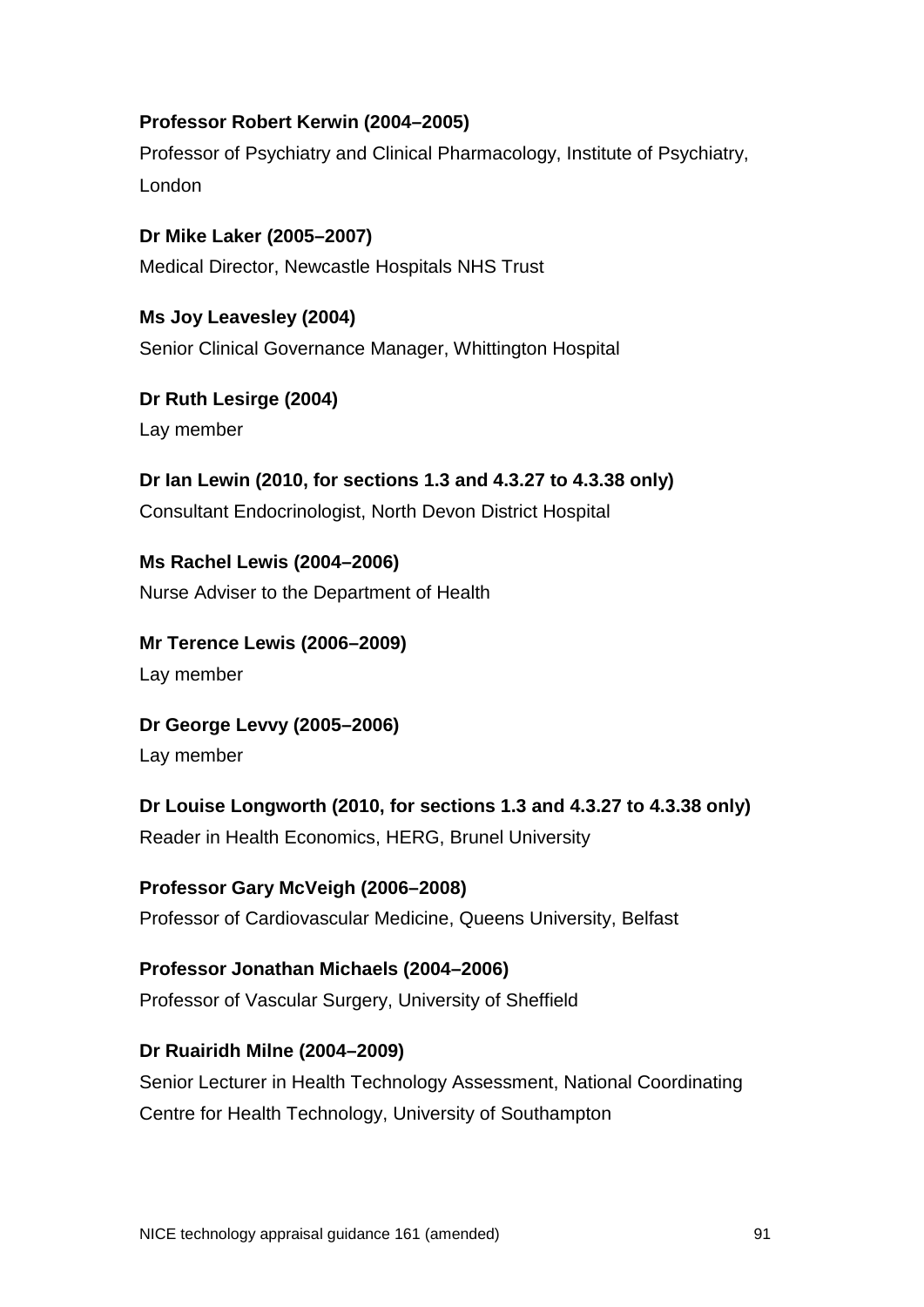#### **Dr Neil Milner (2004–2009)**

General Practitioner, Tramways Medical Centre, Sheffield

**Dr Alec Miners (2010, for sections [1.3](#page-5-0) and [4.3.27](#page-63-0) to [4.3.38](#page-68-0) only)** Lecturer in Health Economics, London School of Hygiene and Tropical Medicine

**Dr Rubin Minhas (2004–2009)**  General Practitioner, CHD Clinical Lead, Medway PCT

**Dr James Moon (2010, for sections [1.3](#page-5-0) and [4.3.27](#page-63-0) to [4.3.38](#page-68-0) only)** Consultant Cardiologist and Senior Lecturer, University College London Hospital (UCLH) and UCL

**Mr Stephen Palmer (2009)** Senior Research Fellow, Centre for Health Economics, University of York

**Dr John Pounsford (2006–2009)** 

Consultant Physician, Frenchay Hospital, Bristol

#### **Mr Philip Pugh (2009)**

Strategic Development Lead for HCAI & AMR, Health Protection Agency

#### **Dr Rosalind Ramsay (2006–2008)**

Consultant Psychiatrist, Adult Mental Health Services, Maudsley Hospital, London

## **Dr Christa Roberts (2006–2008)**

UK Country Manager, Abbott Vascular

**Dr John Rodriguez (2009)**

Assistant Director of Public Health, NHS Eastern and Coastal Kent

#### **Dr Florian Alexander Ruths (2009)**

Consultant Psychiatrist and Cognitive Therapist, Maudsley Hospital, London

#### **Dr Stephen Saltissi (2006–2009)**

Consultant Cardiologist, Royal Liverpool University Hospital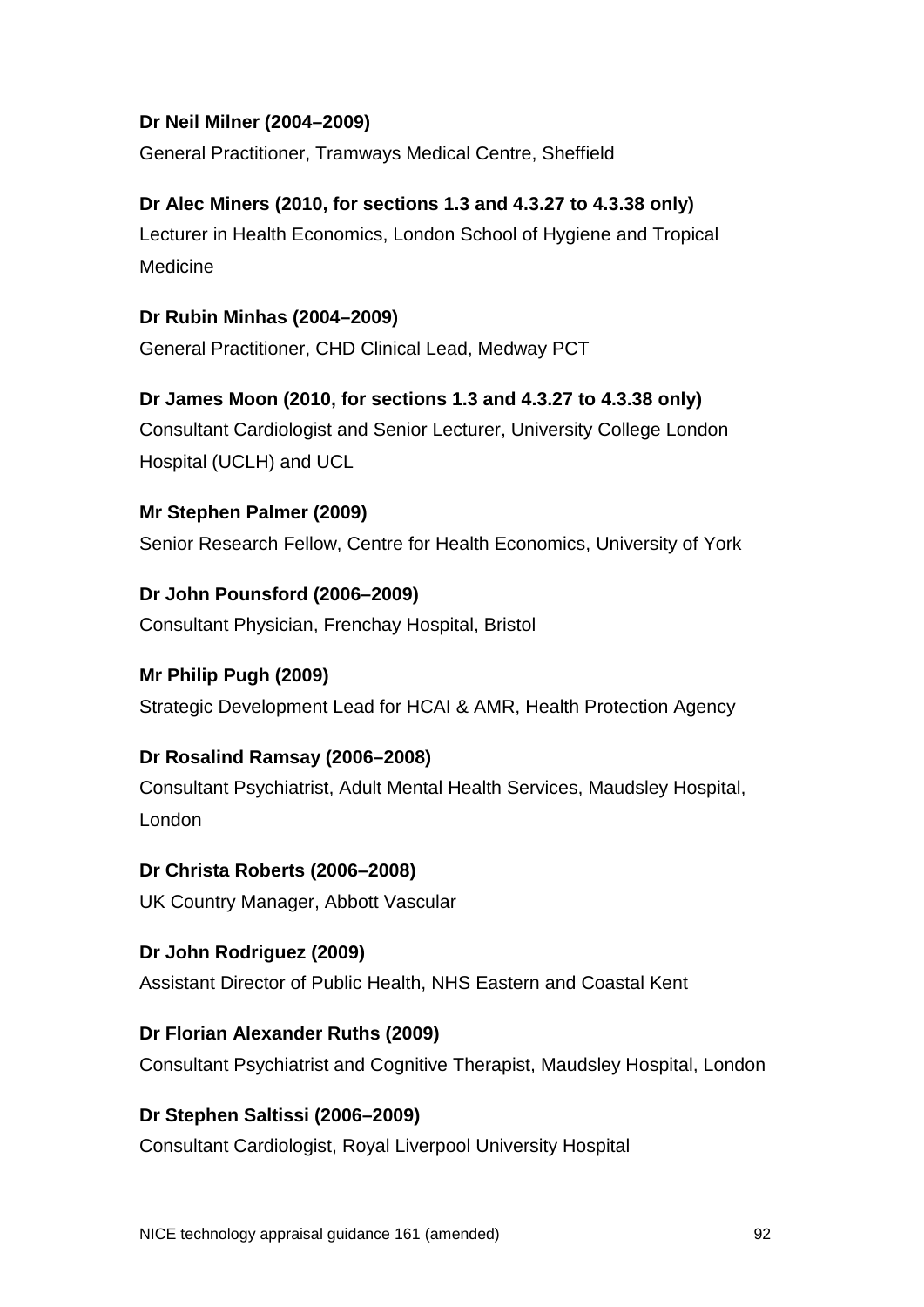#### **Mr Miles Scott (2004–2006)**

Chief Executive, Bradford Teaching Hospitals NHS Foundation Trust

**Mr Navin Sewak (2009)** Primary Care Pharmacist, NHS Hammersmith and Fulham

**Mr Stephen Sharp (2010, for sections [1.3](#page-5-0) and [4.3.27](#page-63-0) to [4.3.38](#page-68-0) only)** Senior Statistician, MRC Epidemiology Unit

**Dr Lindsay Smith (2005–2009)**  General Practitioner, East Somerset Research Consortium

**Mr Roderick Smith (2006–2009)**  Finance Director, West Kent PCT

**Mr Cliff Snelling (2006–2009)**  Lay member

**Mr Mike Spencer (2010, for sections [1.3](#page-5-0) and [4.3.27](#page-63-0) to [4.3.38](#page-68-0) only)** Assistant Director Patient Experience, Cardiff and Vale University Health Board

## **Mr Malcolm Stamp (2004)**  Chief Executive, Addenbrooke's NHS Trust, Cambridge

#### **Professor Ken Stein (2004–2009)**

Professor of Public Health, Peninsula College of Medicine and Dentistry, University of Exeter

## **Professor Andrew Stevens (Chair) (2004–2009)**  Professor of Public Health, University of Birmingham

#### **Dr Rod Taylor (2006–2009)**

Associate Professor in Health Services Research, Peninsula Medical School, Universities of Exeter and Plymouth

#### **Mr David Thomson (2010, for sections [1.3](#page-5-0) and [4.3.27](#page-63-0) to [4.3.38](#page-68-0) only)**

Lay member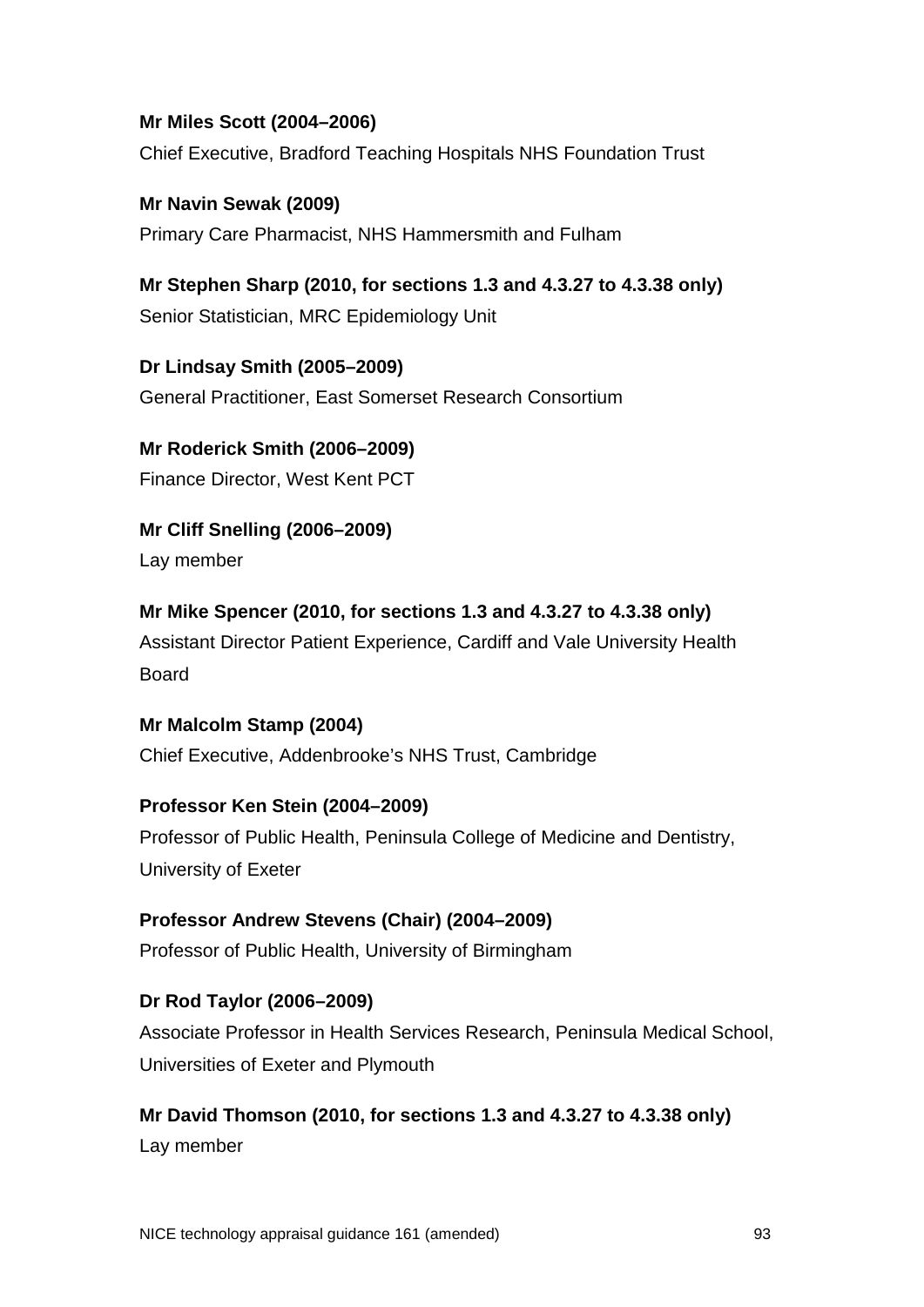**Mr William Turner (2010, for sections [1.3](#page-5-0) and [4.3.27](#page-63-0) to [4.3.38](#page-68-0) only)** Consultant Urologist, Addenbrooke's Hospital, Cambridge

**Dr John Watkins (2010, for sections [1.3](#page-5-0) and [4.3.27](#page-63-0) to [4.3.38](#page-68-0) only)** Clinical Senior Lecturer/Consultant in Public Health Medicine, Cardiff University and National Public Health Service Wales

**Dr Paul Watson (2010, for sections [1.3](#page-5-0) and [4.3.27](#page-63-0) to [4.3.38](#page-68-0) only)** Chief Executive, NHS Suffolk

**Dr Anthony S Wierzbicki (2010, for sections [1.3](#page-5-0) and [4.3.27](#page-63-0) to [4.3.38](#page-68-0) only)** Consultant in Metabolic Medicine/Chemical Pathology, Guy's and St Thomas' Hospitals NHS Trust

**Dr Olivia Wu (2010, for sections [1.3](#page-5-0) and [4.3.27](#page-63-0) to [4.3.38](#page-68-0) only)**

Reader in Health Economics, University of Glasgow

## *B Guideline representatives*

The following individuals, representing the Guideline Development Group responsible for developing NICE's clinical guideline related to this topic, were invited to attend Appraisal Committee meetings to observe and to contribute as advisers to the Committee.

- Professor Cameron G Swift (2008–2009), King's College London School of Medicine Clinical Age Research Unit King's College Hospital, London
- Dr Maggie Westby (2008–2009), Senior Research and Development Fellow, National Clinical Guideline Centre for Acute and Chronic Conditions
- Professor Juliet Compston (2005-2007), Professor of Bone Medicine, University of Cambridge School of Clinical Medicine and Addenbrooke's NHS Trust
- Dr Peter Selby (2005–2007), Consultant Physician, Central Manchester and Manchester Children's University Hospitals NHS Trust
- Professor David Barlow (2005–2007), Executive Dean of Medicine, University of Glasgow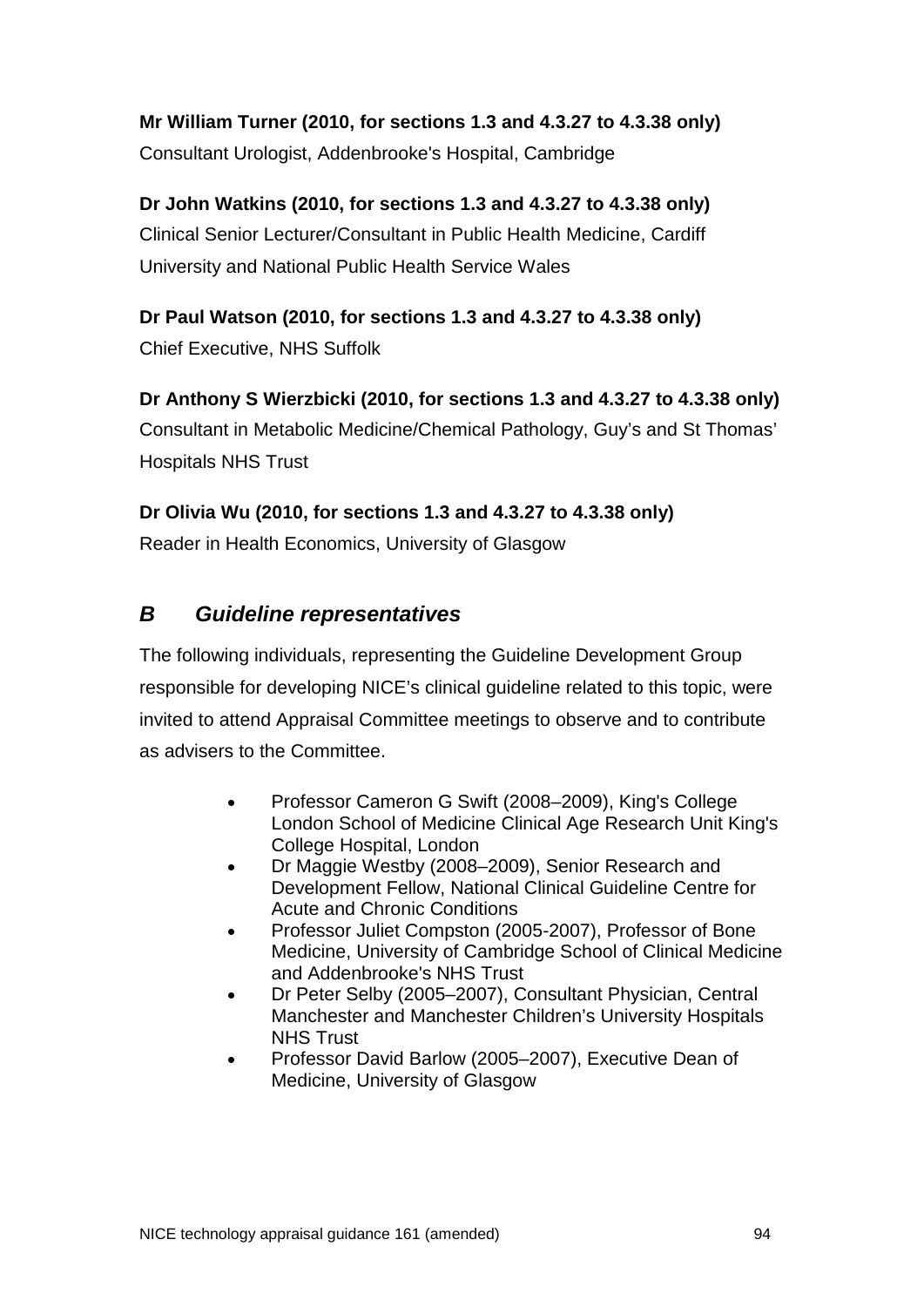## *C NICE project team*

Each technology appraisal is assigned to a team consisting of one or more health technology analysts (who act as technical leads for the appraisal), a technical adviser and a project manager.

#### **Dr Ruaraidh Hill and Gabriel Rogers**

Technical Leads

#### **Fiona Rinaldi and Joanna Richardson**

Technical Advisers

#### **Jeremy Powell**

Project Manager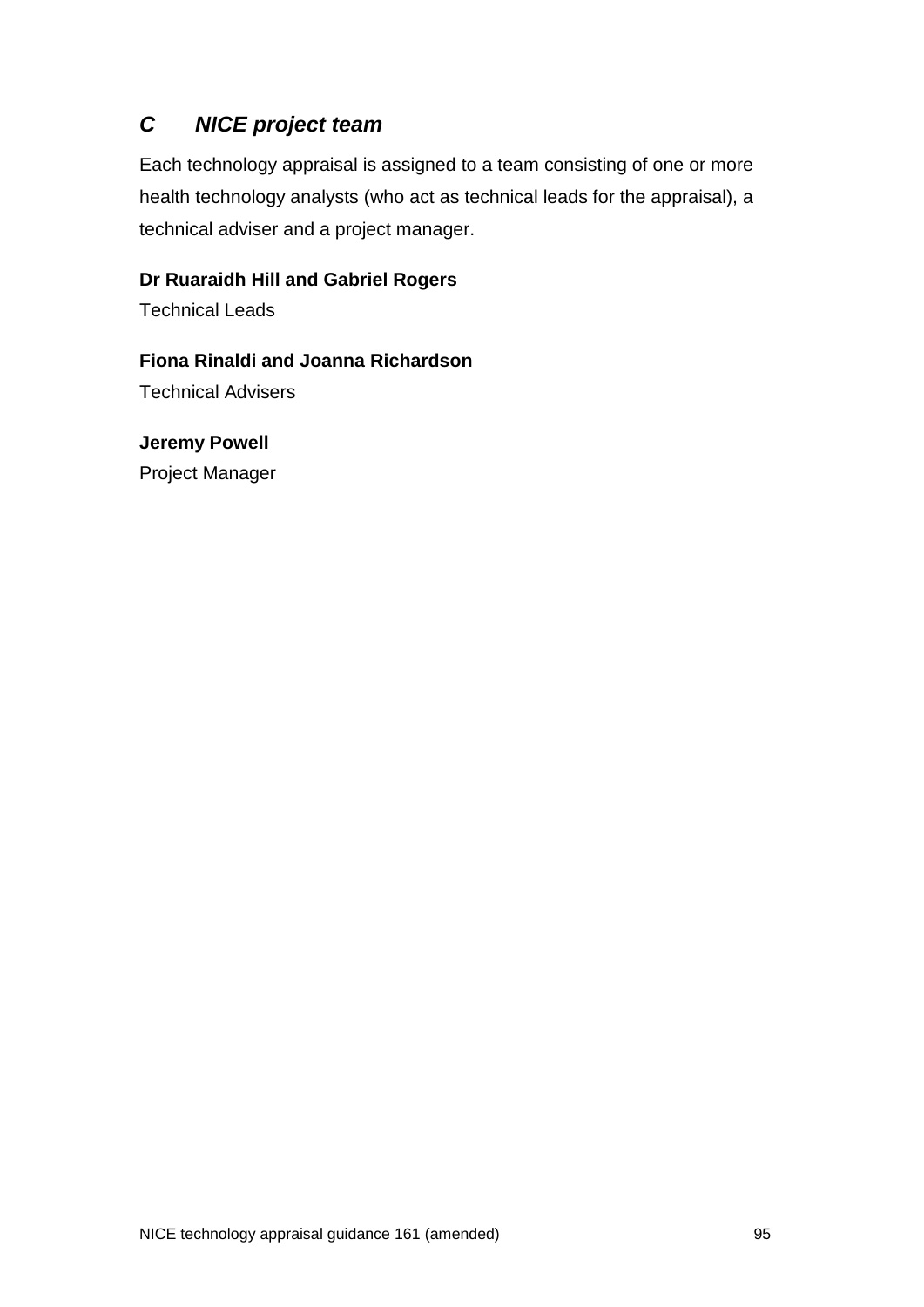# **Appendix B: Sources of evidence considered by the Committee**

- A Extra analysis reports were prepared by the Decision Support Unit, the School of Health and Related Research, University of Sheffield (ScHARR).
	- Abrams K, Bird S, Evans S and Murray G. Comments on appraisal of strontium ranelate for the prevention of osteoporotic fragility fractures in postmenopausal women, September 2010
	- Stevenson M, Wailoo A. A review of comments submitted by consultees on the economic model, August 2009.
	- Stevenson M. Analyses of cost-effective BMD scanning and treatment strategies for generic alendronate, and the costeffectiveness of risedronate and strontium ranelate in those people who would be treated with generic alendronate, February 2008.
	- Lloyd Jones M. Critique of evidence put forward by Servier suggesting an association between acid-suppressive medication and fracture risk, February 2008.
- B The assessment reports for this appraisal were prepared by the School of Health and Related Research, University of Sheffield, (ScHARR).
	- Stevenson M. Analyses of cost-effective BMD scanning and treatment strategies for generic alendronate, and the costeffectiveness of risedronate and strontium ranelate in those people who would be treated with generic alendronate, February 2008.
	- Lloyd Jones M. Critique of evidence put forward by Servier suggesting an association between acid-suppressive medication and fracture risk, February 2008.
	- Stevenson M. Analyses of cost-effective BMD scanning and treatment strategies for generic alendronate, risedronate, strontium ranelate, raloxifene and teriparatide following corrections to the methodology associated with lower efficacy in some risk factors, November 2006.
	- Stevenson M, Davis S. Addendum to the assessment report: analyses of the cost-effectiveness of pooled alendronate and risedronate, compared with strontium ranelate, raloxifene, etidronate and teriparatide, September 2006.
	- Stevenson M, Lloyd Jones M, Davis S et al. Analyses of the cost-effectiveness of pooled alendronate and risedronate, compared with strontium ranelate, raloxifene, etidronate and teriparatide, July 2006.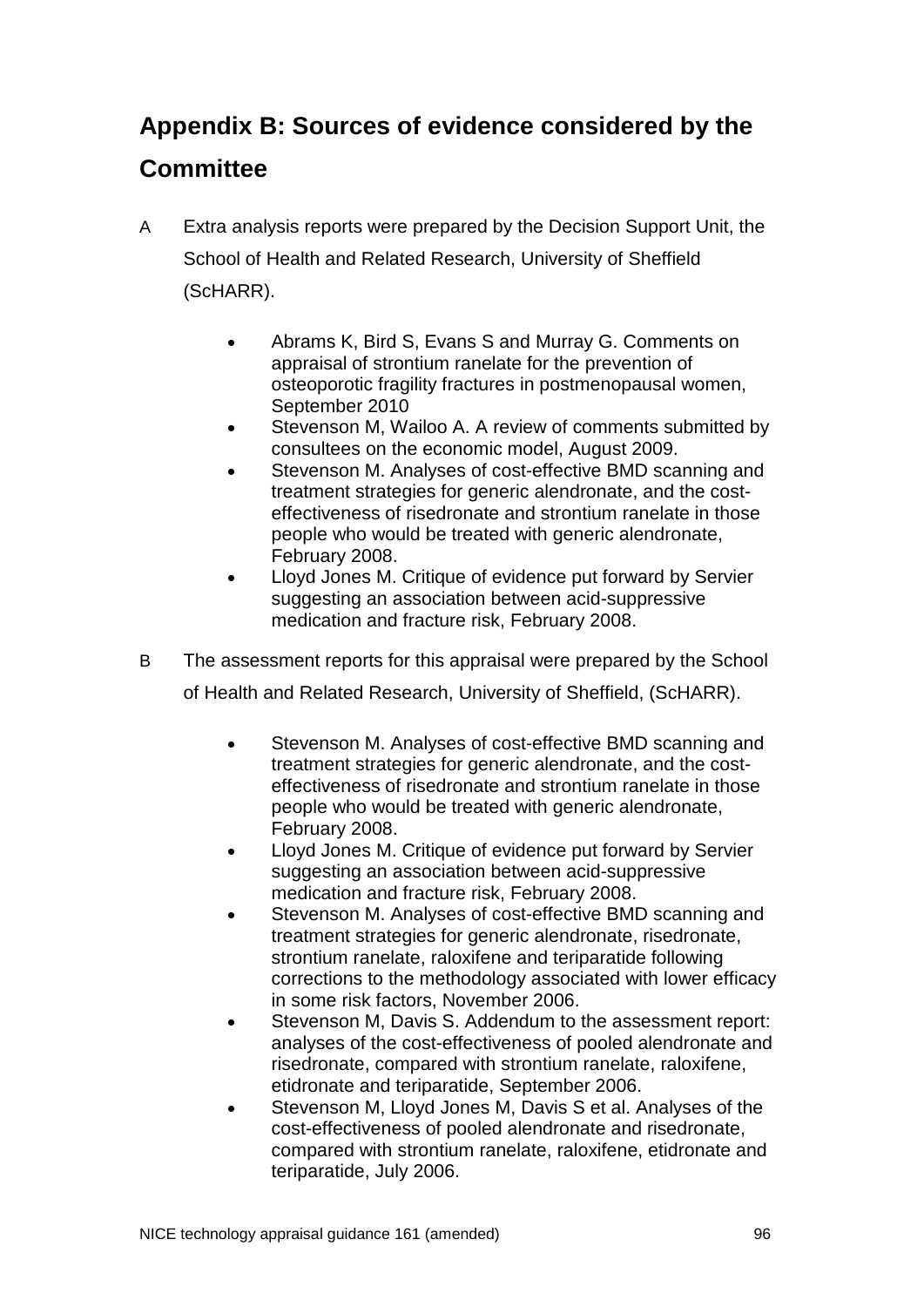- Lloyd Jones M, Wilkinson A. Adverse effects and persistence with therapy in patients taking oral alendronate, etidronate or risedronate: systematic reviews, July 2006.
- Stevenson M, Davis S, Lloyd Jones M et al. The clinical effectiveness and cost effectiveness of strontium ranelate for the prevention of osteoporotic fragility fractures in postmenopausal women, July 2005.
- Stevenson M, Davis S. Addendum to the assessment report: the clinical effectiveness and cost effectiveness of technologies for the primary prevention of osteoporotic fragility fractures in postmenopausal women, July 2005.
- Stevenson M, Lloyd Jones M, de Nigris E et al. The clinical effectiveness and cost effectiveness of prevention and treatment of osteoporosis, December 2003.
- C The following organisations accepted the invitation to participate in this appraisal as consultees and commentators. They were invited to comment on the draft scope, assessment report and the appraisal consultation document (ACD). They were also invited to comment on the Assessment Group's economic model and on the 2009 DSU report. Organisations listed in I and II were also invited to make written submissions and have the opportunity to appeal against the final appraisal determination.
	- I Manufacturer/sponsors:
		- Alliance for Better Bone Health
		- Eli Lilly & Company
		- Merck Sharp & Dohme
		- Proctor & Gamble UK
		- Servier Laboratories
		- Teva UK
	- II Professional/specialist and patient/carer groups:
		- Arthritis and Musculoskeletal Alliance
		- Bone Research Society (formerly Bone and Tooth Society)
		- **British Geriatrics Society**
		- British Menopause Society
		- British Orthopaedic Association
		- British Society for Rheumatology
		- Department of Health
		- Institute for Ageing and Health
		- National Osteoporosis Society
		- National Rheumatoid Arthritis Society
		- Primary Care Rheumatology Society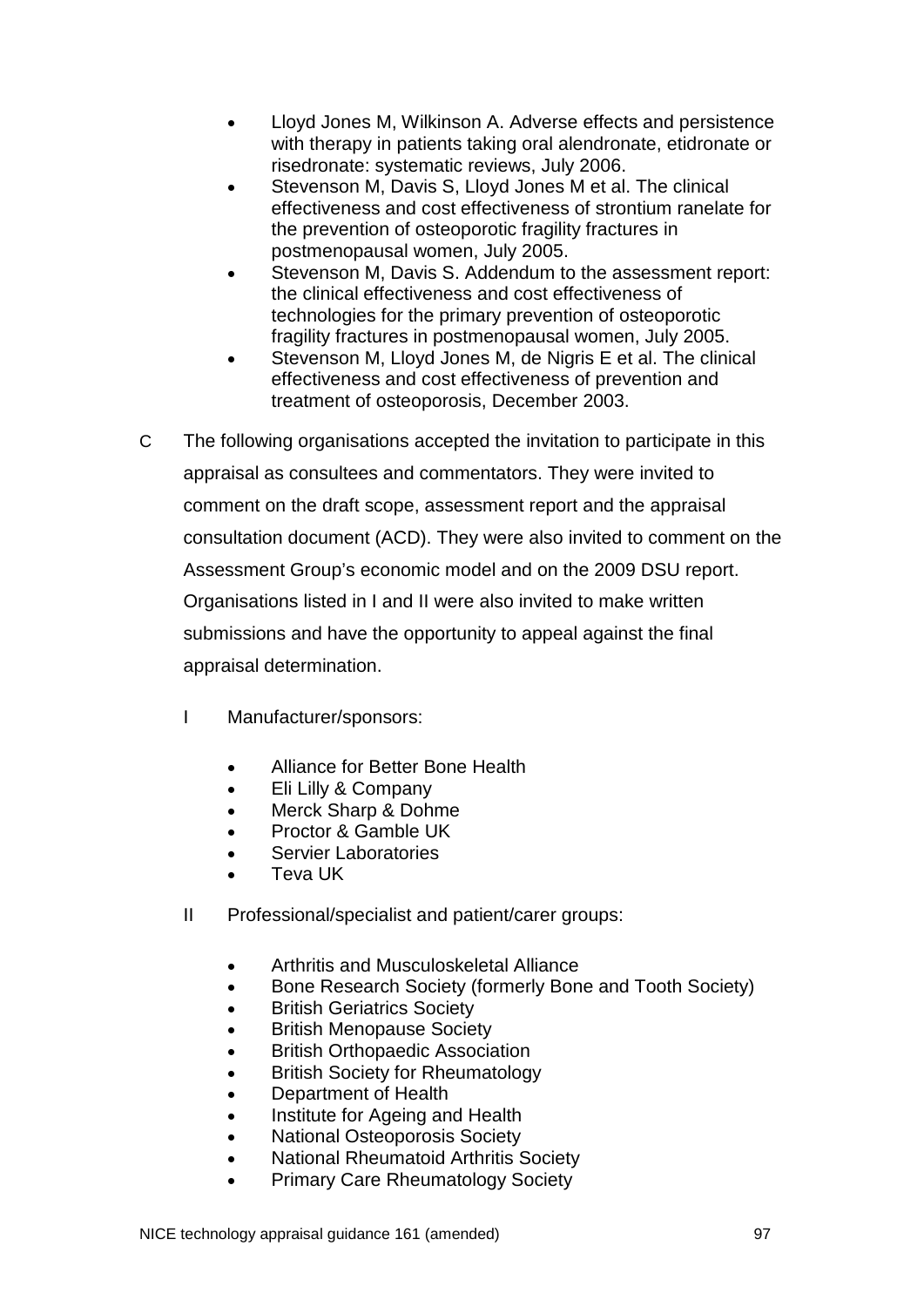- RADAR (The Royal Association for Disability and Rehabilitation)
- Royal College of General Practitioners
- Royal College of Nursing
- Royal College of Pathologists
- Royal College of Physicians
- Society for Endocrinology
- Southwark Primary Care Trust
- The Society and The College of Radiographers
- Women's Health
- Women's Health Concern
- Women's Nutritional Advisory Service
- III Commentator organisations (without the right of appeal)
	- British National Formulary
	- National Collaborating Centre for Nursing and Supportive Care
	- NHS Quality Improvement Scotland
	- Novartis Pharmaceuticals UK
	- Research Institute for the Care of the Elderly
	- Strakan Group
	- Roche Products
	- Nycomed UK
	- Welsh Assembly Government
- D The following individuals were selected from clinical specialist and patient expert nominations from the non-manufacturer/sponsor consultees and commentators. They participated in the Appraisal Committee discussions and provided evidence to inform the Appraisal Committee's deliberations. They gave their expert personal view on alendronate, etidronate, risedronate, raloxifene, strontium ranelate and teriparatide for the secondary prevention of osteoporotic fragility fractures in postmenopausal women by attending the initial Committee discussion and/or providing written evidence to the Committee.
	- Mrs Jackie Parrington, Deputy Chief Executive, National Osteoporosis Society, nominated by the National Osteoporosis Society – patient expert
	- Mrs Anthea Franks, nominated by the National Osteoporosis Society – patient expert
	- Professor Juliet Compston, Professor of Bone Medicine, University of Cambridge School of Clinical Medicine and